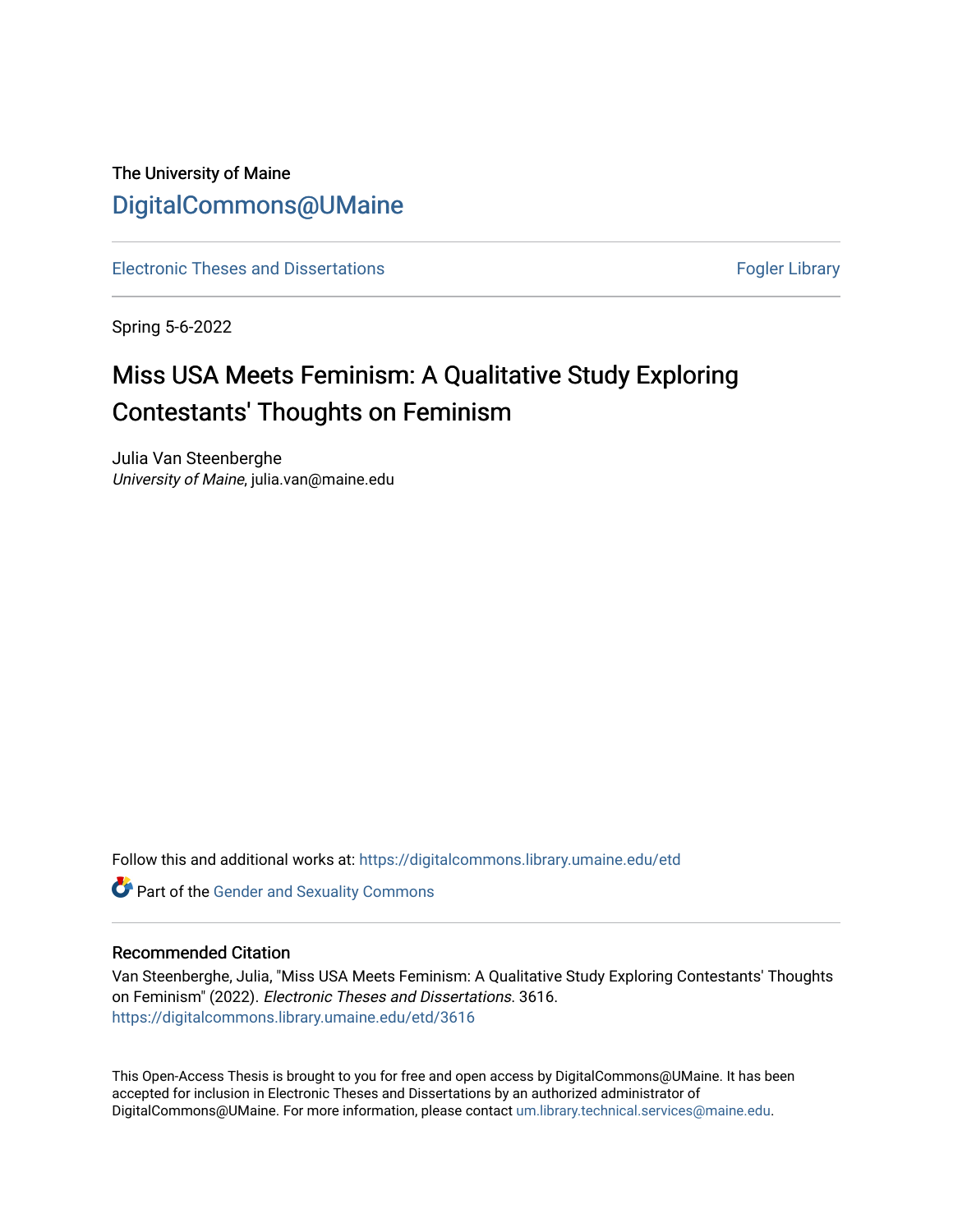# **MISS USA MEETS FEMINISM: A QUALITATIVE STUDY EXPLORING**

# **CONTESTANTS' THOUGHTS ON FEMINISM**

By

Julia Van Steenberghe

B.S., University of Maine, 2020

# A THESIS

Submitted in Partial Fulfillment of the

Requirements for the Degree of

Master of Science

(in Human Development)

The Graduate School

University of Maine

May 2022

Advisory Committee:

Sandra L. Caron, Professor of Family Relations and Human Sexuality, Chair Julie DellaMattera, Associate Professor of Early Childhood Development & Education Sid Mitchell, Associate Professor of Human Development and Family Studies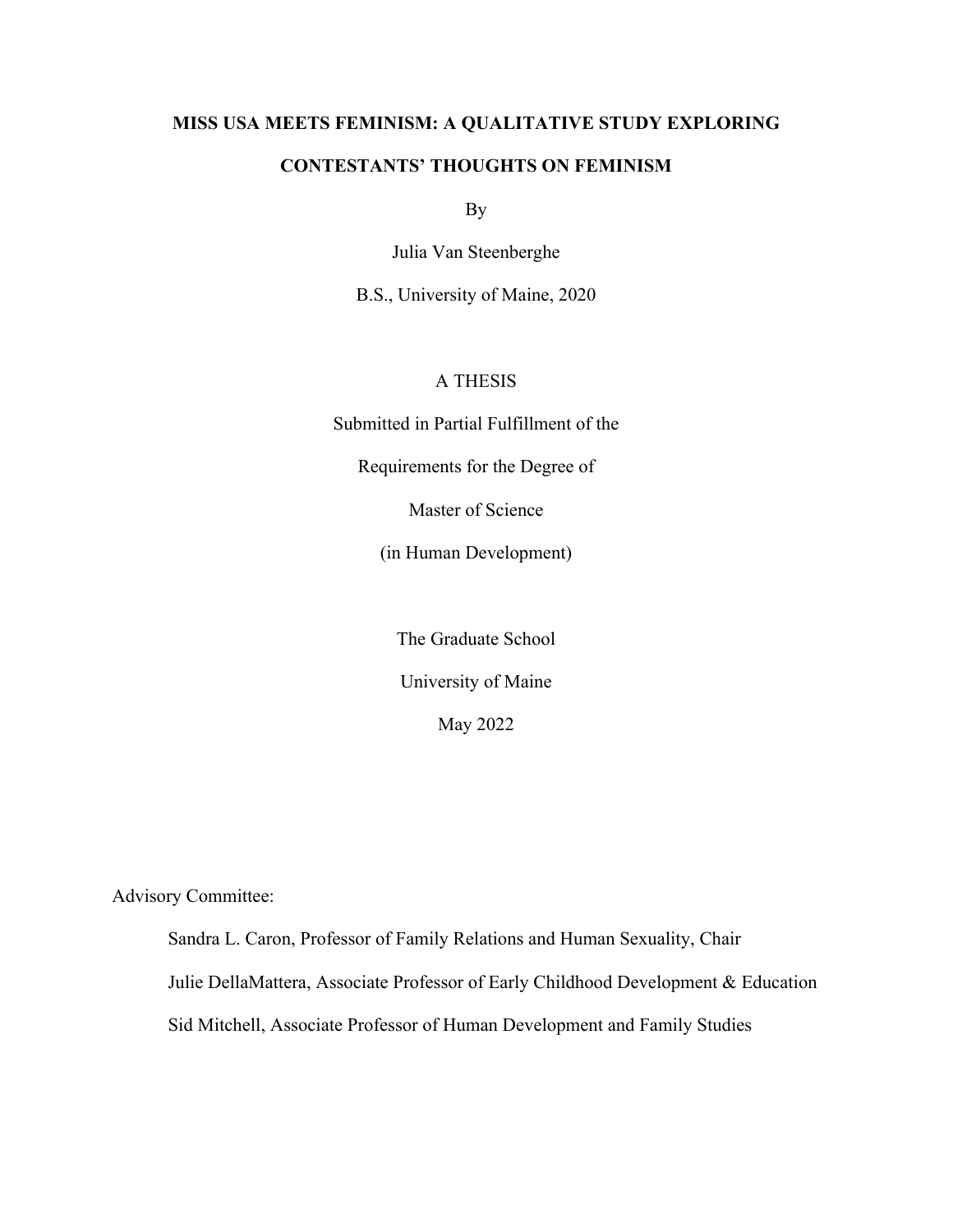Copyright 2022 Julia Van Steenberghe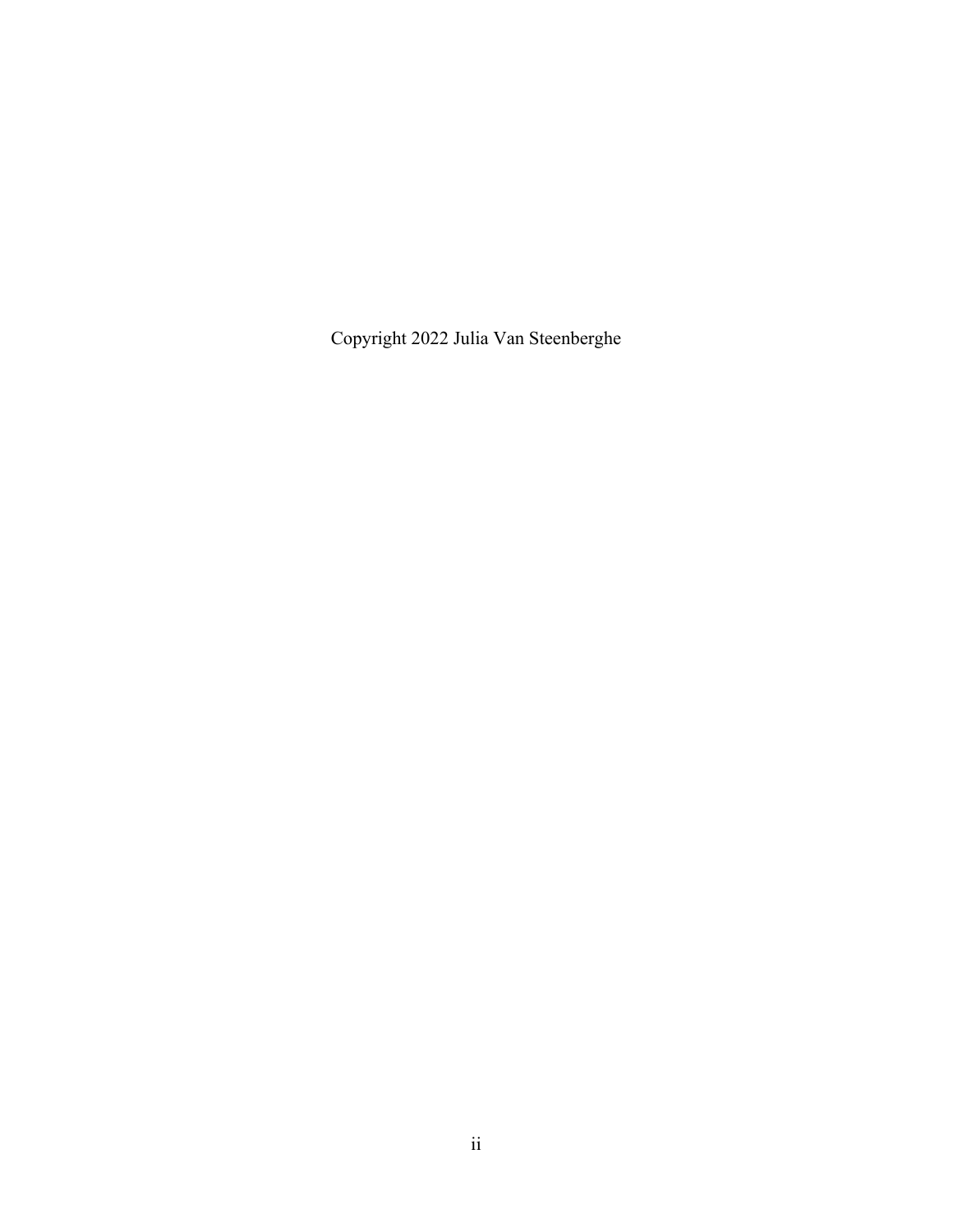#### **MISS USA MEETS FEMINISM: A QUALITATIVE STUDY EXPLORING**

## **CONTESTANTS' THOUGHTS ON FEMINISM**

By Julia Van Steenberghe

Thesis Advisor: Dr. Sandra L. Caron

An Abstract of the Thesis Presented in Partial Fulfillment of the Requirements for the Degree of Master of Science (in Human Development) May 2022

The purpose of this qualitative study was to explore pageant contestants' thoughts on feminism. A total of 12 of the 51 state titleholders who had competed in the 2020 Miss USA Competition were interviewed. They were recruited through letters sent to individual State Pageant Directors of Miss USA. The objective of the study was to gain an understanding of how women who compete in beauty pageants view their participation in light of feminism. The focus of the interviews centered on their motivations for participating, pageantry support for feminist ideals, their own self-identification as a feminist, and any criticism they may have received to suggest pageants do not align with feminist ideals. Titleholders were also invited to add any additional thoughts or suggestions on pageants and feminism. In-depth semi-structured interviews were conducted. Each interview consisted of a series of open-ended questions. The interviews were transcribed and coding categories were developed.

Sixteen coding categories emerged from the analysis of the interview transcripts and were organized under the topics of focus for the study. Specifically, the 16 coding categories were organized according to the four research questions for this study which included: *motivation for participating, pageantry support for feminist ideals, self-identification as a feminist, and experience with anti-feminist critique.* Three overarching themes emerged from a further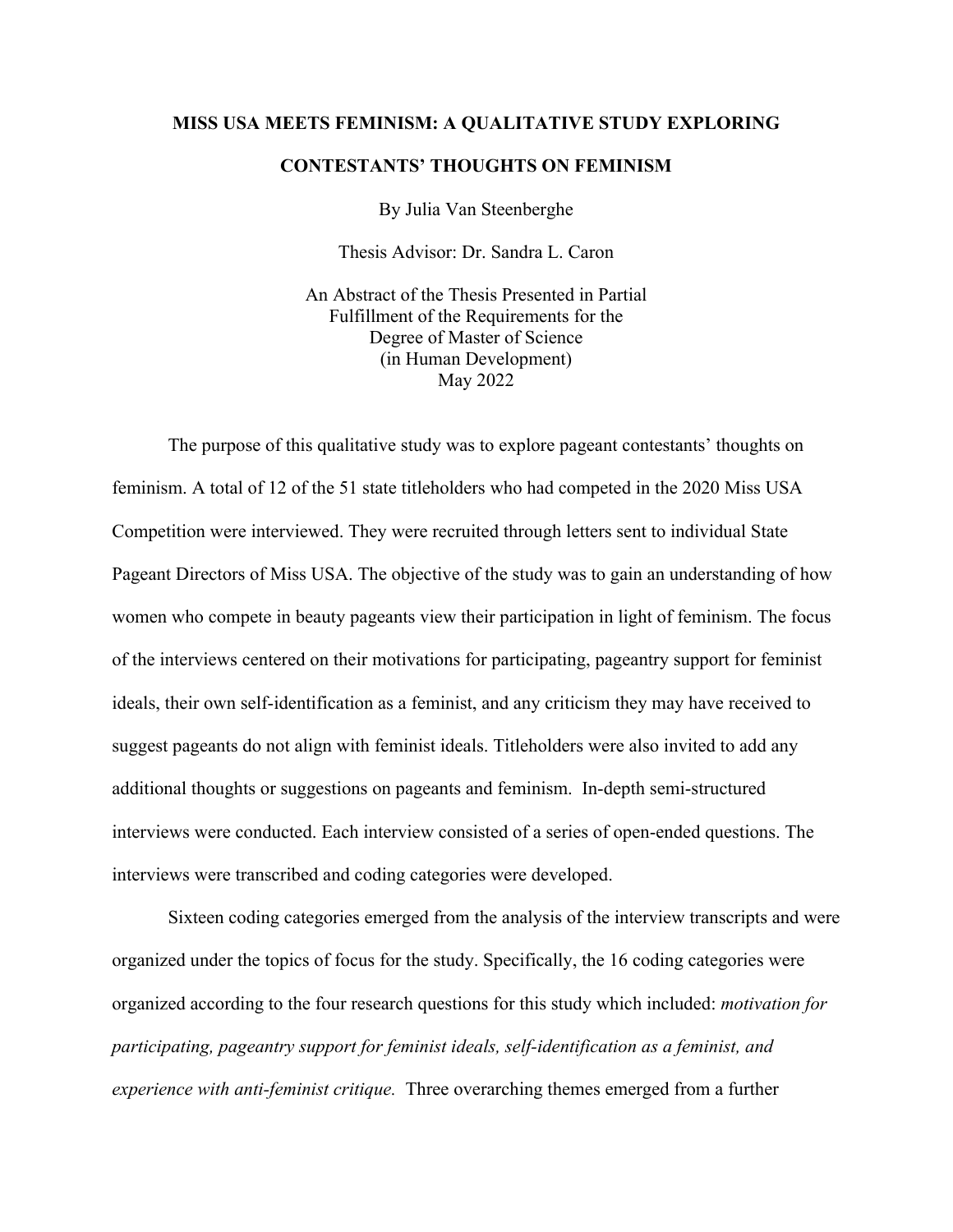analysis of the 16 coding categories and include *Pageants are Empowering, Swimsuit is Complicated,* and *Pageantry Has Evolved.* This study revealed that these women had many reasons for entering pageants, the least of which was related to beauty. Most women felt pageantry supported feminist ideals, and personally identified themselves as a feminist, yet had experience being told by outsiders that their participation was anti-feminist and they were not feminists. Much of the outside criticism centered on the swimsuit competition, however most of the titleholders found swimsuit to be empowering. They also felt pageants had evolved and did not see "beauty pageant" as an appropriate descriptor for their participation. Implications for the study findings are discussed, including ways in which pageants might better support feminist ideals.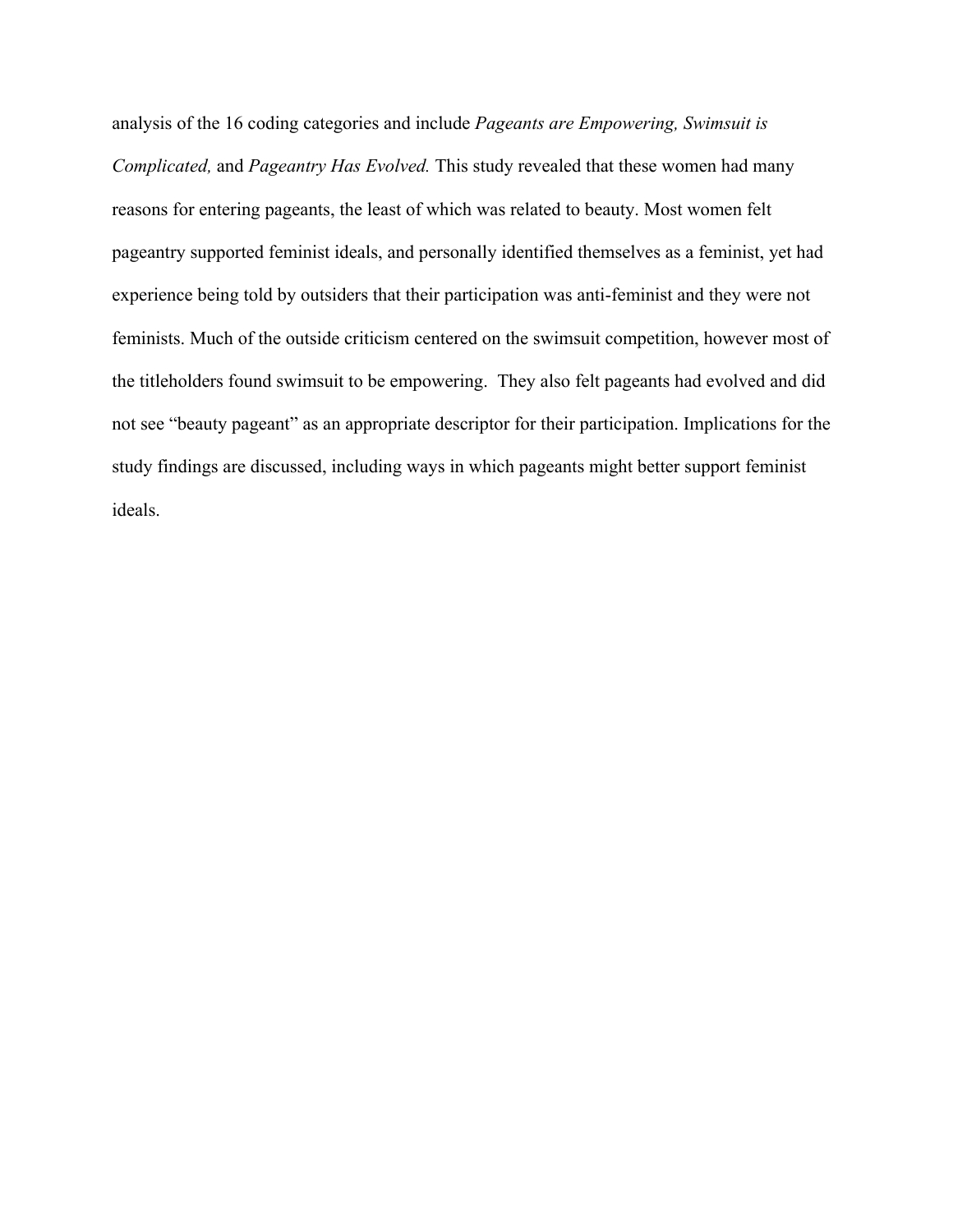#### **ACKNOWLEDGEMENTS**

Throughout the research process and writing of my thesis I have received a tremendous amount of support and guidance from faculty, peers, family, and friends. The saying "it takes a village" was truly exemplified throughout this process and I am eternally grateful for my own personal village and all they did for me throughout this journey.

I would first like to thank my Chair, Dr. Sandra Caron, whose expertise and guidance was invaluable throughout this entire process. Dr. Caron believed in me and supported my idea of giving women who participate in pageantry a voice from the very beginning. She encouraged me to write this thesis and gave me the confidence that not only was this subject worthy of investigation, but that I was worthy of conducting it. Dr. Caron pushed me past my limits and gave me the confidence to accomplish more than I ever believed I was capable of.

In addition to the support of Dr. Caron, I am very thankful for the support from all my committee members. I would like to thank Dr. Julie DellaMattera and Dr. Sid Mitchell for their feedback and assistance throughout the study design process and writing process. I would also like to thank the College of Education and Human Development and the University of Maine Graduate School for helping to instill in me a lifelong passion for learning and providing me with the resources and support to make this thesis happen. Additionally, I want to thank my former colleagues at the University of Maine Office of Admission, in particular Nicole Forbes, Matt LeClair, and Dr. Mary Mahoney-O'Neil for their words of wisdom and encouragement.

I would next like to thank the State Directors within the Miss USA Organization, especially my own former Directors, Laurie Clemente and Anthony Clemente, for helping me with the recruitment of participants for this study. To the twelve women who took the time to

iii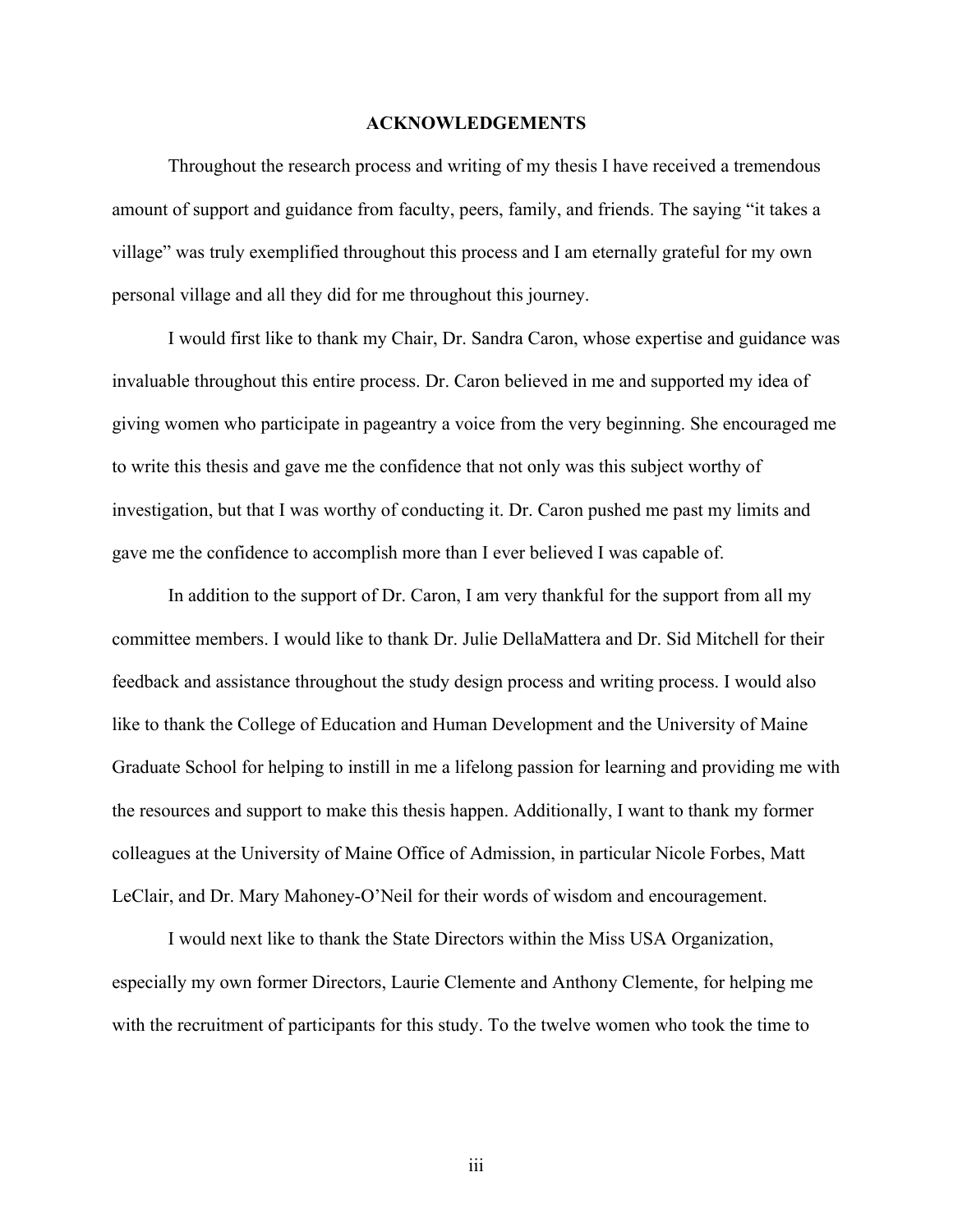share your stories— this thesis wouldn't have been possible without you. Thank you for giving a voice to the titleholders who have come before you, and all the women who will come after you.

I owe a big thank you to Dr. Nicole Achey, Dr. Caron's former doctoral student, and alumna of the College of Education and Human Development, who helped guide me throughout the analysis process. To Emma Richardson, a peer in the Human Development program who quickly became a friend. Emma's words of wisdom and calming presence throughout the stress and exhaustion of this process were there when I needed them the most. Working with Amelia Sullivan, a fellow Graduate Student at the University of Maine, allowed me to learn in an interdisciplinary manner that helped expand my horizons and look at my work from a different perspective. The stress relieving power-walks and pep talks we shared made this whole process more enjoyable.

My family deserves my endless gratitude. First, to Simon Perry, for his infinite amount patience, encouragement and love. To my brothers for their humor when times were tough and reminding me not to take things too seriously. To my father for pushing me to believe in myself and reminding me I am capable of anything I put my mind to. To my mother for bringing me meals, helping with chores and errands, and keeping me sane when the process became all consuming, but most of all, for teaching me how to have fun, be good, and to always learn a lot.

Finally, I would like to dedicate this research and thesis to the memory of Cheslie Kryst. Cheslie's memory kept me working when I wanted to give up and kept me grounded throughout the writing process on what mattered the most: sharing these young women's stories.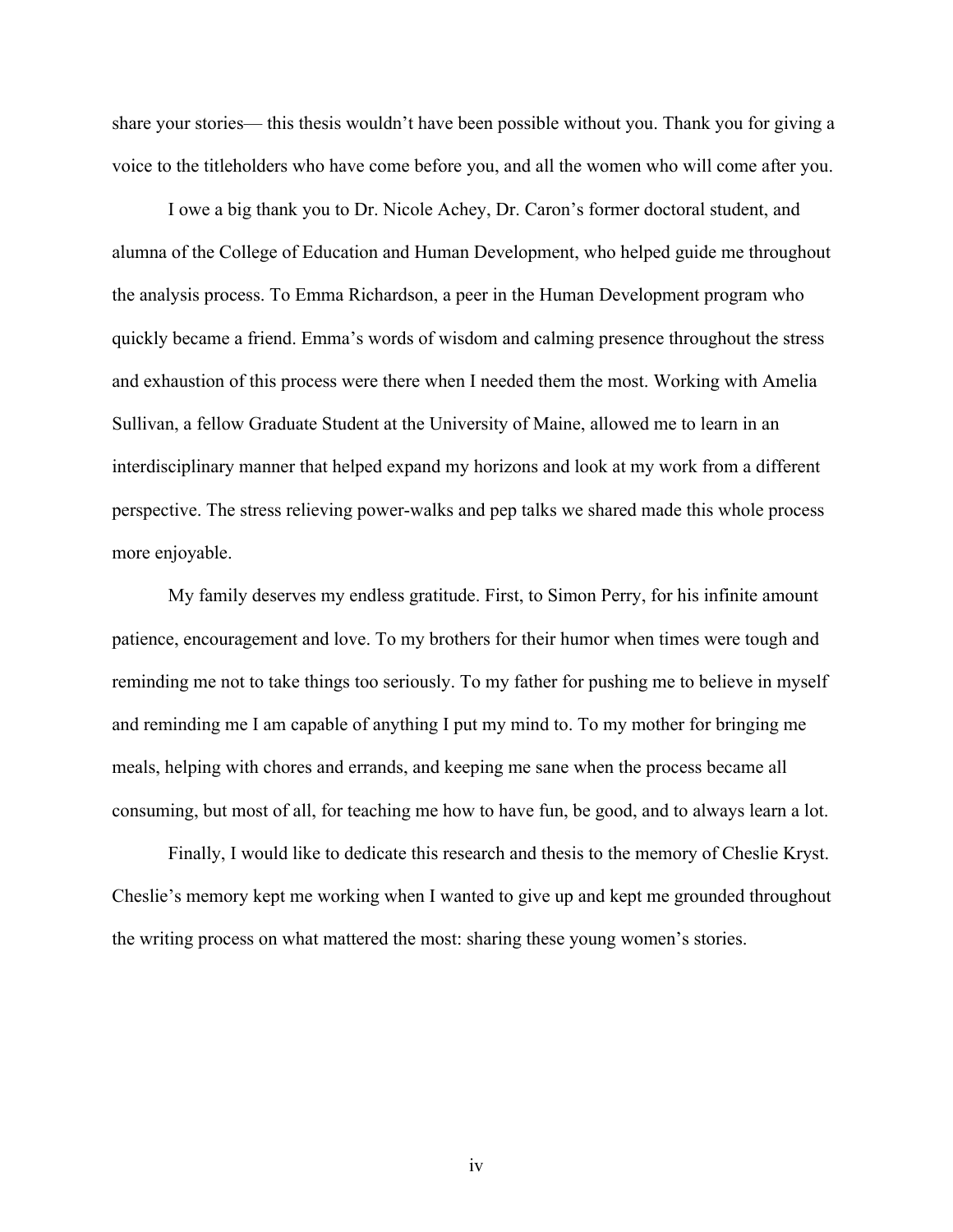# **TABLE OF CONTENTS**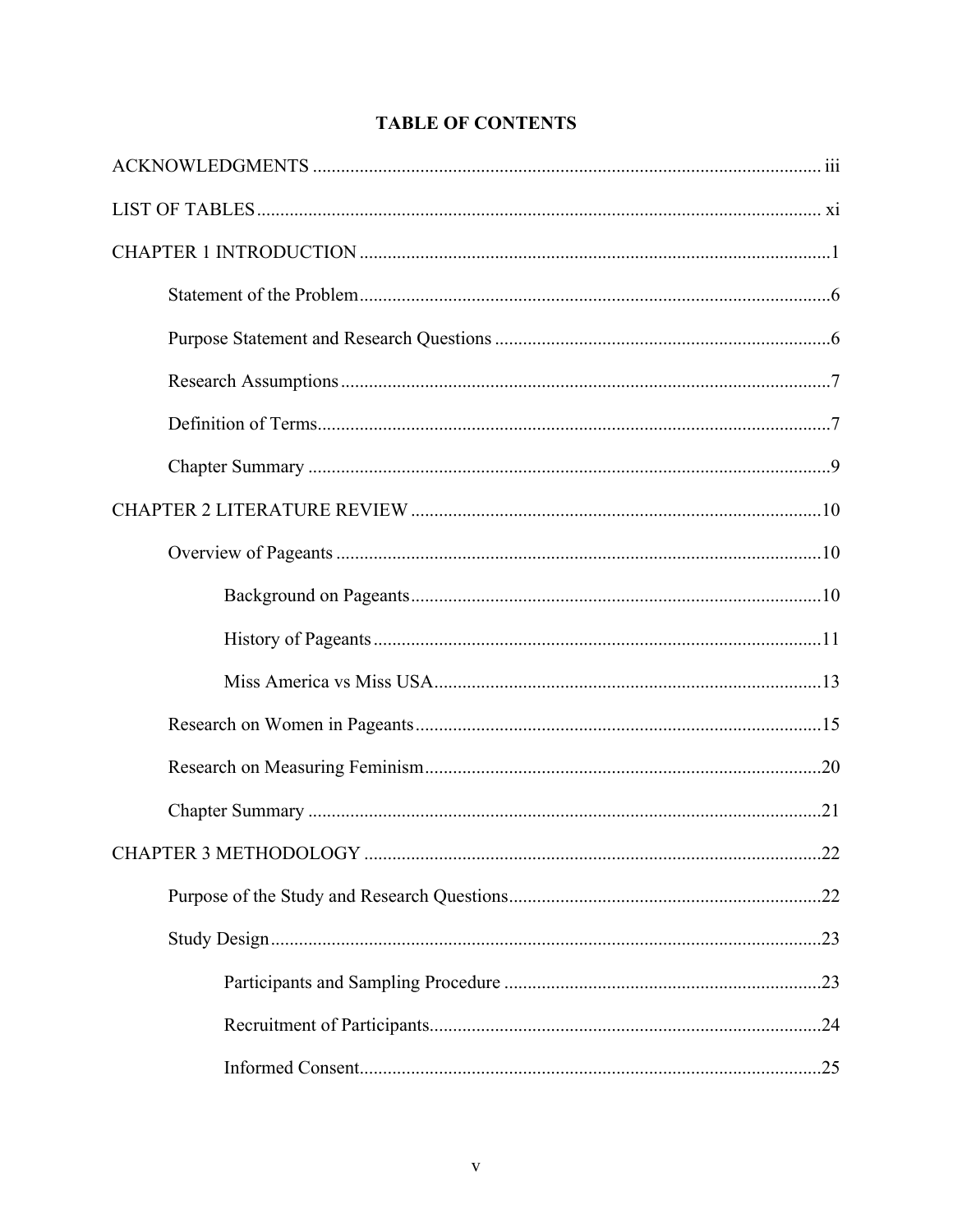| It was a great opportunity to get out of my comfort zone38 |
|------------------------------------------------------------|
|                                                            |
|                                                            |
|                                                            |
|                                                            |
|                                                            |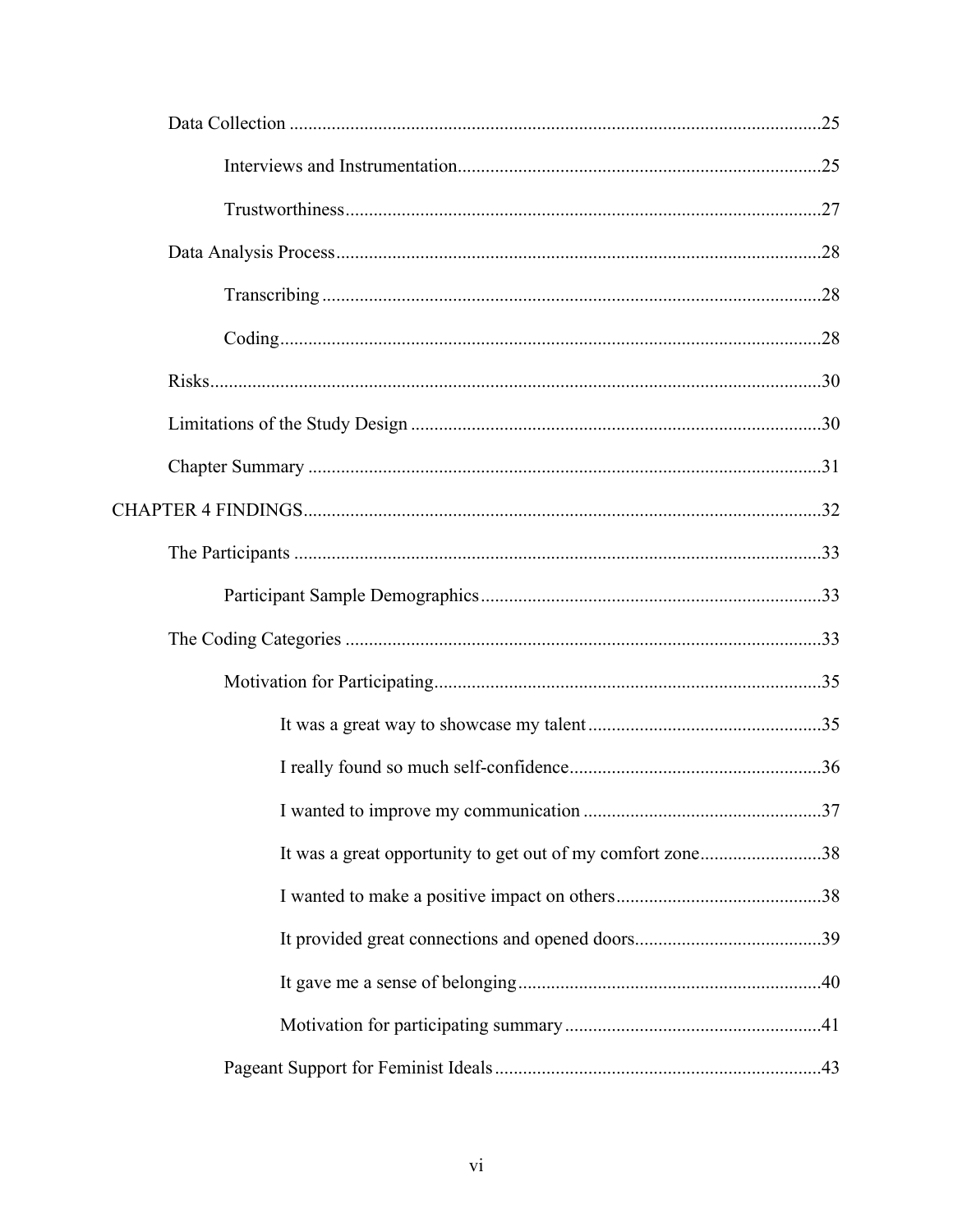| Yes, at least on the surface, but there's more work left to do 46  |  |
|--------------------------------------------------------------------|--|
| Yes, pageants don't just support feminist ideals, they push them48 |  |
|                                                                    |  |
|                                                                    |  |
|                                                                    |  |
| Yes, and pageantry has only strengthened my commitment             |  |
|                                                                    |  |
|                                                                    |  |
|                                                                    |  |
|                                                                    |  |
| The criticism is based on the history of pageants, but that's      |  |
|                                                                    |  |
| The criticism is justified - we've come a long way, but            |  |
|                                                                    |  |
|                                                                    |  |
|                                                                    |  |
|                                                                    |  |
|                                                                    |  |
|                                                                    |  |
| The public needs to be educated on how empowering pageants         |  |
|                                                                    |  |
| Suggestions related to pageants and feminism summary 71            |  |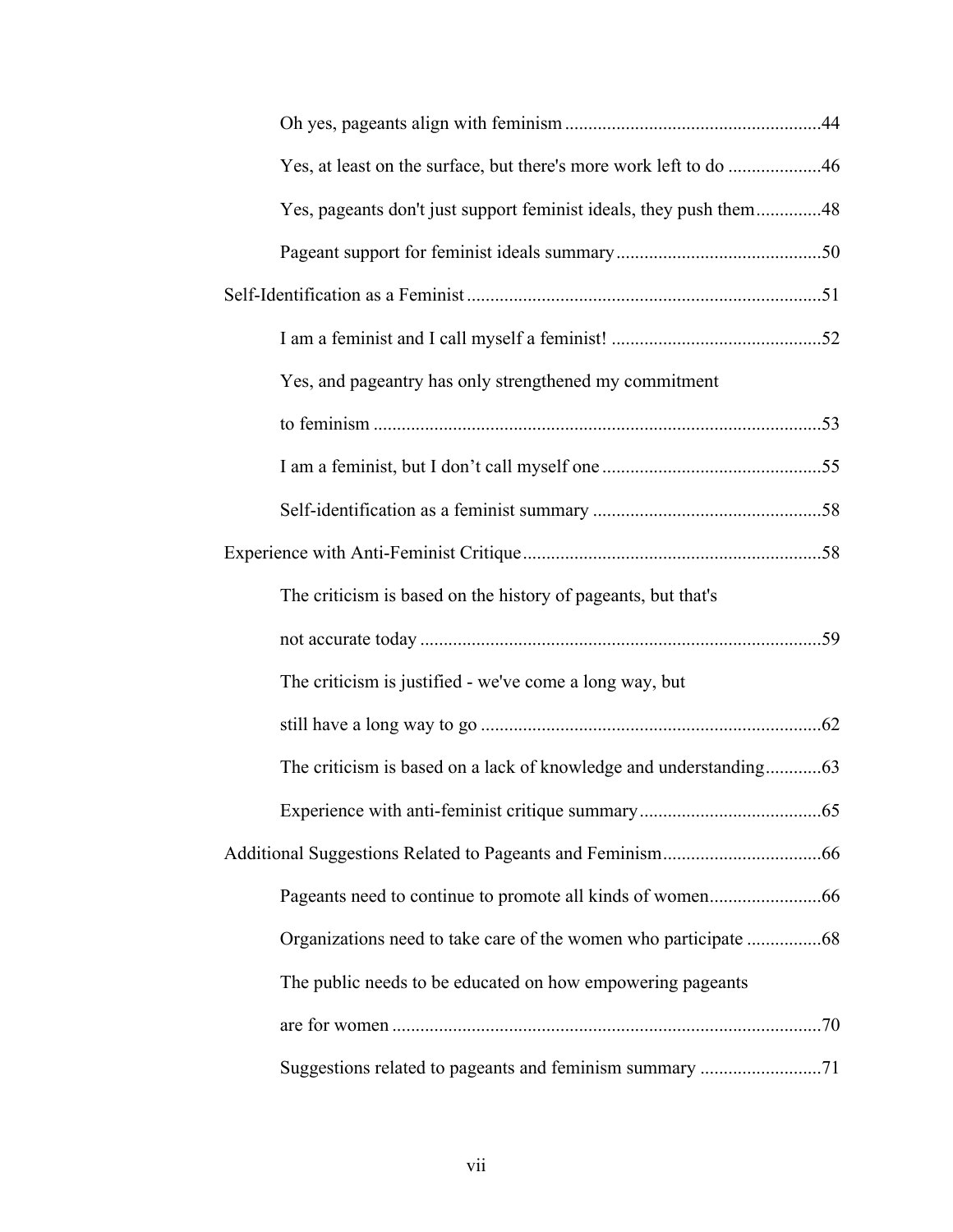| Appendix A Email to State Pageant Directors for Recruiting Participants 100 |
|-----------------------------------------------------------------------------|
| Appendix B Letter of Invitation to Miss USA 2020 State Titleholders 102     |
|                                                                             |
|                                                                             |
|                                                                             |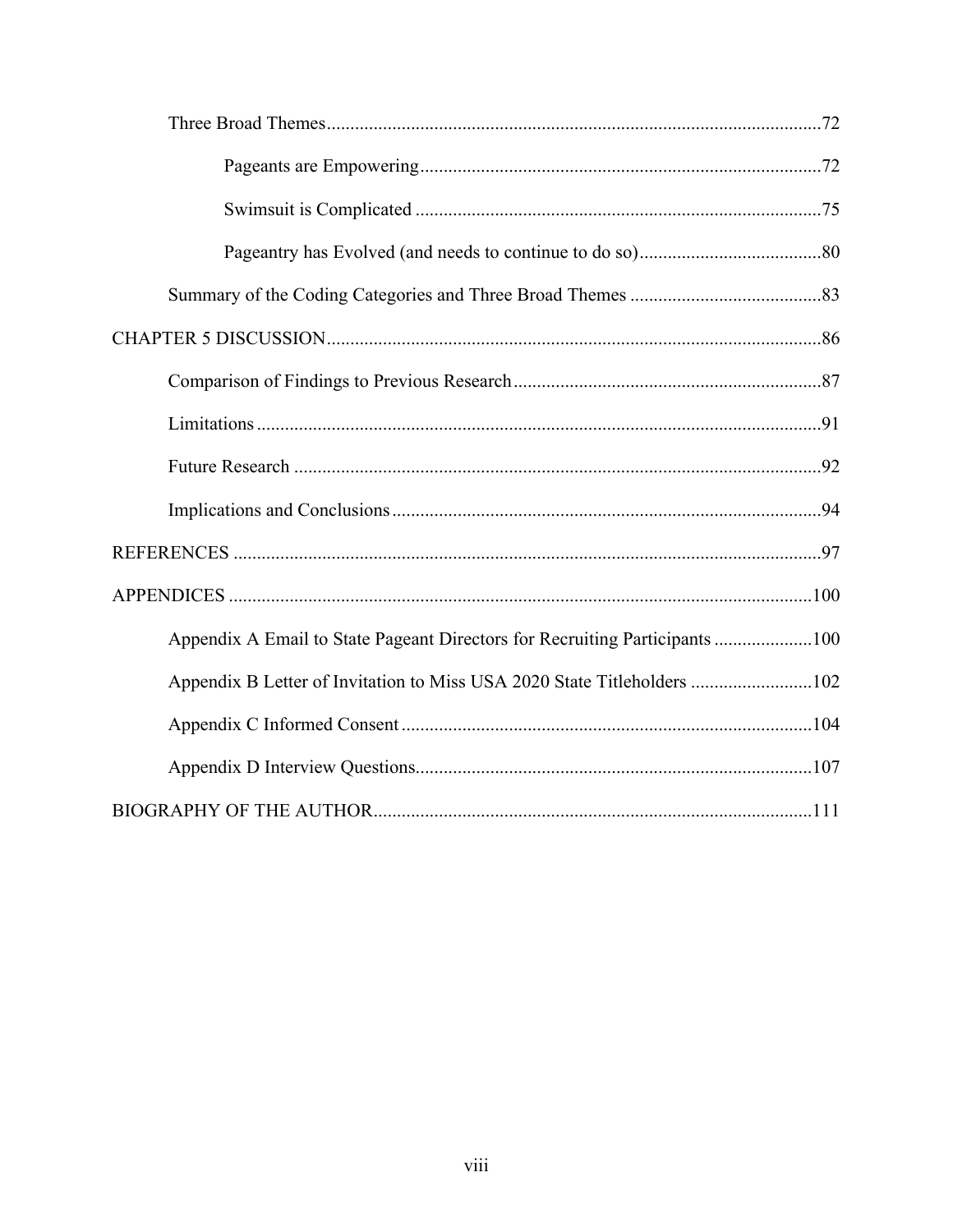# **LIST OF TABLES**

Table 1 Coding Categories for Motivation for Participating, Pageantry Support for Feminist Ideals, Self-Identification as a Feminist, and Criticism That It's Anti-Feminist............34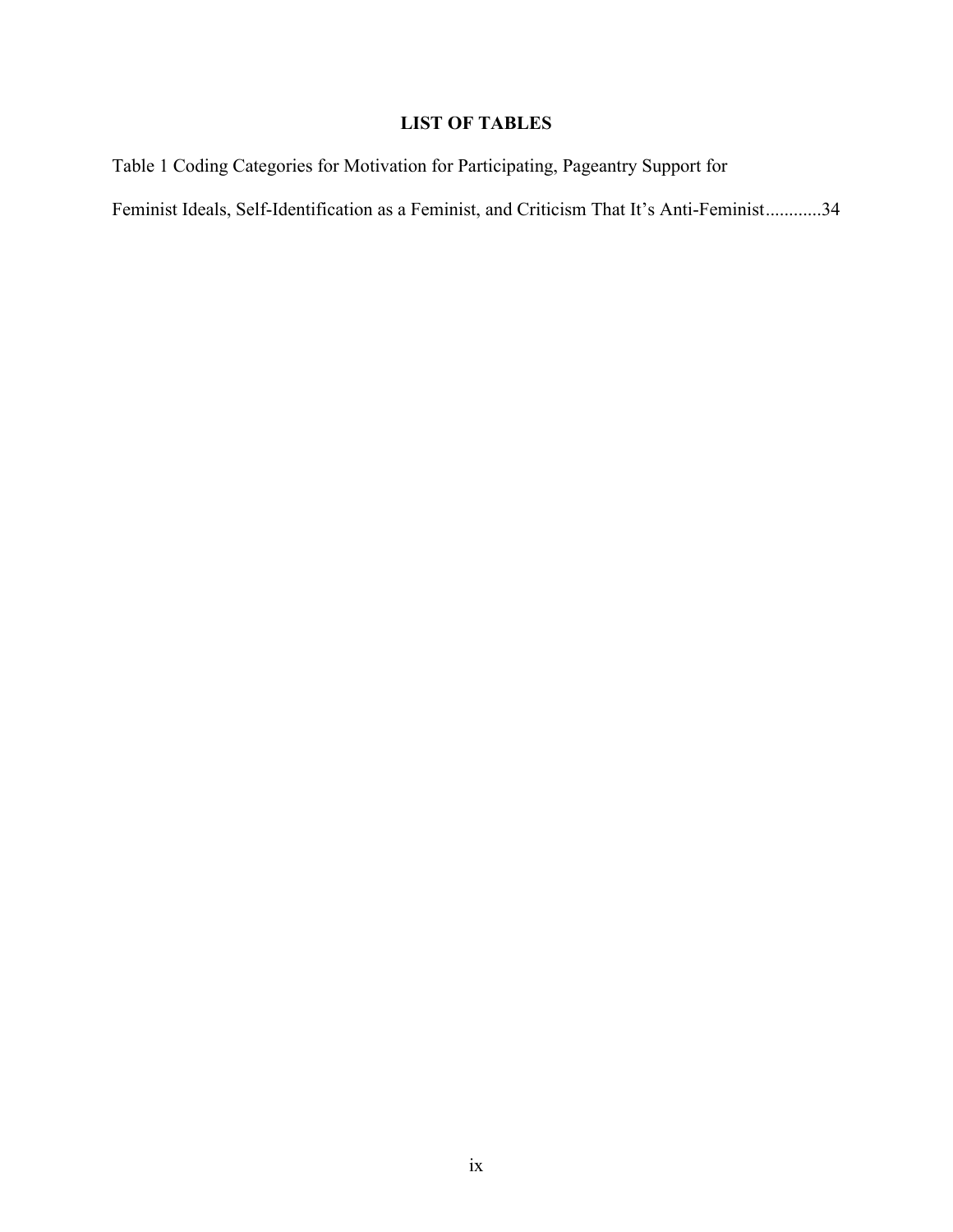#### **CHAPTER 1**

## **INTRODUCTION**

Critics have long questioned beauty pageants, often saying that they reinforce the idea that women should be valued primarily for their physical appearance. The most notable protest happened at Miss America in 1968 led by the Women's Liberation Front that sparked a feminist revolution (Gay, 2018). *The Smithsonian Magazine* article described this event as not only involving women protesting Miss America and its "misogynistic attitudes toward women and beauty" but also how the nation collectively treated women (Gay, 2018). While this Miss America protest may be one of the most well-known, there were many more that occurred both before and after 1968. For example, Miss America 1972 was harassed and even had her life threatened by various feminists as she traveled throughout the country to promote the pageant. In 1974, the National Organization of Women protested the Miss America pageant by marching up and down the boardwalk chanting and labeling Miss America as a degrading, mindless boobgirlie symbol (Gay, 2018).

The Miss World Organization, another major pageant system, is no stranger to protests either. In 1970 the British Women's Liberation Movement (WLM) was infuriated by the organizations objectification of women and wanted to make an emotional declaration against the misogyny (Hall, 2020). According to *The Independent,* approximately 60 women crashed the event and assaulted the stage and host with flour bombs, rotten fruit and vegetables. (Hall, 2020). Jenny Fortune, who was a 20-year-old participant in the protest, reflected back on the events and her views on feminism. Fortune said she never believed that they would be able to pull the protest off, but she just wanted to be a part of something (Hall, 2020). What sparked Fortune's interest was a talk she heard at the 1969 UK WLM meeting, making Fortune realize that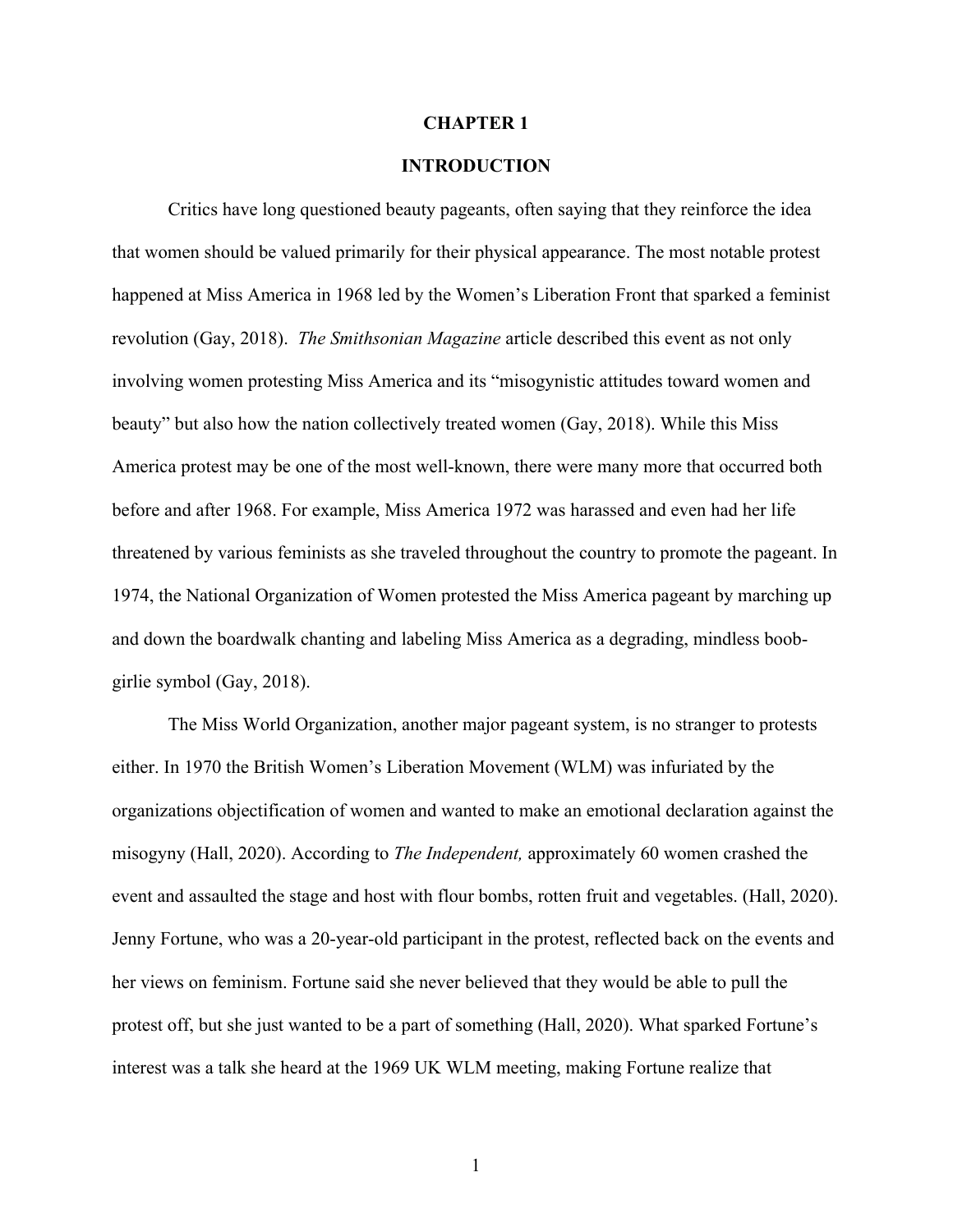feminism was "against oppression and exploitation" (Hall, 2020). Following this same rationale, 14 years after the protest of Miss World, a host network of Miss World, the BBC, stopped televising the event. Michael Grade, who was the controller of BBC One, shared he no longer thought the contest merited national air time, saying "They are an anachronism in this day and age of equality and verging on offensive." (Hall, 2020).

A quarter of a century after the 1970 protest of Miss World, the 1996 Miss World competition was home to its own protest (Reuters, 1996). According to the *New York Times* article, both feminist and nationalist protestors flooded the event, including the Forum for Awakening Women, who picketed the pageant and threatened mass suicide (Reuters, 1996). The *Los Angeles Times* described the dozens of groups that have protested the Miss World pageant to be an odd mix of both modern feminists and "turn-back-the-clock Hindu nationalists" (Bearak, 1996). The protesters argued that not only did the pageant degrade women, but they also threatened Indian culture with Western appropriation. One man even went as far as lighting himself on fire, resulting in his death (Reuters, 1996). According to Pramila Nesargi, a member of the Bharatiya Janata Party, his death was worth it as he sacrificed himself for the cause of women (Goldenberg, 1996).

Protestors argued that Miss World was vulgar, obscene and based on appearances (Bearak, 1996). One feminist from the group Liberation, agreed that some of the nationalist protesting had gone too far, but wanted to find a way to counter the idea of women working to outshine other women based on appearances (Bearak, 1996). Pageant spokesperson Ashwami Singla said, "Is rewarding women for hard work vulgar? These women are achievers. They'll go on to be doctors, lawyers, fashion models. Is this vulgar? How dare they!" (Bearak, 1996).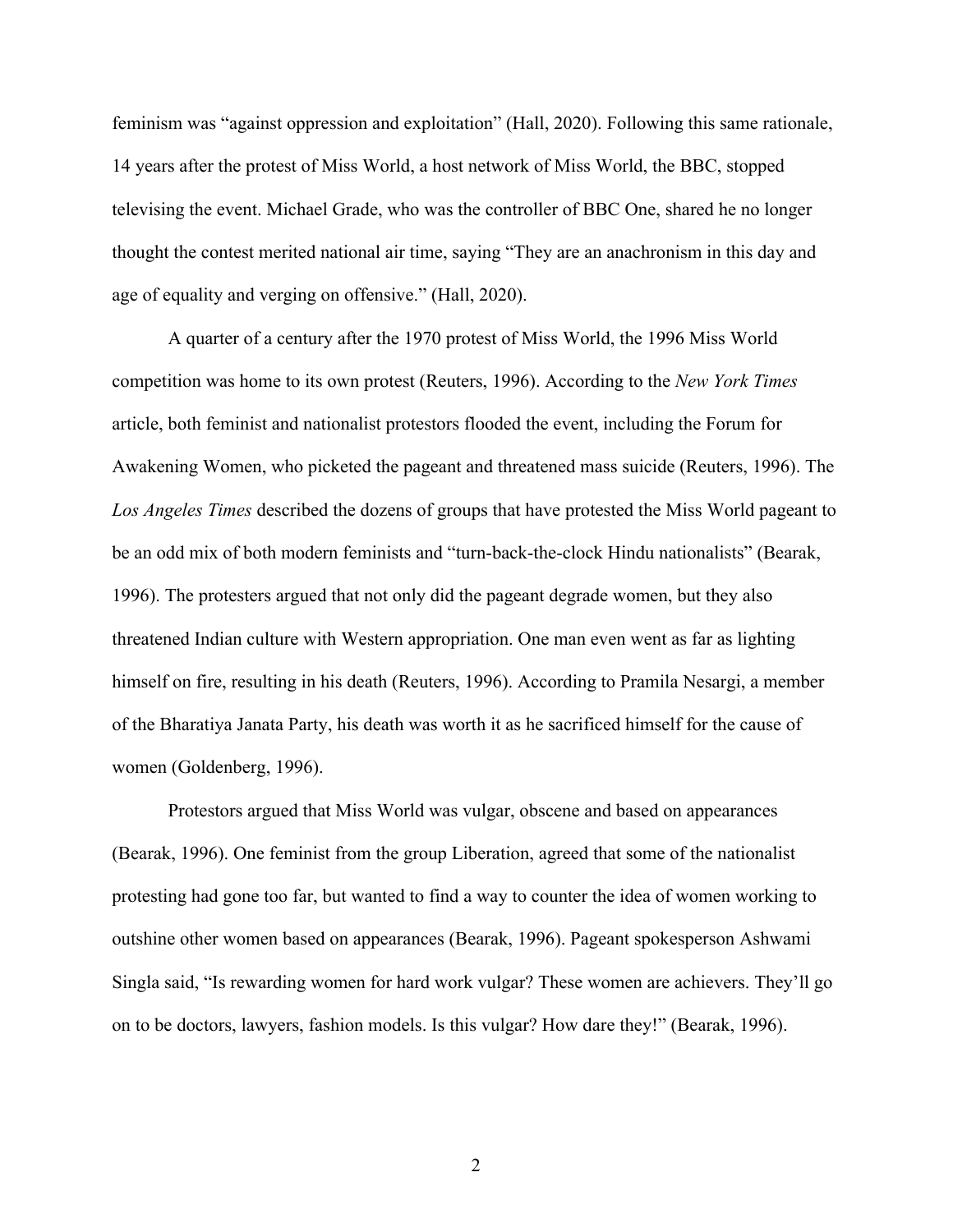Today, the criticism persists. A 2015 article in *The Guardian* categorized under "feminism" shared the authors views on Miss Universe. The author, Jessica Valenti, said that, "The contests are an antiquated reminder of exactly what we don't want for women, and they should have no place in our future" (Valenti, 2015). Valenti continued to describe the longdebated swimsuit competition as "explicitly vacuous" and the entire competition as nothing more than "an opportunity to ogle gorgeous, scantily-clad women and pit them against each other" (Valenti, 2015). In addition, a perspective piece in *The Washington Post* in 2018 criticized such competitions in the article, "The Miss America Pageant taught us to ogle women's bodies. Can it now teach us to value their ideas?" It argued that "Beauty pageants reinforce the gendered power dynamics in our culture" continuing to say that "…women are disproportionately judged by appearance" (Hamlin, 2018).

As recently as 2019, the University of California, Santa Barbara's *Daily Nexus* published an article titled, "Argument in the Office: Are Beauty Pageants Feminist or Flawed" saying "Beauty pageants like Miss Universe are surrounded by controversy, hated by many yet watched by millions." (Mantai, 2019). The author went on to say how the overwhelming argument surrounding those who are "anti-pageant" is how they teach young people, especially young women, that they must conform to inconceivable standards of beauty. The author went further to explain that the arguments from others also contain critics saying that competitions are "burdensome" with their expectations, and expect women to be "gorgeous, intelligent, and poised" (Mantai, 2019).

While these protests and newspaper commentaries criticize beauty pageants for opposing feminist ideals and claim they are overly focused on women's looks and therefore degrade women, the question arises, "How do the contestants view their participation in light of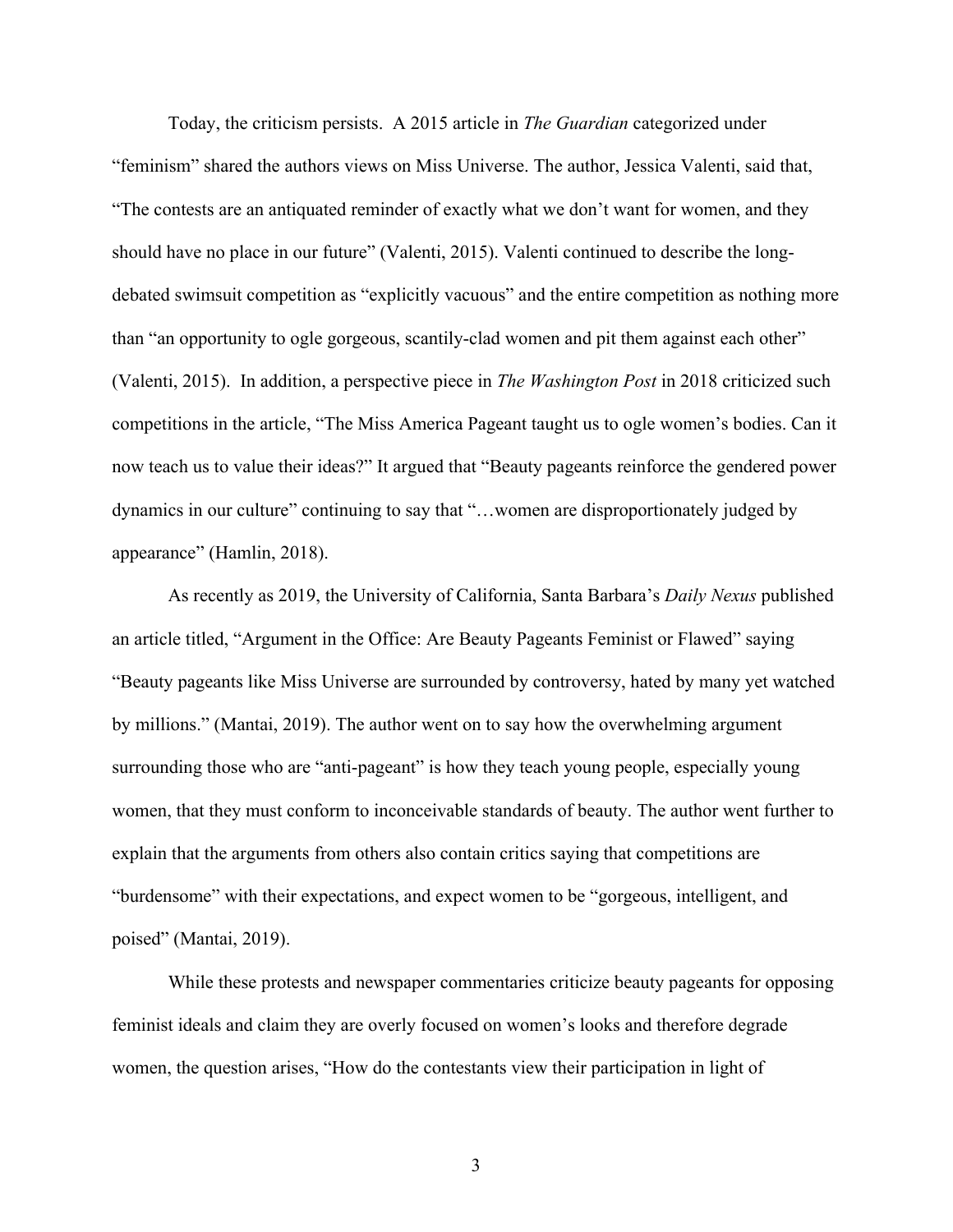feminism?" Two recent examples were found. The first example to shed light on how contestants view their participation in light of feminism includes an interview in *Ms. Magazine* with Meagan Tandy, a former Miss California USA (Geismar, 2016). In reflecting on her time competing for Miss USA, she describes how being a feminist influenced her experience.

I actually find pageantry to be extremely empowering as a woman. Many people might not realize this but pageants really help you gain confidence in yourself. When you participate in a pageant, you get to represent yourself and all that you work for……I can understand why some people look down on pageants. I know that people get especially, leery when it comes to swimsuit competitions. It's important to keep in mind that beauty pageants are really about fitness and not all about sex and parading women around. …... Everyone is entitled to their own opinion, but I believe participating in pageants helped me grow as a woman (response to third question).

The other relevant example of speaking with contestants about their views on feminism came in the final round of the 2017 Miss USA competition. The three finalists were each asked, "What do you consider feminism to be, and do you consider yourself a feminist?" (2017 Miss USA Competition, 2017). Meredith Gould, representing Minnesota, did not answer directly whether or not she considered herself to be a feminist. Gould said the following:

Modern day feminist is not only about supporting other women, it is about being any gender in this entire country and this entire world and not being afraid to lift those up around you. It is about being unapologetically yourself. In this pageant we have incredible representatives of what it means to be a woman, whether they are on this stage, hosting this pageant with us, or judging the contestants on this stage. (Pintura Channel, 2017, 4:13)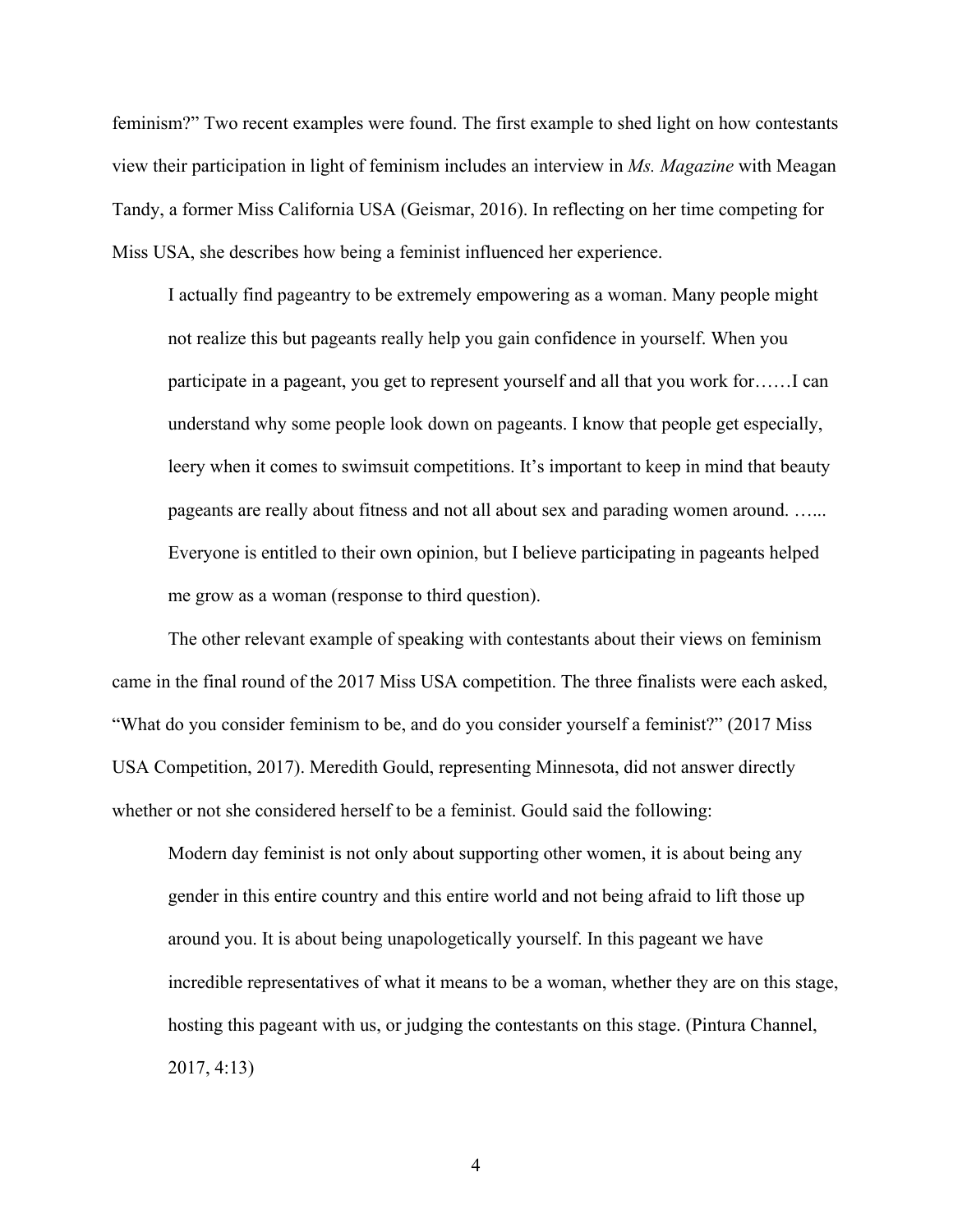Chhavi Verg, representing New Jersey, answered directly that she considers herself to be a feminist, and that feminism to her is about equality among the genders and she believes that women are still not granted the same opportunities and rights as men. Verg said the following when answering:

Feminism is striving for equality, and I do consider myself to be a feminist. I think it is a misconception when people believe that feminism is women being better than men, but it is really not. It is a fight for equality, and we need to realize if we want a stable society, a better future for every individual, we need to be equal. That is why I advocate for education for women. Women are still held back in many places of the world, they still do not have the right to their independence, that right to their equality, all because of education. Once we do take that step, I believe that an equal world will be a better world. (Pintura Channel, 2017, 4:58).

McCullough, representing the District of Colombia, responded to the question about feminism and being a feminist by saying she does not use the word "feminism" but believes in equality:

So, as a women scientist in the government, I've liked to lately transpose the word feminism to equalism. I don't really want to consider myself, I try not to consider myself like this die hard, ya know, like "I don't really care about men" but one thing I am going to say is though women, we are just as equal as men when it comes to opportunity in the workplace. And I say firsthand that I have witnessed the impact that women have in leadership in the medical sciences as well as in the office environment, so as Miss USA I would help to promote that leadership responsibility to women globally to women worldwide (Pintura Channel, 2017, 3:09).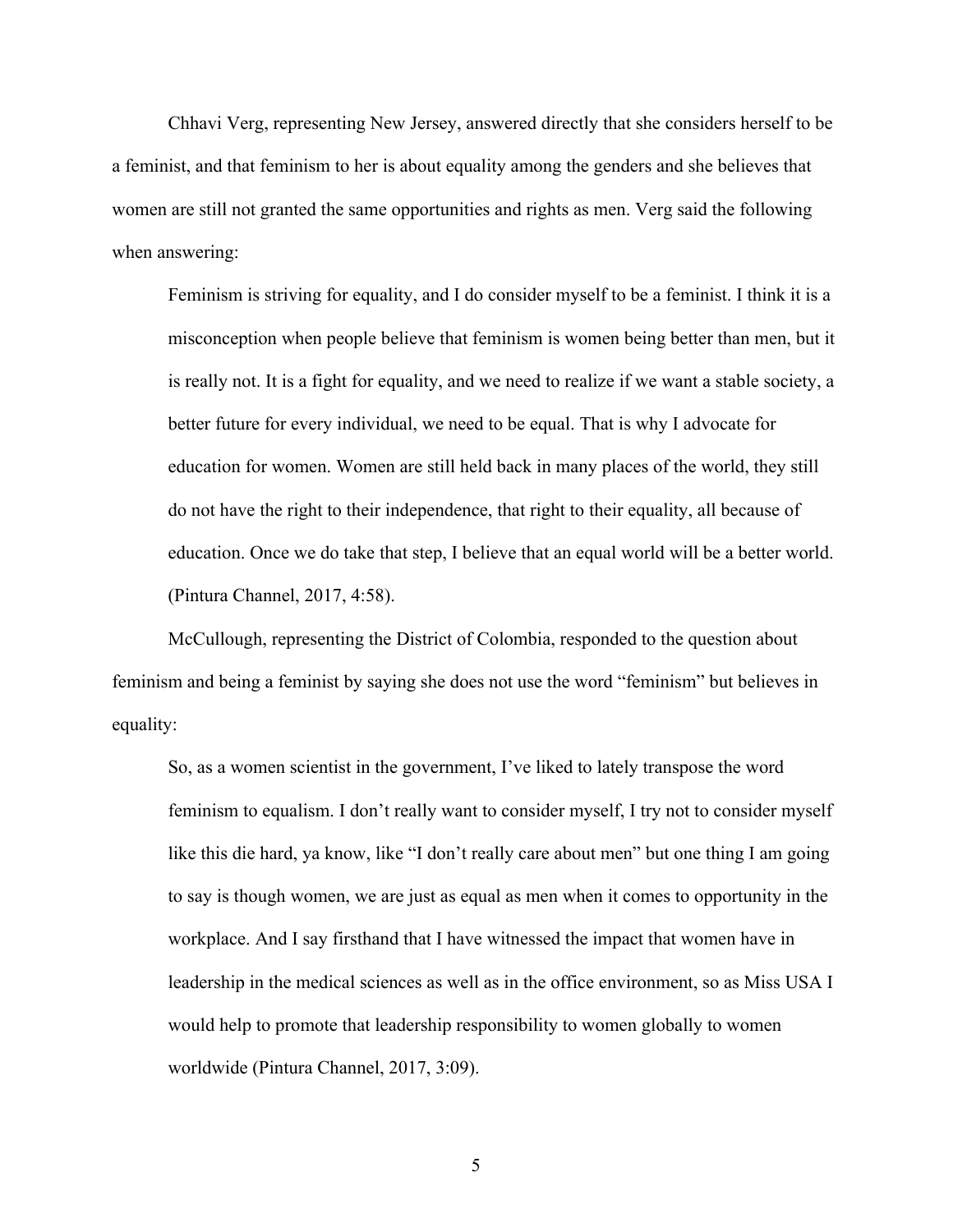When McCullough went on later that evening to be crowned Miss USA 2017, her denouncement of the word feminism made the popular press erupt with criticism. Sources such as *Cosmopolitan*, *Yahoo Sports*, *USA Today* and the *Insider* shared the story and the controversy that erupted on social media following McCullough's statement. McCullough's first week as Miss USA was filled with questions regarding her statement.

#### **Statement of the Problem**

Over two and a half million girls and young women in the U.S participate in pageants on the local, state, regional, and national level (Statistic Brain, 2021). As just one example, consider the Miss USA competition. What begins with thousands of young women competing across the country, moves to 51 young women representing their state, and ends with just one being crowned Miss USA. Yet there has been little research of pageant participants beyond a handful of studies on their body image and self-esteem. There has been no research on how women who participate in beauty pageants feel about their participation as it relates to their thoughts on feminism. While there has been long-standing criticism by feminists about beauty pageants and the women who compete in them, there is no research asking the participants how they feel and define themselves. Such an understanding would provide a more accurate view of the contestants and their sense of self.

#### **Purpose Statement and Research Questions**

The purpose of this qualitative study was to explore the meaning beauty pageant participation has for women who compete. Knowing that we have moved beyond defining women simply by their physical appearance, how do these women justify what they are doing in light of feminism? Women who competed in the 2020 Miss USA Competition were interviewed to gain a better understanding of their perspective on being a contestant in beauty pageants.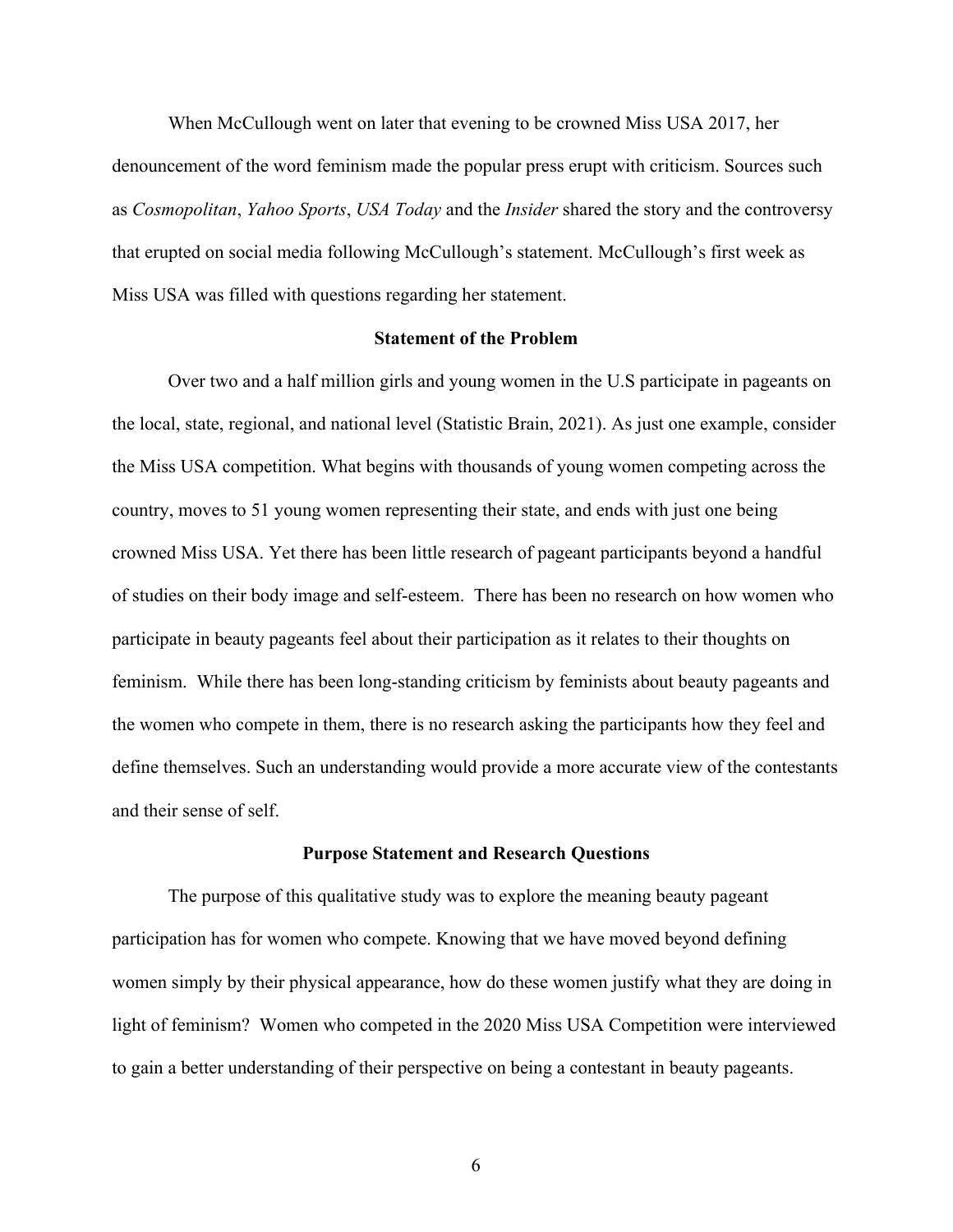The overarching research question which guided the study was: *How do women who compete in beauty pageants view their participation in light of feminism?* Four sub-research questions included:

- 1. What motivates these women to participate in beauty pageants?
- 2. In what ways do these women believe pageantry to be supportive or unsupportive of feminist ideals?
- 3. Do these women see themselves as feminists? Why or why not?
- 4. What has been their experience with those who might suggest what they are doing is not in alignment with feminist ideals?

#### **Research Assumptions**

The researcher assumed that

- 1. The participants responded honestly and shared their insights and experiences.
- 2. The participants were open to talking about their views on feminism with the researcher.
- 3. The researcher was able to set aside her own experiences as a contestant and any preconceived ideas and beliefs about feminism and participants who participate in the Miss USA Competition.

# **Definition of Terms**

**Feminism** – Feminism has been defined similarly by different sources. Many point to equality and equal opportunity between men and women. For example, three dictionary definitions include:

• The belief in social, economic, political equality amongst the sexes. (Encyclopedia Britannica, 2021).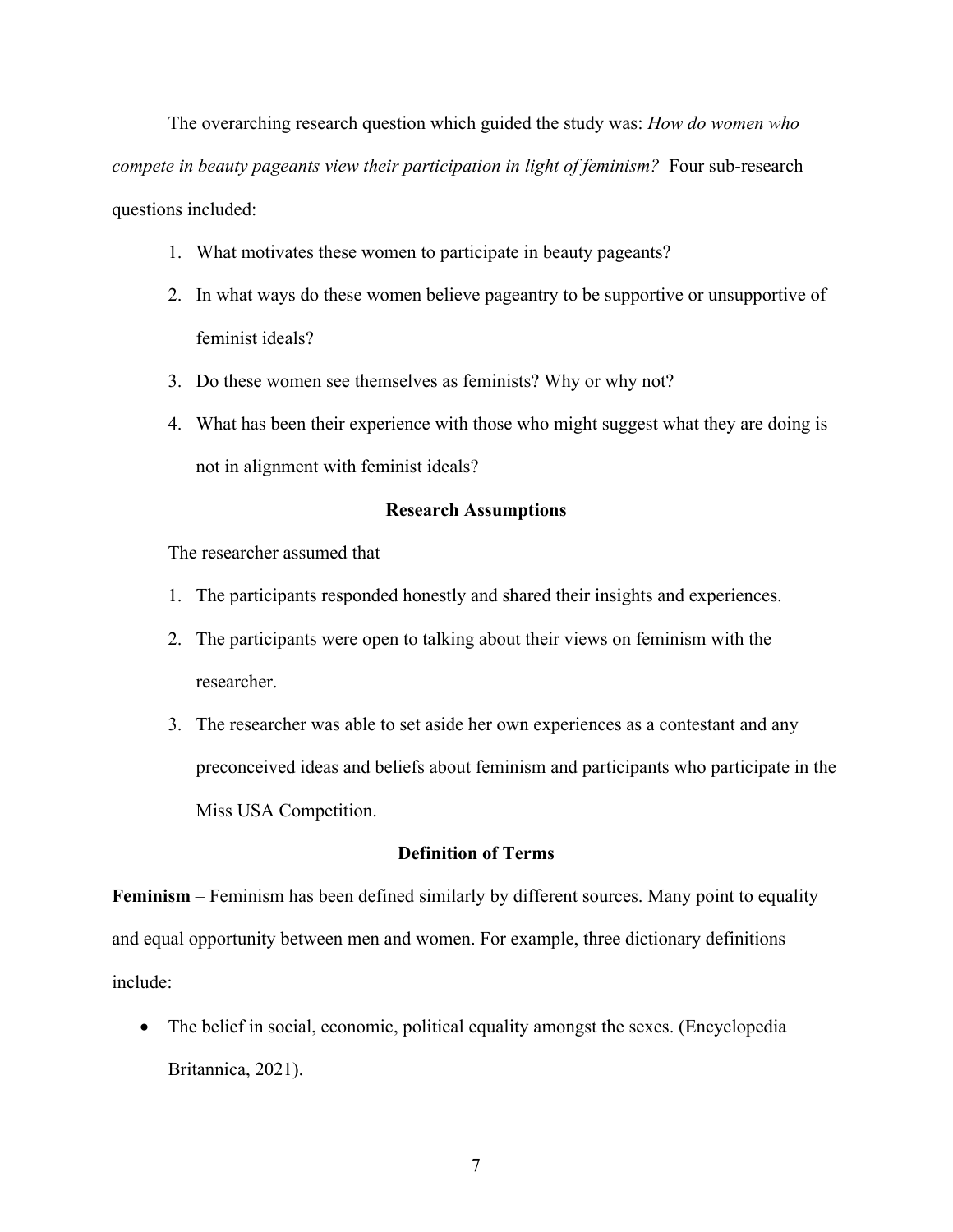- The belief that men and women should have equal rights and opportunities. (Merriam-Webster, 2021)
- The belief that women should be allowed the same rights, power, and opportunities as men and be treated in the same way, or the set of activities intended to achieve this state. (Cambridge Dictionary, 2021).

**Miss USA Competition** - The Miss USA competition is composed of three rounds of competition. The interview round, swimsuit round, and evening gown round. The 2020 competition marked the last year that Miss USA was produced by the Miss Universe Organization. The 2021 competition was under the newly created Miss USA organization, a franchise of the Miss Universe Organization (Miss USA Organization, 2021).

**Miss USA Contestant** - Contestants must be between the ages of 18 and 28 years old before January 1<sup>st</sup> in the year they wish to compete at Miss USA. Miss USA Contestants must be childless and never married. Miss USA Contestants must have residency in the state they are representing. Miss USA Contestants can compete numerous times for the state title, but can only ever hold one state title and only compete at Miss USA once. (Miss Universe Organization, 2021).

**Pageantry** – While pageantry typically refers to the act of participating in a pageant, pageantry can also refer to the entire year of the titleholder's reign.

**System** – A pageant system refers to the pageant organization. For example, the Miss Universe Organization is home to the most well-known pageant system in the world. Different pageant systems can consist of different criteria and requirements.

**Titleholder** – A titleholder refers to a contestant who has won or been appointed a title within a specific pageant system. There are titleholders at the local, state, national, and international level.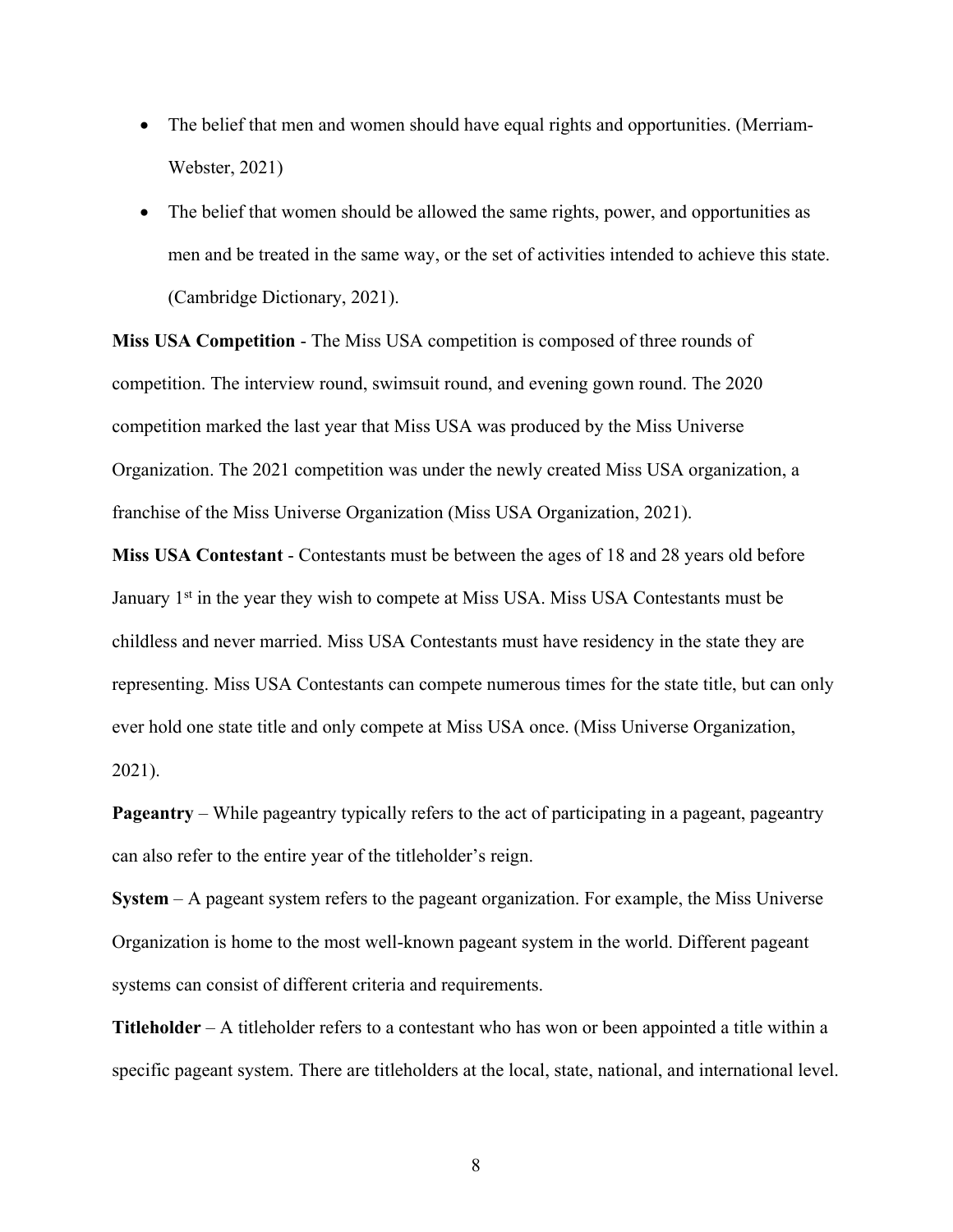Women who are Miss USA State Titleholders can only win/be appointed one state title and can only compete at Miss USA one time.

#### **Chapter Summary**

With so many girls and young women competing in so many beauty pageant competitions, it is long overdue that researchers seek to understand the views of contestants. There is an abundance of critiques and commentaries about these competitions and those who compete in them, yet there is a gap in the literature in understanding how the participants themselves feel about what they are doing. The few studies that have involved beauty pageant contestants have been limited to asking them about their body image and self-esteem. This research provided a systematic examination of the perspectives of participants with the intention of understanding what their participation means and their views on feminism.

Specifically, this qualitative study involves in-depth interviews with 12 participants from the 2020 Miss USA Competition. This study aimed to allow the participants to reflect on their experiences in competing as a woman, in light of feminist ideals. The researcher set aside her own experiences and any preconceived ideas and beliefs about feminism and participants who participate in the Miss USA Competition.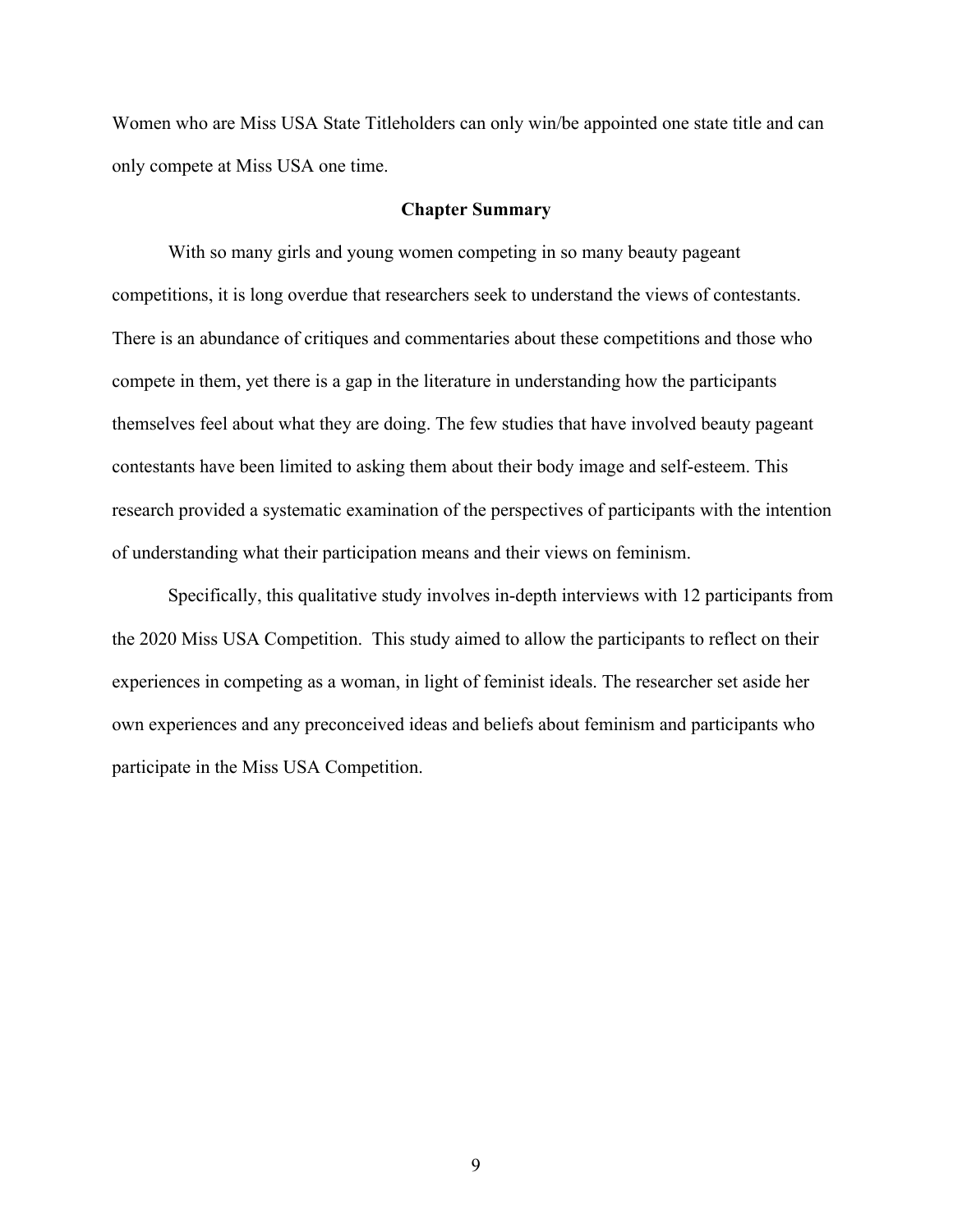#### **CHAPTER 2**

# **LITERATURE REVIEW**

This chapter will begin by providing an overview of beauty pageants. This will be followed by research on women who compete in such pageants, as well as research on understanding of feminism.

#### **Overview of Pageants**

This section will provide a review of the history of pageants, pageant systems and statistics, and specific information on the Miss USA Competition.

#### **Background of Pageants**

In the U.S., the most well-known and largest pageants include Miss America and Miss USA. On the world stage, major contests include the yearly Miss World competition (founded in 1951), Miss Universe (founded in 1952), Miss International (founded in 1960) and Miss Earth (founded in 2001 with environmental awareness as its concern).

In terms of numbers of contests, there were over 7,500 beauty pageants franchised between the Miss America Organization and Miss USA Organization in the United States alone (Banet-Weiser, 1999). That number does not include other pageant systems, small-town events, and other organizations. It is estimated that approximately 2.5 million girls and young women compete in more than 100,000 beauty pageants each year in the U.S (Statistic Brain, 2021).

Pageantry is an incredibly expensive industry for contestants and lucrative on many different levels for the organizers, sponsors and coaches. The pursuit of a title and a crown has grown into a \$5 billion-a-year industry. According to DeNinno (2014), not only do the contestants pay entry fees that are on average between \$300 and \$500 for local and state competitions, but some entry fees are well over \$1,000. Coaching and wardrobe costs can range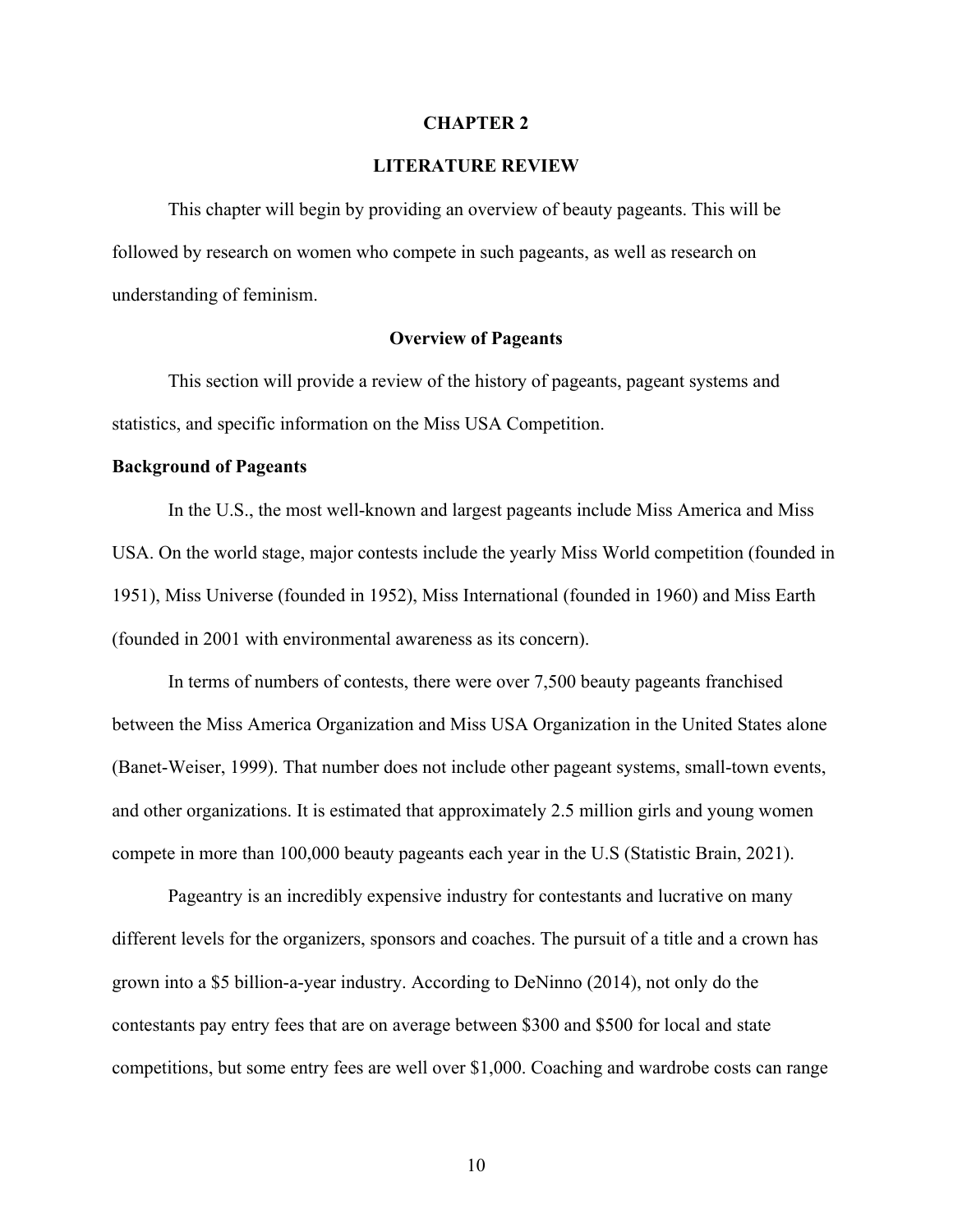significantly as well. Some members of the Miss USA Class of 2020 gowns were valued at over \$20,000. Pageant coaching is often over \$100 an hour, and some contestants put in as many as three sessions a week. (DeNinno, 2014). Winners often receive cash awards, scholarships, sponsorships for wardrobe, services, travel, products and much more. For example, Miss Texas USA 2021 is awarded a car for the duration of her reign, which is not that unique in the world of pageants. In addition, the rights to own a franchise cost more than most realize and take years of experience to become a director in some systems.

#### **History of Pageants**

Historically, beauty contests in different forms can be traced back to the medieval times and were even referenced as far back as in Greek mythology (Cohen et al., 1996). However, P.T Barnum of Barnum and Bailey's circus is thought to be the founder of the American beauty pageant (Cohen et al., 1996; Grout 2013). In 1854, Barnum's attempt at a beauty pageant was not well received, but it launched a new wave of beauty contests primary held in newspapers sometimes receiving thousands of entries (Cohen et al., 1996; The Library of Congress, 2008). The more interest the mainstream media took in the competitions, the more they grew. This made the competitions more enticing for participants to enter, and more rewarding for the winners (Grout, 2013).

Over six decades after Barnum's attempted pageant, Miss America was born. The 1921 development of this competition went far beyond local entertainment found in newspapers and periodicals; this became large-scale national entertainment (Grout, 2013). The competition was developed to prolong the summer tourist season in Atlantic City. In the early years, women from cities across the U.S. who had won their newspapers' "popularity contest" (aka Inter-City Beauty) came to Atlantic City for a day of parades, mingling with the crowds, and a final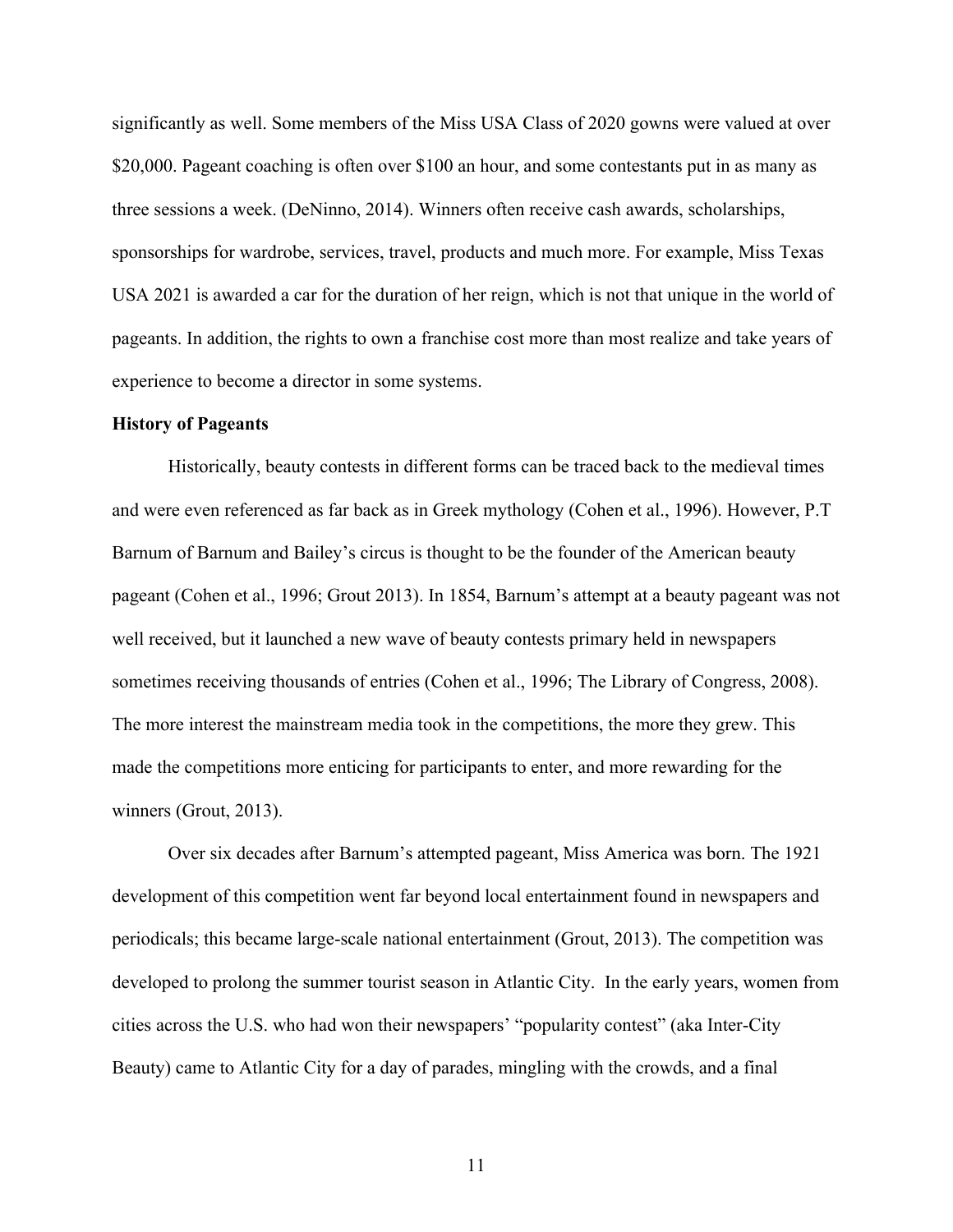appearance on stage. Wearing a sash indicating what city they represented, they were judged on personality, social grace, and swimsuit competition by 50 percent audience applause and 50 percent judges' decision. The competition evolved into local competitions being held in towns and cities within each state, with one woman eventually chosen to represent their state in the annual Miss America competition in Atlantic City. When Miss America 1950, Yolande Betbeze, refused to pose in pageant sponsor Catalina Swimwear's bathing suit, they pulled their sponsorship. In 1952, Catalina Swimwear decided to create their own competition and another major pageant was born: Miss USA.

In a bit of irony, according to Watson and Martin (2004), beauty pageants have their roots in the women's suffrage movement of 1910, when women promoting feminist ideals put on their own pageant by taking to the streets to promote women's rights. Suffragists wore sashes with words such as "Votes for Women" and performed skits in public parks about important women in history in order to educate on the value of women (Watson & Martin, 2004). In 1921, when the Miss America pageant was created, the participants also wore sashes like the suffragists of 1910. However, unlike their suffragists' sashes which promoted political slogans and values, the new pageant participants' sashes were adorned with the name of the city or state the participant represented. While the women suffragists promoted solidarity among women as a way of encouraging liberation (Watson & Martin, 2004), early critics of the Miss America Pageant felt it was promoting values that were contrary to the women suffragists' beliefs. The suffragists saw the pageant as pitting woman against each other in a contest where they would be judged by men and seek male approval based on their physical beauty.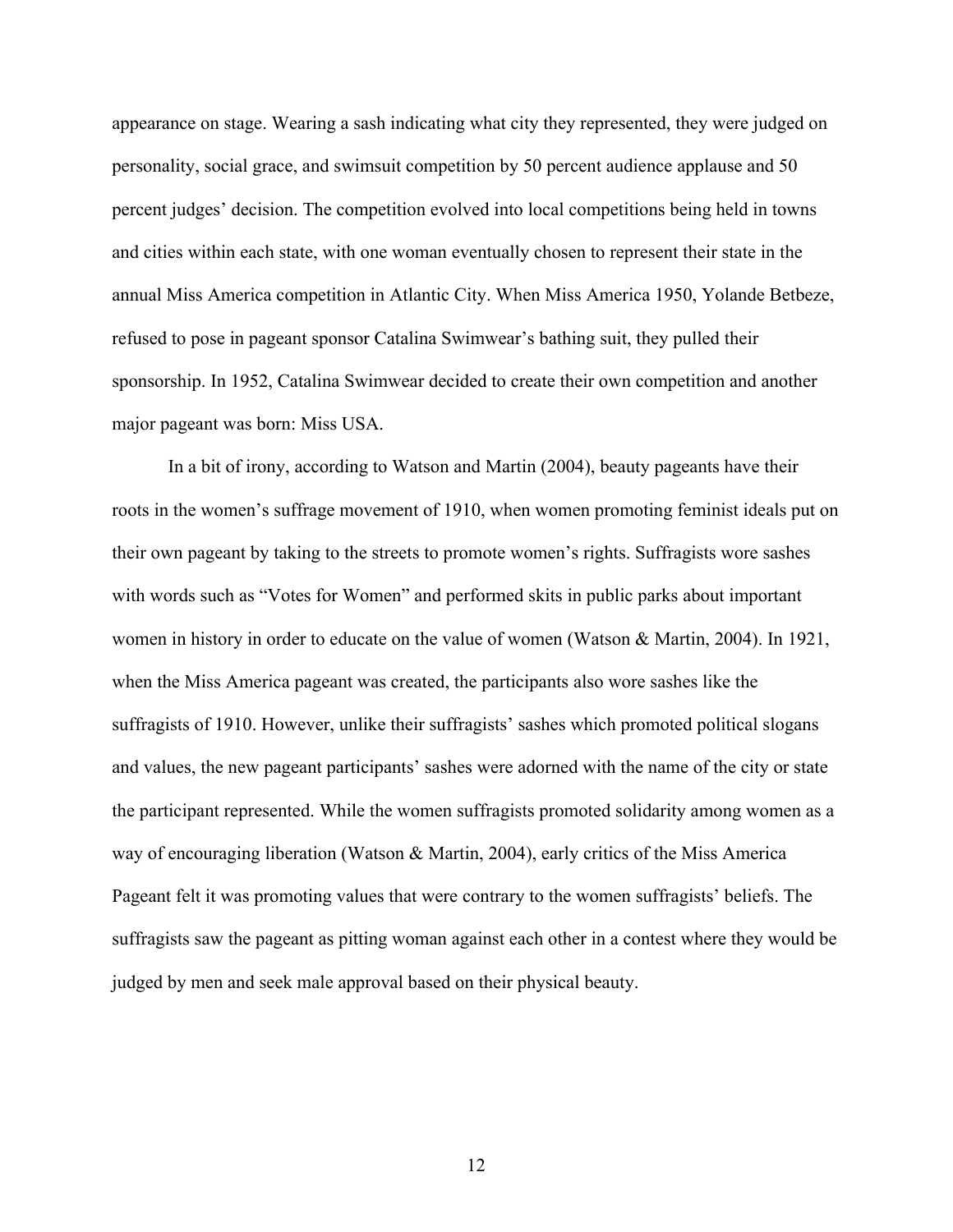#### **Miss America vs Miss USA**

Miss USA has many distinct differences to Miss America, despite the major differences, Miss USA and Miss America are commonly confused by those outside the pageant community. After winning Miss America, the new titleholder does not go on the compete at an international competition, while Miss USA continues and competes at Miss Universe (Miss America Organization, 2021, Miss Universe Organization, 2021). Both Miss America and Miss USA are full-time, contractual employees of their respective organizations for the duration of their reigns with Miss USA making a six-figure salary (Miss America Organization, 2021, Miss Universe Organization, 2021, Miss USA 2021). Unlike Miss America who does not move to a new residence, Miss USA is expected to move to an official apartment provided by the Organization. Until this Fall, the winner moved to New York City to live with Miss Universe, and after the 2021 competition the new winner will move to Los Angeles, living alone under the directorship of the Miss USA Organization.

As of 2018, the Miss America Organization made a major shift from its roots. After nearly 100 years, they announced that they would no longer judge contestants on their outward appearance (Miss America Organization, 2021). This meant the elimination of the competition's origin, the swimsuit competition, and more time focusing on the contestant's voices and stories (Miss America Organization, 2021). In Miss America the contestants are now judged on interview, social impact statement, evening wear and talent (Miss America Organization, 2021).

Miss USA contestants are judged on interview, swimsuit, evening gown and the final question. The most obvious differences between the competitions currently lie with Miss America having a talent portion, and Miss USA having no talent portion and still having the swimsuit competition. With research having been conducted on Miss America pageants prior to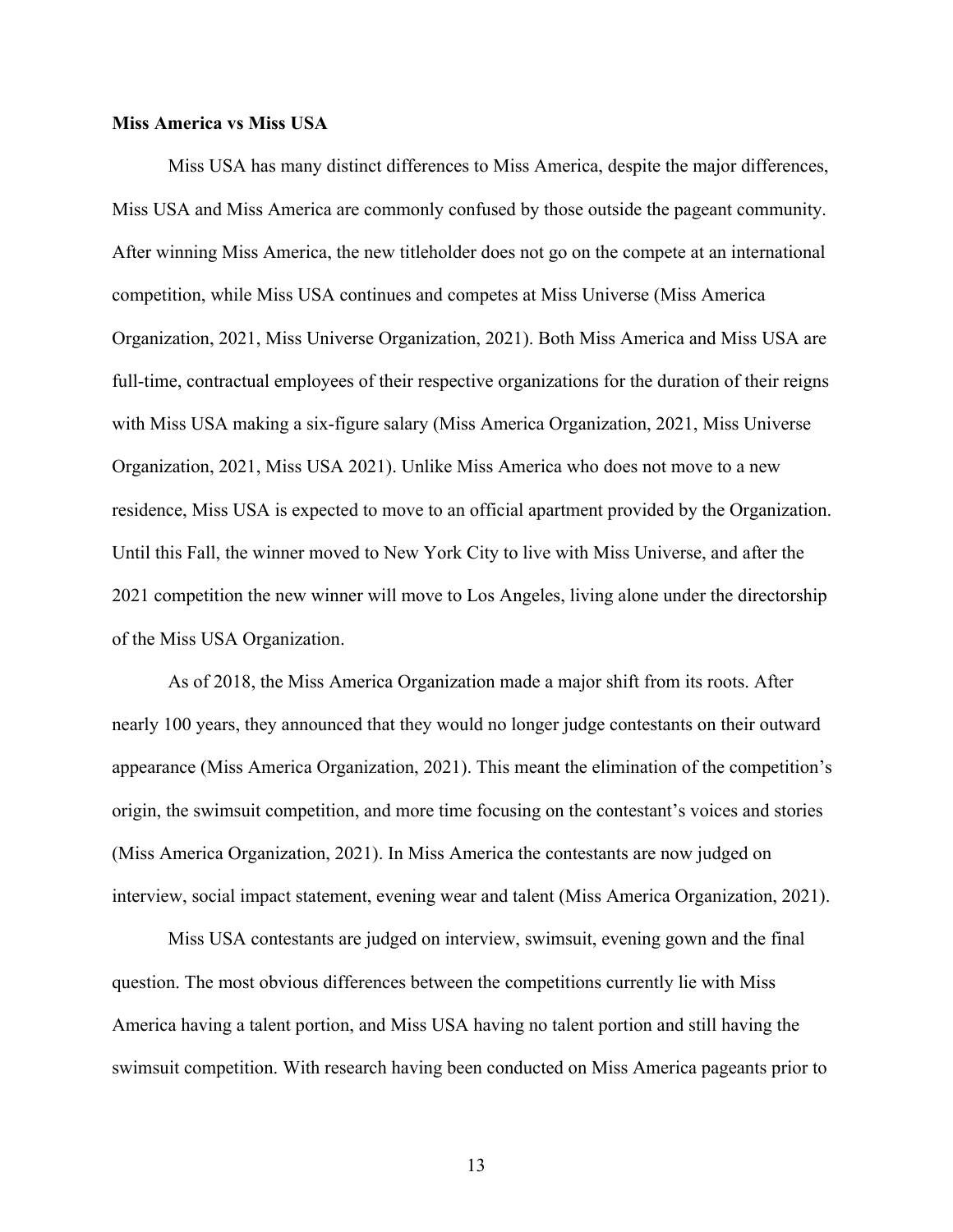their 2018 remodel, no research has been conducted since the major organization changes, and no research has been done looking at the contestants of Miss USA specifically. Until the 2021 competition, Miss USA was under the ownership of the Miss Universe Organization. As of 2021 over 10,000 women compete in their system each year. With so many contestants and over 5.5 million viewers tuning in to the nation competition annually, the organization has a bigger reach and role in the United States and the world than some may realize.

On their websites, Miss America, Miss USA and its parent organization Miss Universe all describe themselves using feminist ideals of empowerment and the importance of giving women a voice:

- "Miss America is more than a title, it's a movement of empowering young women everywhere to dream big, to insist that their voices be heard and to inspire change in the world around them" and "The organization stands for empowering young women across the country to be the best they can be through leadership, talent, communication skills and smarts" (Miss America Organization, 2021).
- "We are the Miss USA Organization, a globally-recognized pageant platform that celebrates the unique beauty of women across cultures. Beyond well-known, we remain relevant to mainstream culture, as we connect young women to their own beauty and help activate their voice. We are a sisterhood in arms, a family of movers and shakers in beauty and business, poised to positively impact the status of women by bringing pageants to the everyday lives of everyday Americans" (Miss USA Organization, 2021).
- "Miss Universe Organization (MUO) empowers women to realize their ambition and build self-confidence, acting as a catalyst for future success. The MUO community is a sisterhood that is committed to uplifting and empowering one another. The delegates and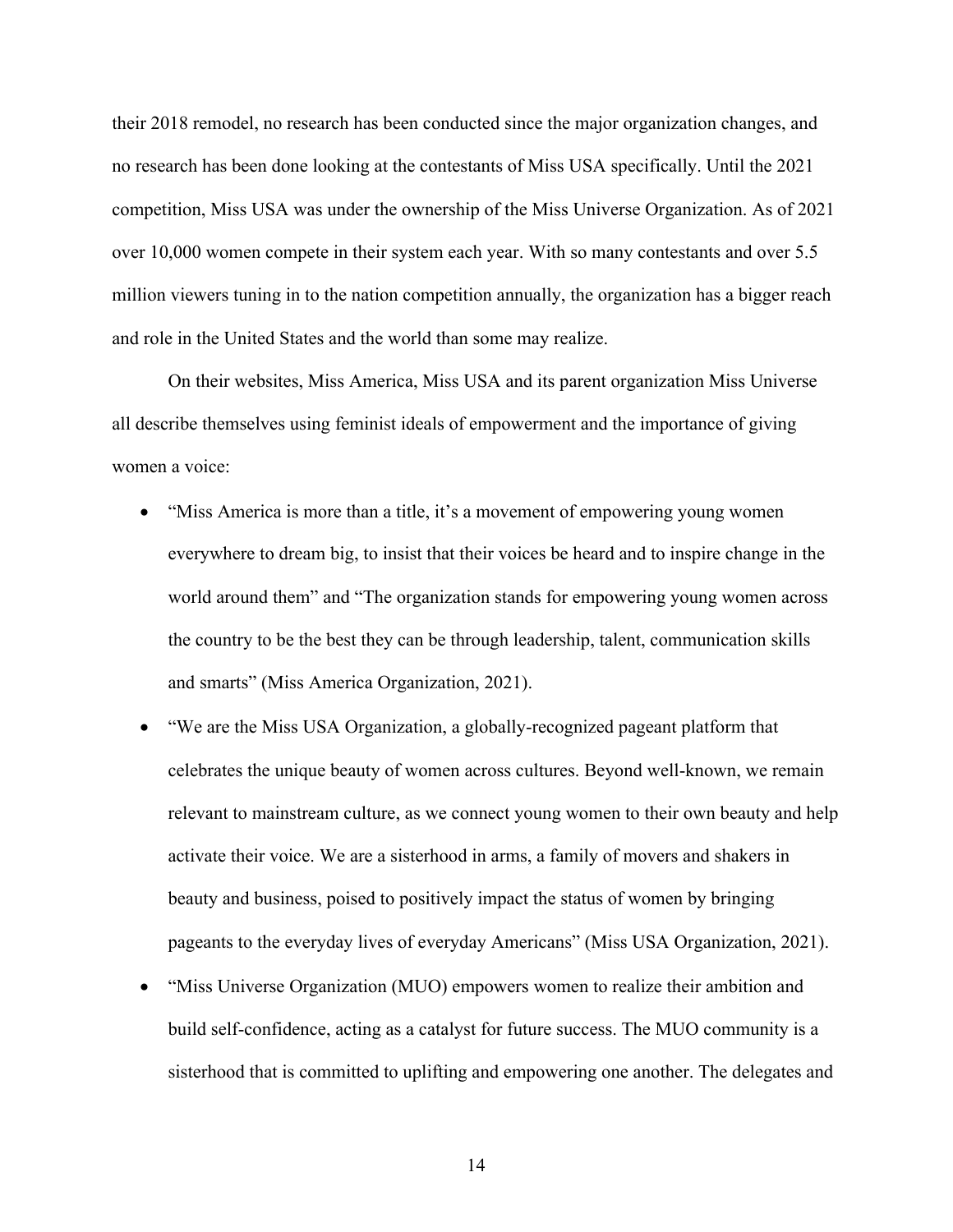titleholders that have participated in the MUO system are able to cultivate their personal, professional, and philanthropic goals. These women are forward thinking and motivated to not just talk about change, but to initiate it. Research has shown the #1 obstacle for women to overcome in reaching their potential is a lack of self-confidence. By developing self-confidence through MUO experiences, women have gone onto highprofile careers in government, business, finance, broadcasting and entertainment" (Miss Universe Organization, 2021).

#### **Research on Women in Pageants**

Despite the millions of girls and young women who have participated in pageants (as noted above), there is a dearth of research on these participants. Only a handful of studies have been conducted on beauty pageant contestants and their focus has been limited to issues of body image and self-esteem. Based on the vast number of women who participate in some form of beauty pageants annually, there is a clear need to fill this academic void in order to understand the motivation and meaning given to their participation. The few studies that have been conducted will be reviewed below.

Three studies included women who had participated in the Miss America pageant system. In a study by Maddox (2001), she interviewed 11 state titleholders about their view of themselves as results of participating in the Miss America 1985 competition fifteen years earlier (Maddox, 2001). Maddox, a former contestant of Miss America 1985, found it had profound impacts on herself and wanted to study the effects their participation in Miss America had on fellow contestants view of themselves. Maddox interviewed the winner, the second and fourth runner-up, three recipients of non-finalist talent awards, and five contestants who received no special award or placement at Miss America 1985 (Maddox, 2001). Maddox used a semi-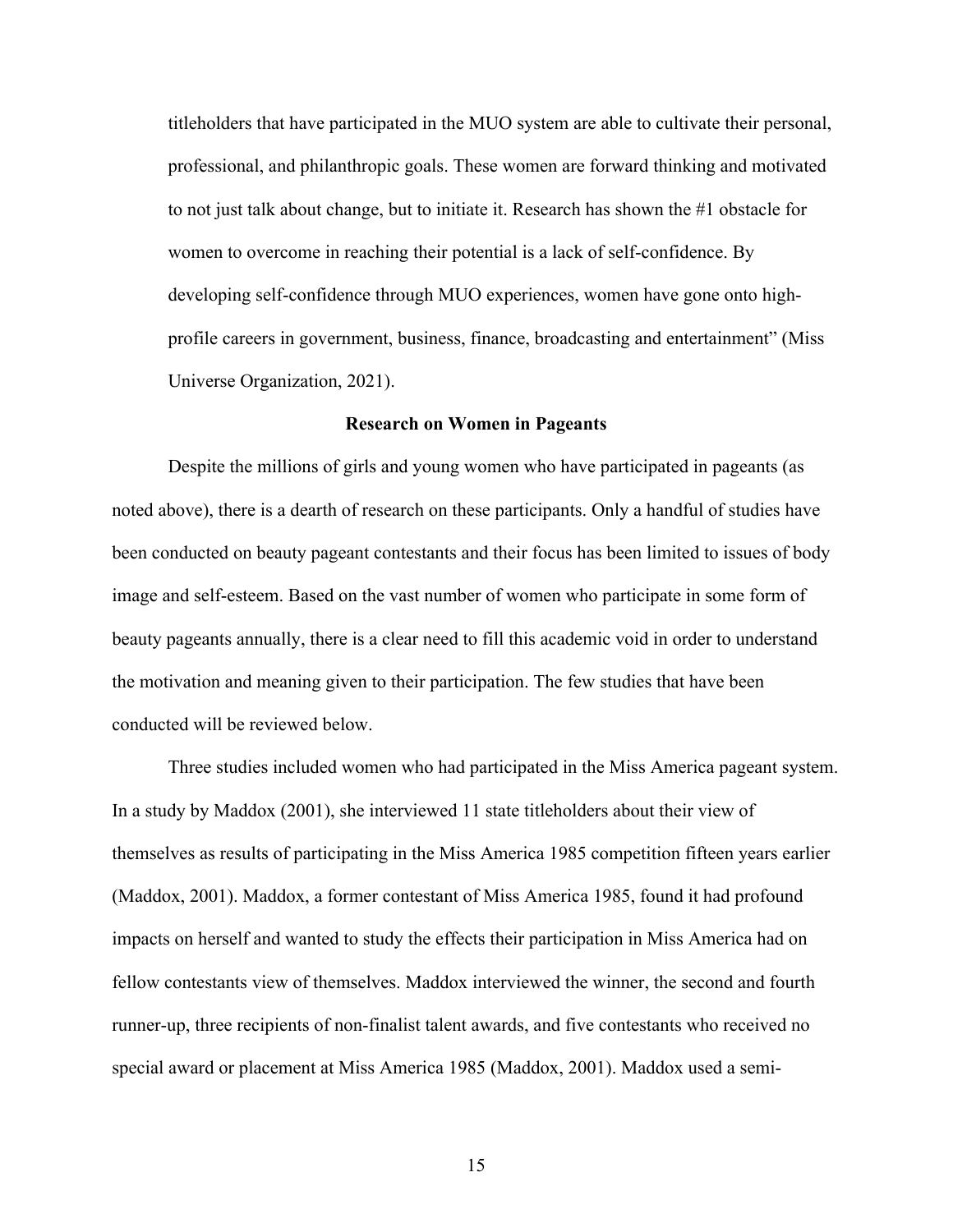structured style of interviewing with a protocol of 15 questions. Maddox concluded the women seemed to have two main reasons for competing: 1) to receive validation as a woman and/or and 2) to use the pageant as a professional stepping stone (Maddox, 2001). Maddox found the former contestants reported both positive and negative effects when reflecting on their participation. Some of the reported positive benefits include the experience gained, the opportunities to perform before audiences of such a large size, travel, meeting numerous celebrities, and scholarship money earned (Maddox, 2001). The negative effects discussed included feelings of disappointment, failure, shame, and self-doubt (Maddox, 2001). Maddox reported there was a shift in how contestants saw themselves, putting a greater emphasis on their appearance as a result of participating (Maddox, 2001). Maddox states that the Miss America Pageant of 1985 is "situated within a patriarchal framework" (Maddox, 2001), however, the women she interviewed did not discuss feeling objectified nor did they bring up the effects of male domination.

The second study to include the Miss America pageant system contestants was by Bowers (2016). It focused on social stereotyping and self-esteem. Bowers explored the perceptions of five local titleholders between the ages of 18 and 24 through an hour-long interview focusing on seven questions. Bowers looked at how and why contestants compete in local Miss America pageants despite the negative stereotypes surrounding contestants. As a former Miss America pageant system participant, she recruited participants via her connections to the organization. Each participant in the study had to be a current local titleholder in the Miss America pageant system, no former titleholders were interviewed. The qualitative study found that they had all been exposed to stereotypes toward Miss America pageant system titleholders (Bowers, 2016). The study also found that societal stereotypes had no influence on contestants' decision to compete in the Miss America Organization or self-esteem (Bowers, 2016).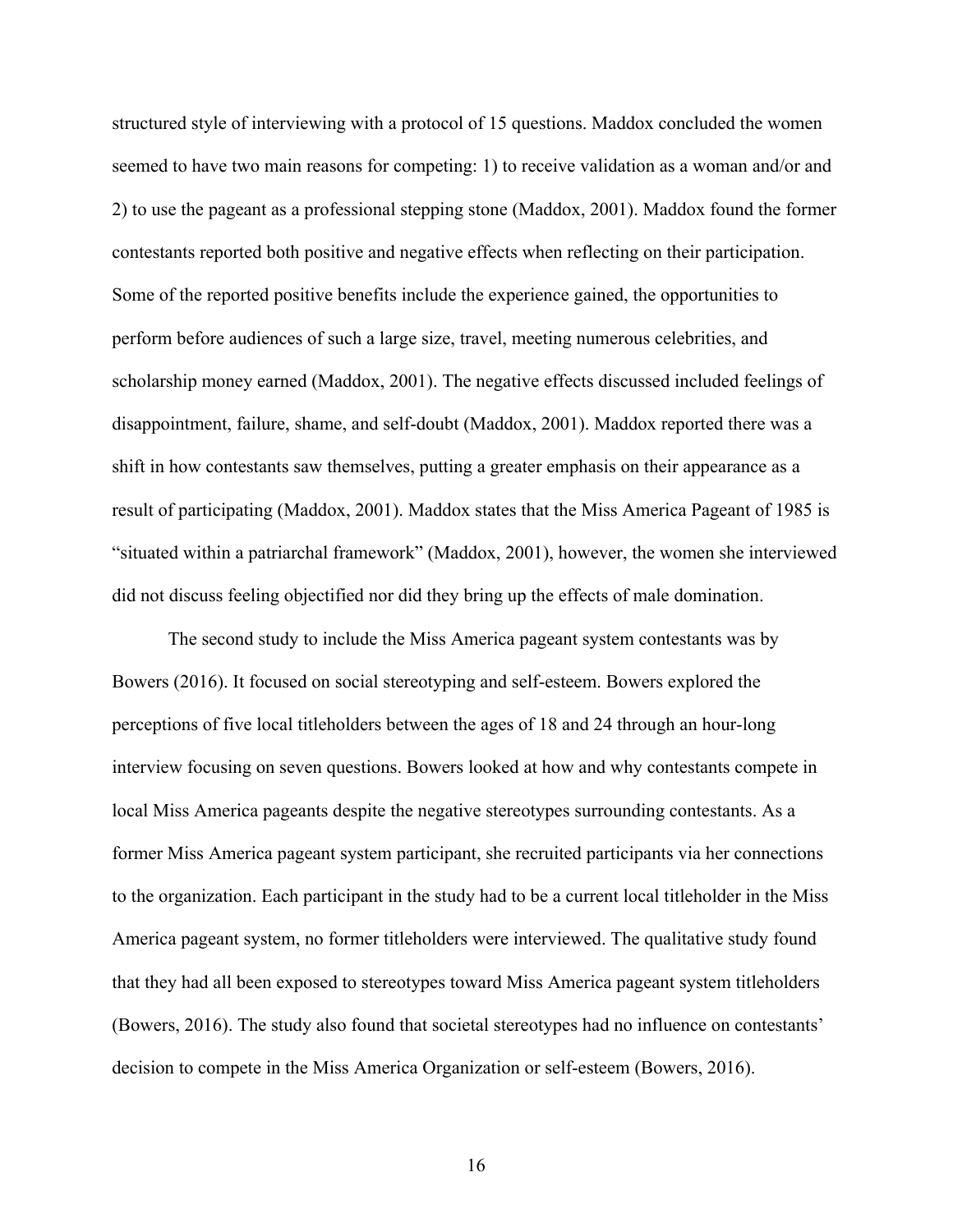Furthermore, those who participated in the study expressed that their self-efficacy increased through peer motivation and promotion of their platform (Bowers, 2016).

The third study was by Everhart (2011) who compared 20 women who had competed in the Miss America pageantry system in the state of Hawaii to 20 women from Hawaii and West Virginia who had never participated in a beauty pageant. She examined the impact of competing in beauty pageants on body dissatisfaction, depression and self-esteem. As a former Miss America pageant system participant, Everhart recruited the 20 women through her network of pageant participants; the other 20 non-pageant participants were randomly selected. Each women completed three questionnaires – one on self-esteem, one on attitudes toward body weight, and another on depression. Everhart (2011) found that those who had competed in beauty pageants had a lower level of body satisfaction than those who had not competed. She (2011) also found that those who have competed in beauty pageants had a higher level of self-esteem. There was no significant difference in depression scores between those who competed in pageants and those who did not (Everhart, 2011).

Similar to Everhart, two other studies also looked at those who had participated in pageants and focused on issues of self-esteem and body image. Thompson and Hammond (2003) surveyed beauty pageant contestants from 43 states. The goal of the study was to explore body image, self-esteem, and eating disorders among beauty pageant contestants (Thompson & Hammond, 2003). A survey was originally mailed to 300 pageant contestants and a total of 131 participated in the study; 94% who had participated in a pageant and 6% who planned to participate in the next year. Almost all (90%) of the women who had participated in a pageant reported being a pageant finalist or winner, and over half (55%) competed at the national and/or international level. They completed a 50-item survey that covered a range of issues from pageant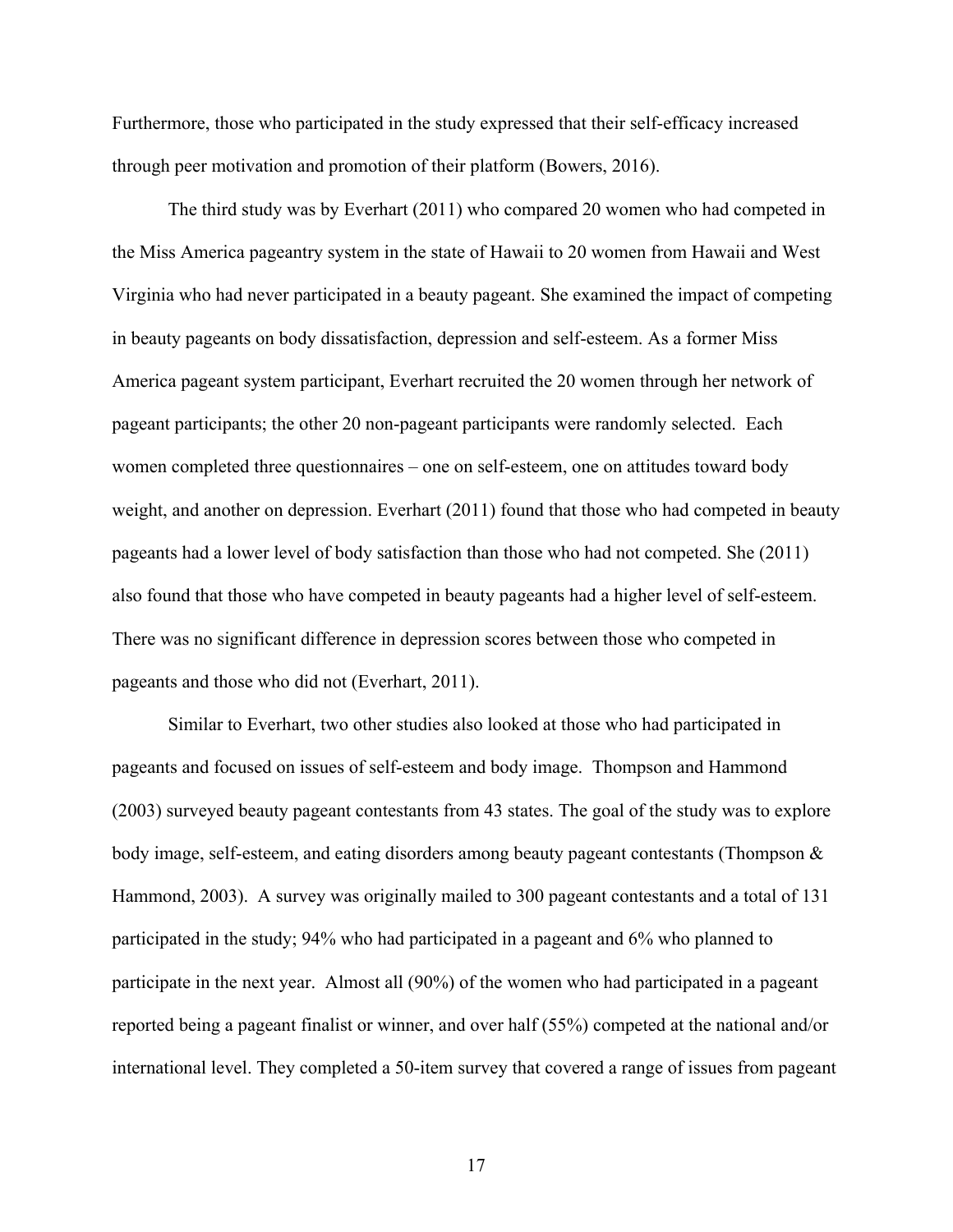participation, dieting, and perceptions of eating disorders, to attitudes toward ideal self, selfesteem, and body image. Thompson and Hammond found that a quarter (26%) of the women perceived that they had, or were told they had, an eating disorder. Nearly half of the surveyed contestants (48.5%) reported wanting to be thinner, and over half (57%) were trying to lose weight (Thompson & Hammond, 2003). They found higher scores on self-esteem were significantly associated with increased level of competition. Self-esteem was not associated with the number of times a woman was a winner or a finalist, but how high the level of competition was (Thompson & Hammond, 2003).

A similar study was conducted by Wonderlich et al. (2005) to evaluate the association between childhood beauty pageant participation and adult disordered eating, body dissatisfaction, depression and self-esteem. The study evaluated 22 women from a larger study of 560 female university students. Eleven of the women in the study had competed in childhood beauty pageants, and 11 of the participants had not. They were paired by age and BMI. They compared their scores on a series of instruments measuring self-esteem, body image, depression, eating disorders, and a bulimia inventory. Their findings revealed that those who competed as children scored higher on body dissatisfaction, interpersonal distrust, and impulse dysregulation than those who did not compete as children (Wonderlich et al., 2005). There was no significant difference between the groups of women in measures of bulimia, body perception, depression and self-esteem (Wonderlich et al., 2005).

According to the authors, their findings suggest that child participation in beauty pageants "may influence adult body dissatisfaction, interpersonal distrust, and impulse dysregulation" (Wonderlich et al., 2005). It is important to note that participation in beauty pageants was measured by a single question, "As a young girl, did you ever participate in any of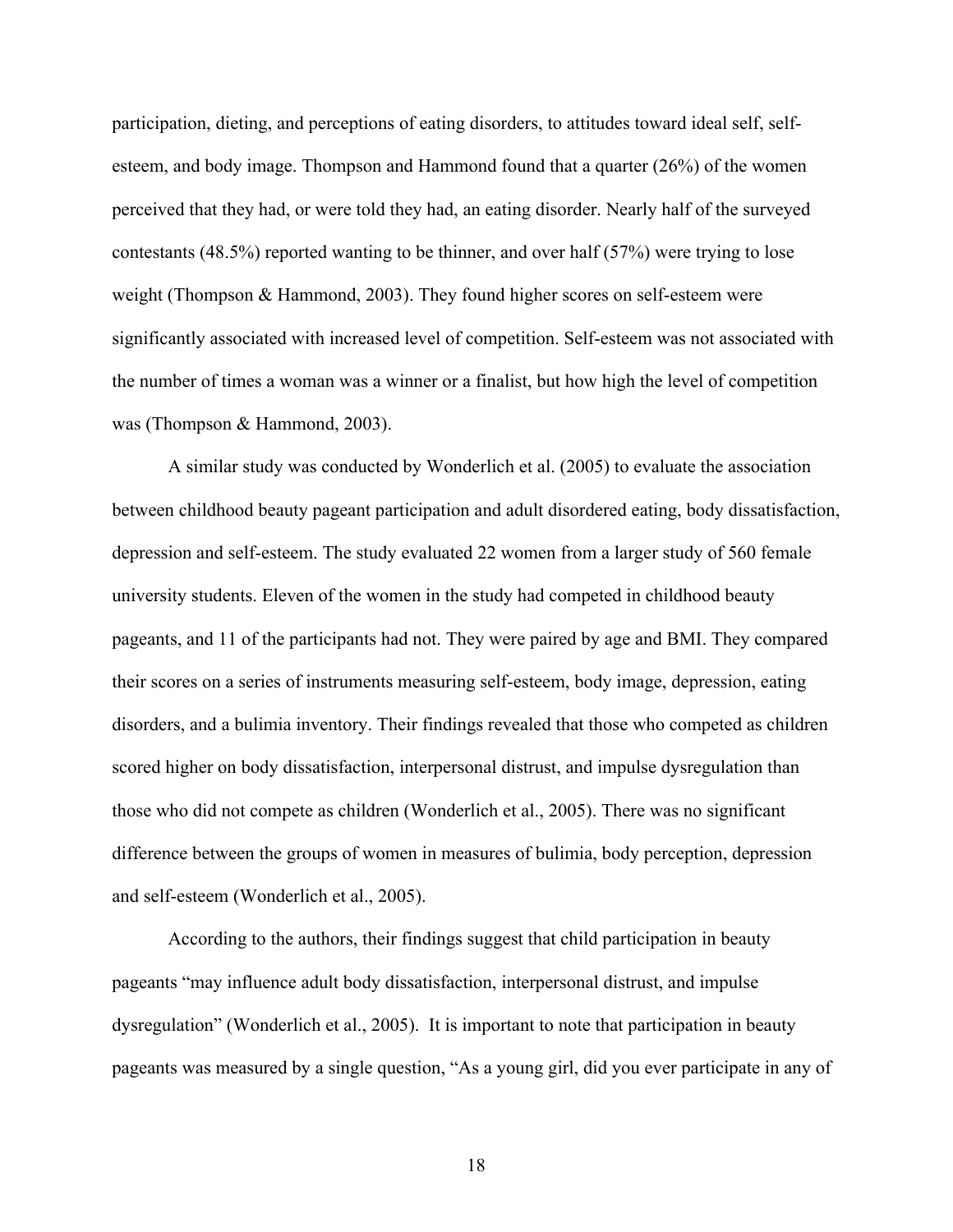the following…." One of the response choices was "Beauty pageants." There was no information gathered on age of participation, how long they participated, and at what level (e.g., a local state fair vs Miss Teen USA).

Finally, a study by Sang (2016) involved in-depth interviews with 14 women who were competing in either the Miss United America (3 women) or Miss American Elegance System (11 women). These two pageant systems do not have age or beauty requirements; participants ranged in age from 24 to 65. The focus of this qualitative study was to understand women's meanings of competing in beauty pageants and to understand the role families play (Sang, 2016). Sang had previously participated in beauty pageants throughout childhood. She intentionally did not want to focus on whether pageants were inherently good or bad, but simply wanted to explore the women's meanings of competing in pageants and how their families had influenced them (Sang, 2016).

Bonding and thriving were two major themes to emerge from her interviews. In terms of bonding, participants described how participating in pageants helped strengthen relationships with family members, including spouses, and in some cases, with their children by teaching them coping skills when they lost. Some utilized the pageant to create special parent-child time when competing side-by-side in the same pageant system (Sang, 2016). Women also described bonding with other participants, and the important friendships they made with other participants by way of sisterhood and comradery.

In terms of thriving, Sang found that many viewed participating in pageants as a means of doing something positive for themselves (Sang, 2016). Women reported that participation in pageants raised their confidence and self-esteem, and was a way to have fun, as well as a to give back to the community by promoting important causes. Others described how participating in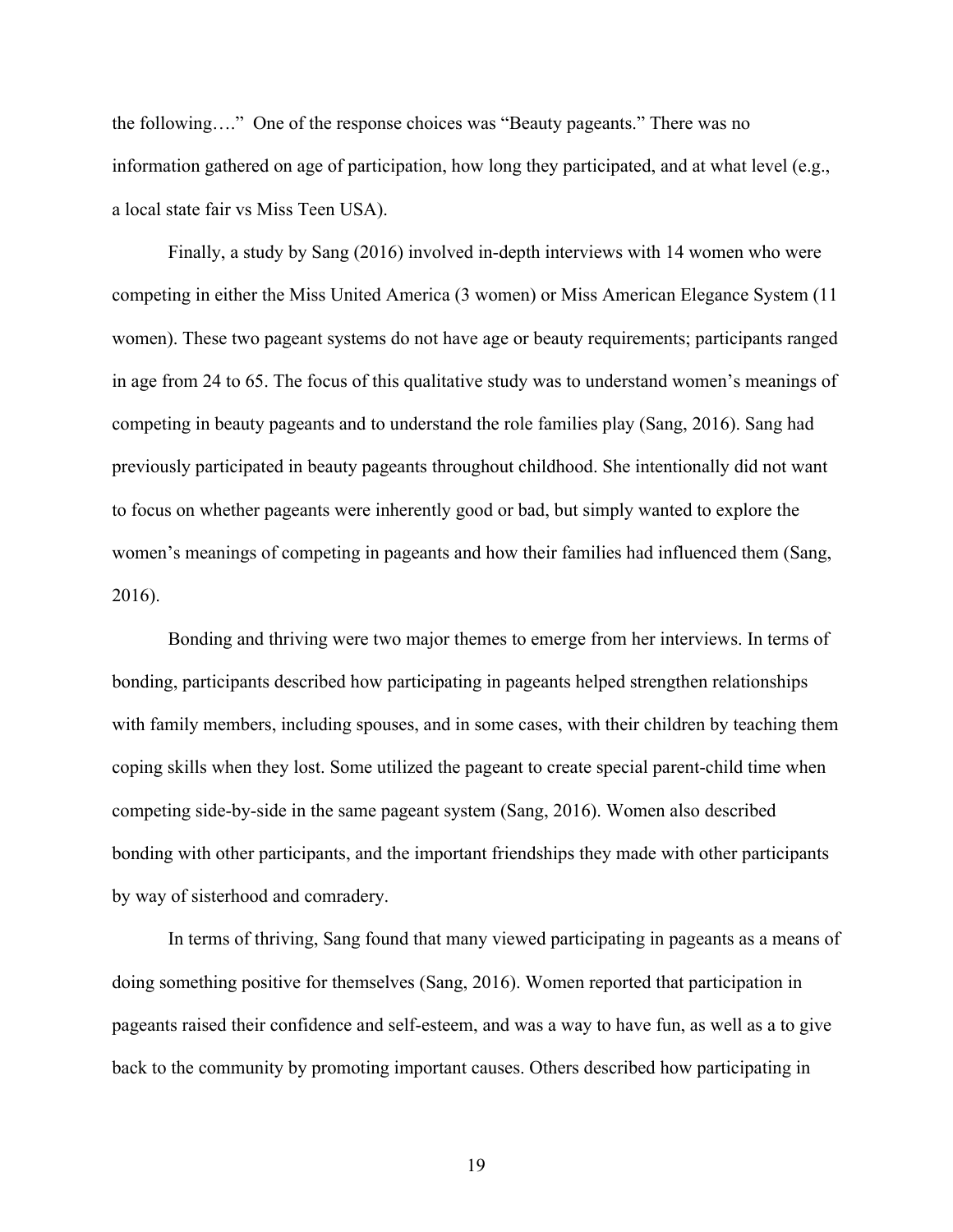pageants improved their interview and communication skills to better their chances in the workforce (Sang, 2016). She also found that some participants lacked family support for competing, however, those women went on to compete and felt their experience was positive.

#### **Research on Measuring Feminism**

While the definition of feminism generally refers to the belief that men and women should have equal rights and opportunities (Merriam-Webster, 2021), who identifies as a feminist or who holds feminist values has been a popular research topic in Women's Studies and social psychology. A variety of different frameworks and instruments have been developed to try to organize what it means to be a feminist. As Russo points out in her 1998 editorial in *Psychology of Women Quarterly* entitled, "Measuring feminist attitudes: Just what does it mean to be a feminist?" there is a wide diversity in attitudes and opinions by those who see themselves as feminists. She says, "Dictionary definitions aside, clearly the label "feminist" represents very different things to different people." (Russo p. 315).

One consistent finding from research in this area is that many women do not self-identify as a feminist. In their evaluation of contemporary beliefs about feminism, Swirsky and Angelone (2014) summarized the literature and four potential reasons why women do not self-identify as a feminist: 1) the negative connotation associated with the term "feminism", 2) the dichotomous nature of the term (e.g., the lack of a grey area between feminist and non-feminist), 3) the belief that feminism is no longer necessary in today's society, and 4) a focus on the experiences of White upper-to-middle class women and therefore a perceived lack of cultural relevance for many women.

In another example of the challenges to measuring feminism, Elder et al. (2021) compared women who self-identify as either feminists, non-feminists, or anti-feminists on their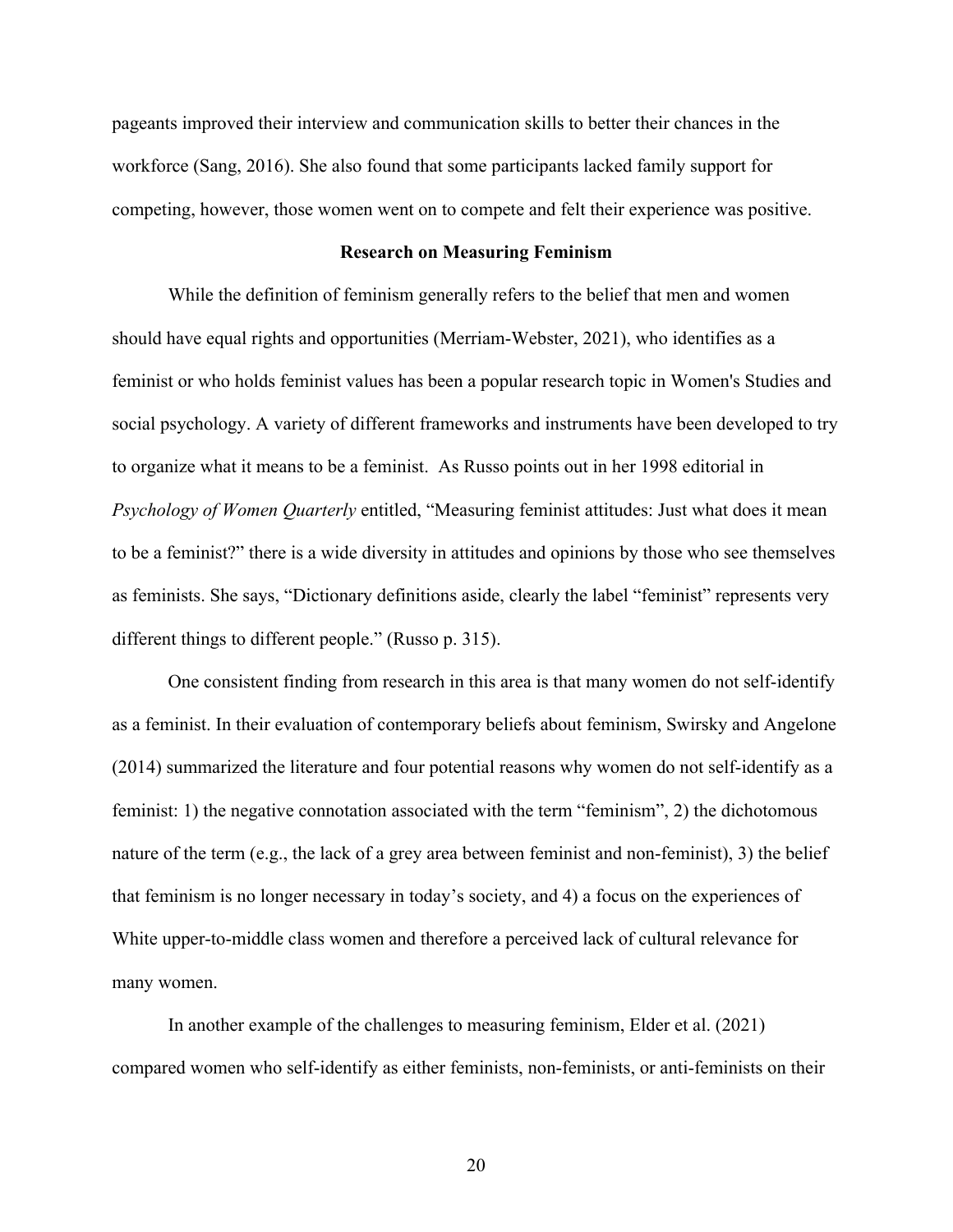beliefs about policy issues related to gender equality. They found women in all three groups supported equal pay for women, parental leave, and access to legal abortion. Their findings suggest that measuring feminism by support for such issues would lead to dramatically different results than simply asking if someone self-identifies as a feminist (Elder et al., 2021). Their findings support Russo's argument that the label "feminist" has different meanings and the difficulties in measuring feminism. Recognizing this challenge supports the need for a qualitative research approach to understanding how women in the current study define feminism and identify their support for feminist ideals.

#### **Chapter Summary**

Beauty pageants have a long history in this country dating back to 1921 with the start of Miss America, followed by Miss USA in 1952. There is also a long history of criticism by feminist organizations or by women who consider themselves feminists who see such pageants as counter to feminist ideals. Considering that there are thousands of pageants held each year, and literally millions of girls and young women competing, it is surprising that there is so little research to understand the women who participate (beyond the handful of studies reviewed above), and no research to date to understand how these women see their participation in light of feminism and if they consider themselves as supporting feminist ideals or defining themselves as feminists. There has been some research examining how women in general view feminism or if they define themselves at feminists, but no studies have specifically been designed to examine beauty pageant participants' thoughts on feminism. These women deserve to have a voice to be understood from their perspective.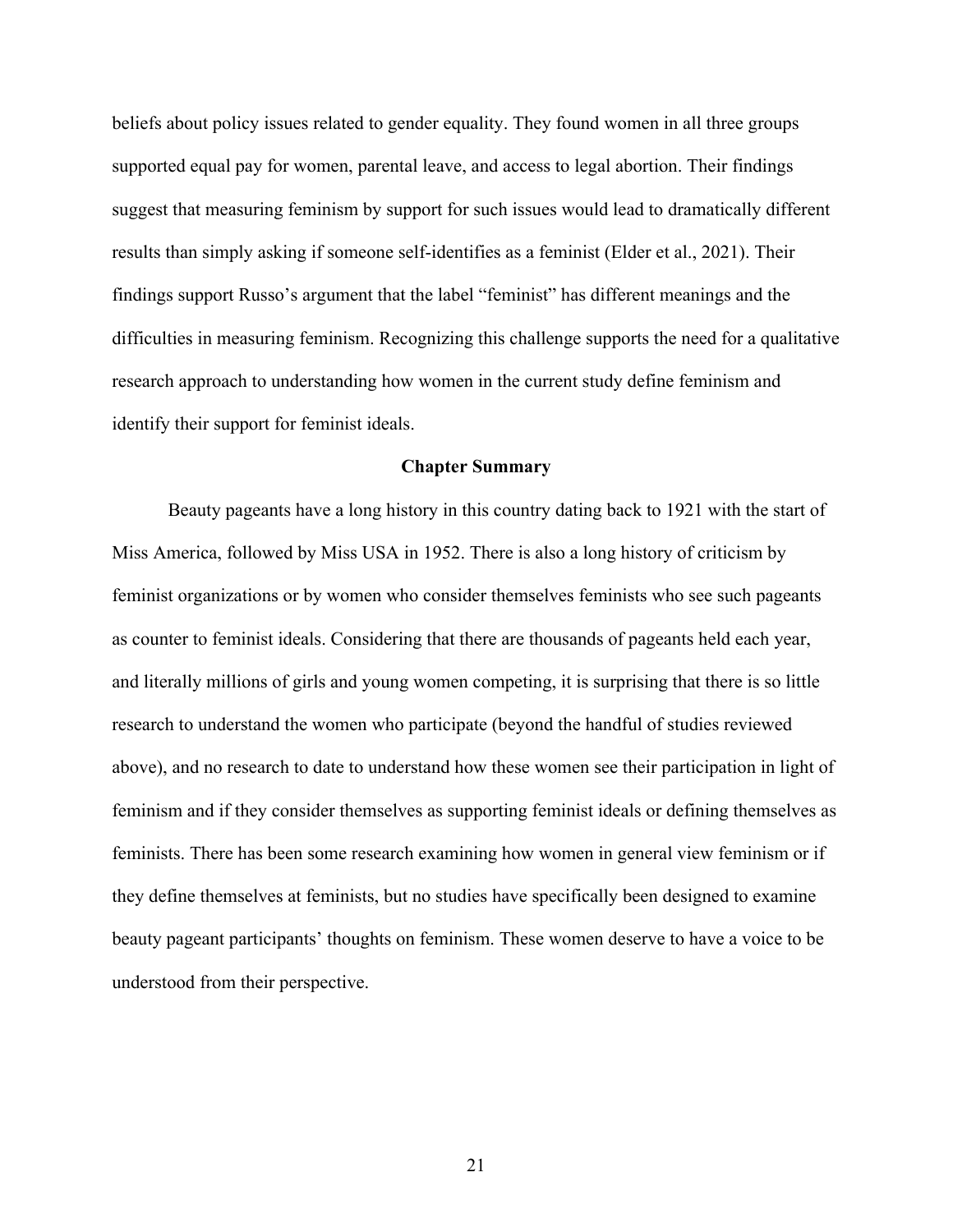#### **CHAPTER 3**

## **METHODOLOGY**

In this chapter I will discuss the purpose of the study and the research questions, and the methodological approach, sampling strategy, data collection procedures, instrumentation, data analysis process, and acknowledgement of risks and limitations. The research study focused on interviews with women who competed in the 2020 Miss USA Competition. As one of 51 state titleholders who competed in the 2020 Miss USA Competition (representing Maine), I believe my personal connection to this event and the other contestants led to greater interest and participation in my research.

#### **Purpose of the Study and Research Questions**

The purpose of this qualitative study was to explore contestants' motivations for beauty pageant participation, as well as their views on feminism. Knowing that we have moved beyond defining women simply by their physical appearance, this study sought to understand how these women view beauty pageant participation when considering feminism. State titleholders who competed in the 2020 Miss USA Competition were interviewed to gain a better understanding of their perspective on being a contestant in beauty pageants.

The overarching research question guiding the study was: *How do women who compete in beauty pageants view their participation in light of feminism?* The four sub-research questions included:

- 1. What motivates these women to participate in beauty pageants?
- 2. In what ways do these women believe pageantry to be supportive or unsupportive of feminist ideals?
- 3. Do these women see themselves as feminists? Why or why not?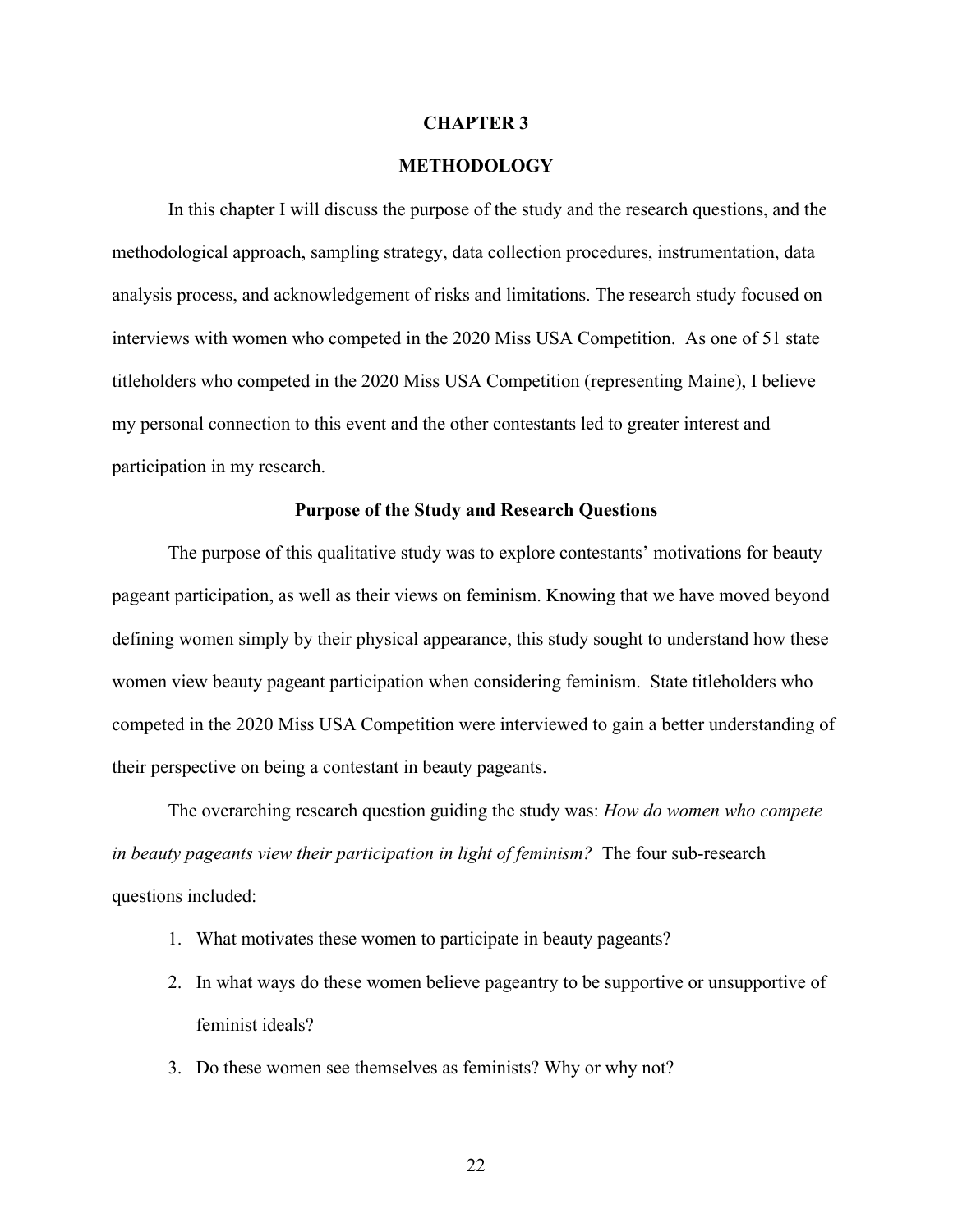4. What has been their experience with those who might suggest what they are doing is not in alignment with feminist ideals?

#### **Study Design**

A qualitative study was well suited to understanding how contestants view their participation in beauty pageants in light of feminism. Qualitative research seeks to establish the meaning of a phenomenon from the views of participants (Creswell, 2018) and derives its findings from activities that do not involve statistical procedures and hypothesis-testing as required in quantitative research. Qualitative inquiry is completed with a small number of participants. This method is used to allow individuals to share their stories (Creswell, 2018).

This study's design included the recruitment of 12 state titleholders who competed in the 2020 Miss USA Competition who were asked to describe their thoughts and feelings about beauty pageant participation and feminism. The study design was appropriate for this type of one-on-one interview setting where a research participant's story will be heard. Qualitative research investigates the social phenomenon of an individual or group of individuals who have had the same experience (Creswell, 2018).

#### **Participants and Sampling Procedures**

Participants for this study were state titleholders who competed in the 2020 Miss USA Competition. According to their guidelines, contestants must be between the ages of 18 and 28 years old before January  $1<sup>st</sup>$  in the year they wish to compete at Miss USA. Furthermore, Miss USA Contestants must be childless and never married. Miss USA Contestants must have residency in the state they are representing (Miss USA Organization, 2021).

In terms of sample size, the number of participants for qualitative analyses is typically much smaller than for quantitative analyses. The sample size of qualitative studies strives to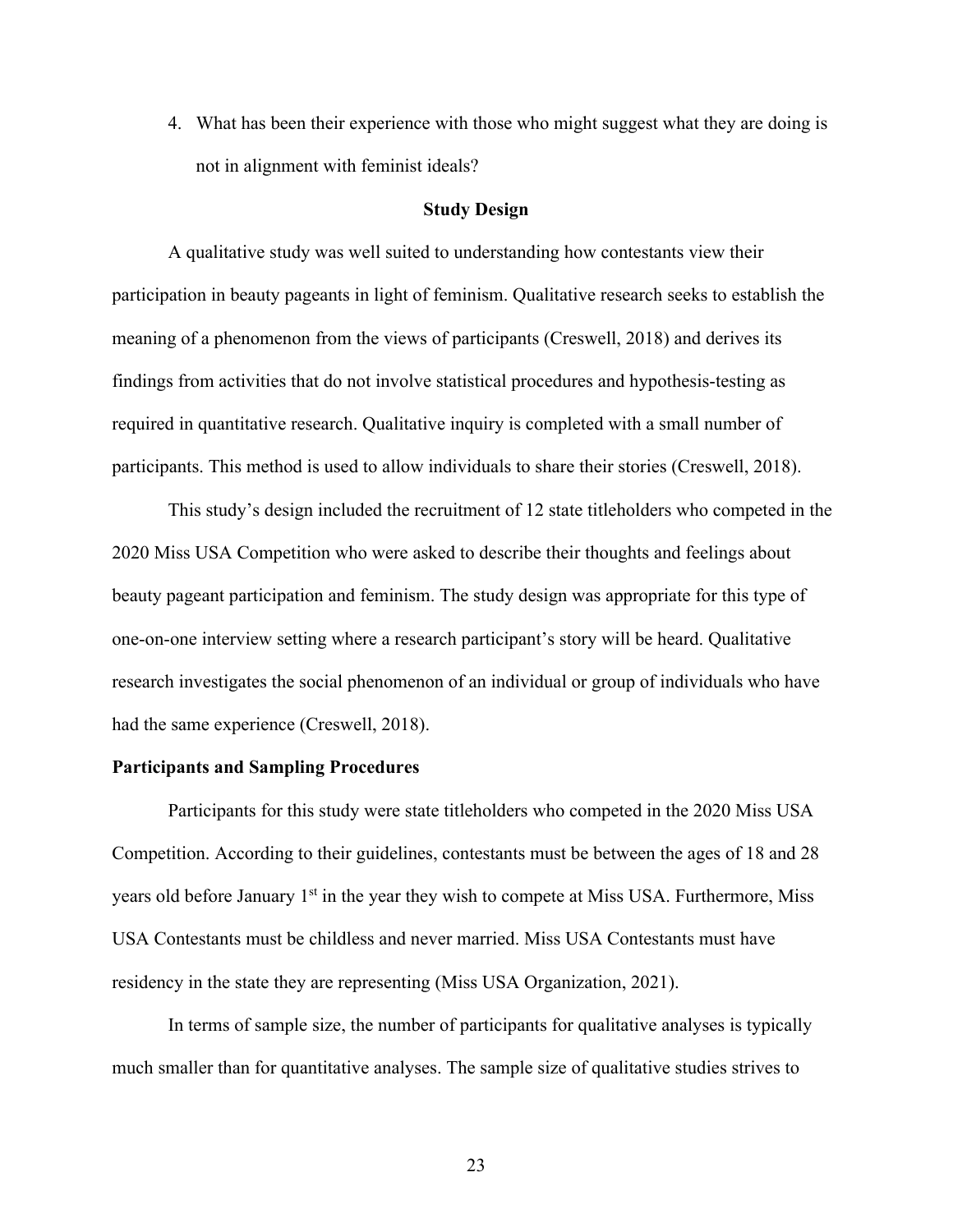obtain enough data to sufficiently describe the phenomenon of interest, address the research questions, and attain saturation (Creswell, 2018). For example, Creswell (2018) recommends an appropriate sample size of five to twenty-five. Ultimately, the required number of participants will depend on when saturation is reached. 12 state titleholders in the 2020 Miss USA Competition participated in this study.

#### **Recruitment of Participants**

Initial correspondence involved sending a recruitment letter (see Appendix A) and a copy of the Letter of Invitation (see Appendix B) and the Informed Consent (see Appendix C) via electronic mail to the Miss USA State Pageant Directors requesting that they send information about my study to their 2020 state titleholder(s). These documents provided clarification on the purpose of the study, instructions on how individuals can schedule interviews and participate in the study, as well as the informed consent letter. I went through the state directors to ensure no former titleholders felt any pressure or obligation given my relationship to them. A follow-up correspondence was sent to interested participants once they indicated that they had an interest in participating in the study after reading the Informed Consent form. If the response had been limited, State Pageant Directors would have been called directly, but this step was not needed.

As previously noted, in 2020 I was my state's titleholder and had participated in the Miss USA Competition. Although being a state titleholder does create bias and assumption, it also creates sensitivity and understanding to those who have been involved in pageantry. Qualitative research is about the relationship with the participant. And every attempt was made not to allow personal biases and assumptions to interfere with the analysis of the participants' own experiences. Efforts to reduce bias are discusses further in the sections on trustworthiness and data analysis.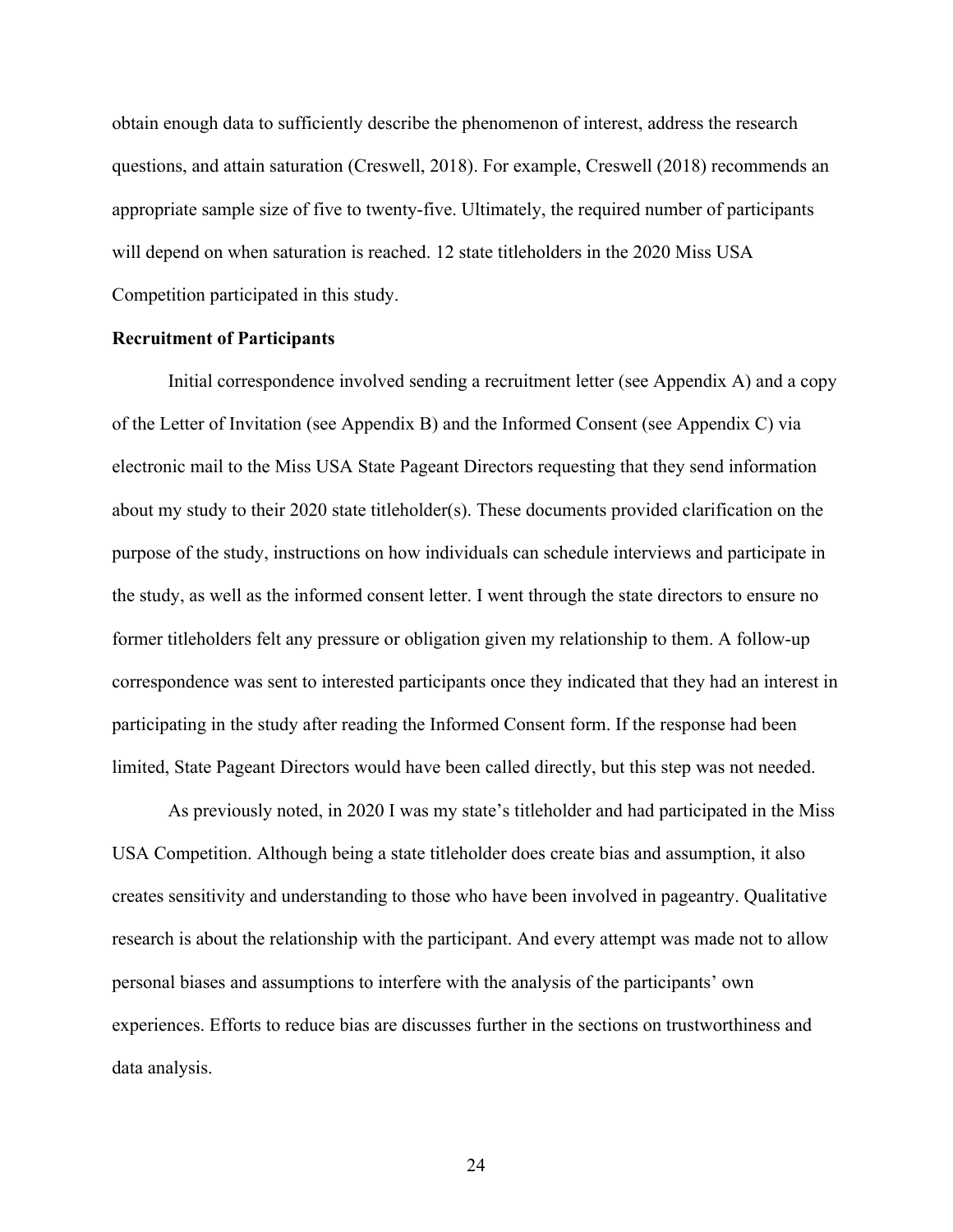### **Informed Consent**

Permission to conduct research involving human subjects was obtained from the university's IRB and all subsequent guidelines related to the study were strictly adhered to. I completed the CITI Program as a requirement of the graduate school at the University of Maine at Orono and the institution's IRB.

Interested participants were asked to review the Informed Consent form that stated the purpose of the study, procedures, risks, benefits, and assurance of protection of confidentiality (see Appendix C). As part of the Informed Consent, participants were informed that should they become uncomfortable at any time in the interview process, they had a choice to not answer the question or to stop the interview for any reason and without any negative consequences. In addition, participants were informed that interviews would be taped (if they agreed or extensive notes will be taken). The interview was transcribed without any identifying information and a pseudonym was assigned. The taped interviews were erased after they were transcribed. Care was taken to assure the confidentiality of all participants and risks were minimal within this study design.

### **Data Collection**

#### **Interviews and Instrumentation**

State titleholders who competed in the 2020 Miss USA Competition were invited by their State Directors to participate in my study. Those contestants who contacted me directly were invited to participate in an in-depth ninety-minute interview which explored how they view their participation in light of feminism. All of the interviews were conducted in a private setting over zoom to allow for privacy. Each interview was recorded using a personal tape recorder.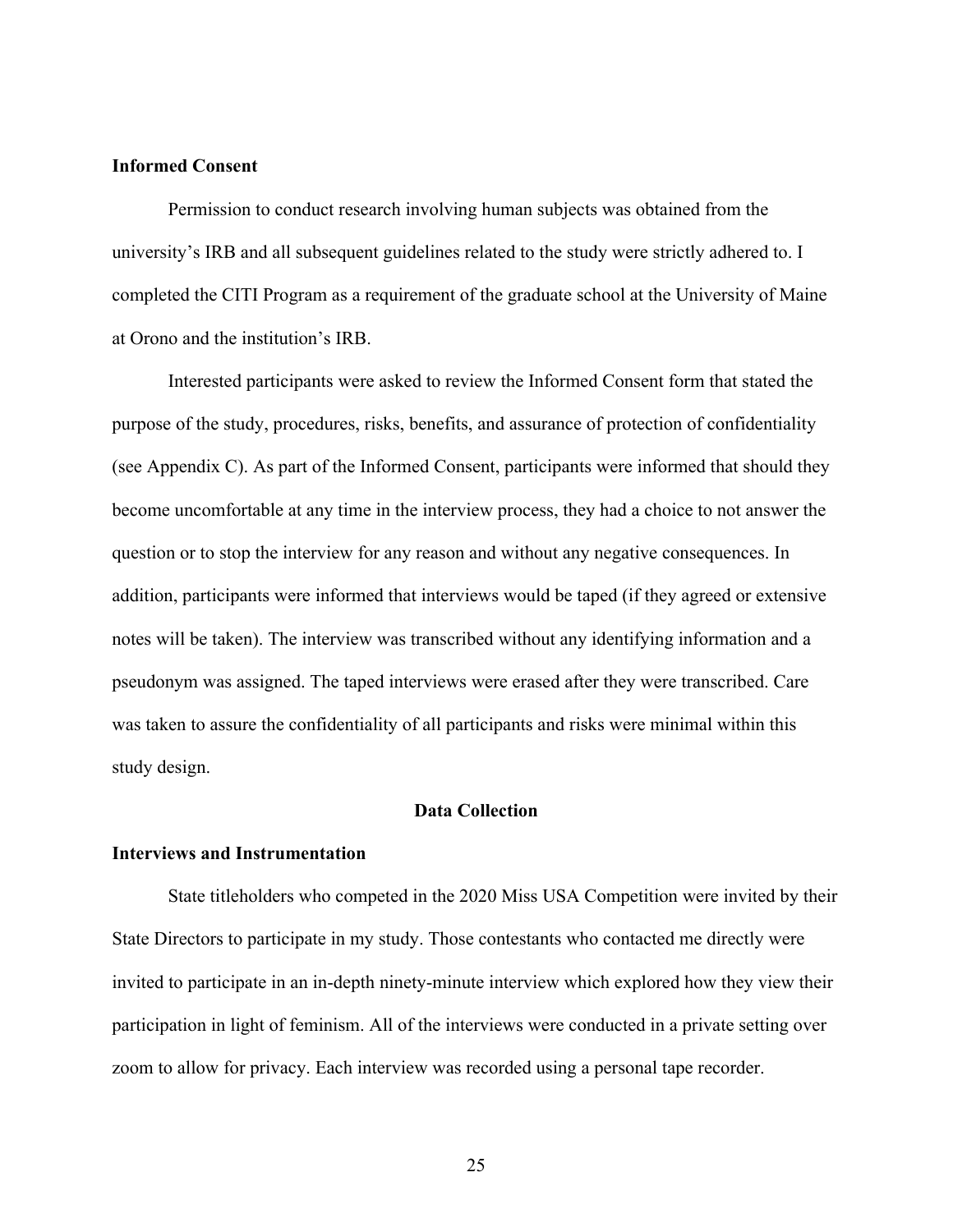This study used one instrument for the collection of data. An interview guide with several questions (see Appendix D) was used within this qualitative study. Research questions focused on understanding the motivations these women see of competing in beauty pageants, the ways these women believe their participation is supportive or unsupportive of feminist ideals, their experience with those who might suggest what they are doing is not in alignment with feminist ideals, and if and how these women see themselves as feminists. Open questions facilitated an opportunity for participants to give reflective responses and descriptive examples. Additional probing questions were asked when clarification was needed.

Specifically, the individual interviews consisted of five demographic questions and a set of 16 open-ended questions that addressed the research questions. The university's institutional review board approved these questions. The five questions pertaining to demographics included age, race/ethnicity, State, number of years competing in pageantry, and number of years competed in Miss USA state pageant. The interview questions (Appendix D) focused on the four research areas of interest: Questions 1–2 focused on motivation for participating (e.g., "How did you get interested in participating in pageants?"); Questions 3-8 asked about pageantry support for feminist ideals (e.g., "Feminist ideals include such things as equality, fairness, empowerment of women, seeing women as strong and capable. Do you believe that pageantry promotes such feminist ideals? Why or why not?); Questions 9-13 asked about self-identification as a feminist (e.g., "What do you consider feminism to be, and do you consider yourself a feminist?"); and, lastly, Questions 14-16 focused on experience with anti-feminist critique (e.g., "Has anyone ever told you that your participation is "anti-feminist" in that you are not advancing women or feminist ideals?"). Finally, titleholders were invited to add any additional thoughts or suggestions related to pageants and feminism.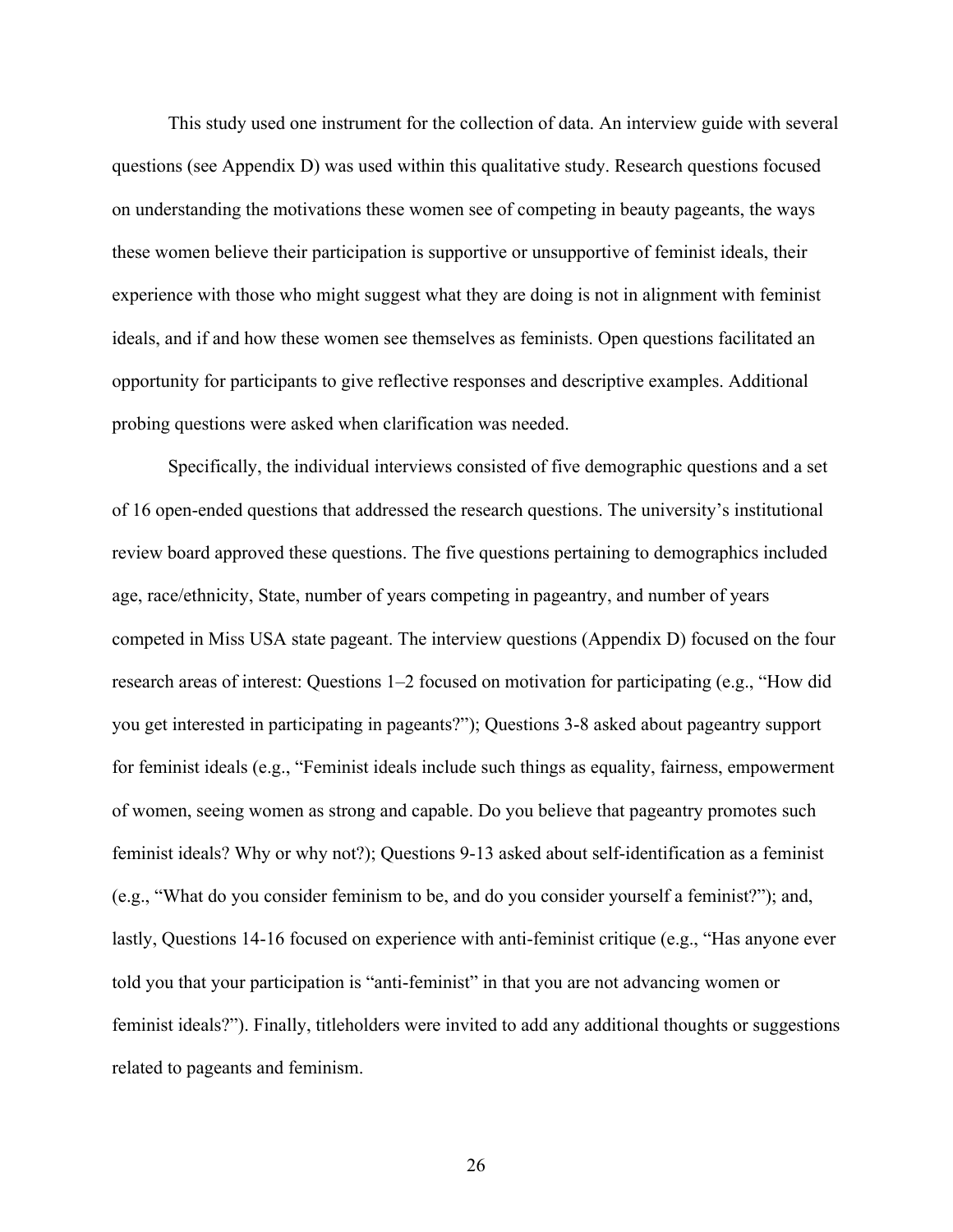The interviews were a semi-structured format. Semi-structured interviews are in-depth interviews where the respondents answer preset open-ended questions; these types of interviews are conducted once only, and with an individual and generally cover the duration of thirty minutes to an hour or more (Creswell, 2018). The format of this study mirrored the outline of a semi-structured interview where the interviews had a core question and several associated questions related to the central question (Creswell, 2018). When taking into account the lack of research in understanding beauty contestants' thoughts on feminism, in-depth interviewing was the most appropriate method.

### **Trustworthiness**

More often in qualitative research, validity is described in terms of establishing trustworthiness in the methods used and conclusions obtained (Maxwell, 2005). I used several methods to protect trustworthiness and reduce researcher bias. Establishing trustworthiness involved pilot testing the interview questions and related procedures with an individual who met interviewee criteria yet was not participating in the formal study (Maxwell, 2005; McMillan  $\&$ Schumacher, 2010). This allowed me to assess if the interview functioned properly and to identify any questions that needed revision. Some proposed questions were rewritten for clarity prior to seeking IRB approval. Furthermore, establishing trustworthiness in the conclusions obtained involved member checking procedures that were used to ensure that responses were accurately recorded (Maxwell, 2005). These procedures were implemented during the interviews by clarifying with each participant that her intended response had been captured (Maxwell, 2005). In addition, I used my notes for trustworthiness by comparing side comments I wrote during and after the interviews with the transcript responses to assess if they were contradictory in message or tone.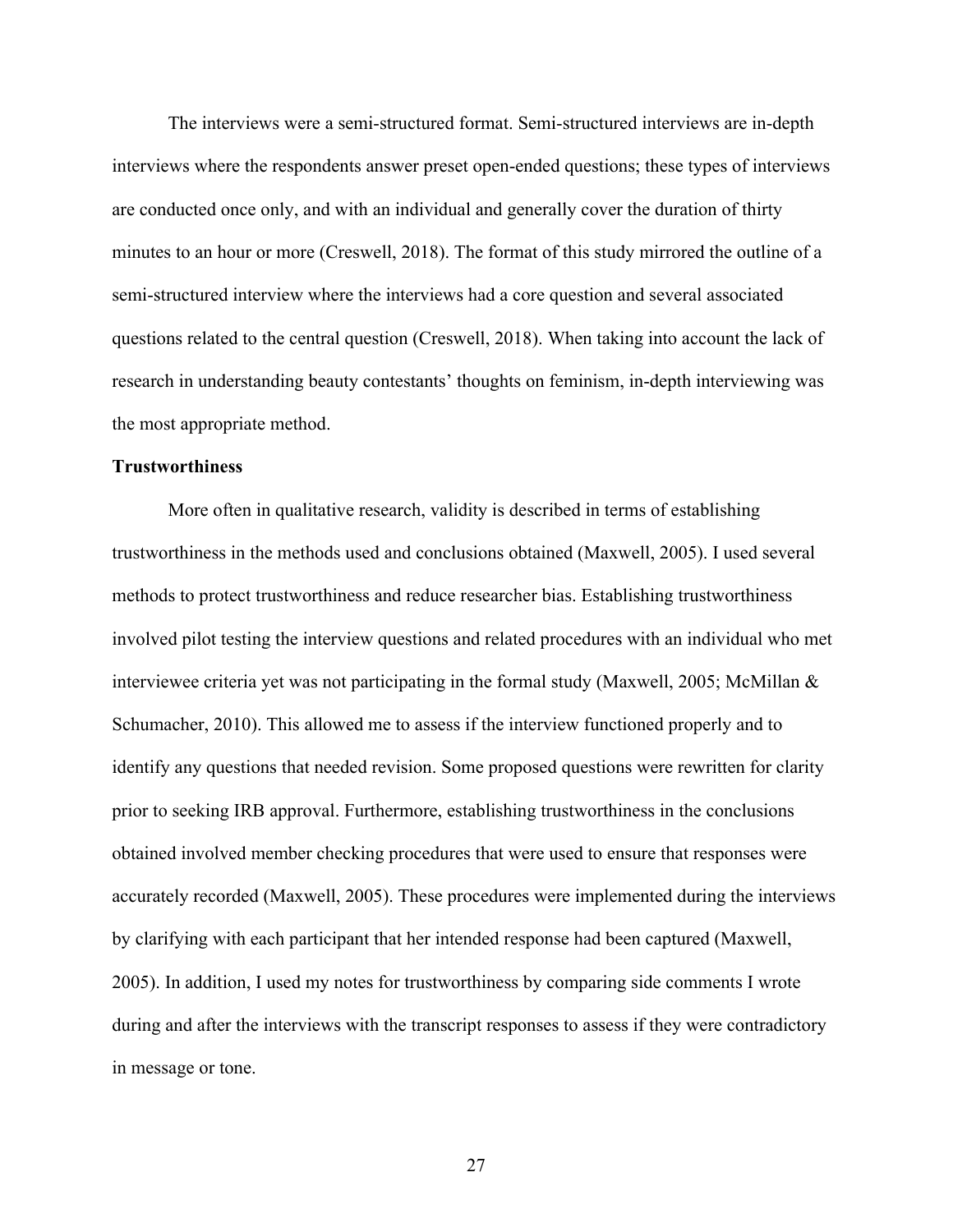### **Data Analysis Process**

The data for this study was analyzed by the author, with the assistance of her thesis advisor in order to add another layer of trustworthiness. Multiple qualitative coding methods were incorporated into this study. Interview transcriptions were highlighted for "significant statements," sentences, or quotes that provide an understanding of how the participants experienced the phenomenon being studied (Creswell & Poth, 2018). The intent of this qualitative study was to provide a deeper understanding of a phenomenon as experienced by the study participants, in this case their views on feminism in light of their participation in beauty pageants.

### **Transcribing**

Each of the taped interviews were transcribed as soon as possible. The audio recording was sent through an online program called Rev.com. This is a reliable source where transcribing services are purchased and kept in a secure account where the account owner has a unique username and password to log in. At the start of each interview the researcher stated the time and date of the interview, and each participant was given a number. The assigned interview number was how each transcript was referenced through the coding process. No identifying information was included in the transcription. Each participant was assigned a pseudonym. Once transcribed, the tapes were erased. Transcribing the tapes allowed for ease of data coding and establishment of emergent themes.

#### **Coding**

Data analysis in the form of coding of the transcript was conducted by the researcher and her thesis advisor. Before the collection of data, I had identified areas that emerged from a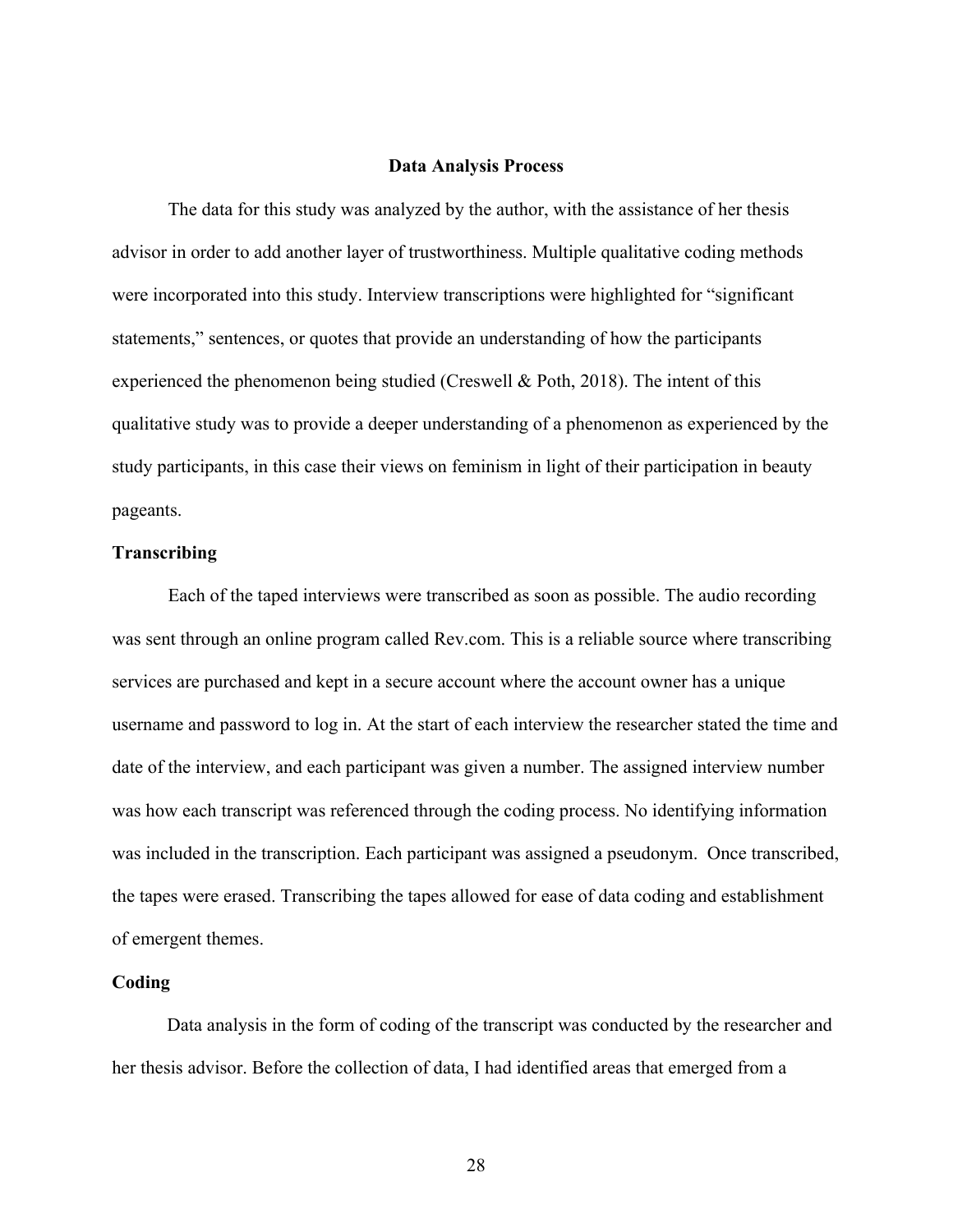review of the literature focusing on previous research on women's participation in pageants and feminist critiques appearing in popular press. I also identified areas where gaps appeared in the previous research on pageantry and feminism. These formed the basis for my four research questions, which were focused on motivation for participating, pageantry support for feminist ideals, self-identification as a feminist, and experience with anti-feminist critique.

Initial coding categories were created in response to the research questions. These were compared, differences discussed, and coding categories refined. Additions of new codes or changes in code definitions were determined by consensus. When no new codes emerged, it was assumed that saturation had been achieved.

For this study, a coding category was established when three or more participants discussed this topic. A total of 16 coding categories were identified from the initial coding. These were then organized under the research topics of focus for this study*: motivation for participating, pageantry support for feminist ideals, self-identification as feminist, and experience with anti-feminist critique.* These coding categories and supporting quotes from the interviews will be described in detail in Chapter Four: Findings.

After the initial analysis identified the 16 coding categories, we conducted a secondary analysis of open coding to further examine the participant interview transcripts to identify overarching themes across the four areas of motivation for participating, pageantry support for feminist ideals, self-identification as a feminist, and experience with anti-feminist critique (Maxwell, 2005; McMillan & Schumacher, 2010). We separately examined the 16 coding categories and transcripts to identify overarching themes. We then compared the potential themes and the quotes supporting those themes, reached an agreement about any differences, and refined the themes. The three overarching themes include *Pageants are Empowering, Swimsuit is*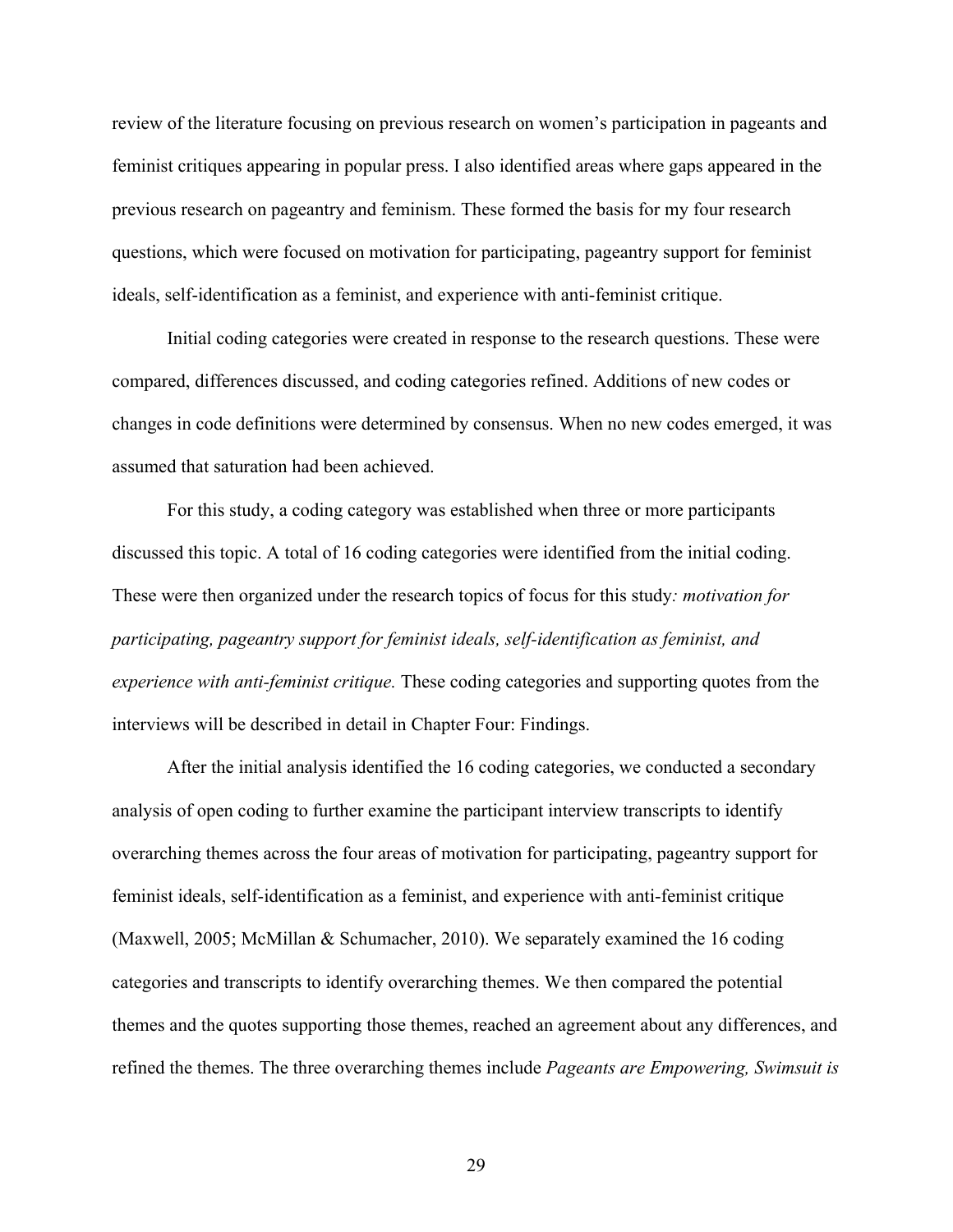*Complicated*, and *Pageantry has Evolved*. The connections between the 16 coding categories and these three broad themes will be presented in Chapter Four: Findings.

#### **Risks**

The risks to participants in this proposed study were minimal. Participants read and stated they understood the Informed Consent form (Appendix C) prior to being interviewed. Participants were provided a copy of the consent form. Discomfort in talking about feminism was a potential risk. Risks were minimized by allowing the interview to progress at a comfortable pace and by allowing her to decline to answer any question or to discontinue the interview at any point.

Participation in the study was entirely voluntary, and names were not used in the transcribing of the data or the presenting of the data. No identifying information will be included in the transcription. If a participant discussed identifying information, the content was modified since the consent form stated, "identifying information will be kept confidential and will not be reported in any publications."

#### **Limitations of the Study Design**

There were several assumed limitations of this qualitative study based on a review of the literature. These limitations concern the fact that the results of the study only included state titleholders of the 2020 Miss USA Competition, and therefore, the findings may have limited applicability to other participants in previous years. There was also a possibility that only state titleholders who were comfortable enough with discussing issues of feminism would agree to participate in the study. This meant that the study could lack input by state titleholders who are not as comfortable with issues of feminism. Also, for this study, only state titleholders were the focus of this study. Omitting participation from other women who competed within each state as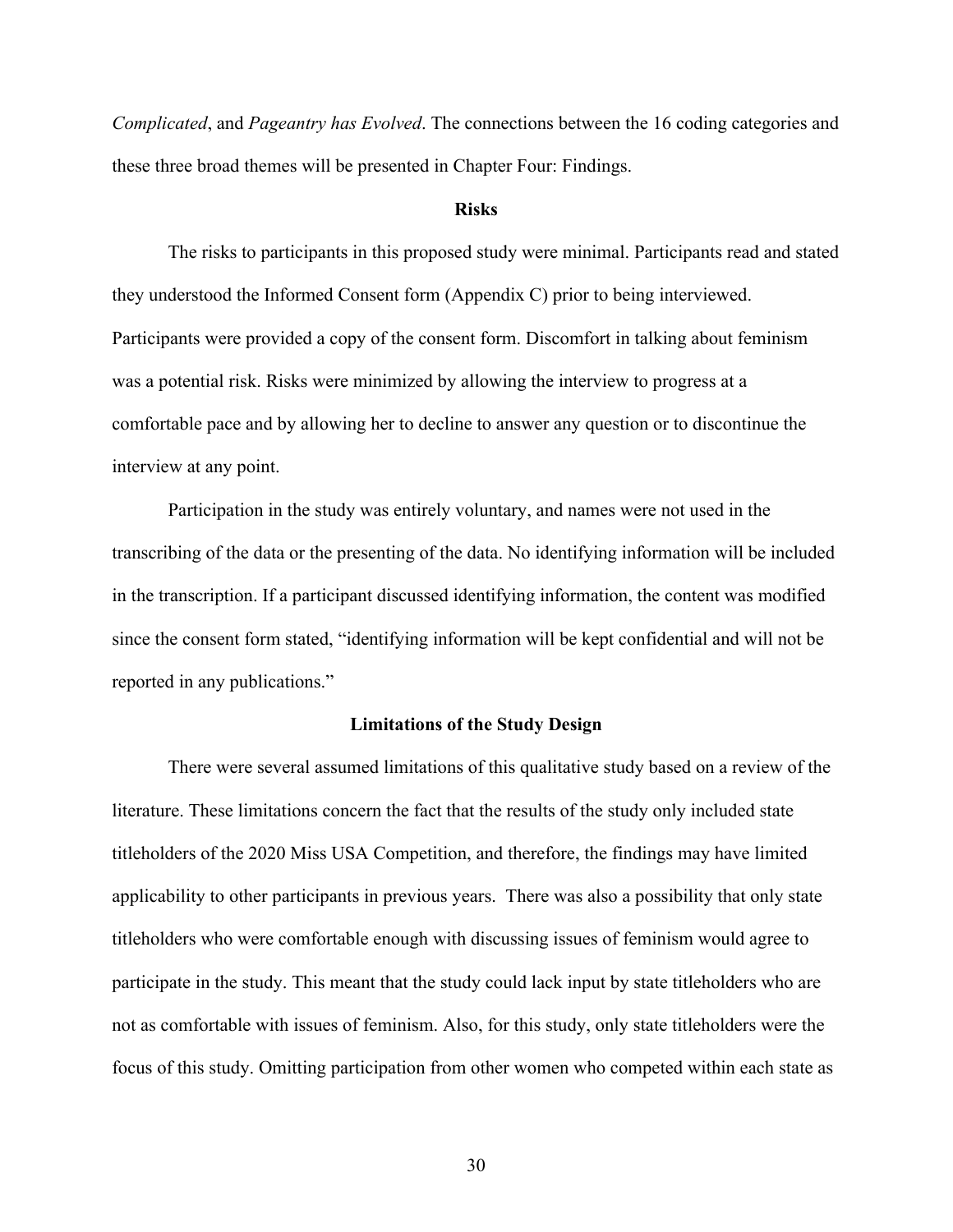finalists for the state title could be a limitation to this study. Furthermore, using a convenience sample, the study is limited in its generalizability. Limitations are discussed further in Chapter Five: Discussion.

## **Chapter Summary**

This qualitative study explored how state titleholders of the 2020 Miss USA Competition perceive their participation in beauty pageants, in light of feminism. The interviews had a semistructured format and each of the interviews was recorded and then transcribed. Once the data was transcribed, the taped interview was erased. Participant anonymity was ensured, and IRB permission was obtained before beginning data collection. Risks were kept to a minimum. A written explanation of the study was provided to the participant and informed consent was obtained. Data analysis involved identifying 16 coding categories in the initial analysis, and three overarching themes in the secondary analysis. There are limitations to this study, however; given the lack of research on this topic, results within this study are noteworthy.

Chapter Four presents the findings of the data analysis, including the coding categories and overarching themes. Chapter Five provides a discussion of the findings as they relate to previous research, limitations, suggestions for future research, implications and conclusion.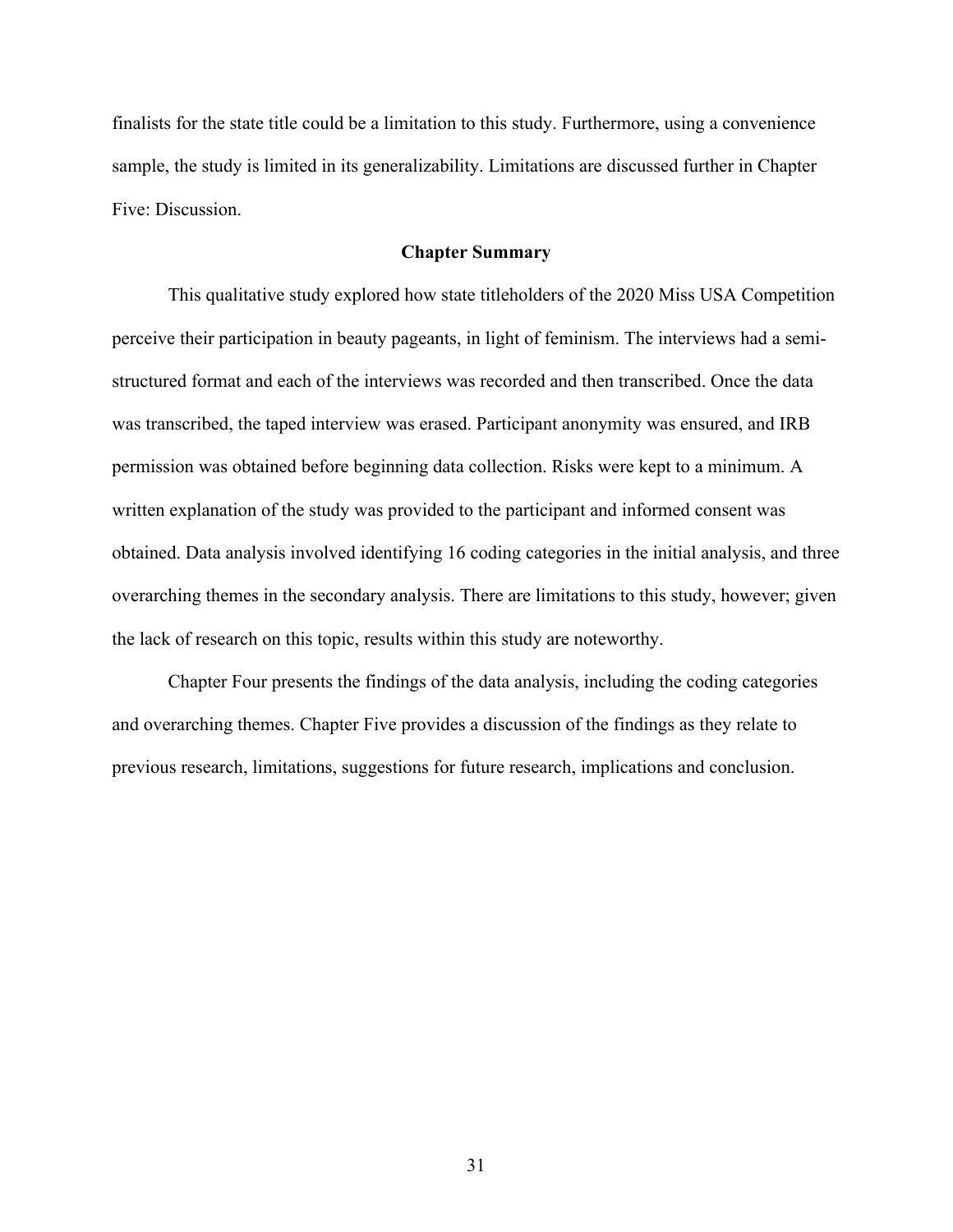#### **CHAPTER 4**

## **FINDINGS**

This chapter will present the findings that illustrate the answer to the overarching research question: *How do women who compete in beauty pageants view their participation in light of feminism?* The four sub-questions that will be answered are:

- Sub-Research Question 1. *What motivates these women to participate in beauty pageants?*
- Sub-Research Question 2. *In what ways do these women believe pageantry to be supportive or unsupportive of feminist ideals?*
- Sub-Research Question 3. *Do these women see themselves as feminists? Why or why not?*
- Sub-Research Question 4. *What has been their experience with those who might suggest what they are doing is not in alignment with feminist ideals?*

Within this chapter, the 16 coding categories and the three broad themes will be presented. Each sub-research question will be answered in its order of presentation and will identify the coding categories that emerged from interviews with Miss USA state titleholders regarding their motivation for participating, pageantry support for feminist ideals, their selfidentification as feminist, and their response to criticism that pageants are anti-feminist. Direct quotations from interview transcriptions are provided throughout this chapter. Each section concludes with a summary highlighting the main findings to answer each sub-research question. This will be followed by an analysis of the three broad themes. Finally, a chapter summary will highlight the main findings to answer the overarching research question.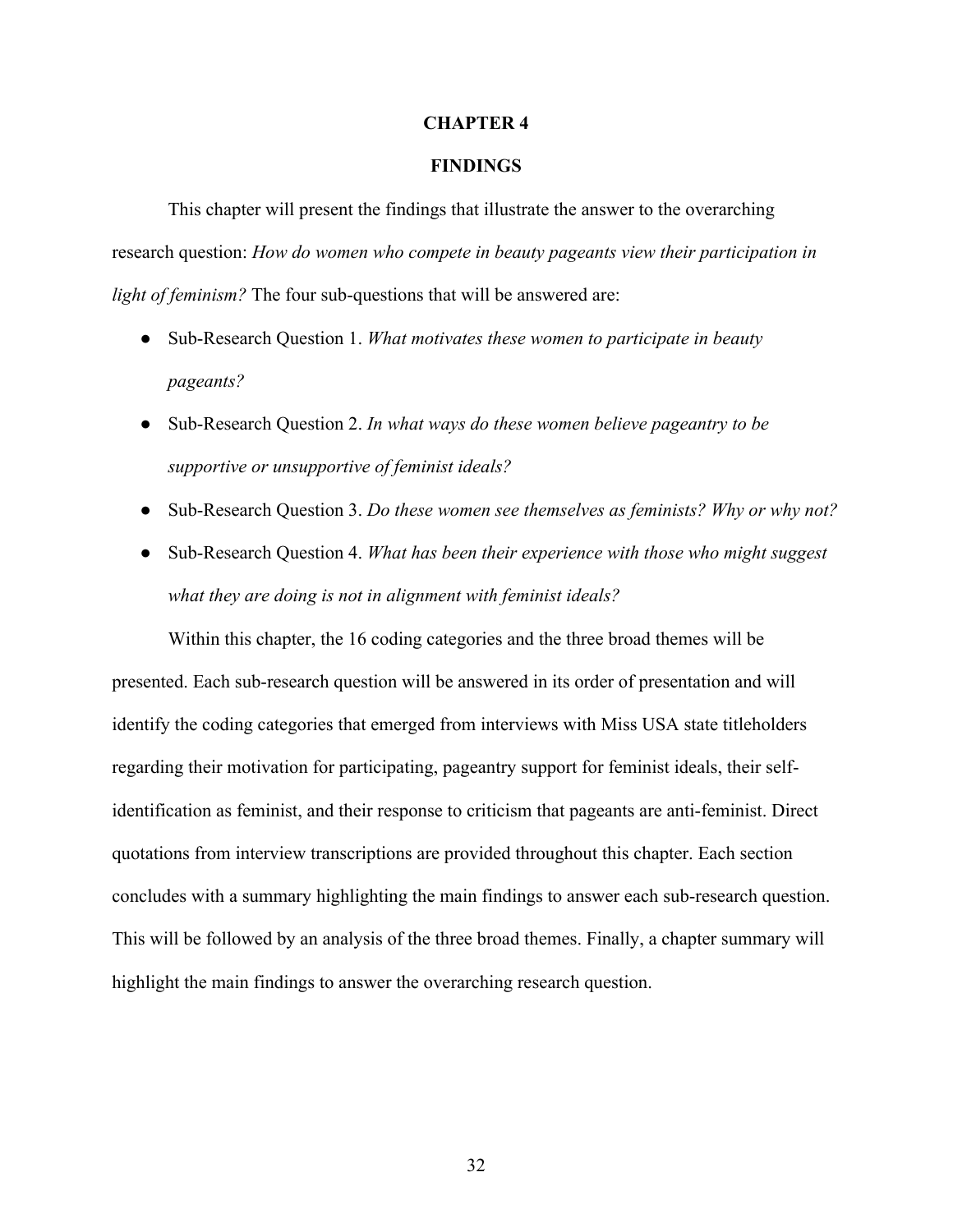#### **The Participants**

Twelve Miss USA state titleholders who participated in Miss USA 2020 out of a possible 50 state titleholders were interviewed for this study. Participants have been given pseudonyms in an effort to best protect their identities. There was one in-depth interview consisting of a series of open-ended questions with each participant (see Appendix D). All interviews were conducted via Zoom and lasted approximately 90 minutes. Individual interviews took place over a two-and-ahalf-month period. Miss USA state titleholders participating in the study represented diverse regions of the United States including the Northeast, Mid-Atlantic, Southeast, Southwest, Northwest, and Midwest.

#### **Participant Sample Demographics**

Twelve women participated in this study. The overall age of the participants ranged from 22 to 29 years old, with the average age being 25 years old. Eight participants identified their race as Caucasian/White, two identified as Hispanic/Latina, and two identified as Black. Years of participating in pageants ranged from 2 to 24 years with the average number of years the women participated in pageants being 8. The number of years the women participated specifically in their Miss USA state pageant ranged from 1 to 8 years with the average number of years being 3- 4 years.

#### **The Coding Categories**

The coding categories presented below are organized around the four sub-questions: motivation for participating, pageantry support for feminist ideals, their self-identification as a feminist, and their experience with criticism that pageants are anti-feminist. The coding categories that emerged from the interviews for each of the sub-questions are presented within each section below (see Table 1).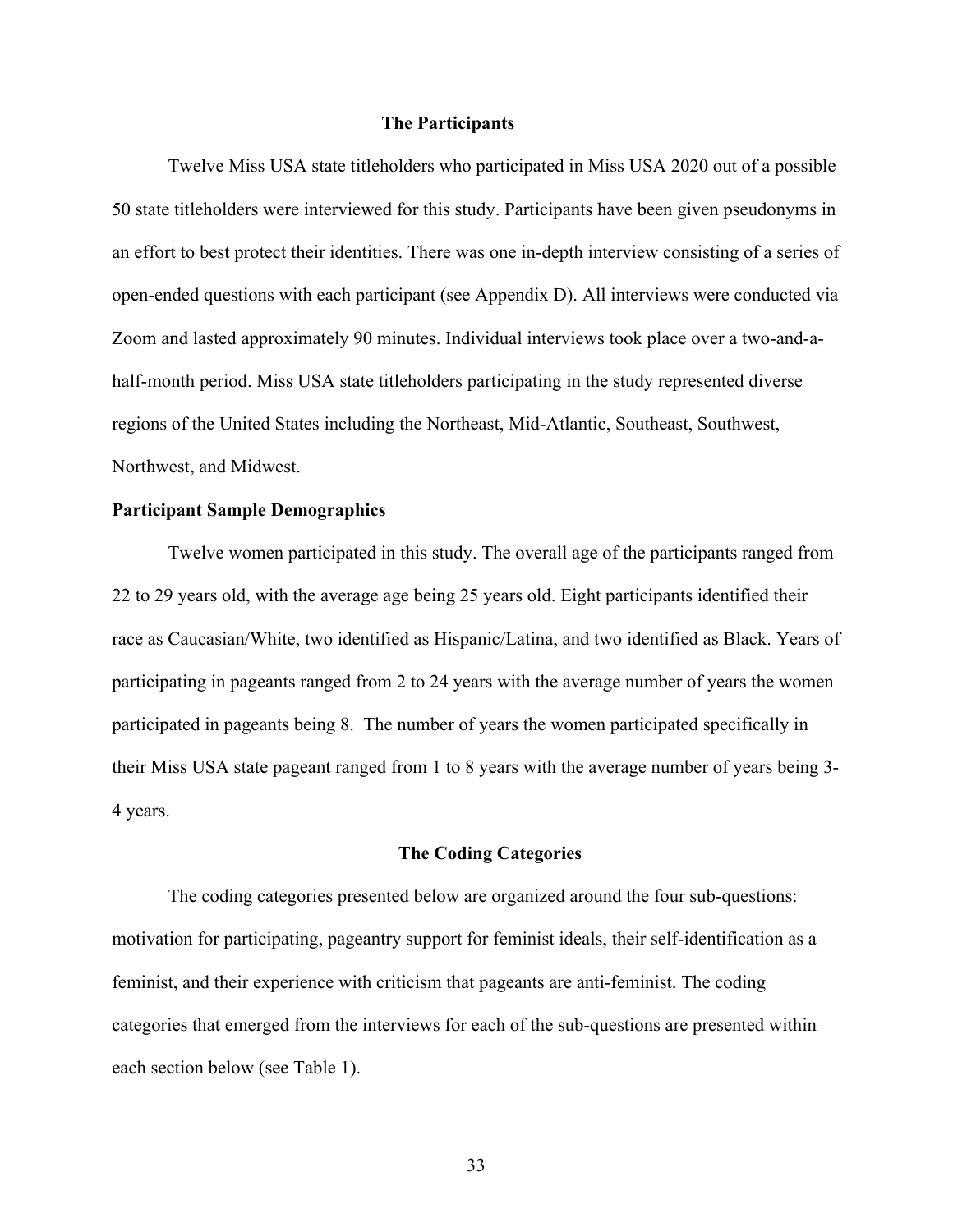# **Table 1**

Coding Categories for Motivation for Participating, Pageantry Support for Feminist Ideals, Self-Identification as a Feminist, and Criticism That It's Anti-Feminist

# **Motivation for Participating**

- It was a great way to showcase my talent
- I really found so much self-confidence
- I wanted to improve my communication skills
- It was a great opportunity to get out of my comfort zone
- I wanted to make a positive impact on others
- It provided great connections and opened doors
- It gave me a sense of belonging

# **Pageantry Support for Feminist Ideals**

- Oh yes, pageants definitely align with feminism
- Yes, at least on the surface, but there's more work left to do
- Yes, pageants don't just support feminist ideals, they push them

# **Self-Identification as a Feminist**

- I am a feminist and I call myself a feminist!
- Yes, and pageantry has only strengthened my commitment to feminism
- I'm a feminist, but I don't call myself one

# **Criticism That It's Anti-Feminist**

- The criticism is based on the history of pageants, but that's not accurate today
- The criticism is justified—we've come a long way, but still have a long way to go
- The criticism is based on a lack of knowledge and understanding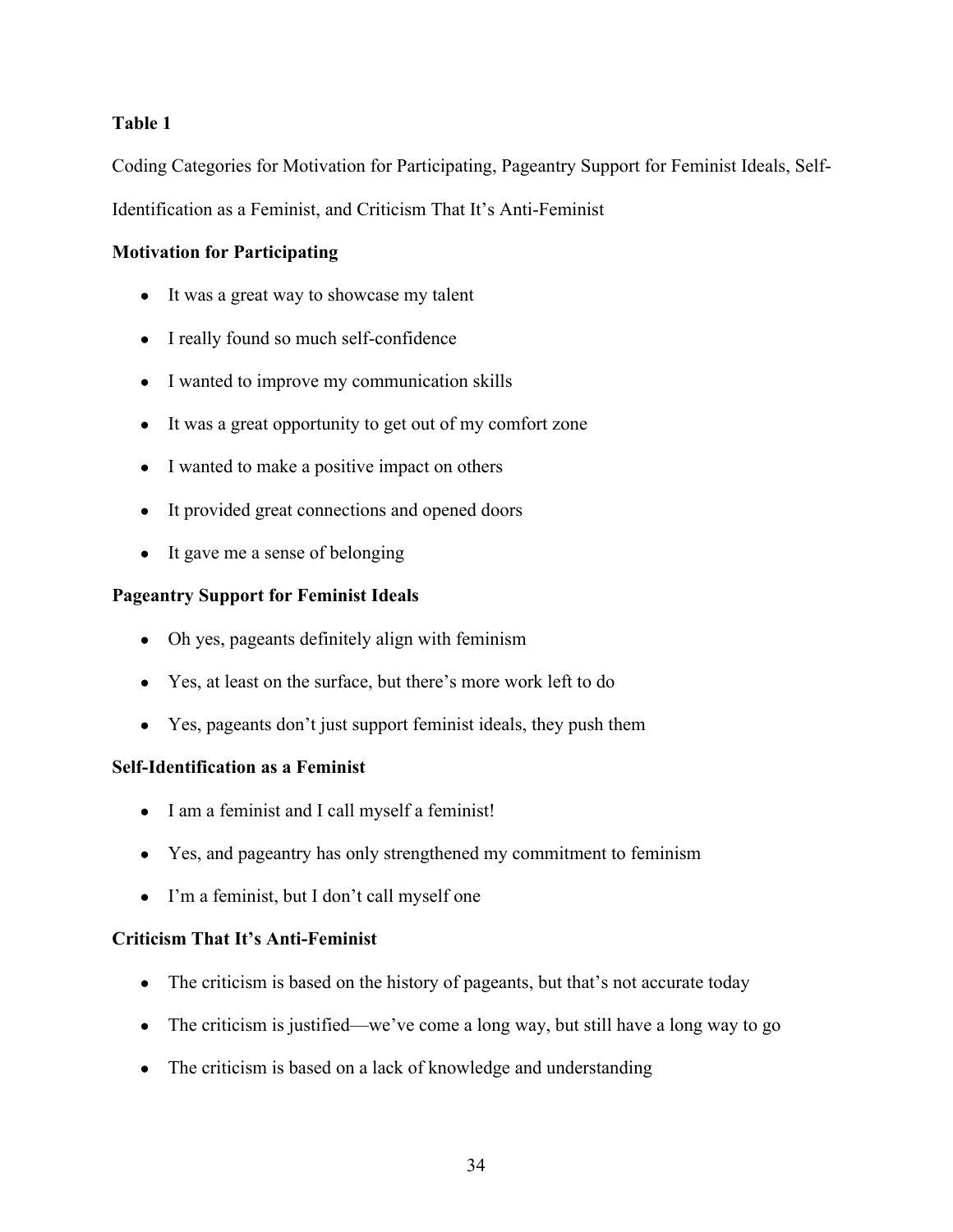## **Motivation for Participating**

In this section, I describe the titleholder's motivation for participating in pageants. I answer the first sub-research question: *What motivates these women to participate in pageants?* To answer this research question, participants were asked how they became interested in participating in pageants and what motivated them, especially knowing that as women living in the United States, they can participate in so many things, so why pageants? The titleholders all had multiple reasons for participating. Several mentioned how they initially became aware of pageantry as something to consider: Five of the women interviewed said they received a letter in the mail inviting them to compete, six of the women said their parent suggested it, and three women said they were inspired by someone they knew personally who participated in pageants.

Seven coding categories for their motivation to participate emerged from the transcriptions of the in-depth interviews: *It's a great way to showcase my talent; I really found so much self-confidence; I wanted to improve my communication skills; It was a great opportunity to get out of my comfort zone; I wanted to make a positive impact on others; It provided great connections and opened doors;* and *It gave me a sense of belonging* (See Table 1)*.* The seven coding categories are discussed below and direct quotations from the interview transcriptions are offered to support the findings.

**It was a great way to showcase my talent.** The first coding category to emerge from the interviews regarding the titleholder's motivation for participating was the idea that participating in pageantry allowed the titleholders to showcase their talents. Many of the titleholders interviewed had previous experience on stage whether that was acting, singing, or dancing.

One titleholder who suffered a career-ending injury described her passion for participating in pageantry as a way to find a new love and purpose for dance in her life.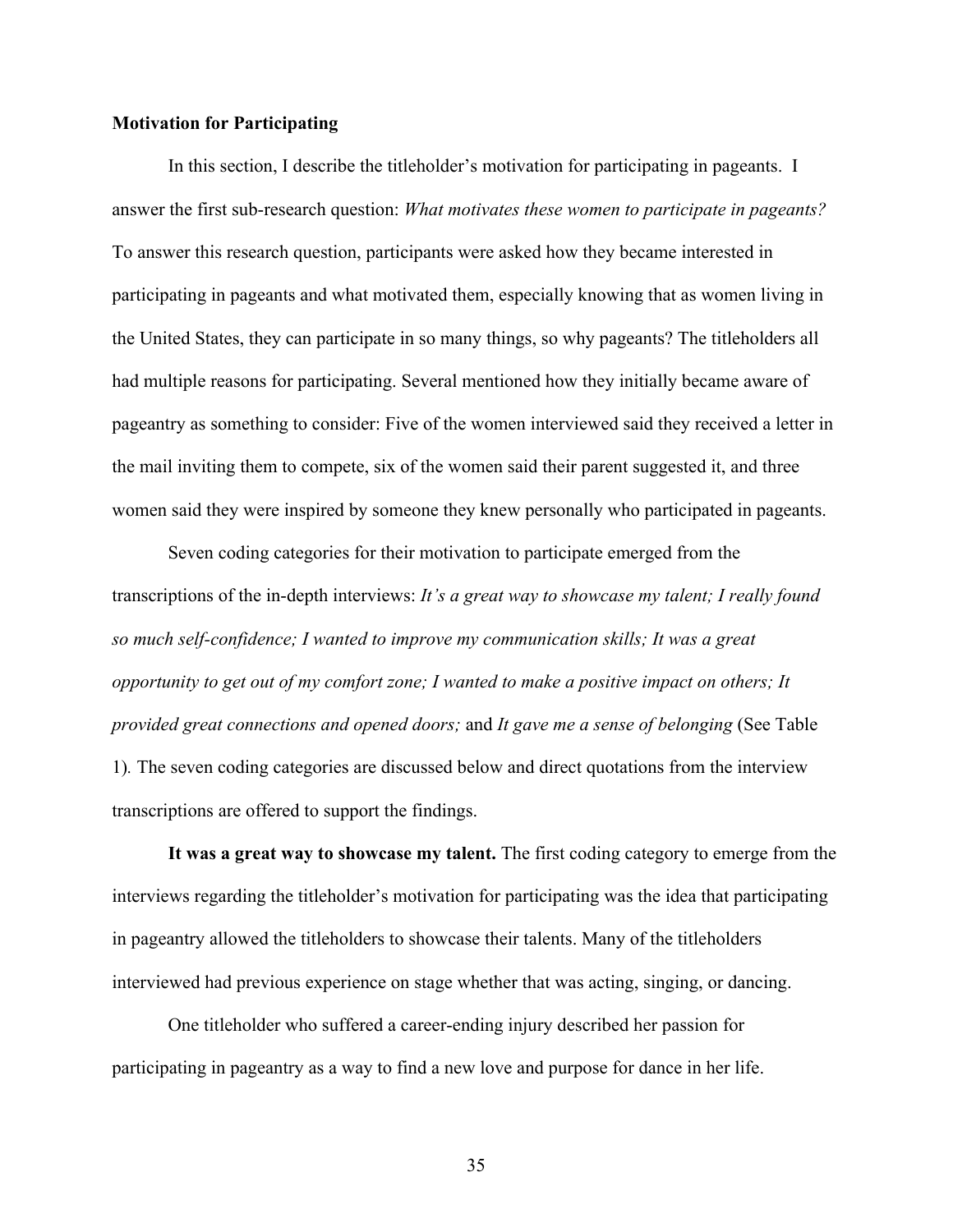I loved what the system was doing for me… allowing me to find my dance passion in a more selfless light. I'd always danced for myself. And at this point, I found a platform, an initiative that I really liked. (Bailey)

Bailey describes how participating in pageants allowed her to showcase her talent*.* Prior to participating in pageants, she shares how her motivation behind dance was always to dance for herself, but participating in pageants allowed her to showcase her talent in a new and selfless way.

Another titleholder shared her history with dance.

I grew up a dancer… this was a place that allowed me to display my talent. (Francesca) Francesca shares her history with dance, and how participating in pageantry allowed her to share her talent with others.

**I really found so much self-confidence.** The second coding category to emerge from the interviews regarding the titleholder's motivation for participating was that titleholders found self-confidence. Many of the titleholders interviewed explicitly stated they gained confidence in themselves through competing and many of the titleholders shared wanting to gain confidence was what motivated them to participate initially. When asked about their motivation for participating, titleholders shared that the growth they saw in themselves each year kept them coming back. One titleholder described participating in pageants as something that helped her build confidence.

As I got older, I started to see the benefits of it… It really made me come out of my shell. So, for me, I was like 1, I am having fun, and 2, I really feel confident when I do this and I'm not scared like I am at school. (Ava)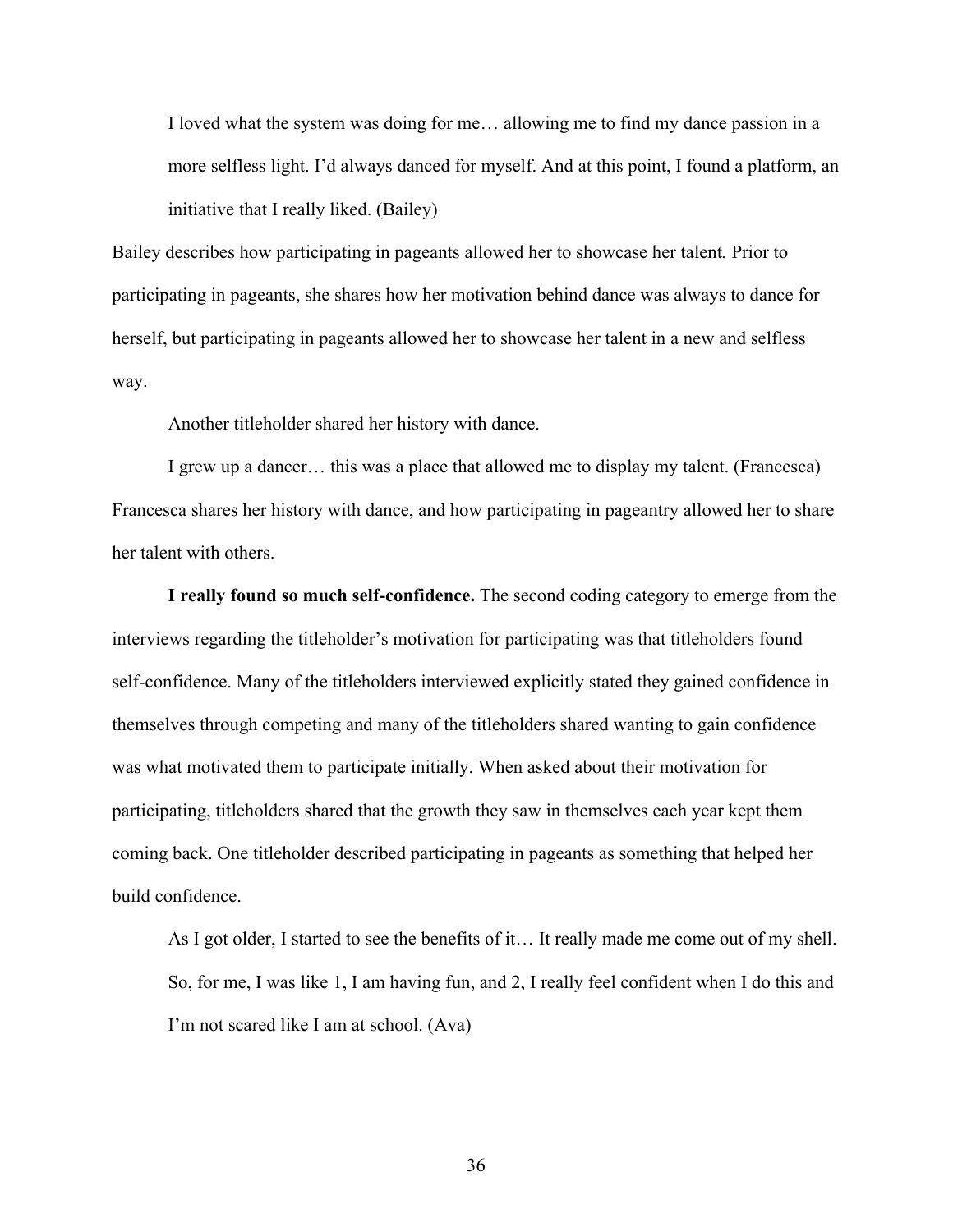Ava found confidence in herself through participating in pageants and when she said "I really feel confident when I do this" she revealed her underlying motivation is deeper than simply having fun while participating.

In another experience, one titleholder discussed how she began to participate at the recommendation of her father to help her gain confidence in herself.

I started competing because I was very self-conscious about myself and I needed something to boost up my confidence. And that's exactly what pageants did for me.

(Genevieve)

Genevieve was inspired and motivated to participate as a way to gain confidence. She revealed that participating in pageants boosted her confidence.

**I wanted to improve my communication skills.** The third coding category to emerge from the interviews regarding the titleholder's motivation for participating was that titleholders were motivated to participate because they wanted to improve their communication skills. One titleholder shared that her fear of public speaking motivated her participate in pageants.

I definitely had a lot of social skills that I wanted to work on. I was deathly afraid of

public speaking. So, pageants were a great opportunity. (Danielle)

Danielle was motivated to participate in pageants as a way to work on communication skills and improve something she was "deathly afraid of."

Another titleholder shared that participating in pageants helped her get to know herself on a deeper level and communicate that with others.

I mean I feel that pageants really helped me be able to communicate with people better, and also get to know myself on a deeper level and be able to communicate that with the world. (Lyla)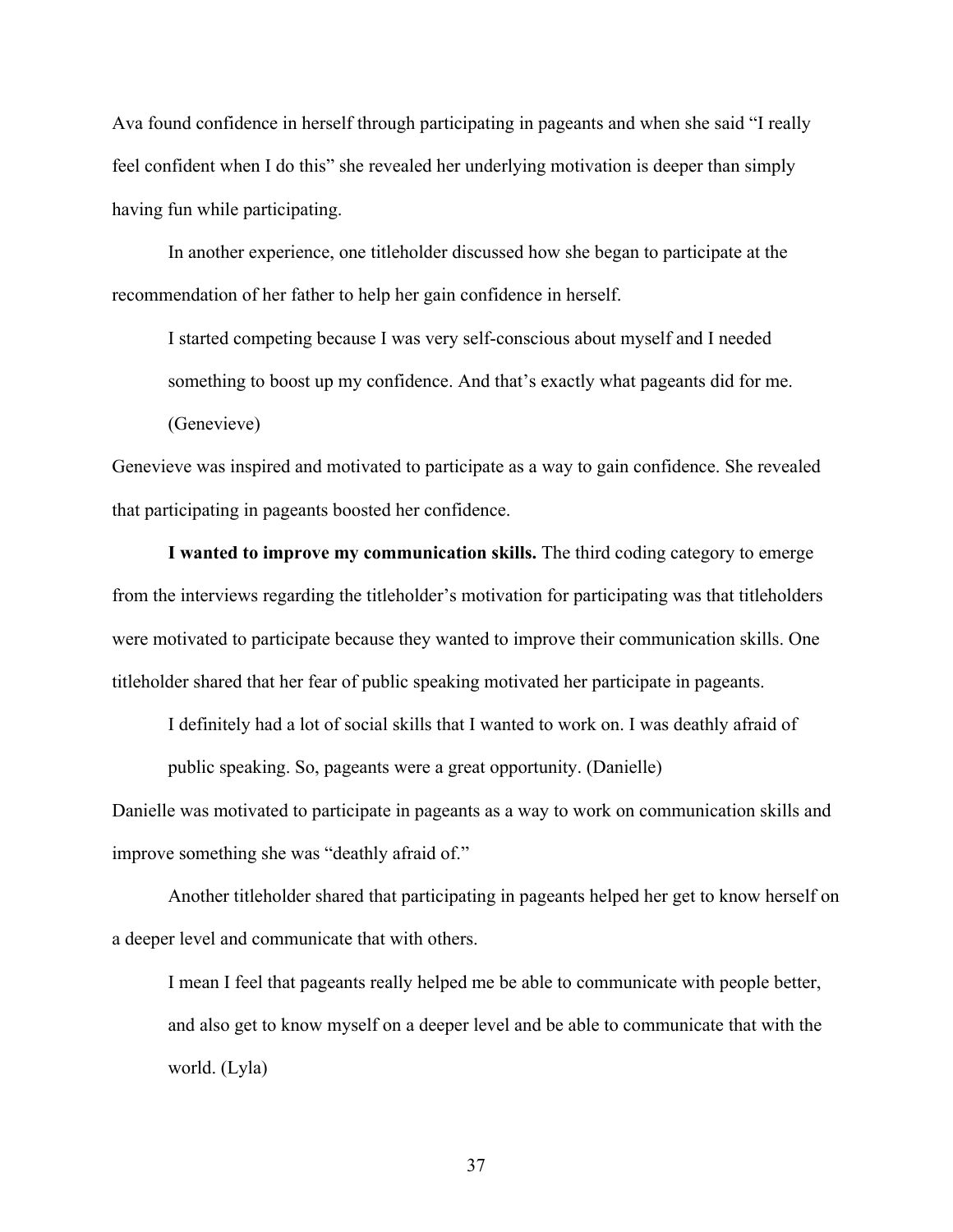Lyla shared how pageants allowed her to share her passions with others due to the communication skills she was able to gain.

**It was a great opportunity to get out of my comfort zone.** The fourth coding category to emerge from the interviews regarding the titleholder's motivation for participating was that participating in pageants was an opportunity to get outside of the titleholder's comfort zone. One titleholder shared how participating allowed her to try something new.

I didn't have the greatest high school experience, so I wasn't really looking to do more in my high school because I didn't like my high school. So, for me, it was really an opportunity to try something new. (Camille)

Camille reveals participating served as an escape from her negative high school experience and allowed her to try something new.

Another titleholder shared that her pathway in pageants started with stepping out of her comfort zone.

That's kind of how my journey began, was putting myself out there in this really uncomfortable and vulnerable position. (Bailey)

Bailey reveals that participating in pageants was something that put her out of her comfort zone.

**I wanted to make a positive impact on others.** The fifth coding category to emerge from the interviews regarding the titleholder's motivation for participating was that titleholders were motivated to participate by the desire to make a positive impact on others. One titleholder shared that she wanted to give back to her community.

I really liked the service, the community service, especially leaving my state to go to college and then coming back to my state as a professional. I felt like I owed it to my state to give back everything that I gained here. (Francesca)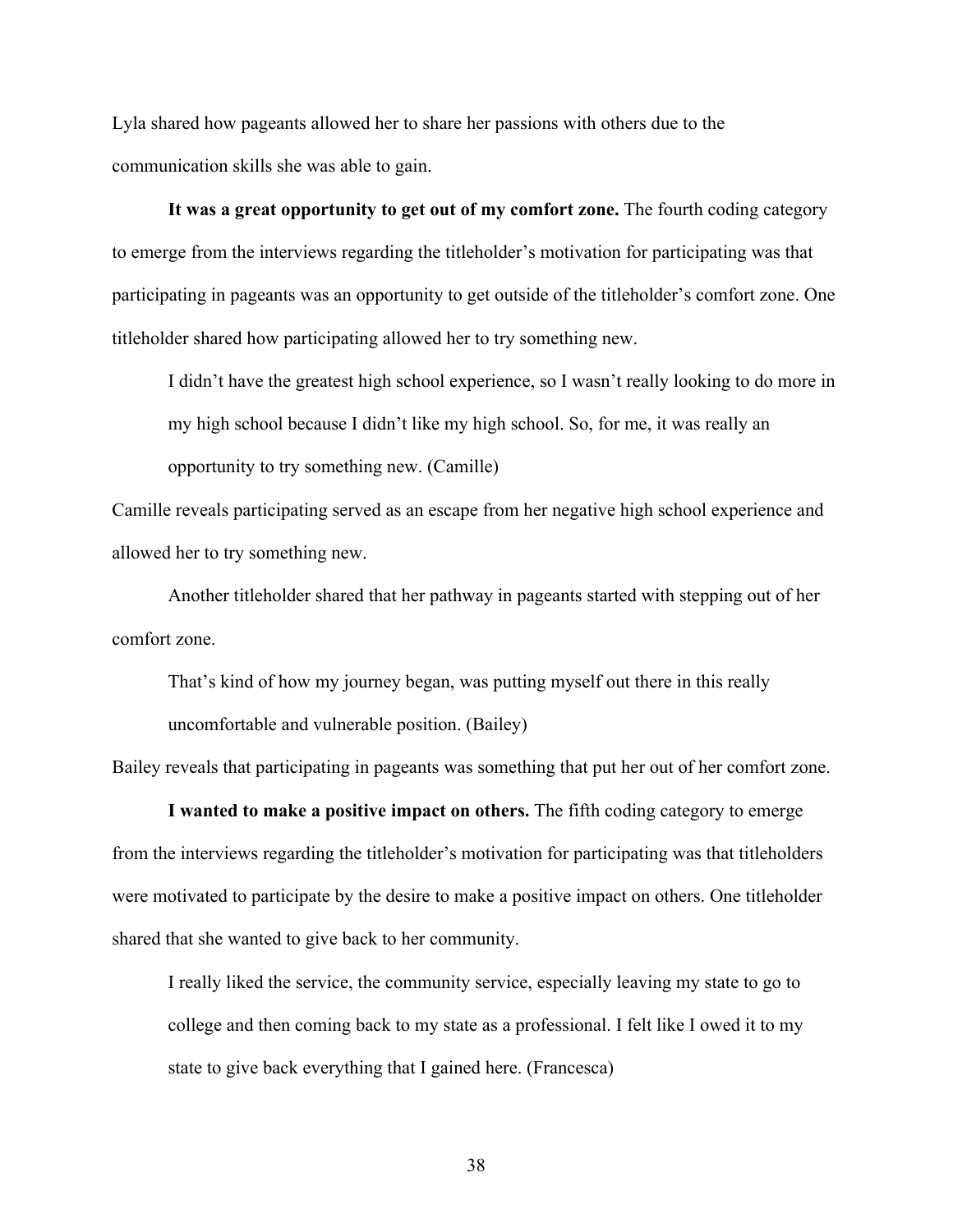Francesca shares how she enjoyed the community service aspect of pageants and was motivated to participate by a desire to give back to the community she grew up in.

Another titleholder shared that she wanted to inspire people.

Every year I was becoming more and more. I was growing into the woman that I am today and that was very addicting… I had the desire to inspire people. I had a strong, strong drive to do that and not be the average famous person, but like the person that actually impacted something. (Katelyn)

Katelyn shared how she was motivated to continue to participate in pageants by her drive to make an impact and be different from others with a large following and influence.

**It provided great connections and opened doors.** The sixth coding category to emerge from the interviews regarding the titleholder's motivation for participating was the connections that can be gained by participating in pageantry and the opportunities that came from participating. One titleholder shared that she gained many opportunities from participating that she owes to pageants.

The amazing opportunities and connections you can get from pageantry was a big plus for me. I've had a lot of amazing opportunities come to me that I don't think I would've received if I wasn't a pageant queen. (Ella)

Ella reveals that she has gained many opportunities because she participated in pageants. She shares that she does not believe she would have had the same opportunities if she had not chosen to participate.

Another titleholder shared how she was initially motivated to participate by the hopes that she would gain connections in the industry she was currently in.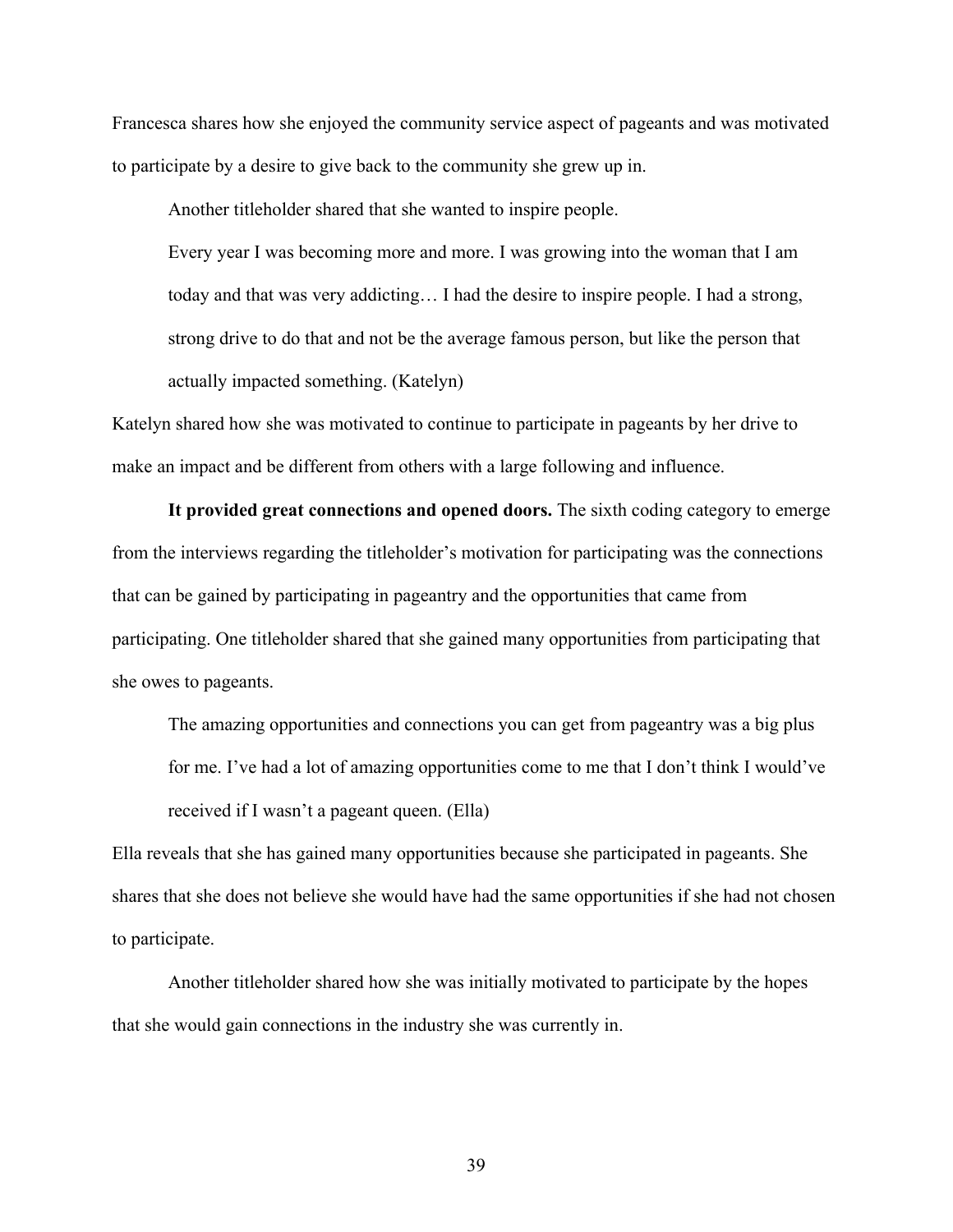I was like oh, this will open doors for me in the entertainment world… that was kind of how I always looked at it. It wasn't until I won my actual state title... I found myself realizing, wait, I don't actually want that anymore. It was always just a stepping stone until I actually had the opportunity and it was truly mine to do what I wanted with it. And then I realized what my true passions were. (Helena)

Helena reveals that she was initially motivated to participate as a way to advance her dreams of a career in the entertainment world. When she had the opportunities presented to her, she realized she wanted more.

**It gave me a sense of belonging.** The seventh and final coding category to emerge from the interviews regarding the titleholder's motivation for participating was that participating gave the titleholders a sense of belonging. One titleholder shared that competing was something that she had not always thought about. While for some titleholders participating in pageants, especially Miss USA and Miss America was always a dream, for Camille, it simply just happened.

It was totally on a whim that I decided to compete… It was an opportunity to get away from high school as bad as that sounds… so for me it was so much fun and such an escape to be able to go out into the community… to finally meet girls that weren't like, awful people to me, which was again a breath of fresh air compared to what I was used to, unfortunately. (Camille)

Camille felt that participating allowed her to escape from the girls in her high school who were not kind to her. Participating in pageants allowed her to meet girls who treated her with respect and provided her with an escape.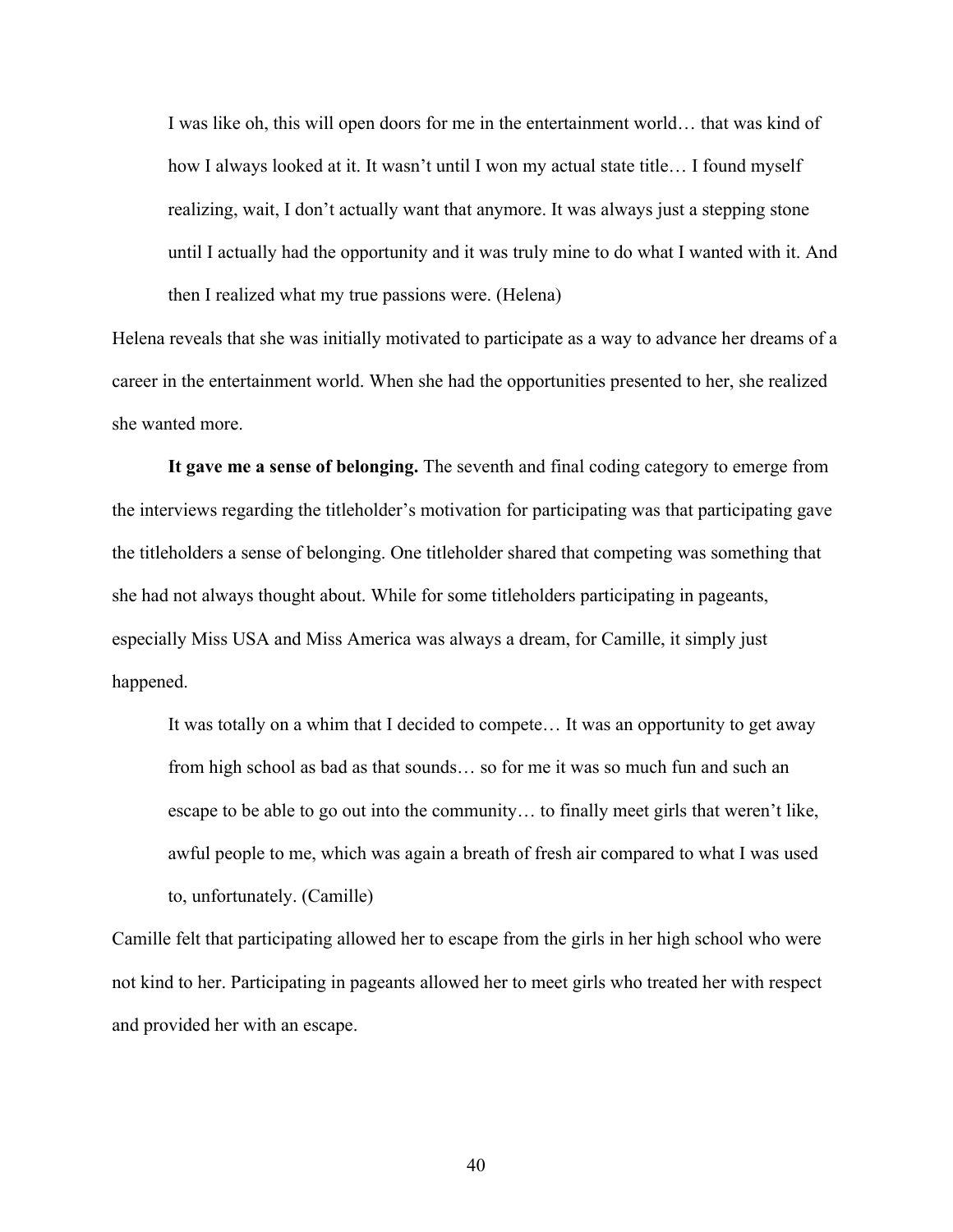Another titleholder shared that due to health concerns as a child, she was unable to participate in many activities such as sports or after-school programs that required regular commitment. She revealed this made her feel isolated at times.

I basically had school and then I would come home and have like nothing else…. So, when I got that letter in the mail, I was like this is something that is not necessarily like a sport that you had to do every week. It's something that I think would be really fun, something new to do….I finally felt like I found a community I could belong and thrive in. It gave me something to look forward to and work towards every year, but also gave me some of the best friends that I'm still in touch with today. When I look at my life, 90% of the people I'm friends with, are in touch with, or keep up with on social media are people I met over the years through pageantry. Pageantry gave me a community I'll belong to for the rest of my life. (Isabelle)

Isabelle outlined how pageantry was a community for her and gave her meaningful connections.

**Motivation for Participating summary.** Each woman interviewed provided multiple reasons for why they participated in pageants. There were seven coding categories that emerged that encapsulated the titleholder's motivation for participating. The motivation to return year after year was described by a few titleholders as a desire to continue to improve themselves. This desire was internal and was shown by some of the titleholders in the coding categories of *It was a great opportunity to get out of my comfort zone*; *I really found so much self-confidence;* and *I wanted to make a positive impact on others*. One contestant described it as the "Pageant Bug."

The first coding category that emerged was that participating allowed the titleholders to showcase their talents. The women in this coding category all had prior experience with acting,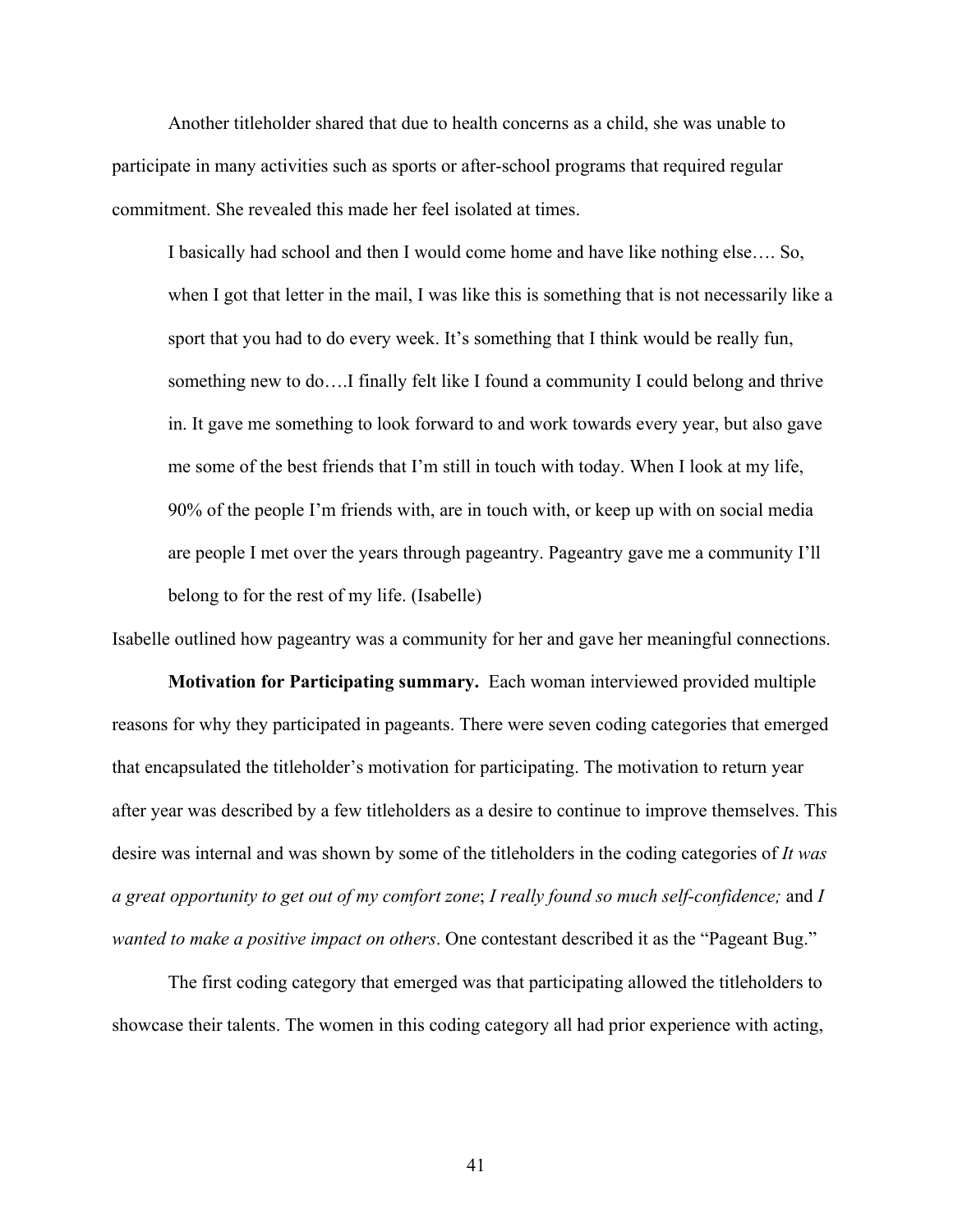singing, and dance. All the titleholders in this coding category had been involved with their talent for many years prior to participating in pageantry.

A second coding category that emerged related to the titleholder's motivation for participating in pageants was to gain self-confidence, or that they decided to continue to participate due to the self-confidence they gained from participating. The self-confidence was gained in a variety of ways, through gaining comfort with their bodies or gaining a better understanding and comfort with themselves.

The third coding category to emerge related to the titleholder's motivation for participating was the desire to improve communication skills. They expressed that pageantry ultimately helped them with the improvement of their public speaking skills. One titleholder shared that motivation was driven by the dream at the time of having a career in broadcasting, with others simply wanting to gain that skill for themselves.

The fourth coding category was the opportunity it gave the titleholders to step outside of their comfort zone. Some said it was as simple as wanting to try something new, and for others, it was deeper, something they felt they had to do to grow and develop into the women they had always wanted to become.

The fifth coding category related to the titleholder's motivation for participating was the desire to make an impact on others. This ranged from wanting to give back to their communities, wanting to serve as a resource to other young people, wanting to inspire others, and wanting to make a positive impact on others. While some titleholders referenced wanting the ability to make a large impact associated with the fame and recognition that comes to many titleholders, others looked at it on a smaller scale, simply wanting to make a difference in any way they could.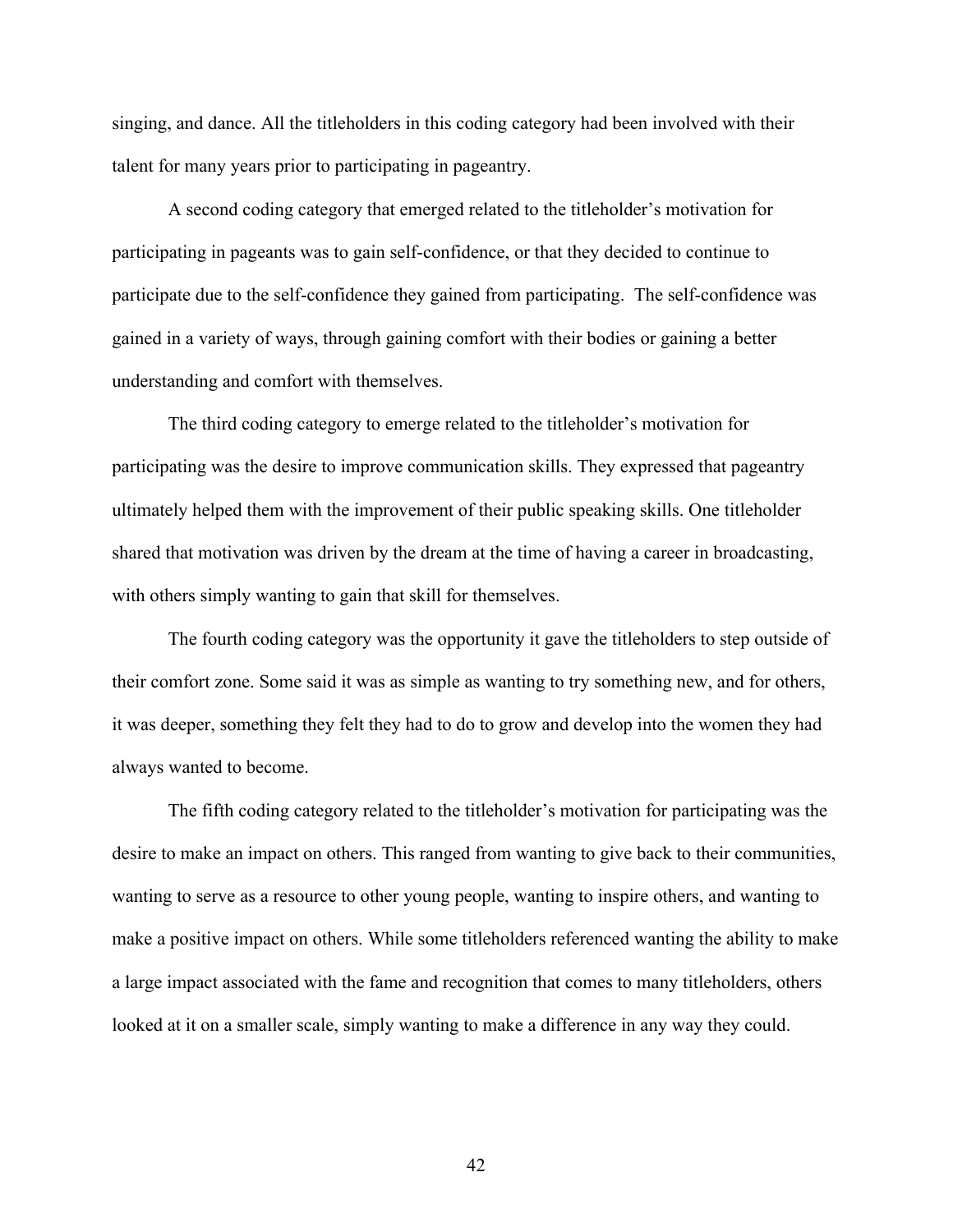The sixth coding category for participating was the connections and doors that participating in pageants can open. For example, one titleholder expressed this as something that she owes the success of her career. Another titleholder was driven by the idea of gaining connections and exposure to help advance her career within her craft.

Finally, the seventh coding category to emerge related to the titleholder's motivation for participating was the sense of belonging it gave the titleholders or the sense of belonging they were hoping to gain. Titleholders discussed the support they felt from fellow participants, saying they felt empowered by the other women involved. Many titleholders referenced the lifelong friendships they made through participating in pageants. Some titleholders shared the sense of isolation they experienced during their time in school, some saying they were not treated kindly by their peers and often left out. Pageants provided a sense of belonging to these women and an escape from their negative school experiences.

#### **Pageantry Support for Feminist Ideals**

In this section, I describe the titleholder's experiences and views on pageantry support for feminist ideals. Titleholders were asked to consider such feminist ideals as equality, fairness, empowerment of women, seeing women as strong and capable, and then asked if they believe pageantry supports these things. They were also asked about their feelings on the different rounds of competition in the Miss USA system (interview, evening gown, swimsuit) in relation to empowering women and were asked specifically how they felt about Miss America removing the swimsuit portion of the pageant. While all titleholders said that pageantry is supportive of feminist ideals, there was a range of opinions on the degree of support. In terms of their thoughts on the rounds, all found the interview and evening gown rounds to be supportive of feminist ideals, and most found the swimsuit round to be supportive as well. Three coding categories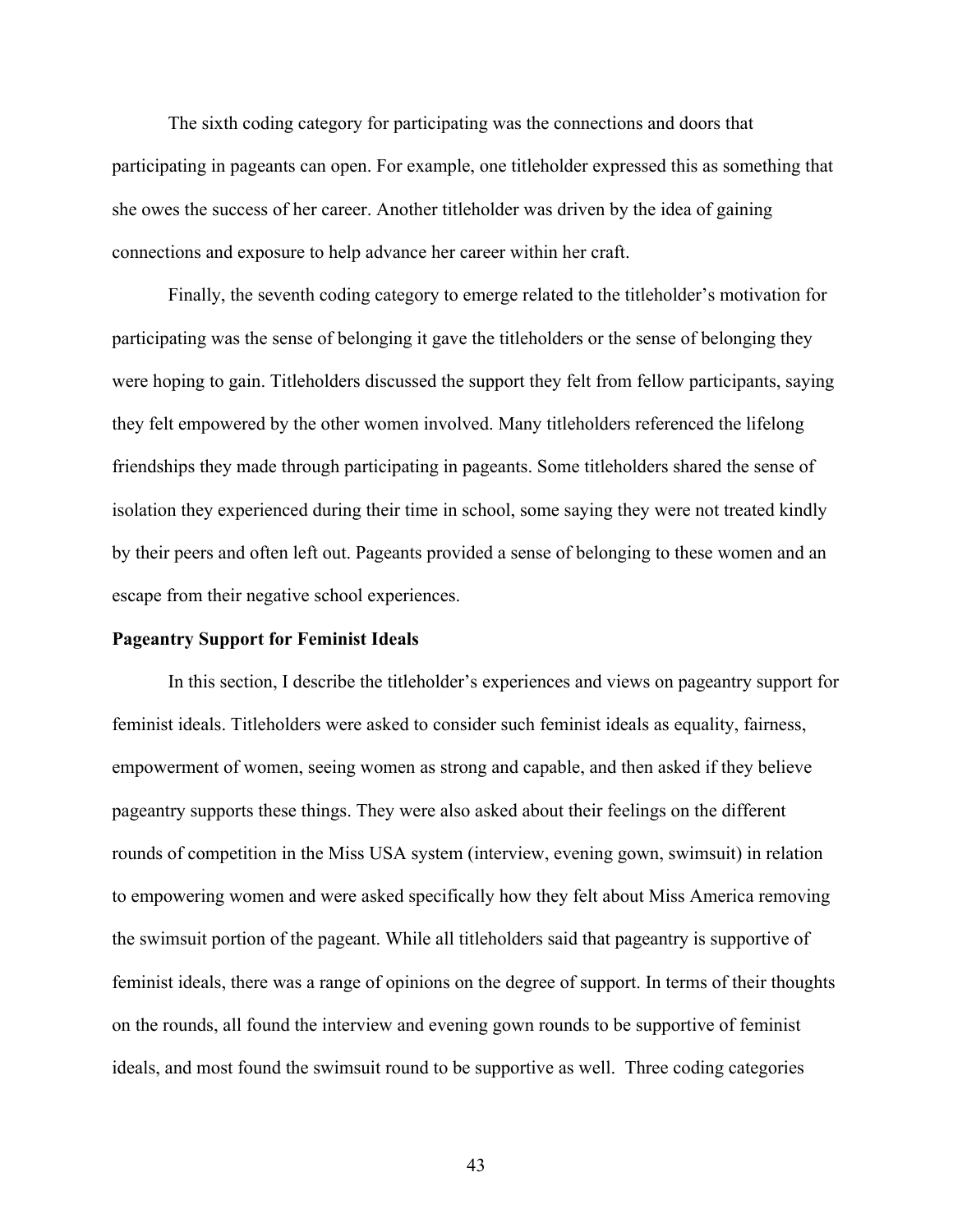emerged from the transcriptions of the in-depth interviews: *Oh yes, pageantry definitely aligns*  with feminism; Yes, at least on the surface, but there's more work left to do and *Yes*, pageants *don't just support feminist ideals, they push them (See Table 1). The three coding categories are* discussed below and direct quotations from the interview transcriptions are offered to support the findings.

**Oh yes, pageants definitely align with feminism.** The first coding category to emerge under pageantry's support for feminist ideals was that pageantry absolutely supports and aligns with feminism. The titleholders in this coding category believe that pageantry fully supports feminism and feminist ideals. One titleholder shared that she thinks that pageantry promotes feminist ideals, even though those on the outside may not see that.

I feel like we as contestants are showing and demonstrating what feminism means to us while we have a fan base that is almost anti-feminism. It's really weird where it's like they're the first ones to tear us down to pick favorites and to pit girls against each other. And usually, it has nothing to do with what the pageant even stands for. And they're picking and choosing which state they think is prettier and which state and they think it has more of, wow or a show factor without ever even looking at what the girl has done to represent, or for other people in general. So, I just, I've found that for me that's kind of where the divide is. I think that if you are a contestant in it, it absolutely promotes feminist ideals. (Helena)

Helena felt strongly that pageants support feminism and feminist ideals, but the pageant fan base often acts in a way that goes against feminism and feminist ideals by ultimately tearing women down.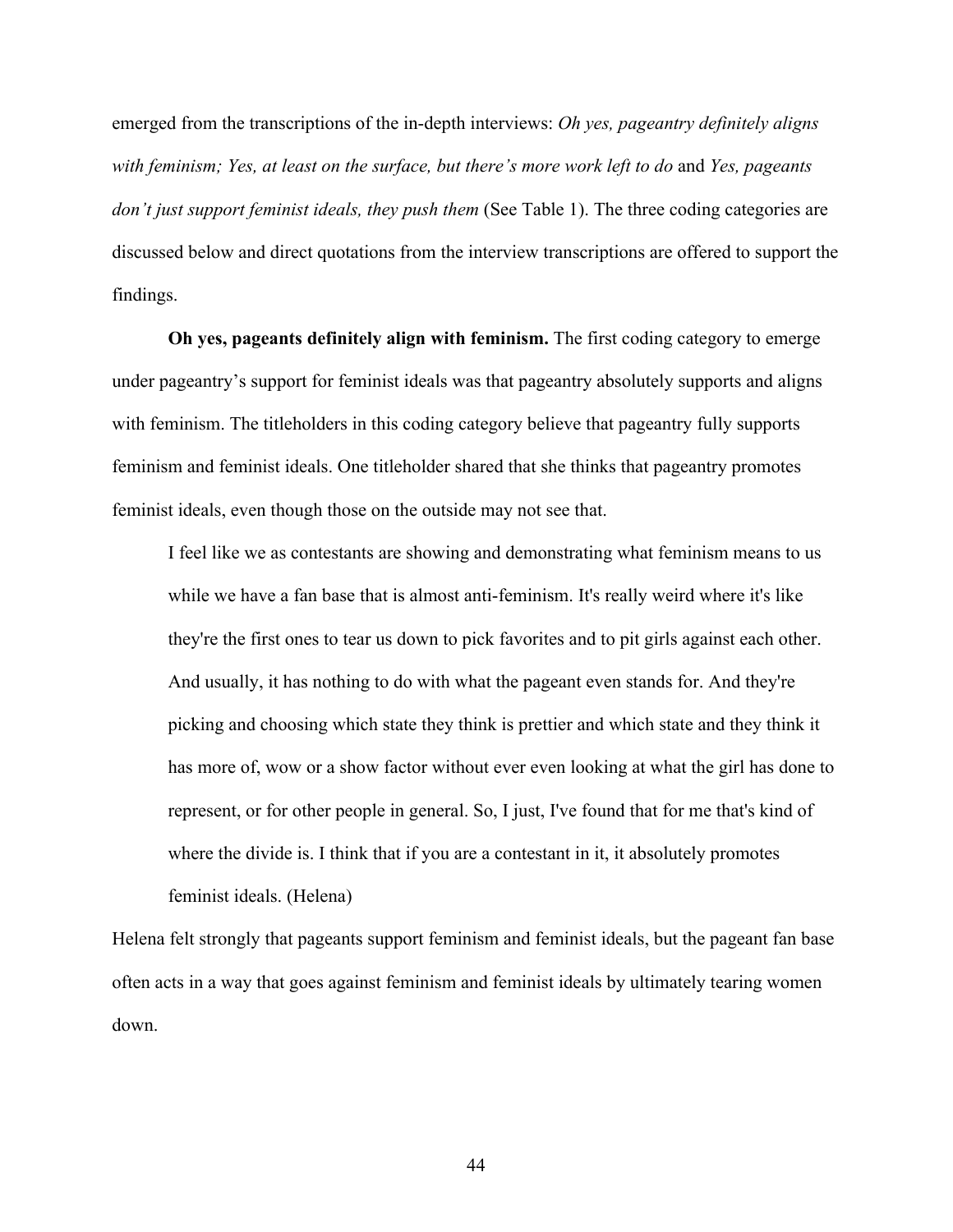Another titleholder felt pageantry strongly aligns with feminism and noted in particular the swimsuit portion of the pageant.

The swimsuit portion was actually my favorite part of competing because it really encouraged women to be the healthiest version of themselves that they can be. I felt completely empowered knowing how much hard work I put into my overall health and fitness. I was empowered when I learned how to manage my own diet and to really care about how I was fueling my body… But really there's no more empowering moment than making that decision for yourself and deciding that you want to show off all of your hard work…I think pageantry has been an area in my life that has been the most empowering actually. (Danielle)

Danielle shares how empowering pageantry was for her, and how preparing for the swimsuit competition contributed to the sense of empowerment she felt.

One titleholder shared how her experience in pageantry was positive and how she was supported to work towards her personal and professional goals.

I felt like I was very supported as a woman by my directors in the Miss USA system… I always felt like they championed me to do whatever it was I wanted to do both as a titleholder, but also just as myself. You know, whether that was academically, professionally… I never felt like I was being told to fit a certain look or category or style. And they really wanted me to kind of develop who I was without fear of being criticized or judged or anything like that.… For me competing itself like the act of competing in a pageant was empowering and was something that made me feel like a strong woman. The way pageantry can be feminist is that it gives women an opportunity, and a type of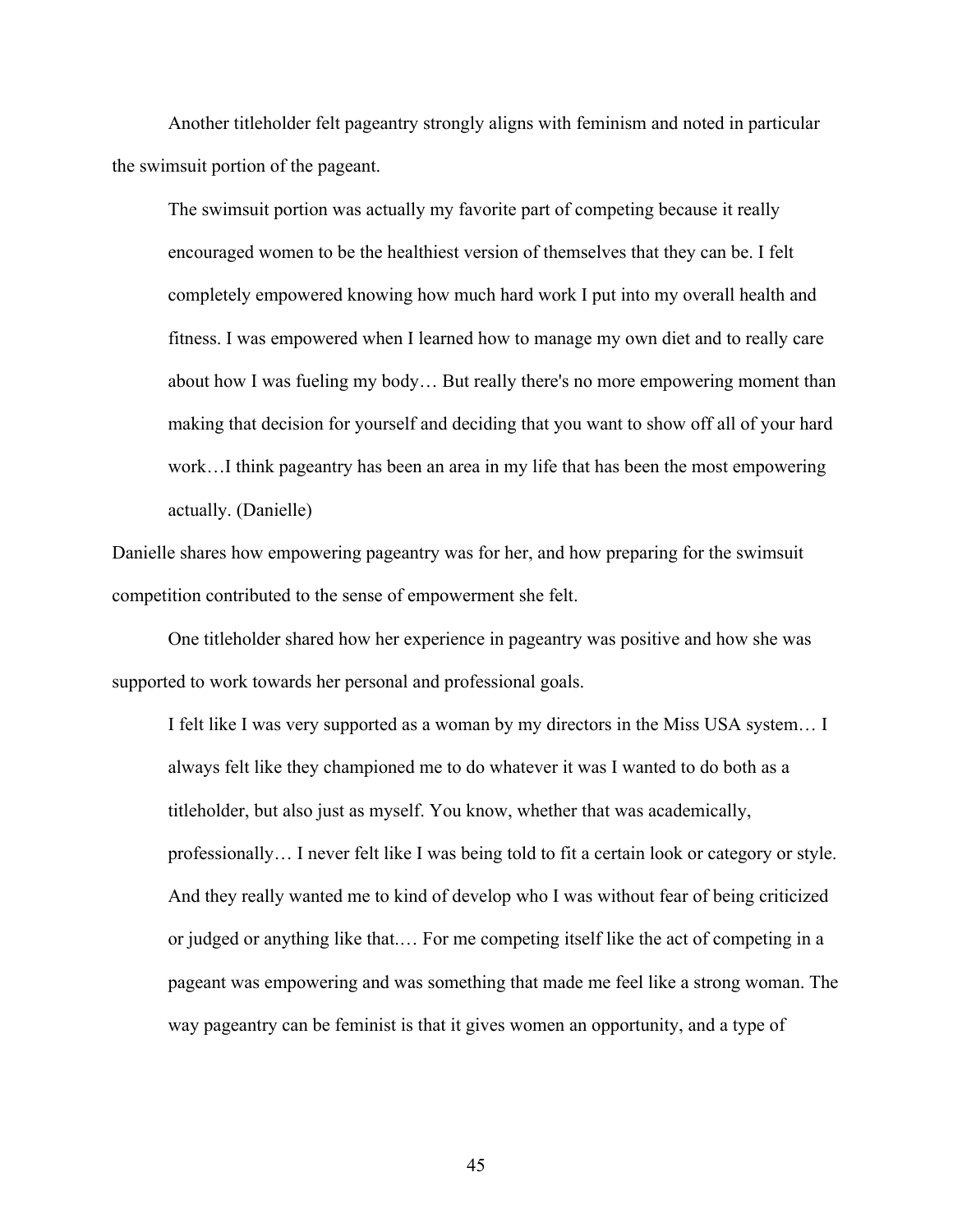opportunity to feel empowered and to feel beautiful, and to feel strong without

prescribing it as the only correct way of doing so…. (Camille)

Camille shared her thoughts on how pageants are a way for women to feel empowered. Camille believes that pageants provide an opportunity to feel strong and beautiful, but one way that pageants are feminist is that they do not push participating as the only way for women to feel that way.

**Yes, at least on the surface, but there's more work left to do.** The second coding category to emerge under pageantry's support for feminist ideals was that pageantry aligns with feminism on the surface, but there is work left to do. The contestants in this category shared that it is not a simple question to answer. One titleholder shared her thoughts and said it depends on the pageant system you are in and that not all systems align with feminism.

It gets a little foggy and like, how do I want to say this?... I guess the lines blur a little bit in terms of what system you're competing in. I've been involved with several that were absolutely wonderful, the definition of women's empowerment, definition of being a feminist, everything that they did… they are often run by women and maybe that's why. And yet at the same time, there are other systems… that I do not think that they support those things [feminist ideals]. I think that they claim to be about women's empowerment and they claim to be about wanting women to succeed and all of these things. But at the end of the day, I think it's actually about money… I can confidently say that it's not all of pageantry, but it is certain organizations. (Ava)

Ava shared how some pageant systems do not support feminist ideals and simply use women. Ava shared that she thinks the organizations that do not support feminist ideals at their core are motivated by money and often brand themselves well, enticing women to compete with the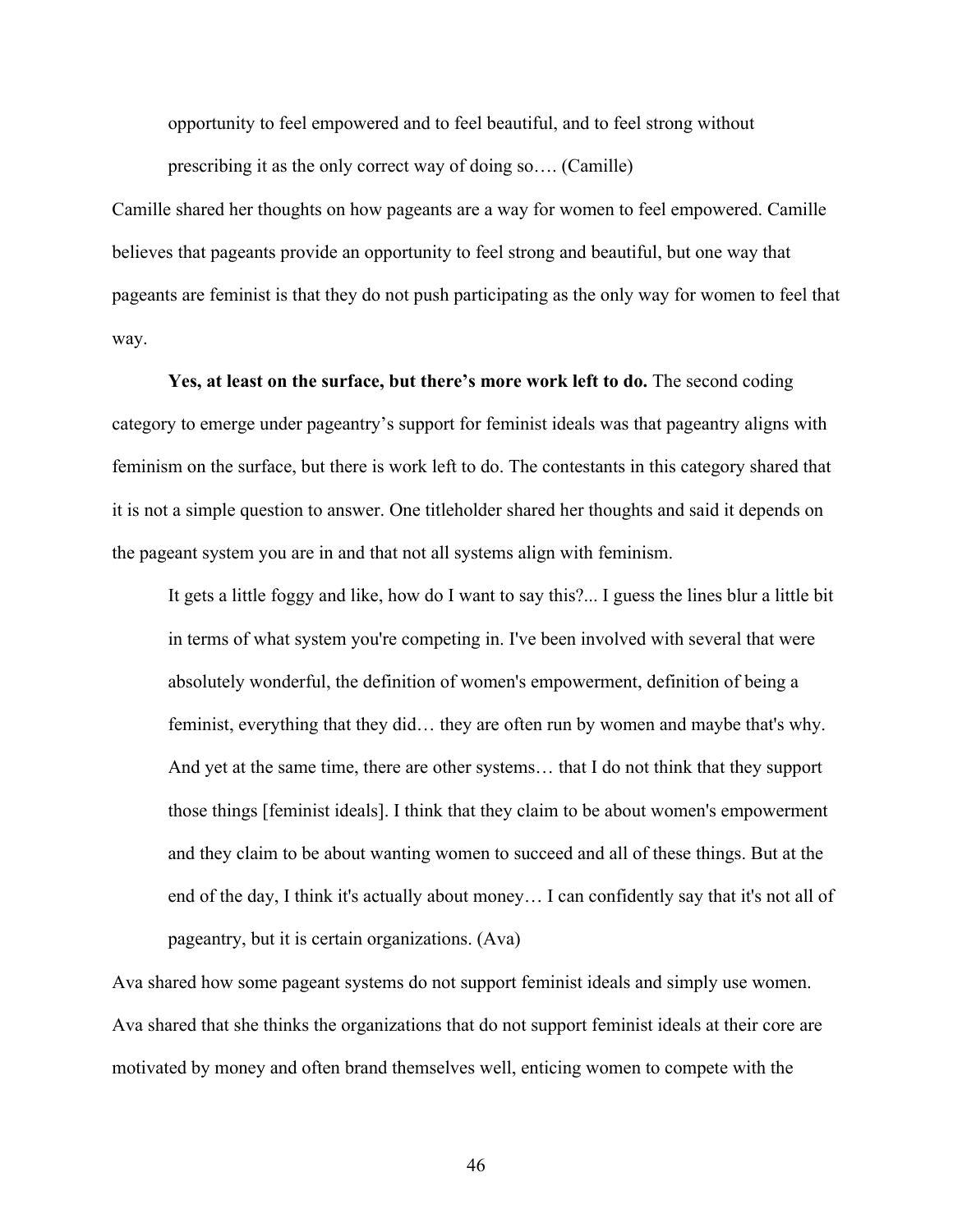promise of opportunities and self-growth. She also shares how the organizations she found the most feminist are the ones that are run by women and organizations that may not be as popular or well known.

One titleholder shares how while positive and substantial progress has been made to advance pageantry to support feminist ideals, there is still progress that needs to be made.

Sometimes we still see discrepancies in who was actually signing up to compete, who was actually placing in these pageants, who's winning? There's still a lot of work to be done. But on the other hand, there have been breakthroughs and barriers that have happened. It's really exciting to see how many women of color have won Miss USA in the past five years even. But I think that there's a lot of great things happening on a larger scale. But at the local level, like at the state level and local level, there's still, I think, a lot of issues that need to be tackled regarding equality for all the women competing. Making sure they all feel welcomed. (Ella)

Ella shares how at the local and state level she feels that there need to be improvements made in order to make all women able to compete. The impact local directorship has on an individual feeling welcome and able to compete is an area Ella highlights still needs work.

Another titleholder shares that one aspect that makes it complicated is that while pageantry supports feminist ideals, the organizations are limiting girls and not encouraging them to grow more.

These women are already who they are before they step on that stage. They make the stage and the pageant what it is. And I think that that's a lot of progress that's going unnoticed. But there's so much more to change because those women who are making the pageant different, they are getting a lot of pushback and a lot of standoffishness to make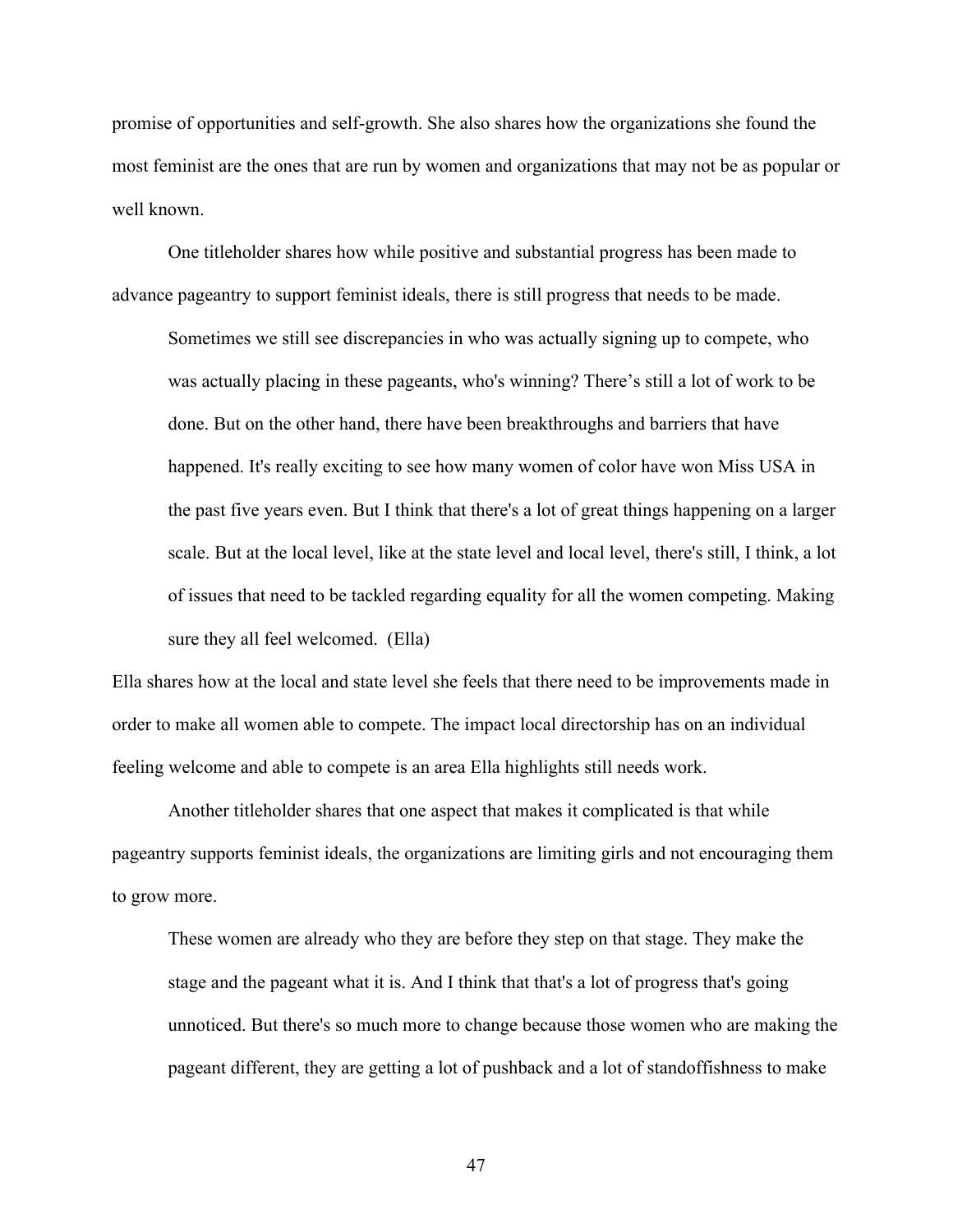it even more inclusive and better and enlightening than it could even be today. I think they're saying, stop here. We have you on stage. You're showing that girls have evolved. But are they supporting those women to evolve even more and have a bigger voice in the system? No. (Katelyn)

Katelyn shares that she believes that the women are already who they are before they compete and that some progress is going unnoticed. She infers that she believes that some organizations are not wanting to see girls continue to evolve and push boundaries in pageantry.

**Yes, pageants don't just support feminist ideals, they push them.** The third and final coding category to emerge from the interviews about the titleholder's views on how pageantry supports feminism is that pageants do more than just support feminist ideals, they actually push them onto the women who participate. One titleholder shared how it seems pageantry and feminists have forgotten to celebrate all women, regardless of their choices.

I can say from my experience, and this wasn't just in pageantry, I think this is just a societal issue in general, because we as women have pushed so hard to break so many glass ceilings and to further ourselves from these barriers, we've neglected to also continue supporting and congratulating the women who want to continue to do those more feminine traditional fields like being a teacher, being a mentor, being a mom, all things that I want to be. I think we need to support women and every field and facet they choose to pursue. That's their choice. (Bailey)

Bailey shares the pressure she has felt from both pageants and society to break glass ceilings and pursue non-feminine fields. She shares how she feels that society and pageants neglect to recognize the importance of women pursuing all different kinds of crafts and roles. Bailey shares how when she switched her career goals from the medical field to education and human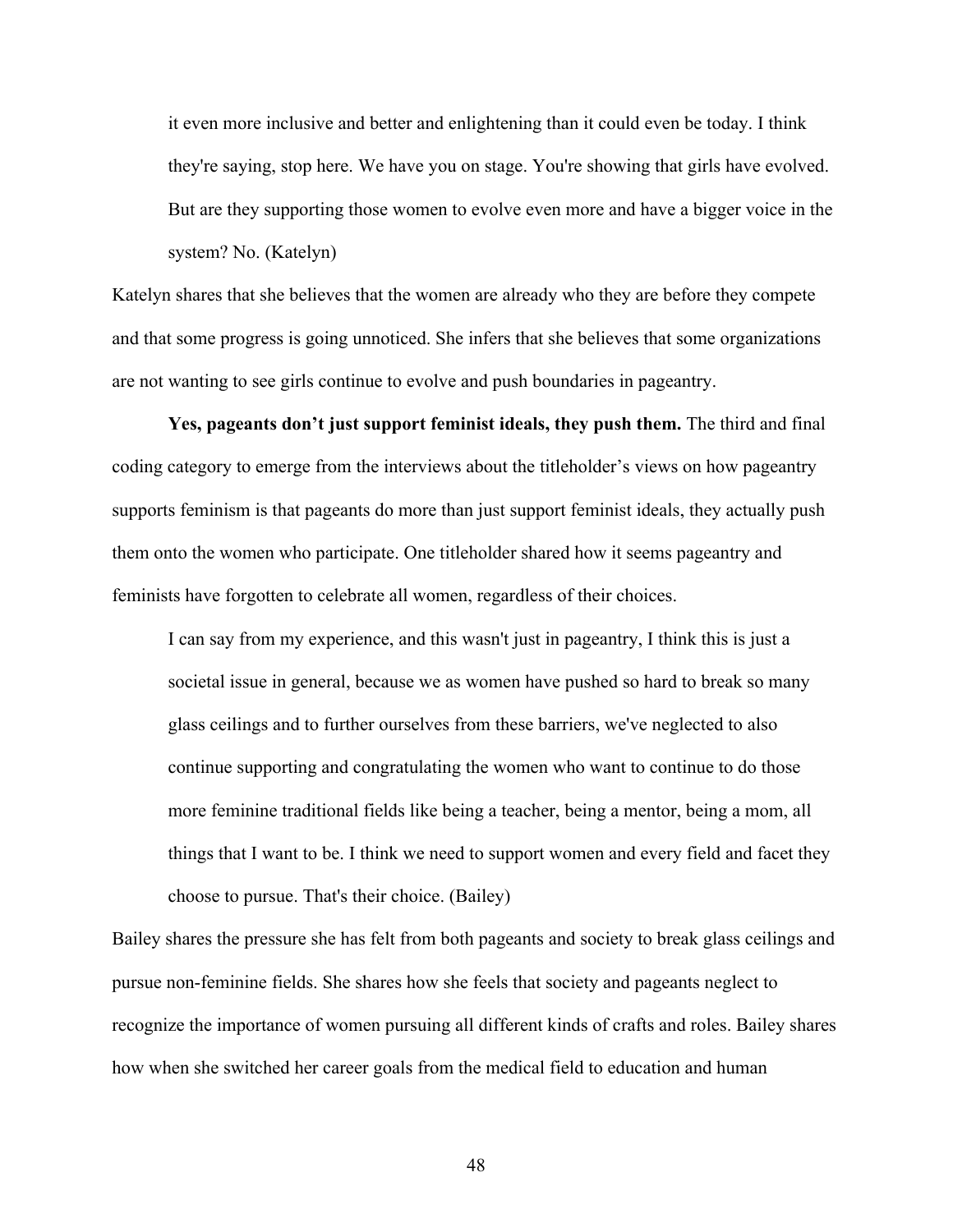development, she felt that those in society and the pageantry community viewed her as "less than" compared to women in the fields that were valued more highly or as more impressive.

One titleholder shared how she thinks pageants have taken on feminism as a part of their identity in order to stay relevant.

I think for the last several years as feminism has become a bigger movement, I think pageantry is trying to stay relevant. And so, they've kind of taken on that identity as like a feminist outlet…. pageantry has really kind of taken on that ownership of that feminist ideology and I think that a lot of us felt a little bit pressured to take that on too. (Juliette) Juliette shares how some pageant participants have felt pressured to take ownership of a feminist identity because of the pageant.

This is similar to how another titleholder shared how she felt that while pageantry is based on celebrating women, they also push the extreme feminist views of the organization.

I think that's really the whole premise behind it, is giving women a voice… that crown, that pageant, that system really showcases the individuality of the girl that wins, but also all the girls that compete for that title. And it's not one size fits most, or one size fits all… that's what pageantry is really about, in my opinion, is celebrating women in general, no matter what they look like, where they come from, what struggles they may have faced in life. It's giving everybody the chance to share their story and feel empowered…It was definitely tough because at least with Miss USA and Miss Universe organizations, they are very far left-leaning in that way. In my opinion, they support radical views. And if you're in the middle, or are towards the opposite end of the spectrum, it's very hard to feel like you'll have a voice that'll be heard… (Isabelle)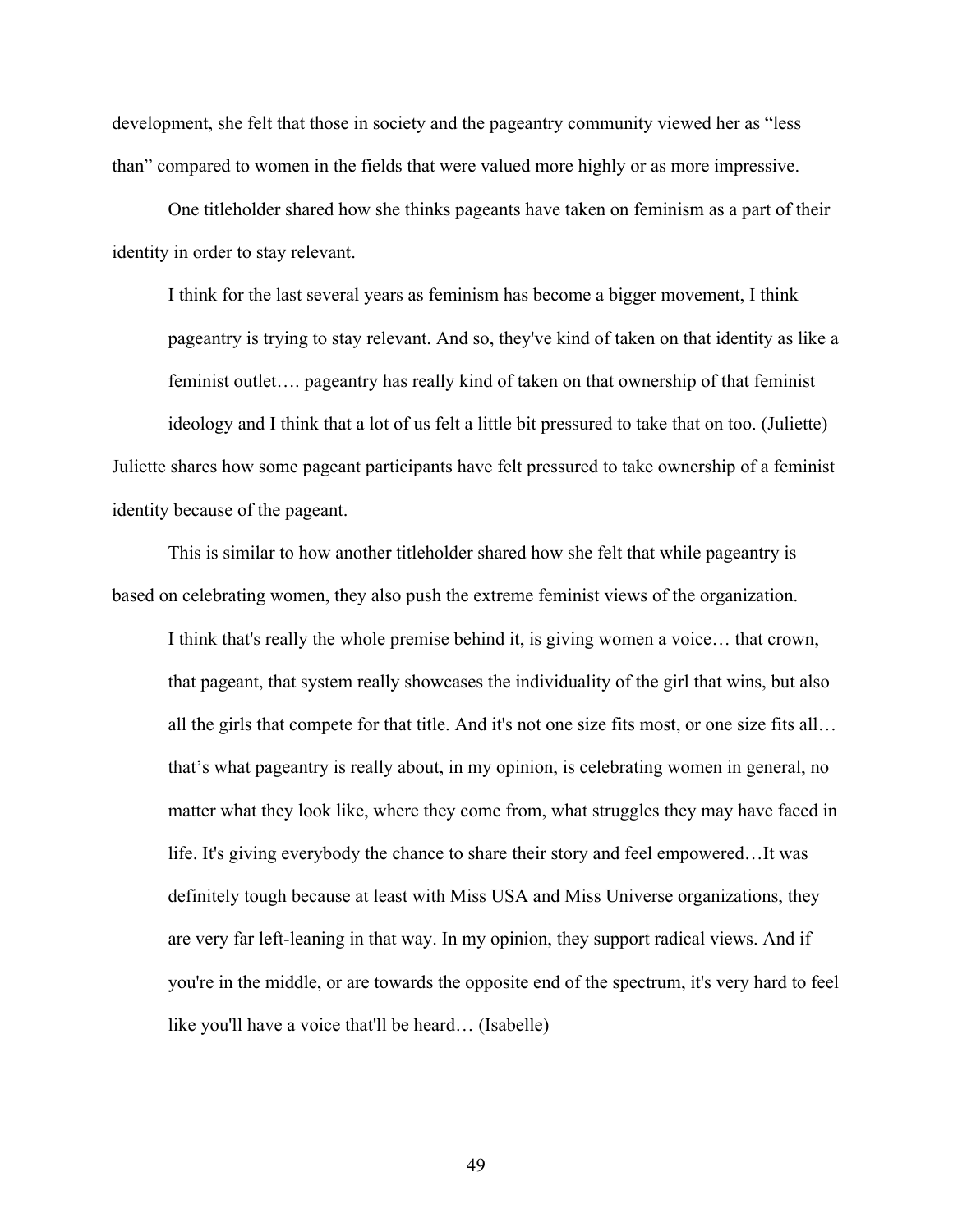Isabelle shares her experience with pageantry being all about celebrating and empowering women to share their stories. Isabelle also shares that at times it was tough as Miss USA and Miss Universe were organizations with their foundations based on feminist ideals and how at times it was hard to feel like your voice would be heard if you had opposing, or even different, views of what feminism is then those that the organization pushed. Isabelle shared how she feels some of the actions of the large pageants embrace such extreme views of feminism, it is actually anti-feminist saying. Isabelle shared in her opinion these organizations say, "speak your mind, but only if you believe what we believe."

**Pageantry support for feminist ideals summary.** All titleholders shared that pageantry supports feminism and feminist ideals, but the degree of that support varies. Three coding categories emerged from the interviews with the titleholders. The first coding category was that pageants definitely align with feminism. The titleholders stated that pageantry was empowering and their experience reinforced to them that pageantry is very supportive of feminist ideals.

The second coding category that emerged under pageantry support for feminist ideals was titleholders' recognition that while pageantry does support feminist ideals in some realms, there is still work left that needs to be done. Some titleholders shared they felt the lack of alignment with feminist ideals was at the local level, while others shared they felt it was at the national or international organization level. The titleholders shared a variety of ways that pageantry could better support feminism, and therefore women, with ideas like making the pageants more accessible and encouraging women to use their voice in challenging situations and hard moments. Although titleholders described wanting change to occur, they believed that, as a whole, pageantry supports feminist ideals.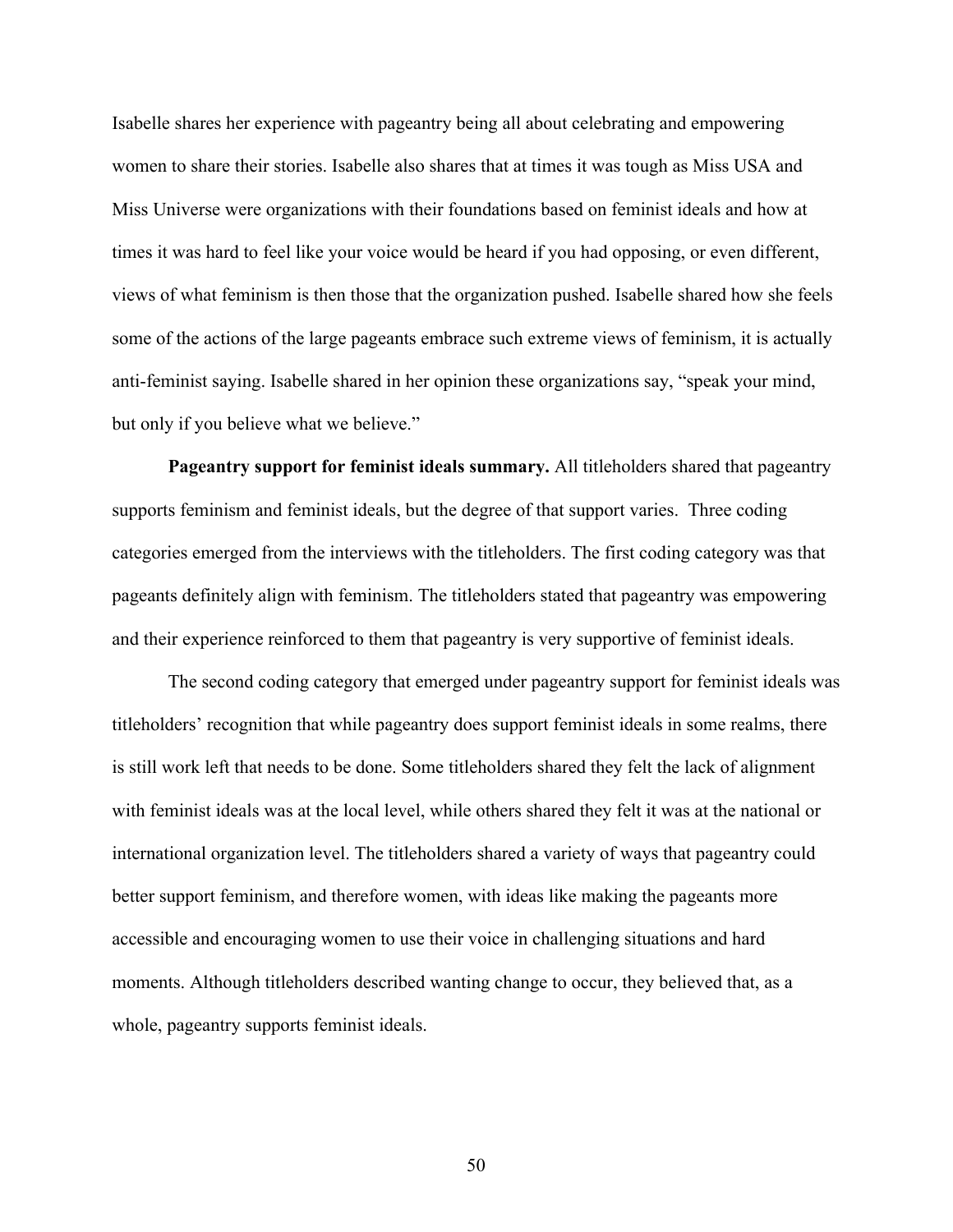A third and final category that arose under pageantry support for feminist ideals was that titleholders felt that pageants actually push feminism and feminist ideals onto those who participate. By this, titleholders explained that they felt they had to pursue fields and interests that broke glass ceilings and that they were discouraged from pursuing more traditional, feminine roles or interests. This feeling of feminism and feminist ideals being pushed onto them caused some titleholders to experience frustration at times. Titleholders described fearing that their voice and thoughts would not be heard or accepted if they did not outwardly support feminist ideals and what they saw as left-leaning views to the same extent the organizations did.

#### **Self-Identification as a Feminist**

This section will examine how titleholders self-identify with feminism and as a feminist. This will answer the third sub-research question: *Do these women see themselves as feminists? Why or why not?* The interview questions associated with this research question inquired about what titleholders consider feminism to be, if they consider themselves as a feminist, if hearing a definition of feminism impacts their self-identification as a feminist, if they use the word "feminism" to describe themselves, and how their self-identification influences their participation in pageants. In the interview, they were read this definition: "Feminism has been defined similarly by different sources. Many point to equality and equal opportunity between men and women. Encyclopedia Britannica defines feminism as 'the belief in social, economic, political equality amongst the sexes.'" All of the women considered themselves supportive of feminist ideals and consider themselves to be feminists based on the definition of feminism read to them in the interview. Three distinct coding categories emerged in their self-identification as a feminist: *I am a feminist and I call myself a feminist; Yes, and pageantry has only strengthened*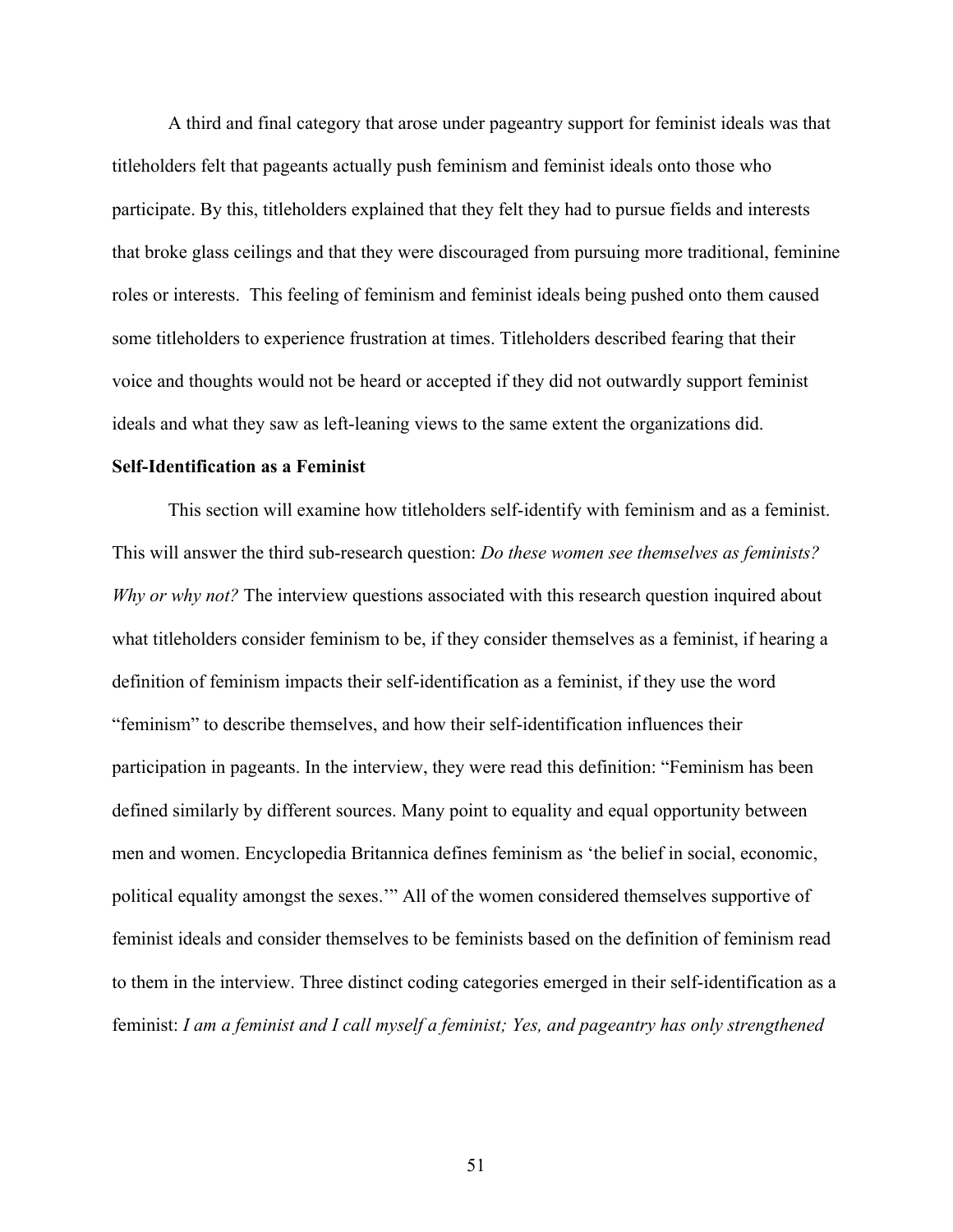*my commitment to feminism;* and *I'm a feminist, but I don't call myself one* (See Table 1). These coding categories and direct quotes from titleholders' interviews are discussed below.

**I am a feminist and I call myself a feminist!** The first coding category related to the titleholder's self-identification as a feminist and openly calling themselves feminist. The women in this category shared how they feel that being a feminist is a strong and important part of who they are and they use the term "feminist" to describe themselves.

One titleholder shares how many people misunderstand feminism, but that doesn't make her any less of a feminist or afraid to identify as one.

I think the word gets misunderstood and I even misunderstood the past until someone helped me understand better. Do I consider myself a feminist? Oh yeah, I would say so! I don't understand people who are not. Once I understood what the word actually meant, I don't understand why not everyone wouldn't want that? (Francesca)

Francesca used to not understand feminism herself, but since someone helped her, she cannot understand how an individual wouldn't identify as a feminist.

Another titleholder shared her personal definition of feminism as someone who advocates for equality among the genders.

I am first and foremost a feminist because I believe that a feminist is someone who advocates for the equality of all men and women. Someone who believes that women have all the capable and amazing qualities that men have that in terms of like anywhere in our lives, whether it's the workforce, whether it's the educational field like we just need to see more equality between women and men. And I always fight for that. I believe we should all be feminists in our daily lives. (Ella)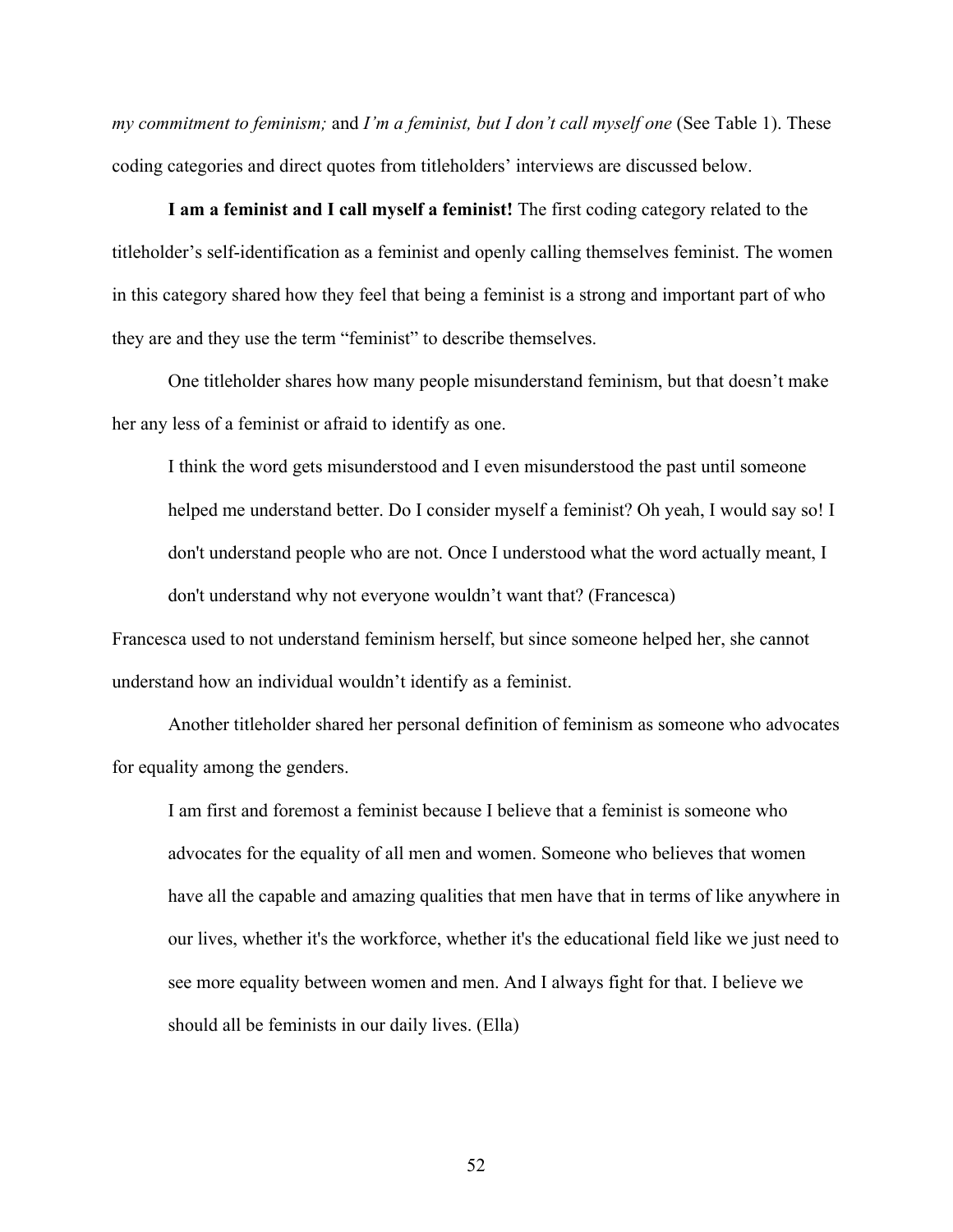Ella discussed how to her feminism is about equality and advocating for equality. Later she goes on to share how she would say advocate is a word she uses in conjunction with feminism.

Another titleholder shared her own definition of feminism as well, explaining how pageantry helps women's progress and path for equality.

Yeah, most definitely…being a feminist just really means, you know, uplifting each other, supporting one another. Participation is helping women's progress. I'm just kind of there to remind myself and others around me of the importance of it because I think pageant girls in themselves already get such a bad stereotype, and already get so much crap from other people who have never experienced that before… If no one else is going to defend us, we have to be there to defend each other, you know, if that all makes sense, but it's just really being there to back each other up. (Genevieve)

Genevieve shares the challenges women who participate in pageantry face and the importance of seeing what you are doing by participating in pageantry as feminism.

**Yes, and pageantry has only strengthened my commitment to feminism.** Another coding category that emerged from the in-depth interviews with titleholders shared how for many women, participating in pageantry has only strengthened their commitment to feminism. These titleholders shared how they thought they were strong in their feminism until they participated and then their self-identification only got stronger. One titleholder discussed her experiences in pageantry as an experience that made her strong in many ways, including her views on feminism and self-identification as a feminist.

Oh, yeah, 100 percent. I proudly describe myself as that regardless of the pushback that I've received for doing so… I thought I was a strong feminist. I thought that I was a strong woman. I thought I was a strong intellectual. I thought it was a strong activist. And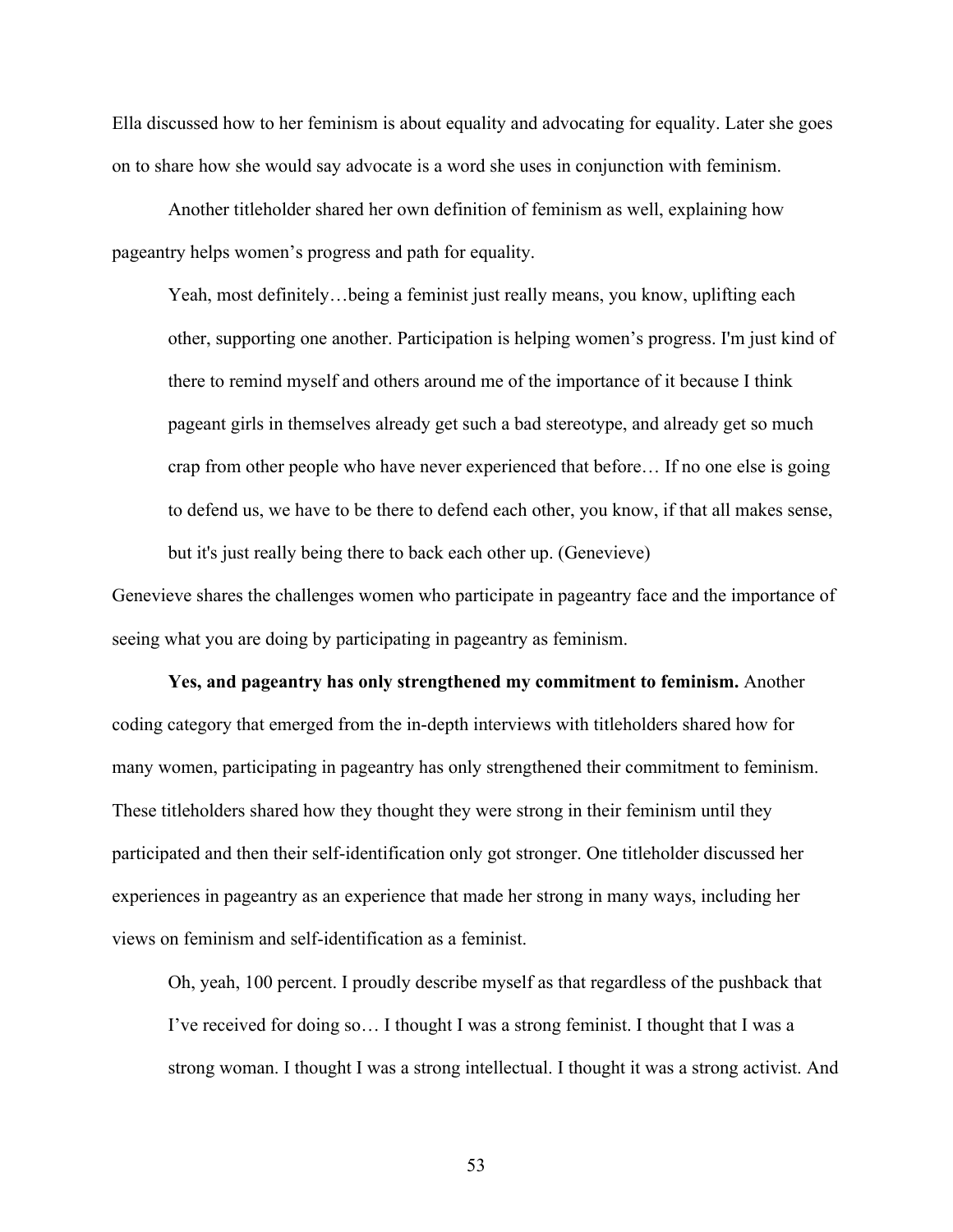my reign made me so much stronger, so much more passionate about life. I do think that somewhere along my journey, my voice was empowered even more by my experience because of the negativity that I had to push back on…. I have a lot less fear because I've

been through the pageant world. I have a lot less fear for speaking up. (Katelyn) Katelyn shares that despite the pushback she has received, she still self-identifies as a feminist. She shares how her strengthened self-identification as a feminist emerged from the negative experiences she faced during her reign. Katelyn shares how she was discouraged from talking about issues she was passionate about by her state directors. Instead of allowing this attempt of being silenced to tear her down, it empowered her to use her voice and not be afraid of speaking up and speaking out on issues and topics that were important to her. While she experienced a variety of negativity during her time as a titleholder, she is now more passionate about life and a stronger activist and feminist because of pageants.

Another titleholder discussed how pageantry strengthened feminism for her, and how she is thankful for that.

I've always considered myself a feminist because obviously I want women to be equal and we've worked so hard as a society to make it to where women are equal in comparison to men and they can do whatever they want in their lives… I think it's [pageants] actually strengthened my idea of feminism because you realize women moving forward, we kind of stand on the shoulders of the women who have come before us. And we really want to keep empowering women of our generation and being examples to younger women. And that's exactly what pageants are about, is just being an example to the next generation. So, I definitely was super thankful for that to just kinda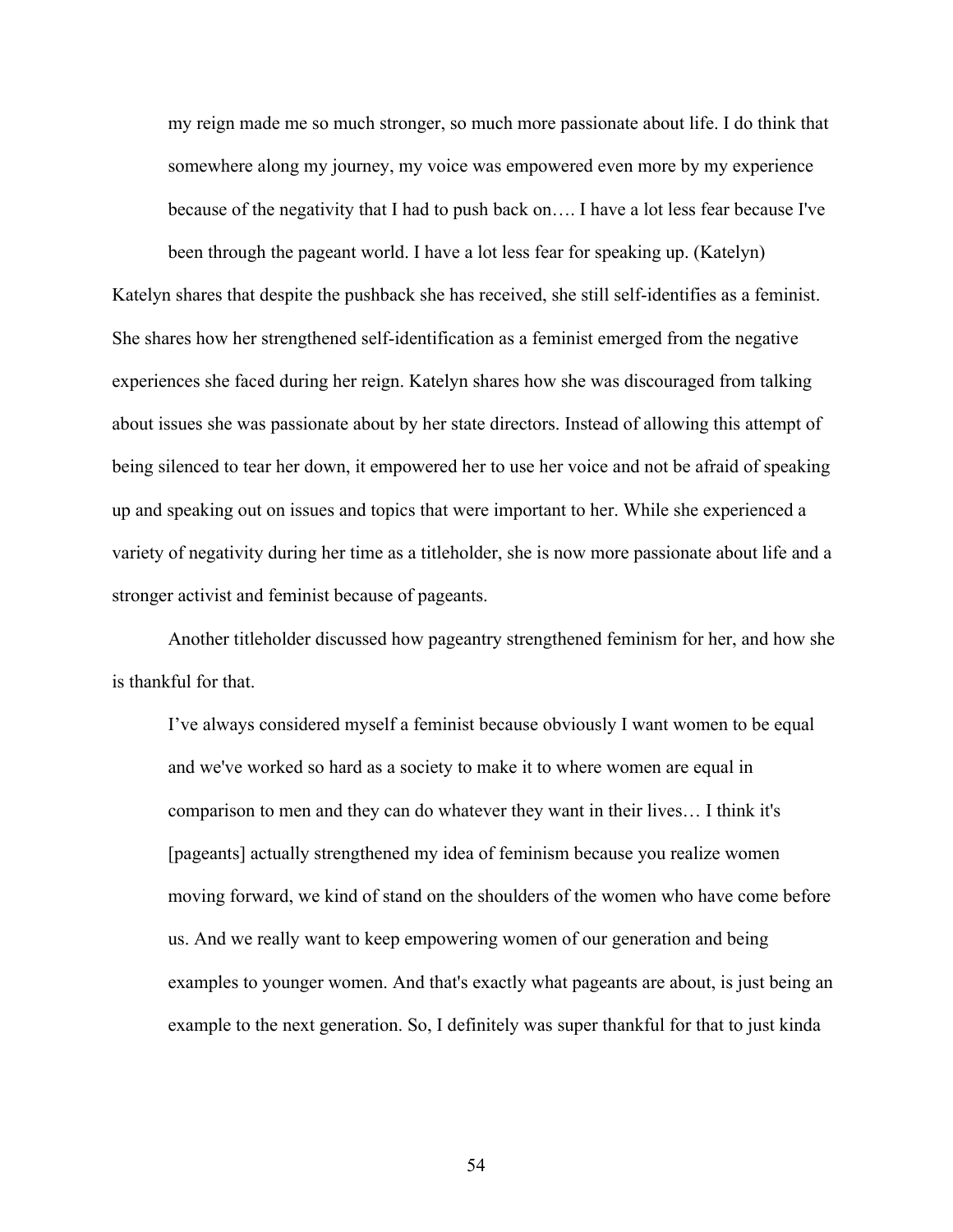be strengthened through my pageant journey. So, I definitely have continued those and

I'll carry those ideals with me for the rest of my life. (Danielle)

Danielle described how her main reason for identifying as a feminist is her desire for equality. She shared how pageants are about setting a strong example for the people of future generations, and how that helped strengthen her identification as a feminist.

Another titleholder focused on the idea of feminism as based on equality, and how her participation in pageantry really strengthened her understanding of feminism.

I absolutely consider myself a feminist…. for me, feminism is truly about equality. And I think that a lot of times we have different ideas. And I think that for those who don't truly understand feminism, realize what it means, where they think, oh, well, you're just a manhater and you just want women to rise above men. No, that's not necessarily the case because I think that there are a lot of great men in this world who deserve respect and who are accused of things daily that they shouldn't be. But ultimately, I think it's about receiving equal treatment in everything that we do and being recognized as capable individuals instead of "Well, can she do this job because she's a woman?" It's not being questioned on the basis of our sex and gender at any given point in time. I think that pageantry kind of encouraged those feminist ideals for me. (Helena)

Helena shares how feminism is not about women being viewed as superior to men. Helena sees feminism as women being recognized as strong and capable and not being questioned of their competency or capability because of their gender. Helena shares how pageantry helped encourage her to explore feminism and her identity as a feminist.

**I'm a feminist, but I don't call myself one.** The third and final coding category identified by titleholder's self-identification with feminism is the idea that they believe in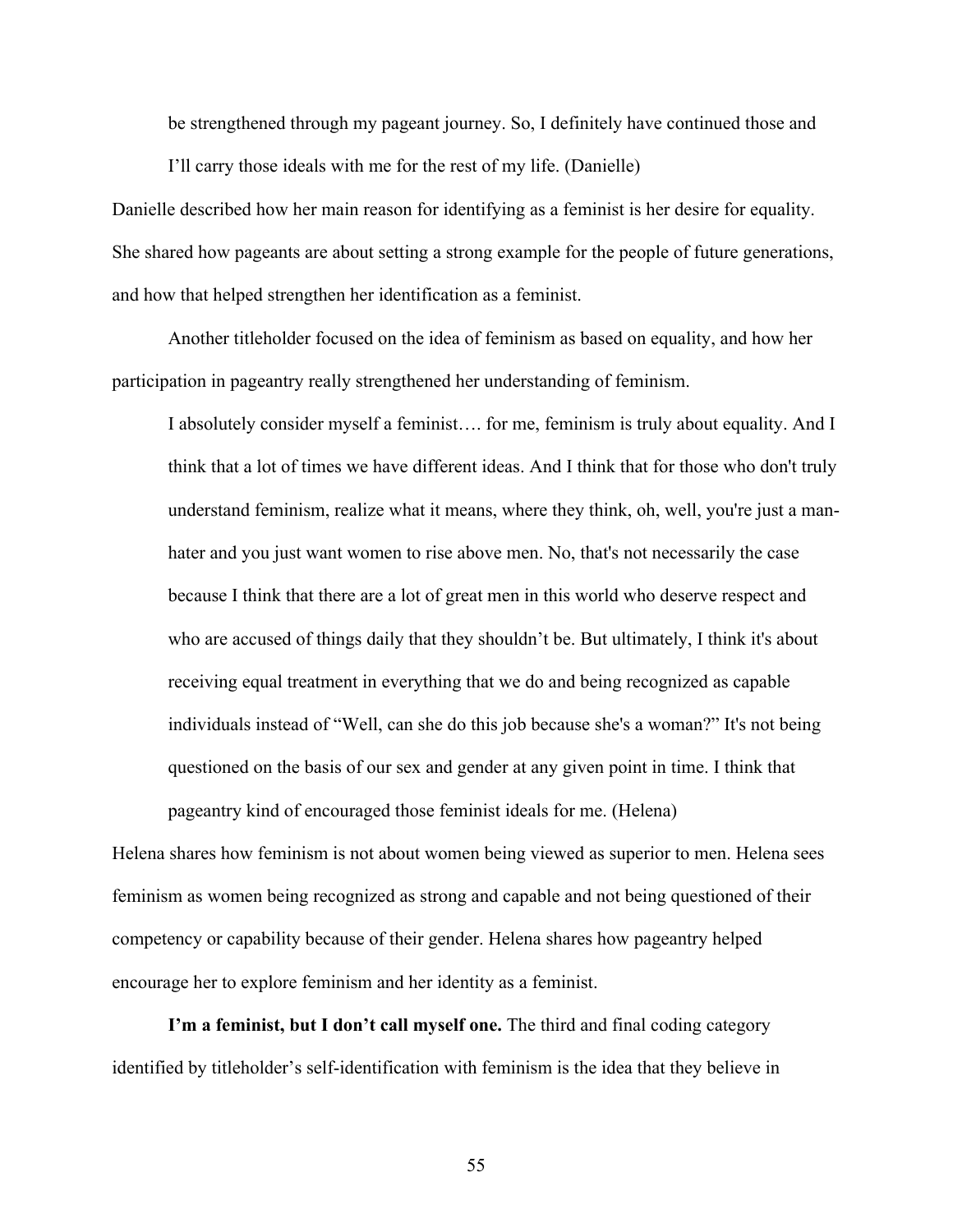feminist ideals, but do not use "feminist" as a label to describe themselves. They use other terms such as "steminist," "traditional feminist" and "moderate feminist." This theme emerged from the interviews with titleholders in a very clear way. They identify as a feminist, but due to what they perceive as the negative associations and extreme views of feminism, they did not want to label themselves as feminists without being able to provide a further explanation for that label.

One titleholder shared that while she sees herself as a feminist, she needs to provide further clarification before telling others that.

I do think I'm a feminist. I think I always have been, but I also think that I'm more of like a traditional feminist than perhaps a modern feminist. ….. I think I'll always be a feminist because I'm always going to want women to be empowered. I'm always going to want all women to always be respected no matter what area of life they're in. I would throw in the word traditional or something like that because I think, you know, a lot of people do you think, oh, like a stereotypical feminist, you don't like men and you want this and you do this and all these kinds of really extreme things that are not necessarily true for everyone.

(Ava)

Ava stated that she needs to throw in a word like traditional because many people make assumptions when the word feminism is involved that might not be true to her self-identification. She chooses the word traditional to go with feminism as it allows her to provide an explanation.

A different titleholder shared how in very specific situations when given the chance to elaborate and use her own term, then she may say she is a feminist to others.

I guess in that very specific, very niche example, yes… But more generally, no. I don't really think there's a reason why, but I think a lot of it kind of comes from like the connotation that the word has developed over the last, I don't even know, like five years,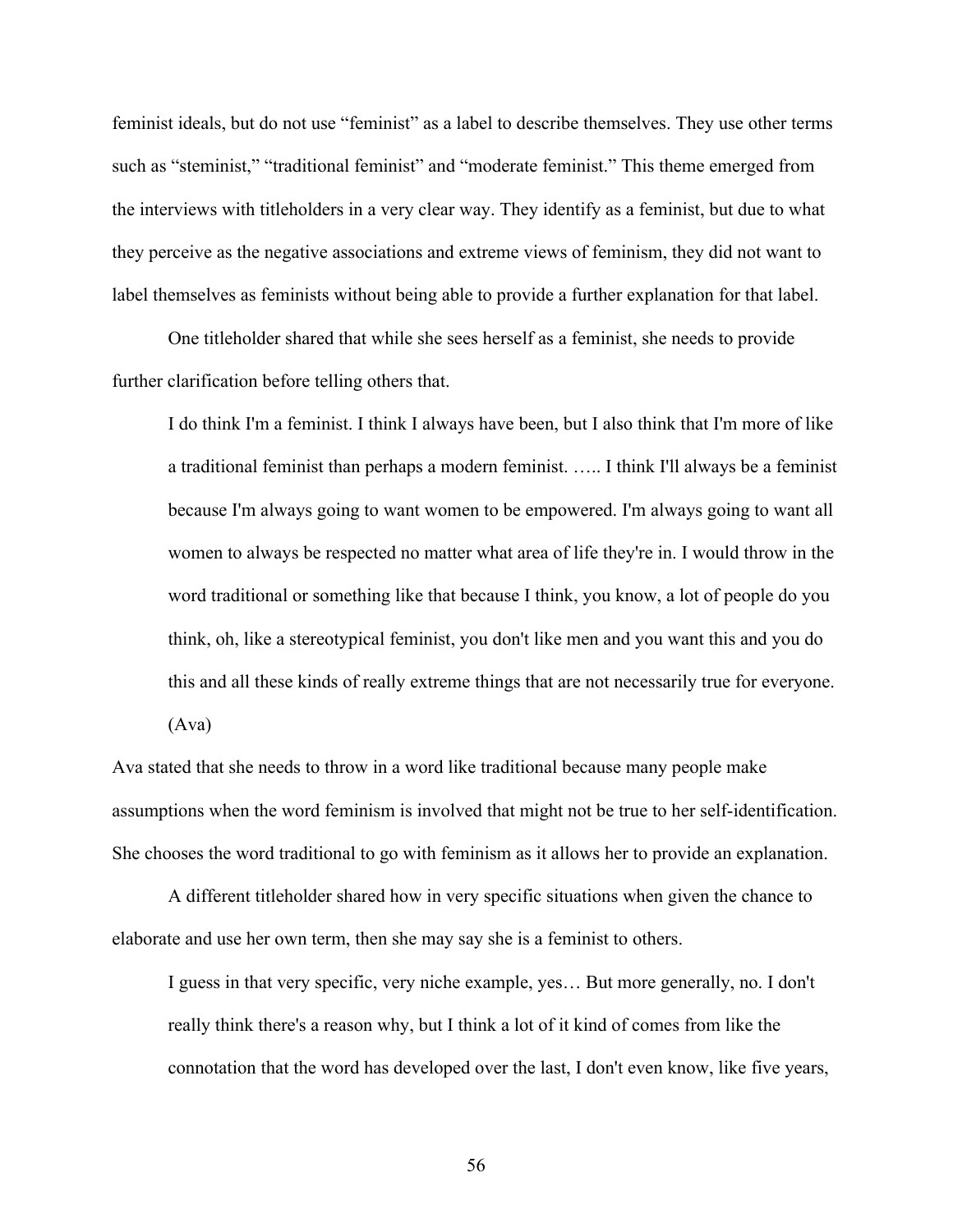ten years, I have no idea. But it just seems that as I've gotten older and gone through like college and, and paid more attention to social issues, it seems like the word kind of carries like this, this more radical connotation to it. Which is interesting because I don't think it was ever intended to be that way, but I think most people, if someone describes themselves as a feminist, picture that kind of more radical image. And for whatever

reason, I just don't want to be wrongly imagined by someone I am meeting. (Camille) Camille has experienced people associating feminism with radical views, which makes her not want to use the term feminist when describing herself to others. Camille shares that she tries to live her life in a way that embodies feminism.

In another example, a titleholder explained how her view is that feminism has gone too far.

I don't identify myself as a quote, unquote feminist in how feminism is portrayed today. I do believe in women's rights. I do believe that women should be paid equally, should vote, should be able to do whatever they want to do in life. Whether that's being a stay-athome mom or being the CEO of a company. But I think that feminism today has gone a little bit too far. And I see, like a lot of different aspects of life, if you don't agree 100% on everything that the quote unquote feminism movement promotes, then the quote

unquote feminists, put you down and say that you're not one. (Isabelle) Isabelle shares how while she supports feminist ideals, she does not like how feminism is portrayed today. She expressed how she has experienced when you do not agree 100% with those who have more extreme feminist views, the extreme feminists often put you down and doubt your commitment to feminism.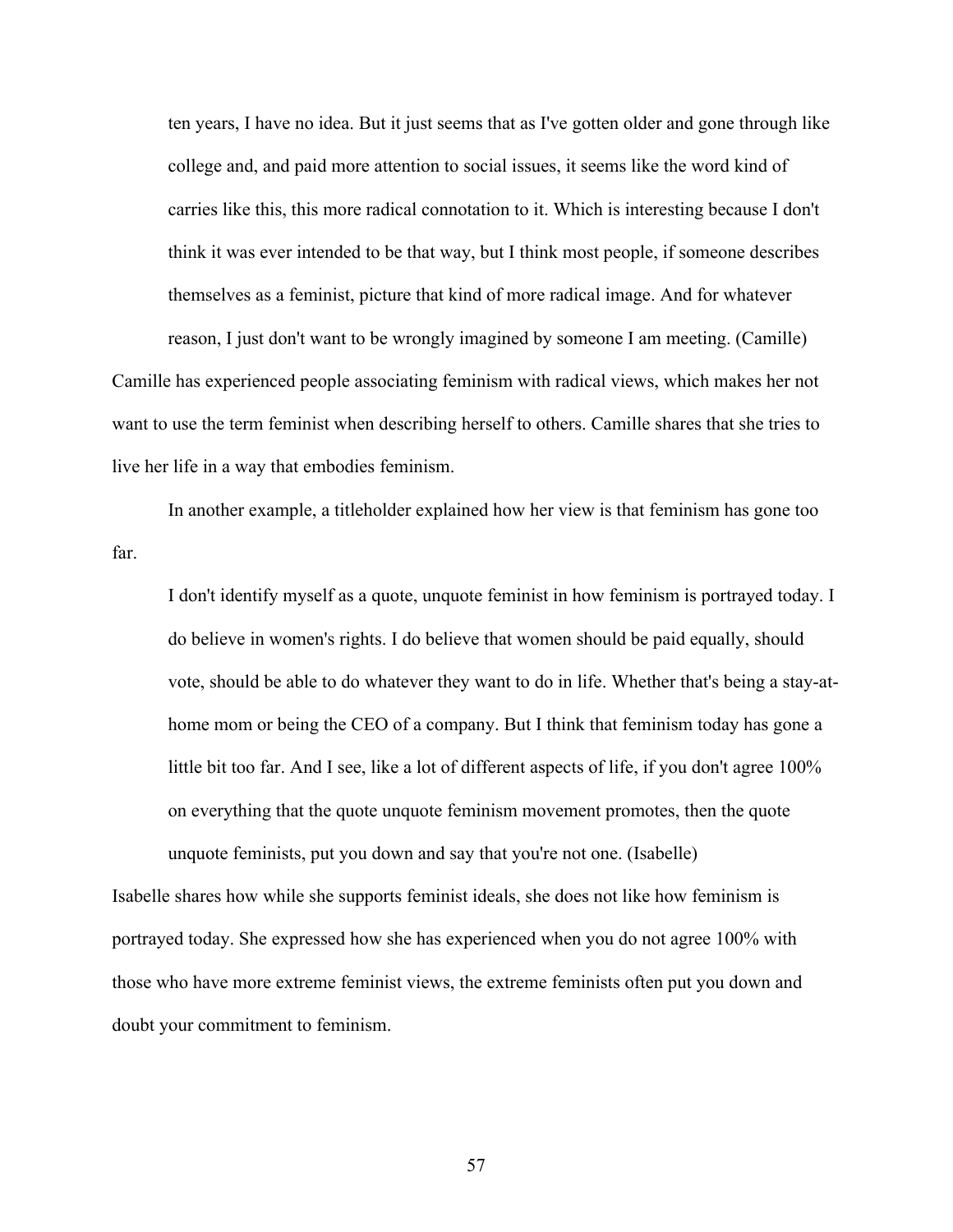**Self-identification as a feminist summary.** All of the women identified themselves as feminists when provided with the definition of feminism. Many things influence titleholders' self-identification as a feminist. Three major coding categories emerged from the interviews. The first coding category was a clear self-identification as a feminist and with feminist ideals. These titleholders were strong in their convictions and openly used the word feminism to describe themselves to others in their lives. They identified as feminists before pageantry and continued to identify themselves as such as a participant.

The second coding category that emerged was how the titleholder's self-identification as a feminist was either developed or strengthened through their participation in pageantry. The titleholders stated their definition of feminism, and their self-identification as a feminist developed because of their experiences and relationships in pageantry.

The third and final coding category that emerged under self-identification as a feminist was the titleholder's acknowledgment that they support feminist ideals and agreed with the definition of feminism, but don't use "that word" because they feel it is associated with radical views and actions. The titleholders in this coding category shared how they felt that saying they were a feminist did not leave room to explain themselves, therefore they liked being able to use an alternative word or elaborate when using the word feminism. The titleholders in this group did not want to be associated with those who have beliefs and values that are more extreme and, in the titleholder's opinion those extremists are actually "anti-feminists."

#### **Experience with Anti-Feminist Critique**

This section examines how titleholders have experienced criticism that pageants are antifeminist. This will answer the fourth sub-research question: *What has been their experience with those who might suggest what they are doing is not in alignment with feminist ideals?* The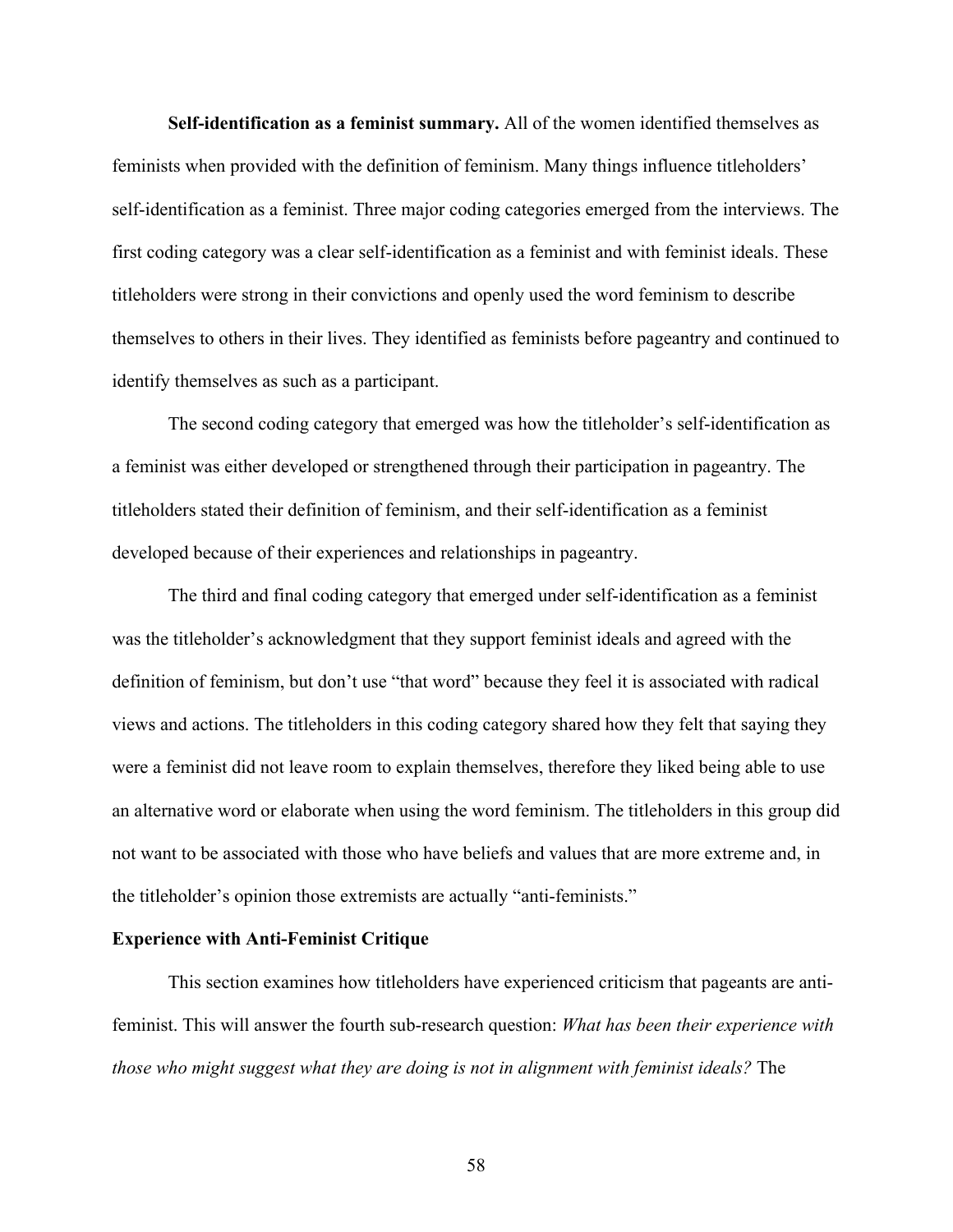interview questions associated with this research question inquired about what experience the contestants have had with criticism that their participation is anti-feminist, their reaction to hearing different pieces of published criticism, and how they have or would respond to criticism that pageants and participating in pageants is anti-feminist. All of the titleholders had experience with anti-feminist criticism of pageantry and/or criticism of their participation. In addition, all of the titleholders noted that the criticism came from other women, many of whom identified themselves as feminists. There were three distinct coding categories that emerged: *The criticism is based on the history of pageants, but it's not accurate today; The criticism is justified – we've come a long way, but still have a long way to go;* and *The criticism is based on a lack of knowledge and understanding* (See Table 1). These coding categories and direct quotes from titleholders' interviews are discussed below.

**The criticism is based on the history of pageants, but it's not accurate today.** The first coding category to emerge regarding criticism of pageantry is that the criticism is based on pageantry's past, and the criticism is not accurate today. One titleholder shared how, from her perspective, historically women have been forced to choose and were told they cannot do or have it all, and how pageants today allow women to embrace all sides of themselves.

I think that in the past, women often have been… they've been told that they need to choose their pathways, that they need to choose where they want to go or what they want to do. You can't have it all. You can't do both. You can't do this and also be that. You can't be educated and also compete in a pageant. You can't try to be in law school and also be a model. You can't…. I would say I understand where those sentiments come from based on the history of pageantry. But I'd say today, in this day and age, I don't agree because I am literally a walking contradiction to those statements. (Ella)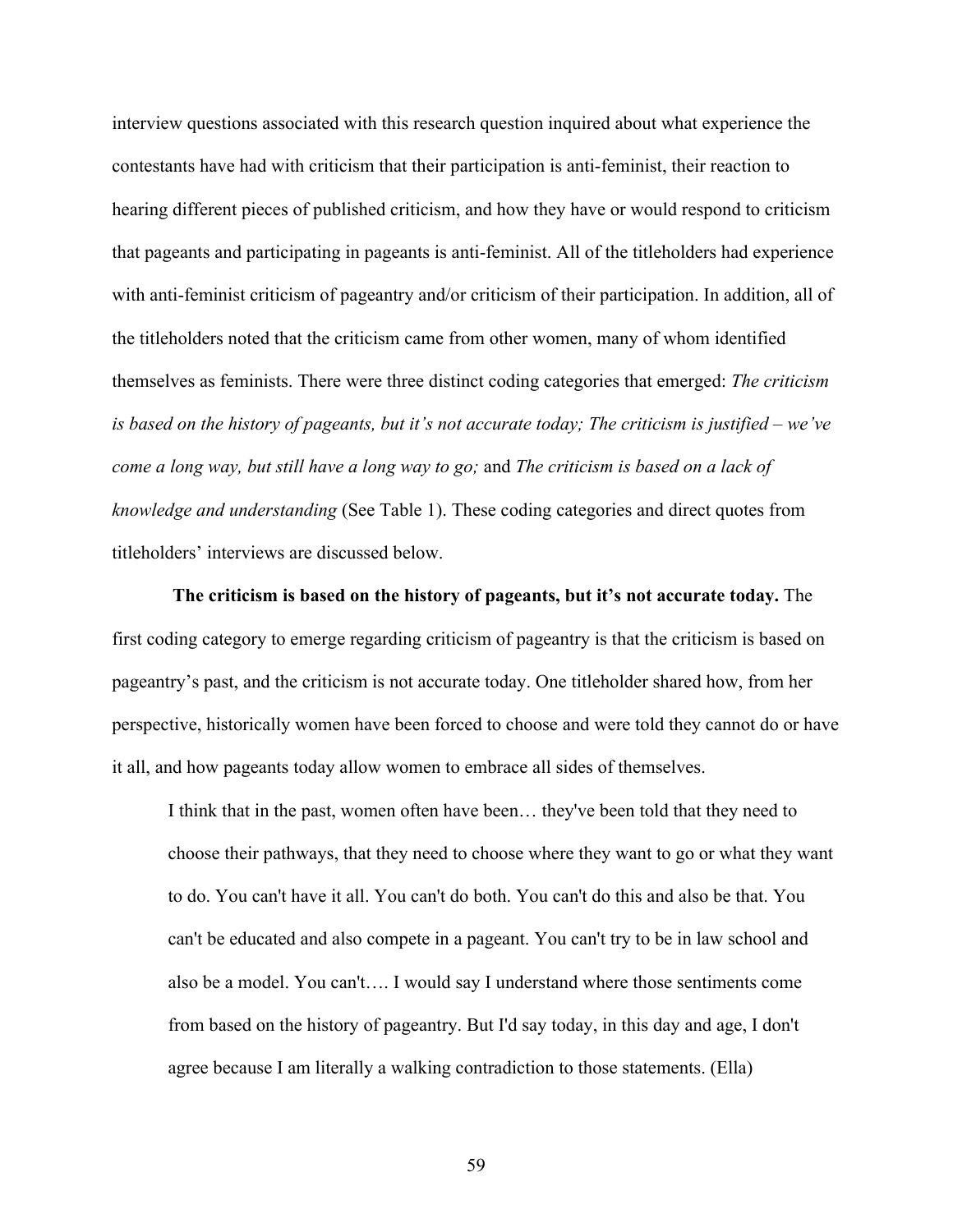Ella shares how she is a walking contradiction to the criticism she was asked to provide feedback on. Ella understands where the criticism stems from but argues that today they are not relevant or accurate and her participation and success in pageantry proves that.

Another titleholder shares an experience she had in an academic setting where she witnessed her classmates and professor make outdated assumptions about pageantry.

I had a class a couple of years ago. And during that class and one of the sections we were studying, we went over the concept of body positivity and did a little deep dive into women's empowerment within body positivity. But the main content we used was the satire of pageantry. Just videos people had created that have facts misconstrued, just straight-up lies, and misconceptions… I felt very frustrated with the fact that there was only a one-sided perception of this pageant lifestyle because of the swimsuit and the evening gowns. However, that did give me an opportunity to write a paper once we had finished that section on my experience… bringing to light the misconceptions that were listed within that entire content area. And oddly enough, I had every person in that class respond to me and actually see where I was coming from, see how someone who had already been a state titleholder and was preparing to compete for another state title, found the empowerment and the body positivity within that powerful. I also was able to talk about the diversity of the bodies that are in swimsuit and evening gown, the diversity of the looks and the styles that women are bringing to the stage now… I think we just have to continue taking those bold steps. It wasn't necessarily fun for me to kind of put myself out there that way. But at the same time, if we don't speak out and kind of share why we feel it's empowering, no one's going to ever change their mind from the misconceptions they have… It's easy to watch some of these older movies that have pageant girls and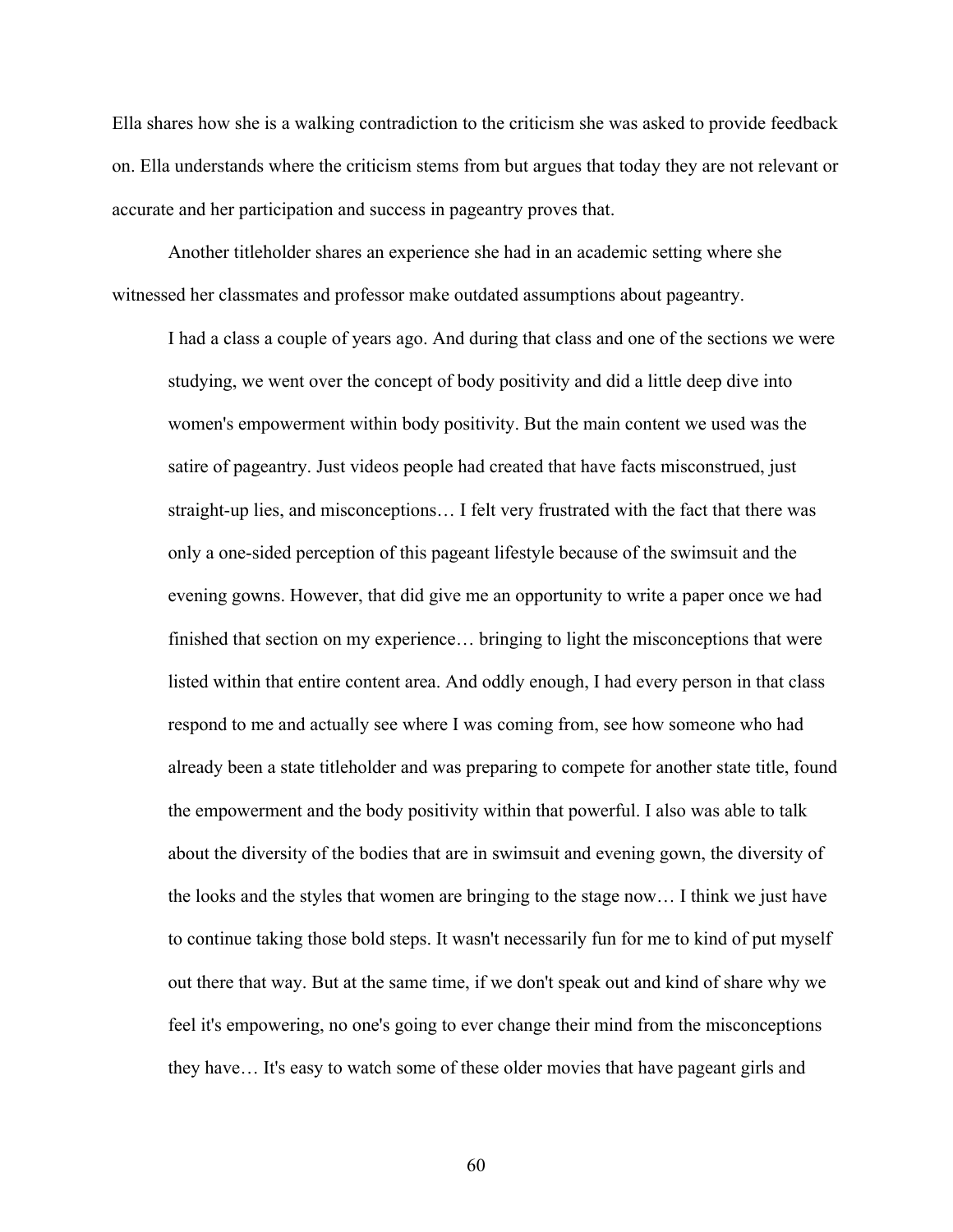they are the full stereotype of what a pageant is. And sometimes people only watch those movies. (Bailey)

Bailey shares how she chose to stand up for herself and speak up regarding the outdated stereotypes and misconstrued information that were presented to her classmates. Bailey explains how putting herself out there was challenging, but it must be done to break the stereotypes so many people have due to the way pageants are often portrayed, especially in older media.

Another titleholder shared how over the years pageantry has completely changed and how people need to take the time to educate themselves prior to making assumptions and judgments.

These people have not ever sat down and watched a pageant from start to finish. They probably just see the swimsuit photos and make an opinion. Because sure, pageantry probably started out that way that it really was a beauty contest. But over the past however many years, I mean, pageantry has completely changed…. The interview competition, onstage question, there are interviews in-between….And it's mainly about the girls' stories and where they come from…I would just invite them to actually sit down and watch a pageant and experience all that goes into it. And kind of open their mind because once you watch a pageant, once you watch someone prepare for a pageant, I think it's hard to deny how much work goes into it, how much thought, how much of a team effort it is, and how much it really is about supporting each other and sharing your stories and uplifting others. (Isabelle)

Isabelle explains how pageants today are about the participant's stories and far more than the swimsuit competition. She believes that if the individuals who criticize pageantry took the time to learn, they would have a different perception of participating.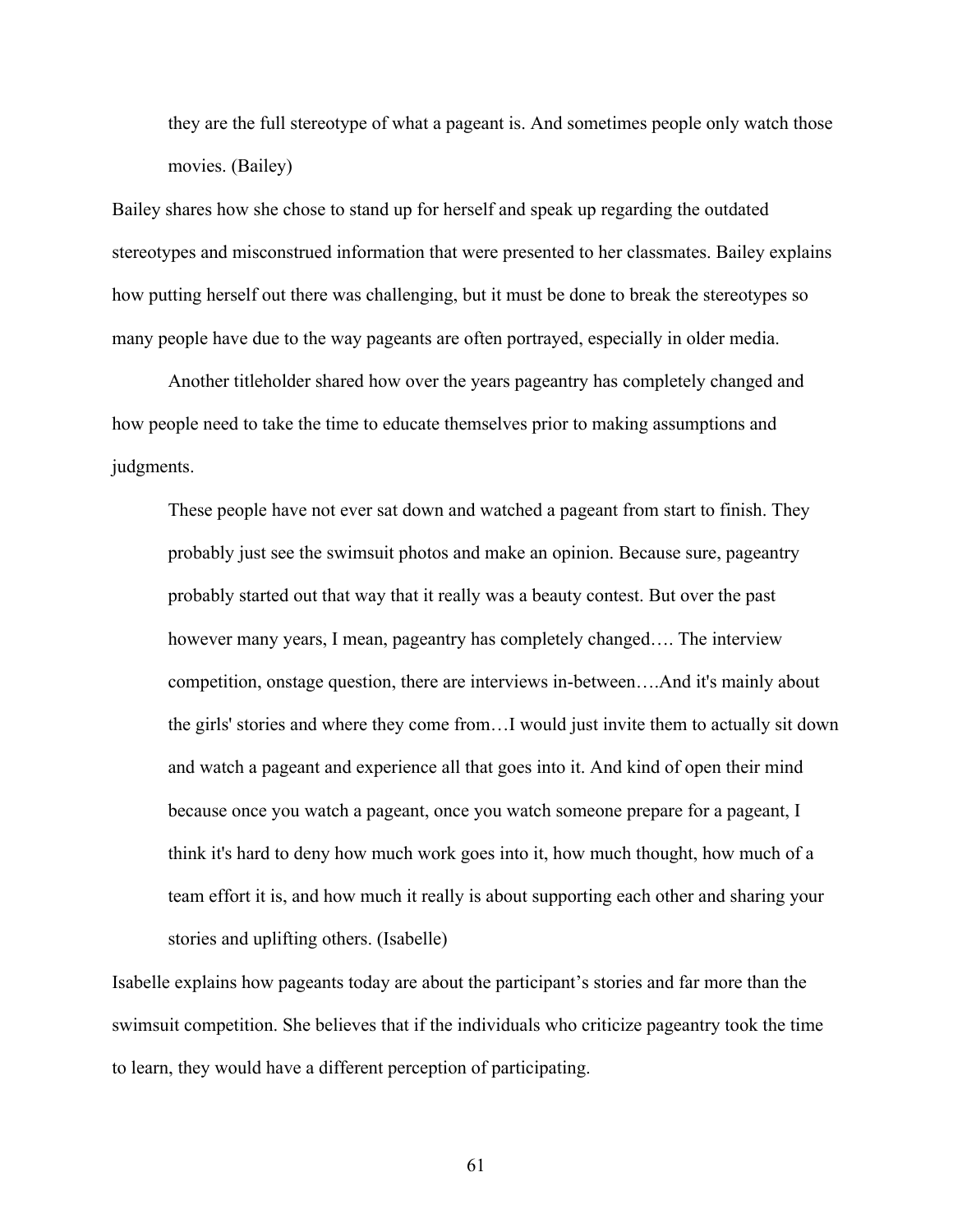**The criticism is justified—we've come a long way, but still have a long way to go.** The second coding category to emerge when examining titleholders' response to criticism was that it is often justified and valid, and while lots of progress has occurred, much more progress still needs to happen. One titleholder shares how many pageant participants recognize the need for change and advocate for that change. She shares she understands the root of the criticism.

I understand the thoughts. I should start off with that. I wish they knew the women in the system, instead of the system. I think the women that have gone through this system, not all, I will say some, a lot, a lot more than you think, have tried to change things. But you can't quite make a change that big in such a short amount of time. It takes things like this, it takes more women like us to change it. And I think, I think we have moved the needle in so many ways. Like, I can't remember a time watching a pageant when I was younger where there were engineers competing, or there were journalists competing, or there were already people who were in their master's program or who had graduated or teachers competing. It was always a route to get to where you wanted to go. (Katelyn)

Katelyn shares how titleholders want to advocate for positive change in pageantry, but due to the short nature of their reigns and the large commitments during that time, it can be challenging to do so. Katelyn also explains how she wishes the critics knew the women who participate, rather than just those who put on the pageants and the organizations as a whole.

Another titleholder shares that she believes that Miss USA is helping women's progress but acknowledged that pageants have can still do more. The criticism she has received has centered around the swimsuit portion, but she believes there has been positive progress.

The only negative things that I've heard, kind of going back to what I was saying earlier about the swimsuit portion of competition… I had friends saying that it's obviously not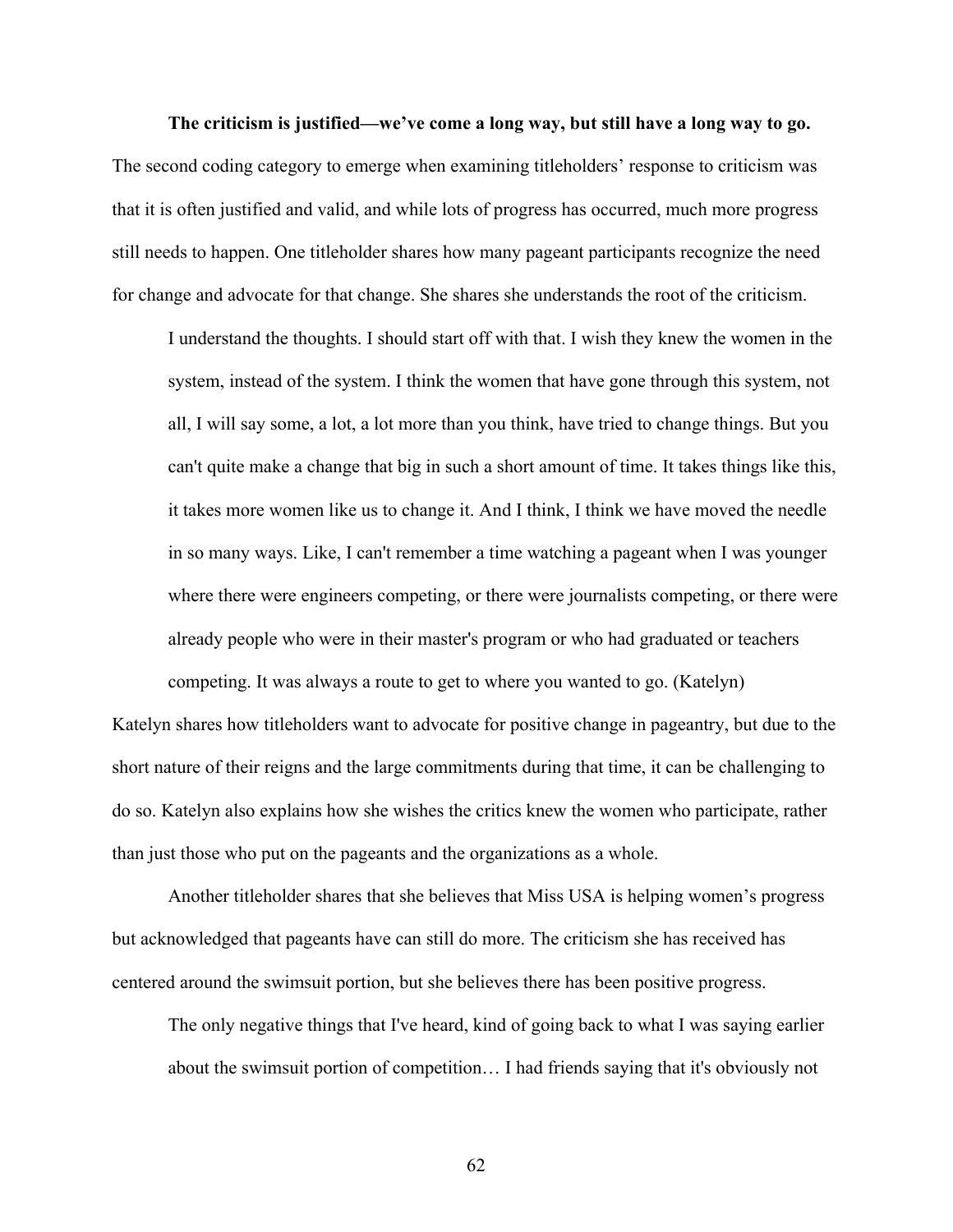inclusive in the way that they would like to see. But, you know, I have started to see women of all body types who feel comfortable competing on the pageant stage. And I think as long as that continues to be appreciated, that is a norm within pageantry to see all body types being represented at Miss USA. I think that that's really important because even looking at like the girls who were competing our year versus like 20 years ago, I mean, we're definitely a lot healthier, stronger. Women were encouraged to be like stick thin… I definitely think that we're moving in the right direction for women and for pageantry in general. (Danielle)

Danielle acknowledges there has been a lot of criticism surrounding the swimsuit portion, but from her perspective, that portion of the pageant has evolved to include all kinds of body types.

**The criticism is based on a lack of knowledge and understanding.** The third coding category to emerge under participants' experience with anti-feminist critique was that it was based on sheer ignorance. Titleholders felt the women who criticized pageantry and their participation had no idea what they were talking about and lacked a basic understanding of what it entails.

One titleholder shares how she believes the criticism comes from a lack of understanding of all that goes into pageantry.

I think those people don't know somebody who's been in a beauty pageant before or at least the experience that I have had. And I think a lot of my peers have had. Because you walk on stage in your gown, and in your swimsuit for probably a total altogether of like five minutes. And the rest of the time you're in an interview, you have to talk. You're asked to talk about things that are important to you and you're asked to talk about things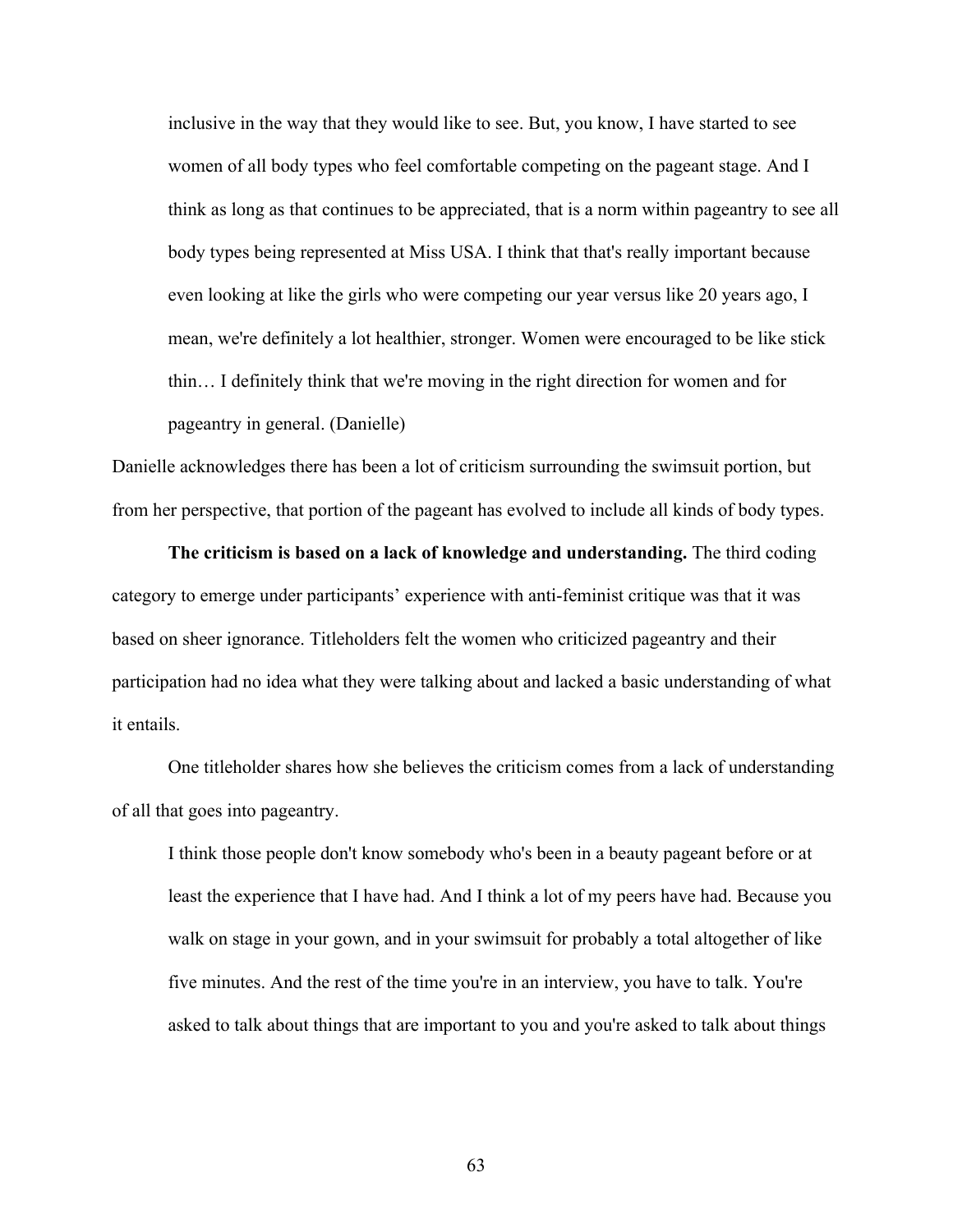that are important to your state, your country, the world… It's much more than just physical appearance… It's a year title. It's not just about one day. (Francesca) Francesca explains how there is a lot more that goes into participating in a pageant or the titleholder's reign than the audience may see.

Another titleholder shared how the women who have criticized pageants because they believe they are destructive to women but do not understand how empowering they are to those who participate.

So many feminists, or people that claim to be feminists, are also part of the problem in terms of being destructed towards other women. I mean, in my opinion, women should be able to do whatever the heck that they want. If they want to go into STEM and do research in whatever. Or they want to go into a beauty pageant, or they wanted to both. Like good Lord! That's crazy, right? In this day and age there's no reason why we shouldn't be able to celebrate our body, beauty, whatever that may look like. I never felt that when I was competing, I was trying to live up to some unrealistic standard. I always felt like it was just an opportunity to like play with makeup and dress up and get to explore that avenue of like my feminine side… It looks one way on the outside. But when do you actually do it, and go through the motions and get the experience, it feels completely different on the inside. (Juliette)

Juliette shares how important it is for people on the outside of pageantry to understand how profeminist is it for women to be able to celebrate themselves in a way that they choose.

Another titleholder talked about the lack of understanding of what pageants are all about. It's inherently anti-feminist to tell a woman who willingly does something and willing subjects herself, quote-unquote, to a competition like this, to say that she can't do that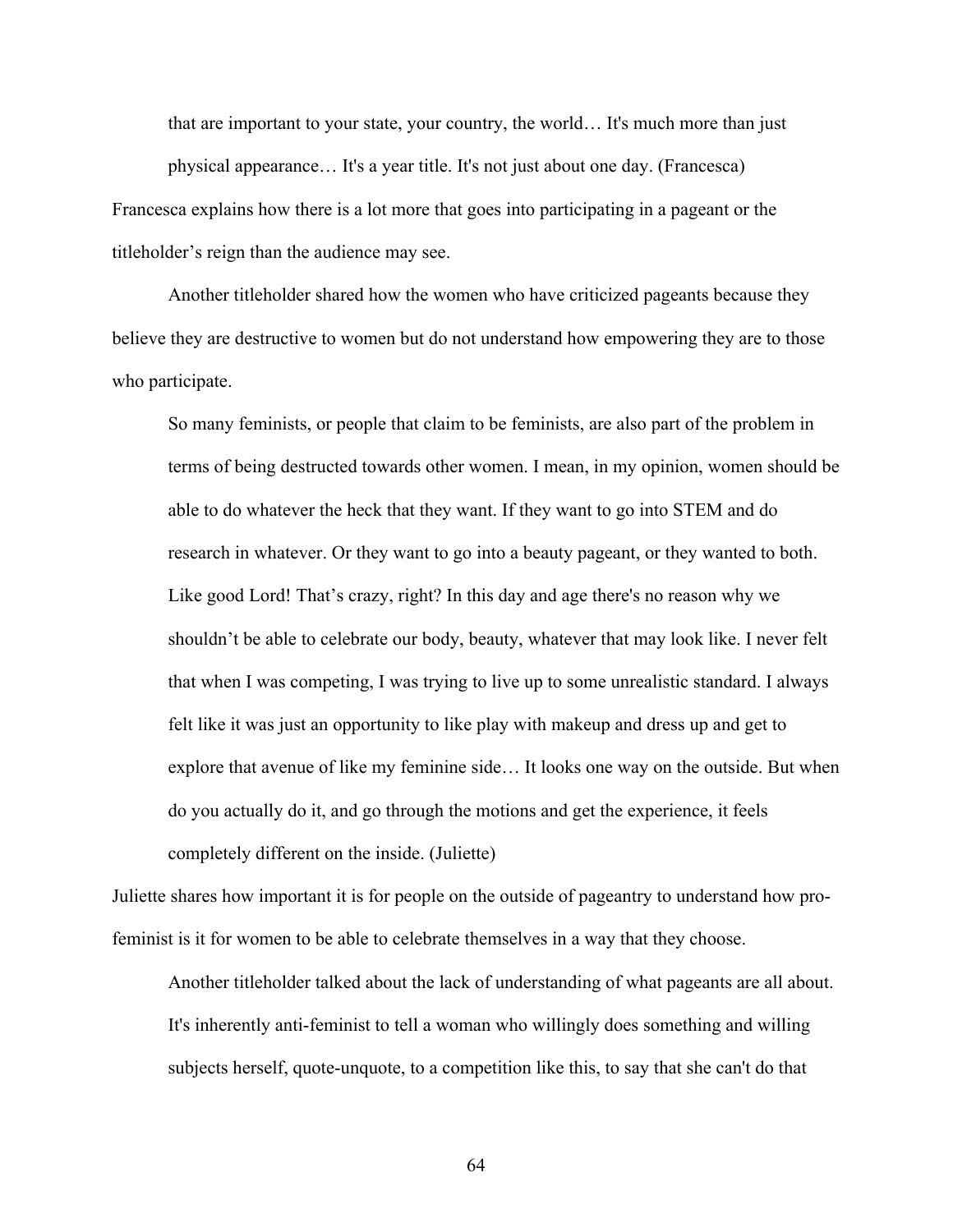because it is bad for women. When we make the choice for ourselves to compete, and we say, for whatever reason, whatever motivation we have for it, we say that we want to challenge ourselves in this space, to put ourselves out there… I think all you really have to do is point to the type of work that these women often do as titleholders…A lot of us put so much effort into advancing women specifically or just our communities… I think it's really just about people not understanding the whole picture and to kind of meet them where they're at and try and get them to see what other layers there are to pageantry

beyond, just like the on-stage portion. (Camille)

Camille finds that it is important to try to educate those who lack an understanding of pageants and all that a titleholder does with their platform to advocate for women and others.

**Experience with anti-feminist critique summary.** Three coding categories emerged from the participant's experience with anti-feminist critique. All of the titleholders shared that women were their biggest critics, specifically women who identify as feminists. The first coding category was that the criticism was based on the history of pageants, but it is no longer accurate today. Overall, the titleholders in that coding category felt the criticism they and pageants receive is no longer relevant, and critiques just do not know enough about modern-day pageantry. The titleholders stated that the criticism is outdated and no longer relevant.

The second coding category to emerge under participants' experience with anti-feminist critique was that while the criticism may be justified, pageantry has come a long way and there is still work that needs to be done. The titleholders in this coding category were able to understand where the criticism was coming from, (especially around the swimsuit portion) and in certain instances even agreed with it and thought it was justified. Overall, the titleholders think there is still work to be done, but it is also critical to realize how much progress has already been made.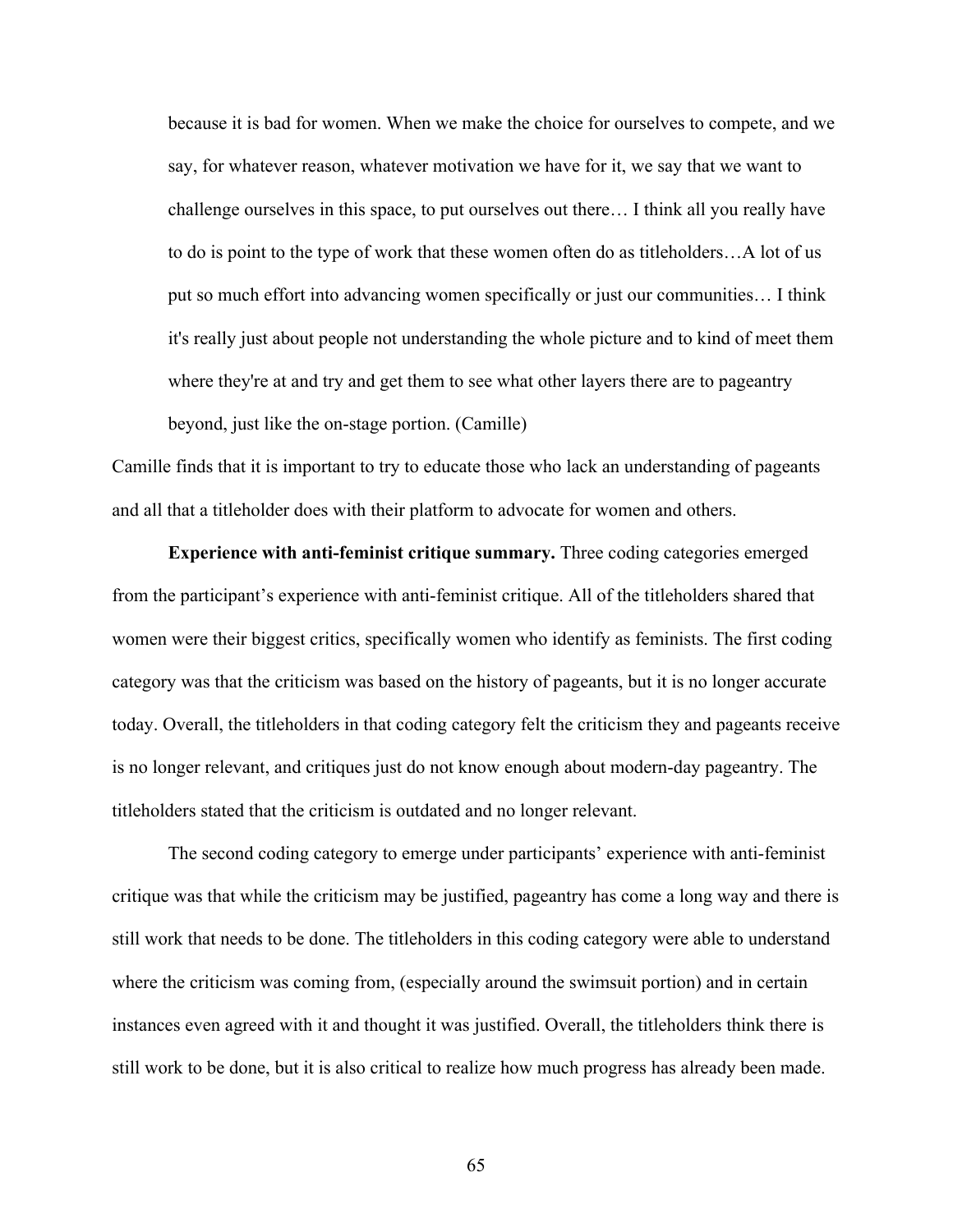A third and final coding category to emerge was that the criticism of pageantry is based on a lack of knowledge and understanding of what pageantry is all about. The titleholders in this category expressed critics are simply are not educated on pageants and their criticism is not valid. Many of the titleholders shared how many critics think pageants are only about the short time the audience sees on stage and are unaware of the work that comes before participating and the responsibilities that come after for those who are titleholders.

## **Additional Suggestions Related to Pageants and Feminism**

At the conclusion of the interview, titleholders were asked if there were any other ideas, comments, or suggestions they wanted to add as they related to pageantry and feminism. Their suggestions were organized around three areas: *Pageants need to continue to promote all kinds of women; Organizations need to take care of the women who participate;* and *The public needs to be educated on how empowering pageants are for women.* 

**Pageants need to continue to promote all kinds of women.** One area the titleholders felt that pageantry could improve in as it relates to feminism was how pageants need to continue to encourage all kinds of women to participate. The need to support and promote the women who do choose to participate from different socioeconomic statuses, backgrounds, passions, and goals. Two titleholders described the burden of the cost associated with participating, and one suggested that lowering the cost of the entry fee, or increasing organization-run fundraising opportunities could allow more women to gain access to participate.

Multiple titleholders referenced how, in addition to feeling that extreme views of feminism were being pushed on them by certain pageant systems, they also felt that some systems had a narrow definition of success for women.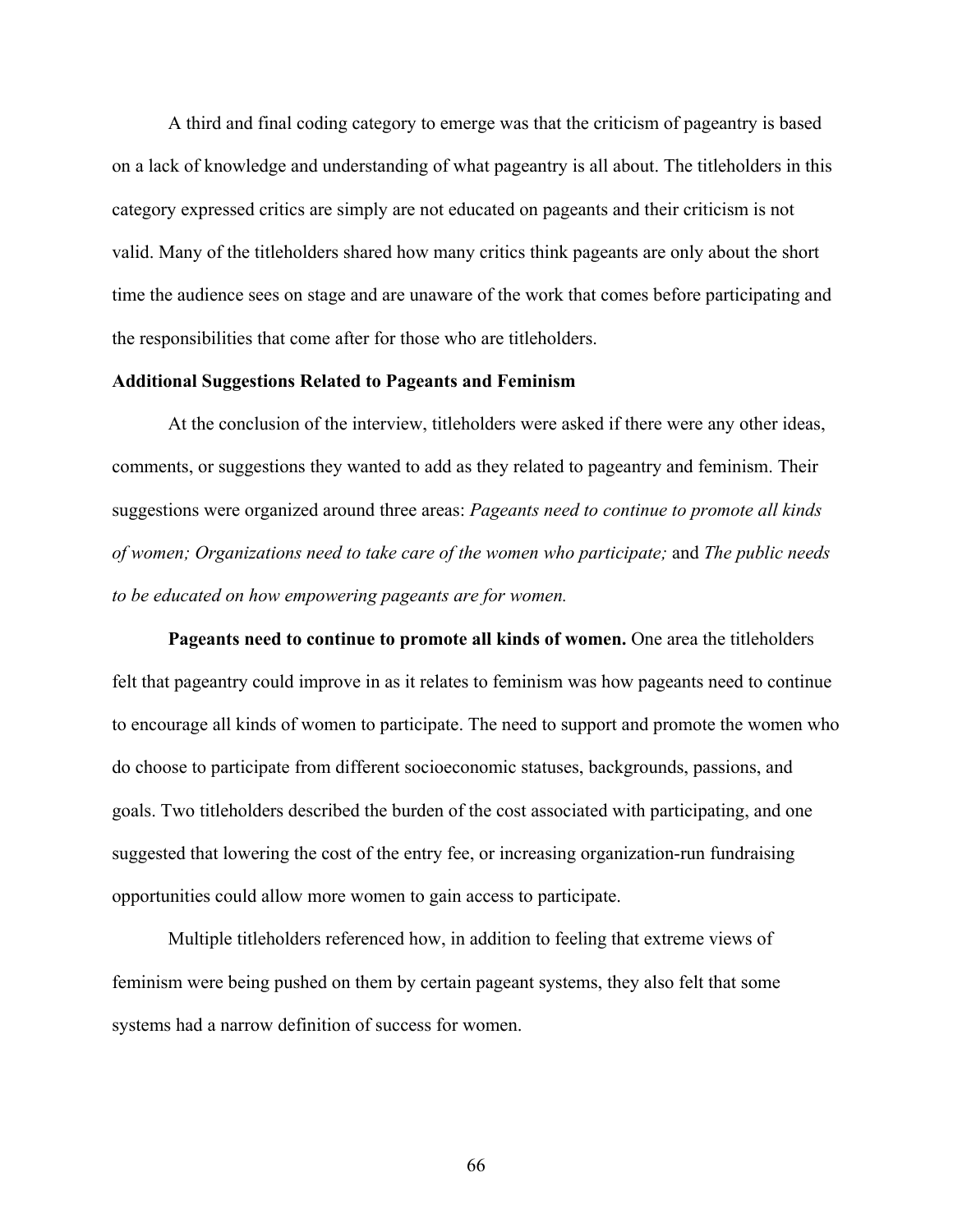One titleholder shared how she hoped that pageants would become more open and inclusive to all kinds of women.

Pageants need to include and encourage more women to participate as well. I was one of the few women who did not have a college education, just a little bit of college education, but I have found great success in other areas of my life and I don't think that should be something that should be frowned upon. I am well educated in my own craft and in my field and I think that should be acknowledged. I would love to see women be able to compete that have success in other areas that isn't a Ph.D. or whatever, and still feel like they can go and win Miss USA. I felt like I was just as capable as everyone else, but because I didn't have a college education, I felt as if I was doubted if that makes sense.

(Lyla)

Lyla felt that women with more societally accepted definitions of success were more likely to do well when participating in certain pageants. She shared how she did not have a formal advanced degree, yet still has been able to find great success within her professional field.

Another titleholder shared similar thoughts regarding outside pressure she has felt from both society and pageantry to choose a career that was deemed as "good enough." She too hopes that pageants can take steps in the right direction to end the stigma around those who choose to follow a path that might not be viewed as "successful" or "admirable."

Just striving to change the stigma around women's empowerment and bring more recognition to some of those underserved or less emphasized fields that women choose to partake in… I think it's hard for us sometimes, there's so much talk and there are so many voices telling us what we should do that we often forget to ask ourselves, what do we want to do? …My biggest hope is we can see that shift in women's empowerment to be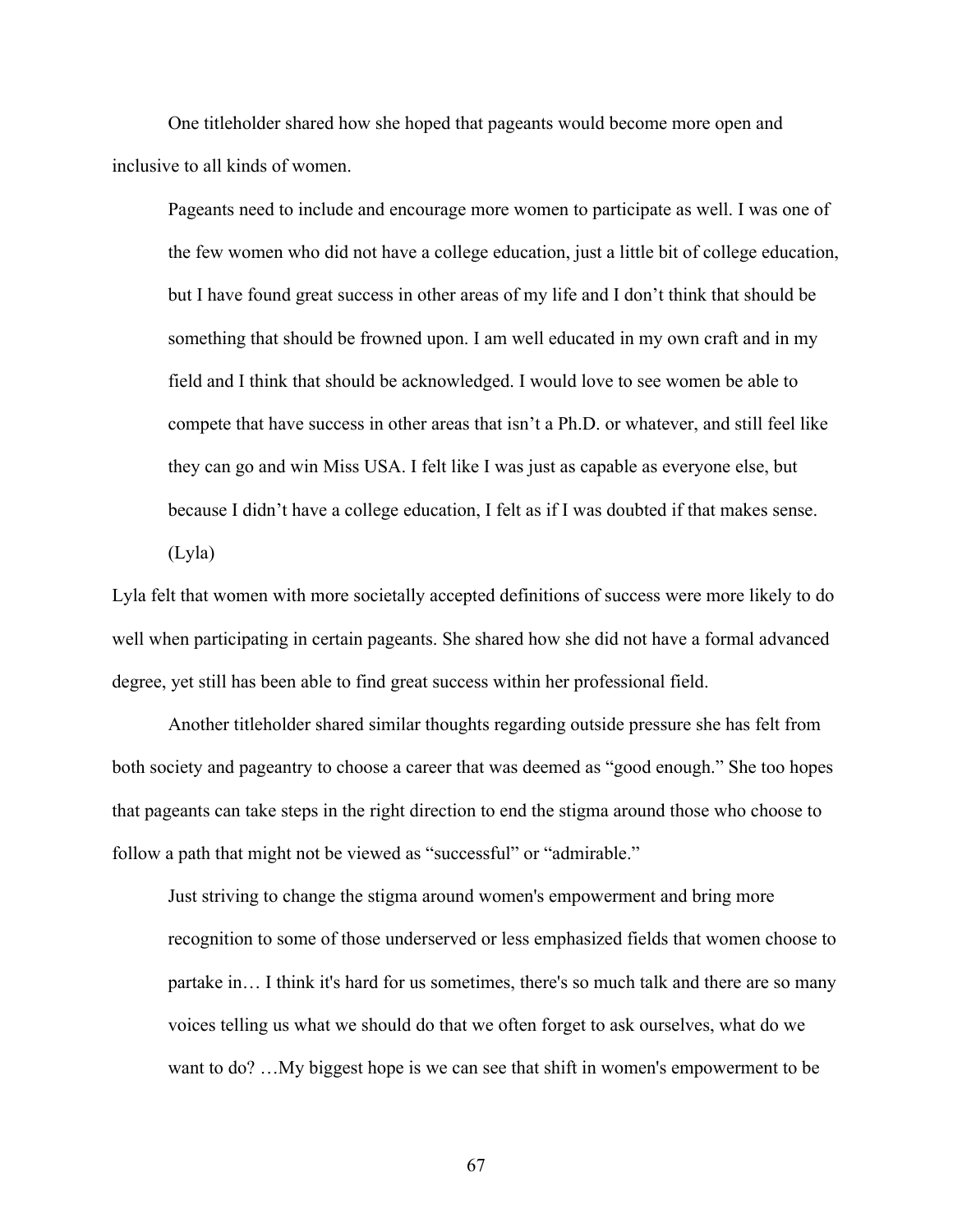more open, to be more inclusive, to be more understanding of other women who might not see it as the exact same idea as they do. (Bailey)

In addition to Bailey sharing how she hopes we can become more inclusive and accepting of those who choose to follow an underserved or less emphasized field, she also shares how she hopes pageants can become more understanding of how women view what is empowering differently.

**Organizations need to take care of the women who participate.**The second group of suggestions for how pageantry might better support feminist ideals surrounds the idea that the organizations need to take care of the women who participate. Some titleholders spoke specifically about the organization taking better care of the women who are titleholders, while many spoke more broadly, encouraging organizations to take care of all women who participate.

One titleholder shared how she hopes the organization implements mental health resources and services for the titleholders.

You don't know what people are going through. And I think as a titleholder, you are putting yourself out there to the public. That can be a little bit destructive over social media. The people that exist out online, it's terrible. I think if the organization were actually to prioritize mental health. I think that that would be really an empowering thing as well. (Juliette)

Juliette shares how prioritizing mental health would be a very empowering thing for pageant organizations to do. Juliette, like many of the other titleholders, mentions how many people online are very critical and unkind to pageant titleholders and having the support of mental health services provided by the organization would help make that a little easier to face. She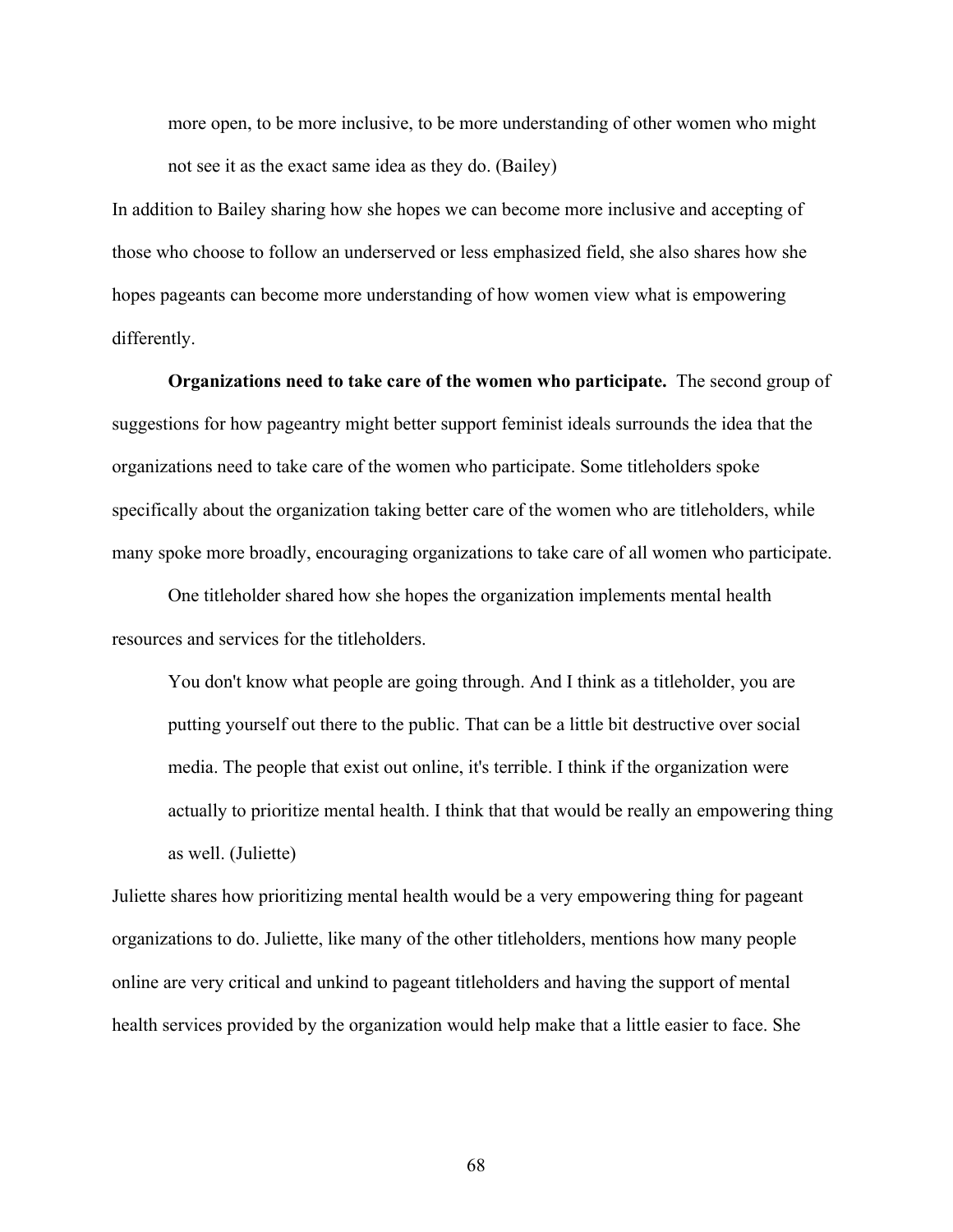feels that supporting titleholder's mental health and well-being is an area that the state directors in the Miss USA system are currently not doing enough.

While one titleholder shares that she has had a very positive experience with her State Directors, she touches on how other women have had different experiences and how she hopes that moving forward all people who are involved with the pageant from the organization's side are invested in the women's success.

But ensuring that there is no misogyny within Directors or anything like that, you know, from within the internal workings of the pageants. None of that that I have experienced, but just making sure that women are always taken very seriously within this role.

(Danielle)

Danielle emphasizes the importance of women being taken seriously when they are titleholders. Other titleholders echo similar thoughts sharing how being a titleholder is a job that gives you the ability to make a large impact on others and that titleholders must have the resources and support from the organization to do the job to the best of their abilities.

One titleholder shares how often titleholders aren't viewed as real people, and instead have very high expectations placed upon them by other participants, the organization, and pageant fans.

I think it's about remembering that the people competing or people, they are human beings. They have thoughts and feelings. They are not a commodity… It's really easy to get lost in the fact that you have 500 people or so competing in your pageant… these are human beings who are competing in your pageant… they need to have a good experience. Like if you're going to have an organization like this that you run, you have to be very careful that it stays about women's empowerment… Your number one goal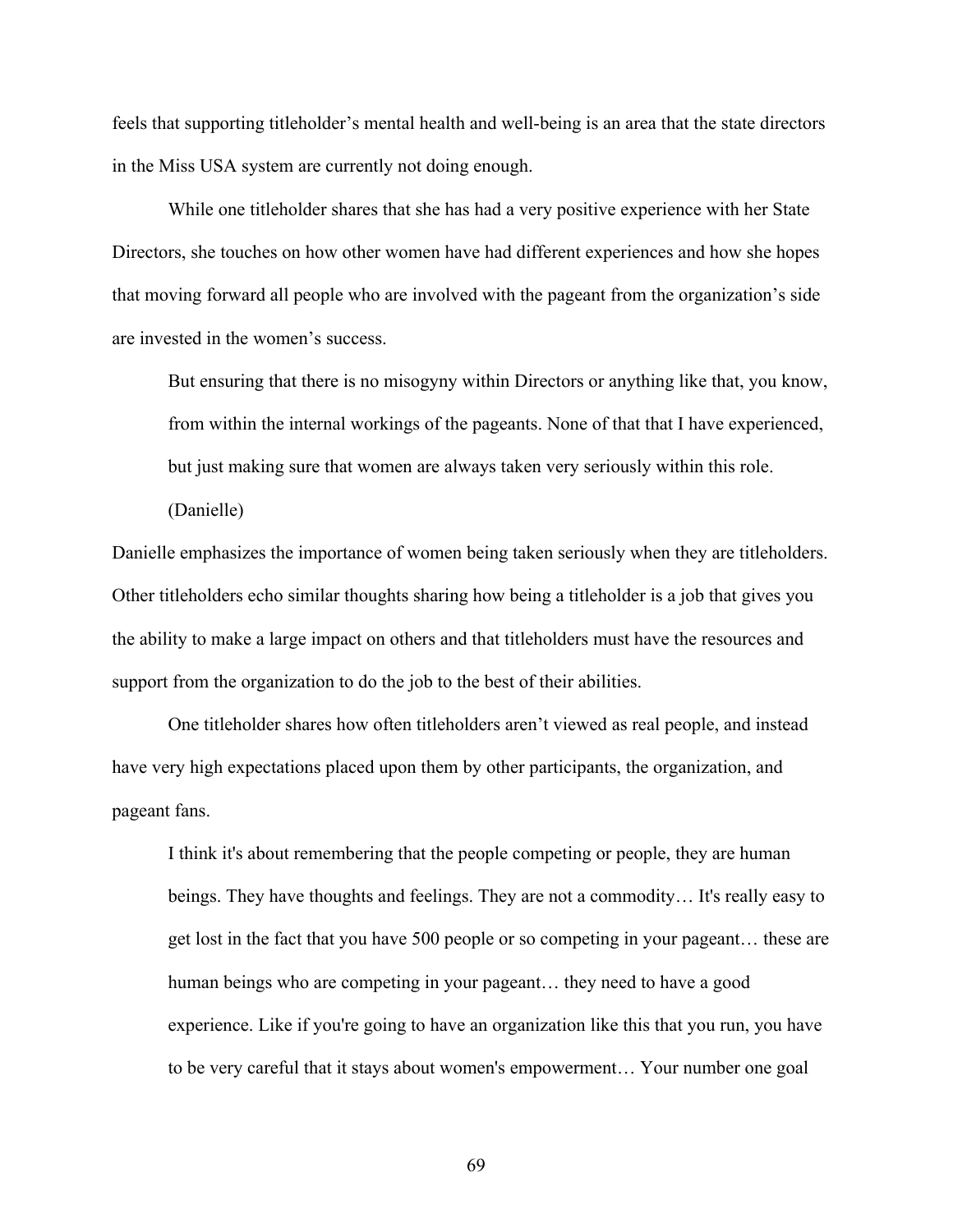should not be about money. It should be about, are all of these women and girls walking away better than when they arrived? Are they happier than when they arrived? Did they

grow while they were here? Is this something that's going to benefit them? (Ava) Ava shares how it can be easy to lose sight of the purpose of a pageant, to empower women when there are so many people participating. She shares how Directors need to focus on the growth the participants are obtaining from their experience and make sure it is a positive, peoplecentered experience.

**The public needs to be educated on how empowering pageants are for women.** The third group of suggestions for how pageantry might better support feminist ideals surrounds the idea that the public needs to be educated on how empowering pageants are for women. This suggestion seems to have primarily stemmed from the response to feminist critics and the reaction that the participants had from experiencing criticism. One titleholder's response captured the sentiment of many of the women when she talked about the importance of the pageant system being about to articulate how empowering pageantry is for women.

I've seen articles or opinion pieces about how beauty pageants are bad for women…. and I just wish that they kinda took the time to talk to the women who compete because the reality is, no one forced me to do this, no one forced any of us to do this. So clearly there's some sort of joy or kind of, like reward we feel when we compete. So seeing articles like that is hard. (Camille)

Camille felt it was up to the pageant system to do a better job of explaining what a pageant really is about. She also went on to talk about helping the public understand it is not limited to physical beauty.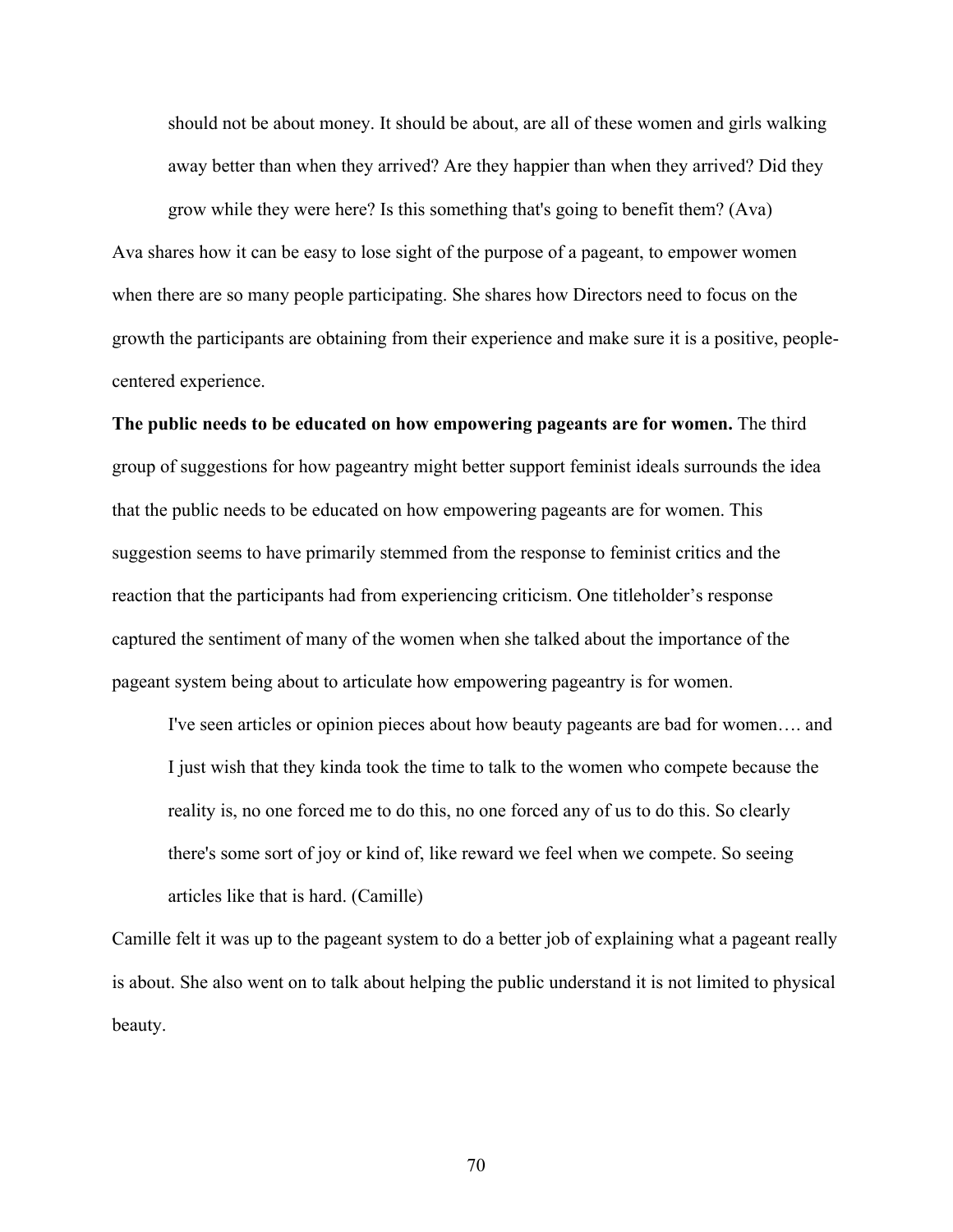I think it's really just about people not understanding the whole picture and to kind of meet them where they're at and try and get them to see what other layers there are to pageantry beyond, just like the on-stage portion… It's so hard because each organization is so different… I think just being articulate about what a beautiful titleholder is and what a beauty pageant really is. In a way that other people could understand. (Camille)

Camille shares the importance of each pageant system having a clear definition of what beauty means to them because it is so much more than physical beauty and the public needs to understand this.

**Suggestions related to pageants and feminism summary.** Titleholders were quite consistent in their suggestions for ways that pageants could improve or continue to promote feminist ideals. There were three groups of suggestions. The first group of suggestions surrounded the idea of pageantry being open and accepting of all women who wish to participate. Many titleholders shared different perspectives on this, but it all came back to the idea of making all women feel celebrated, welcomed, and powerful regardless of who they are or what their passions are.

The second group of suggestions focused on the organization taking care of those who participate. There were many thoughts on how this could happen, but many titleholders focused on providing mental health resources and services for titleholders to help them cope with the stress and critics they face on a daily basis. Many titleholders shared their own experiences with the stress of balancing many responsibilities, and while some referenced the support they had from their director's, others did not have the same experience. The titleholders recognized the importance of professional mental health services.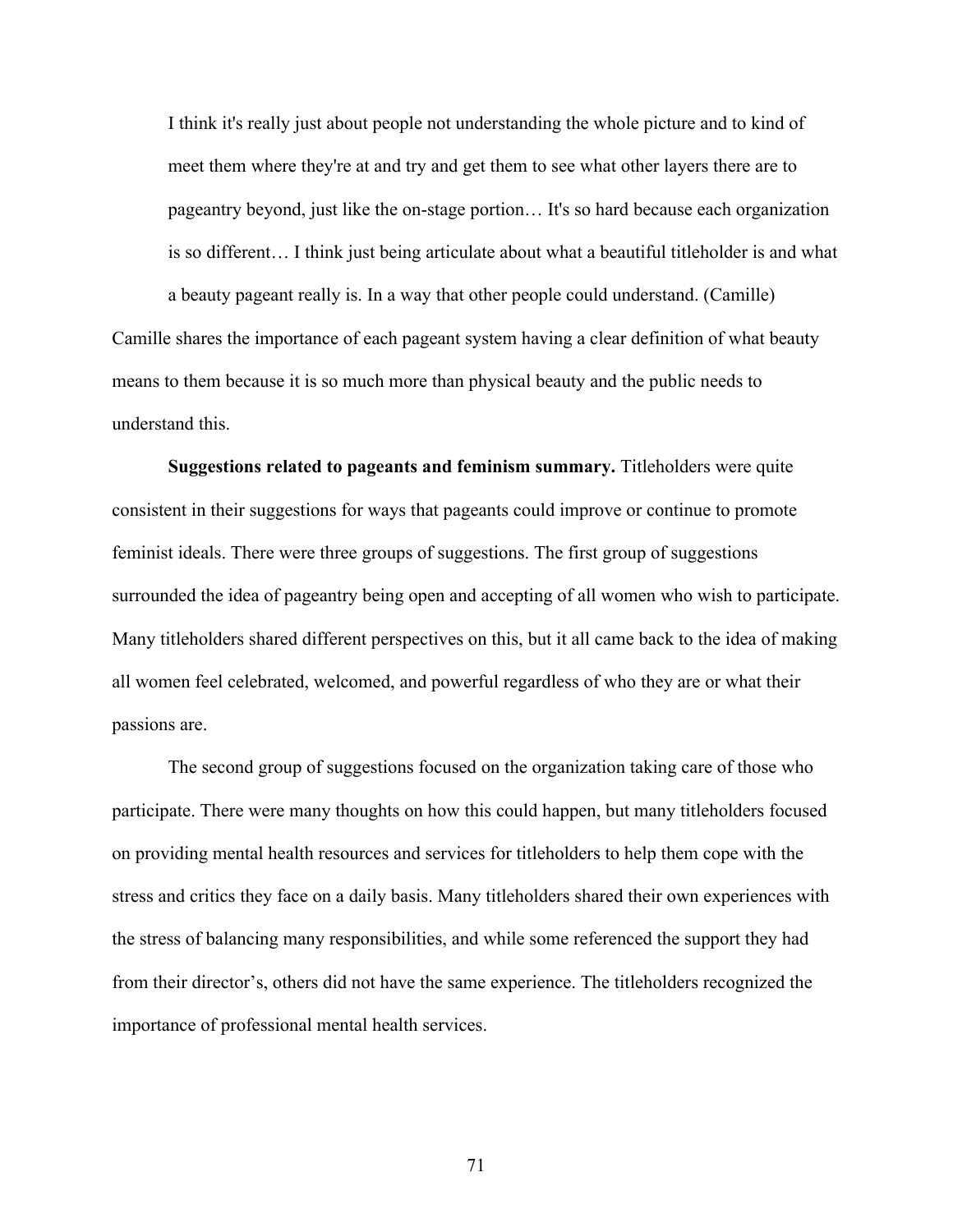The third group of suggestions focused on how the public needs to be educated on how empowering pageants are for women. Many of the women talked about the responsibility of the organization to present the pageant in such a way that the public could understand the important role it plays in inspiring women. Helping the public see how empowering the experience is for women would help those who participate as well.

## **Three Broad Themes**

After 16 coding categories emerged from the initial analysis, a secondary analysis was conducted. Open coding was used to further examine the titleholder's interview transcripts to identify overarching themes across the four areas of motivation for participating, pageantry support for feminist ideals, self-identification as a feminist, and experience with anti-feminist critique. The 16 coding categories and transcripts were separately examined to identify overarching themes. The potential themes and supporting quotes were examined and analyzed numerous times and three overarching themes emerged. The three broad themes that emerged include *Pageants are Empowering, Swimsuit is Complicated*, and *Pageantry has Evolved*. The three broad themes will be described below. Sample quotes from titleholders will be included to clarify how they support these broad overarching themes.

### **Pageants are Empowering**

The first broad theme to emerge was that pageants are viewed as empowering by the titleholders. This was seen across all four of the areas of study, including motivation for participating, pageantry support for feminist ideals, self-identification as a feminist, and experience with anti-feminist critique.

Empowerment in motivation was apparent in the coding category of "I really found so much self-confidence" and in the coding category "I wanted to improve my communication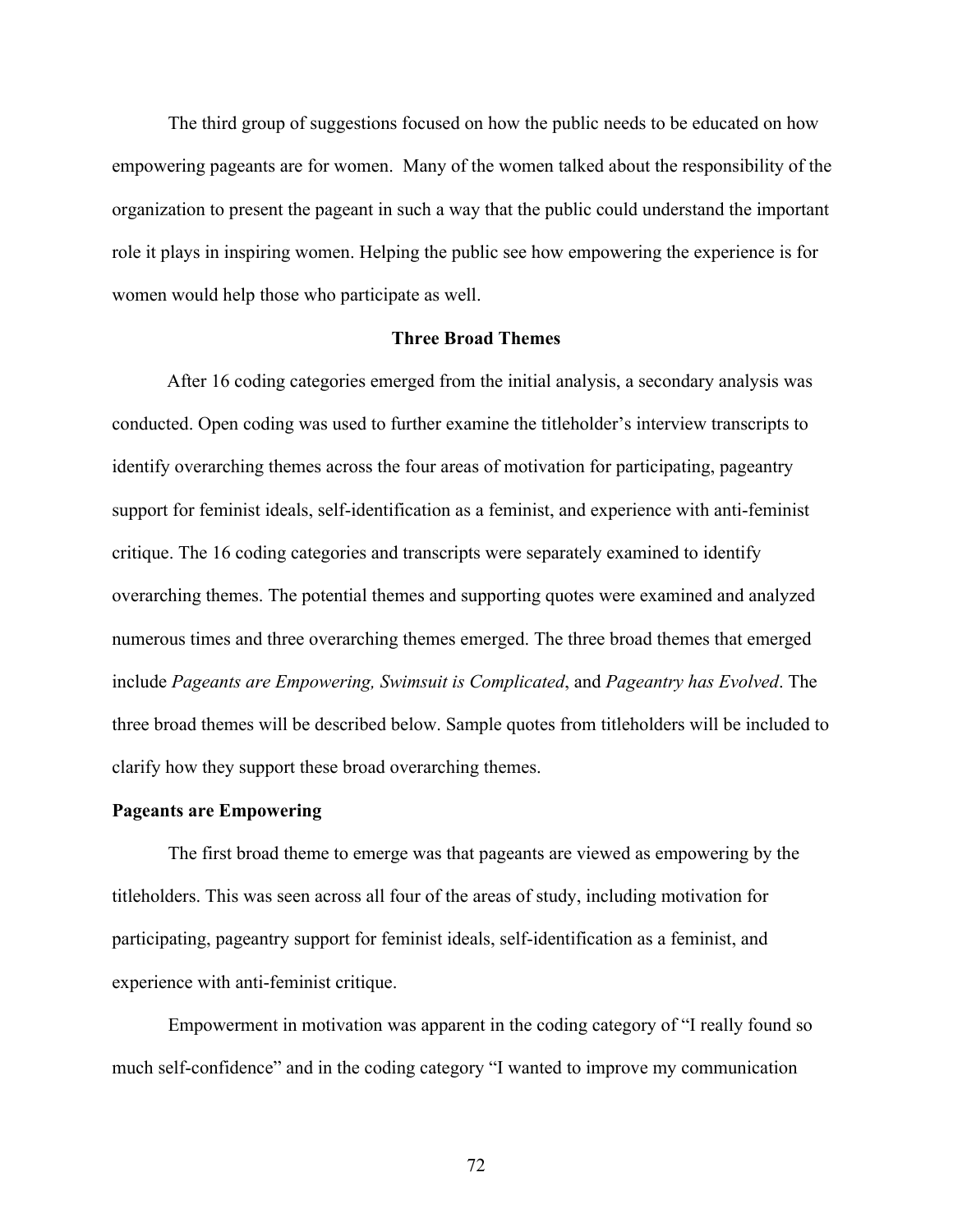skills." For example, one titleholder talked about how improving communication skills, specifically public speaking skills, was one motivating factor for participating. She shared how her motivation directly relates to the skills she gained through participating and how her experience was empowering.

This has only been a positive in my life and it has changed me in ways that I didn't think were possible and I absolutely have reaped the benefits of everything. From building my personal confidence and working on my public speaking skills, it has really only been nothing but empowering. (Danielle)

Danielle encapsulates the broad theme of how pageants are empowering by illustrating how positive the experience has been for her and how much her confidence and public speaking skills improved.

The idea of pageants being empowering for those who participate was also evident in the support for feminist ideals coding category "Oh yes, pageants definitely align with feminism." Many of the titleholders shared how for them, pageants supported feminist ideals such as seeing women as both strong and capable and empowering women. Many of the titleholders shared how participating in pageants helped them gain confidence to share their thoughts and opinions, gain the skills and connections to progress in their careers, and help empower women who participate. One titleholder shared how if you participate in pageants, pageants are empowering and support feminist ideals.

If you're a contestant in the experience, I do think that it promotes those ideals because it's really pushing you outside of the box if you want to stand out… like the judges are looking for, you know, this girl who is truly herself. I think that it's not going to push you in the wrong direction if you are a contestant preparing. I think that it really does embrace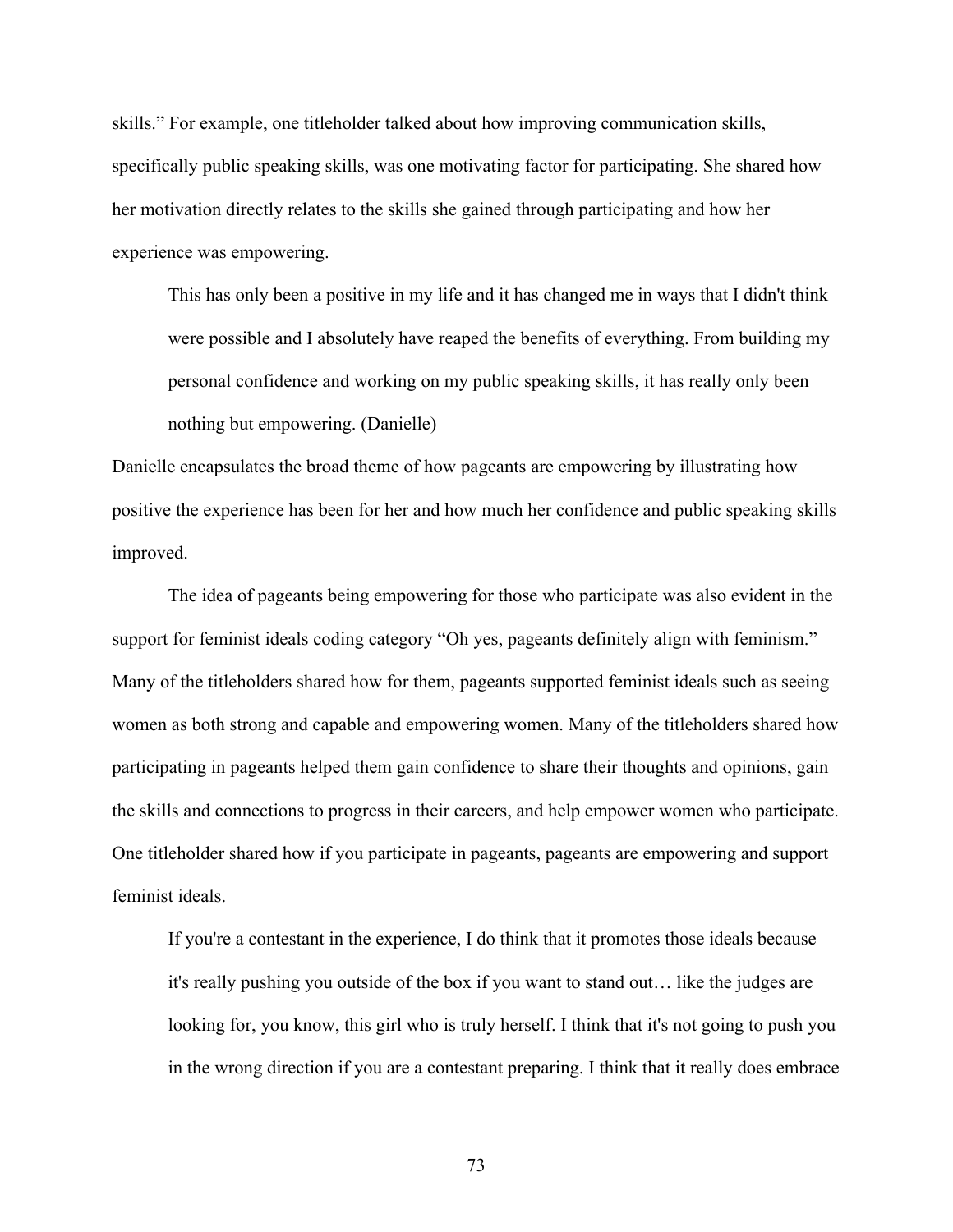these feminist ideals… I think that if you are a contestant in it, it absolutely promotes feminists ideals. (Helena)

Helena shares how pageantry aligning with feminism contributed to how empowering pageantry was to her as a participant.

Likewise, the sense of empowerment was also apparent in how contestants self-identify with feminism. Some titleholders shared how their identification as a feminist only grew and was strengthened by their participation in pageantry. Other titleholders shared how well supported, and sometimes even pushed, it was to be a feminist in pageants. One titleholder shared how being a feminist who participated in pageantry actually positively impacted her experience.

I think it's very well accepted to be a feminist in pageantry. I think it positively impacted my experience in pageantry. I'm trying to picture myself as not a feminist in pageantry. So, I think it's a good thing to be a feminist in pageantry because that's kinda what it's all about. Empowerment of women. (Francesca)

Francesca shares how the empowerment of women is a core value of pageantry, and what pageantry is all about. She shares how the empowerment of women and being a feminist go together.

Francesca's reflection on how well accepted it is to be a feminist in pageantry leads up directly to how the empowerment of women is shared in the titleholder's response to antifeminist critique. How empowering pageants are is seen in the coding category "The criticism is based on the history of pageants, but that's not accurate today." Many of the women share how those who criticize pageants saying that pageants are anti-feminist and bad for women are simply uneducated and unaware of the reasons these titleholders participate and how empowering it is for them to do so. Francesca expresses how once those who criticize pageants are able to look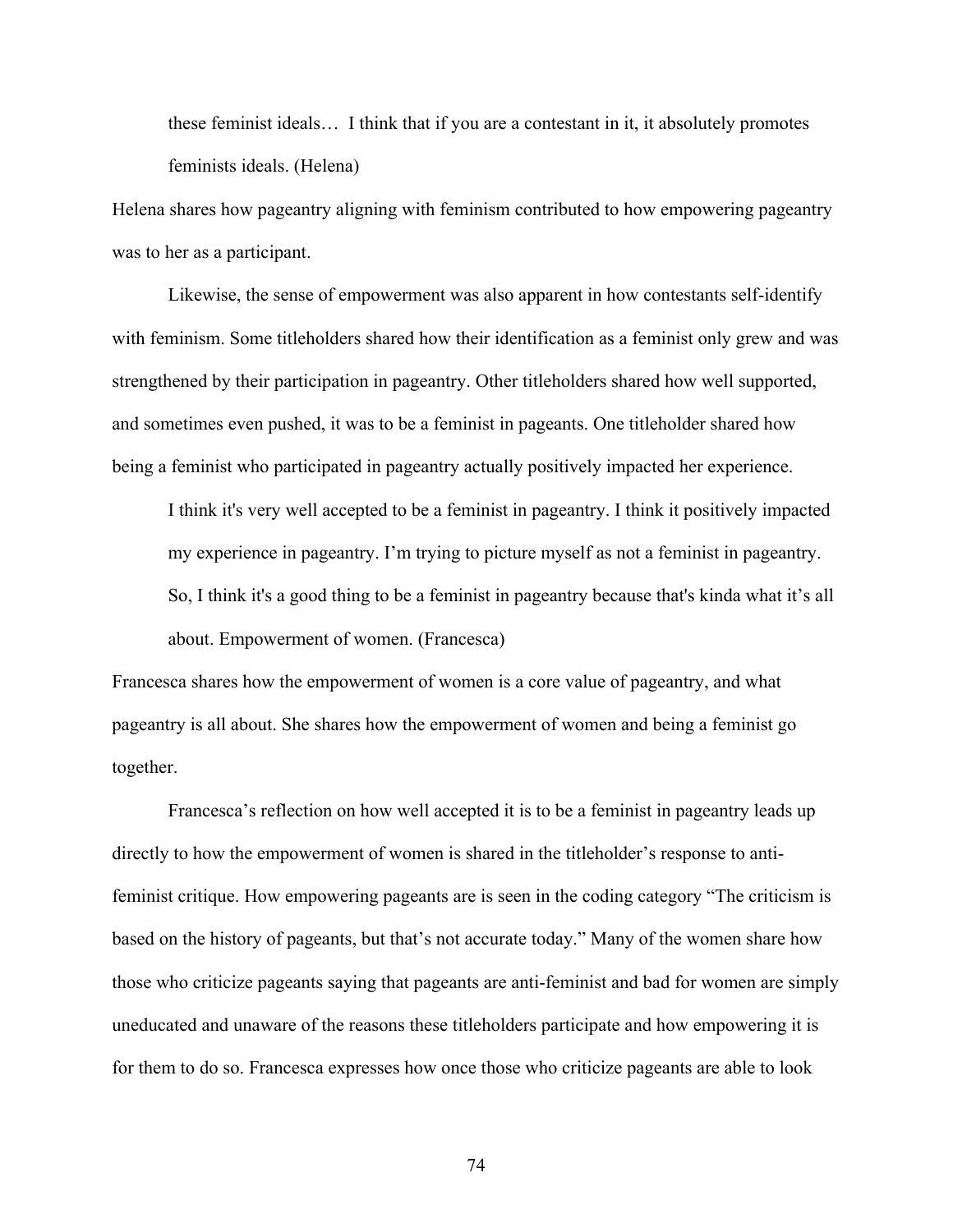past the misconceptions that are based on the history of pageants, they are able to see how pageants directly align with feminism and how empowering pageants are for participants.

Once people can see past what a traditional beauty pageant is, and once people understand all of the things that go into it and all of the things that we get out of it. I think it aligns with the ideals of feminism…. I think it has a lot to do with self-confidence. And I think that helps women go out and kind of get things that might make them more equal in society. For example, through pageantry, I can gain confidence to earn my education and feel like I have the ability to do anything as a woman. I think it gives women that feeling that the ability to do anything, and say what they want and give them a voice.

(Francesca)

Francesca spoke to the need for critics to understand that pageants today are quite the opposite of being seen as disempowering. Participating in pageantry is empowering for women.

## **Swimsuit is Complicated**

The second overarching theme, swimsuit is complicated, emerged from the secondary analysis of the titleholder's interviews and was evident across all four areas of the study's focus: motivation for participating, pageantry support for feminist ideas, self-identification as a feminist, and experience with anti-feminist critique. What makes it complicated is that many titleholders talked about how empowering the swimsuit portion was for them, while some titleholders were conflicted by it. In addition, when asked about the swimsuit round, almost all titleholders talked about how glad they were that Miss USA has not removed the swimsuit portion from the pageant like Miss America recently did (in 2018). On the other hand, when discussing the criticism received by those on the outside of pageantry, participants said swimsuit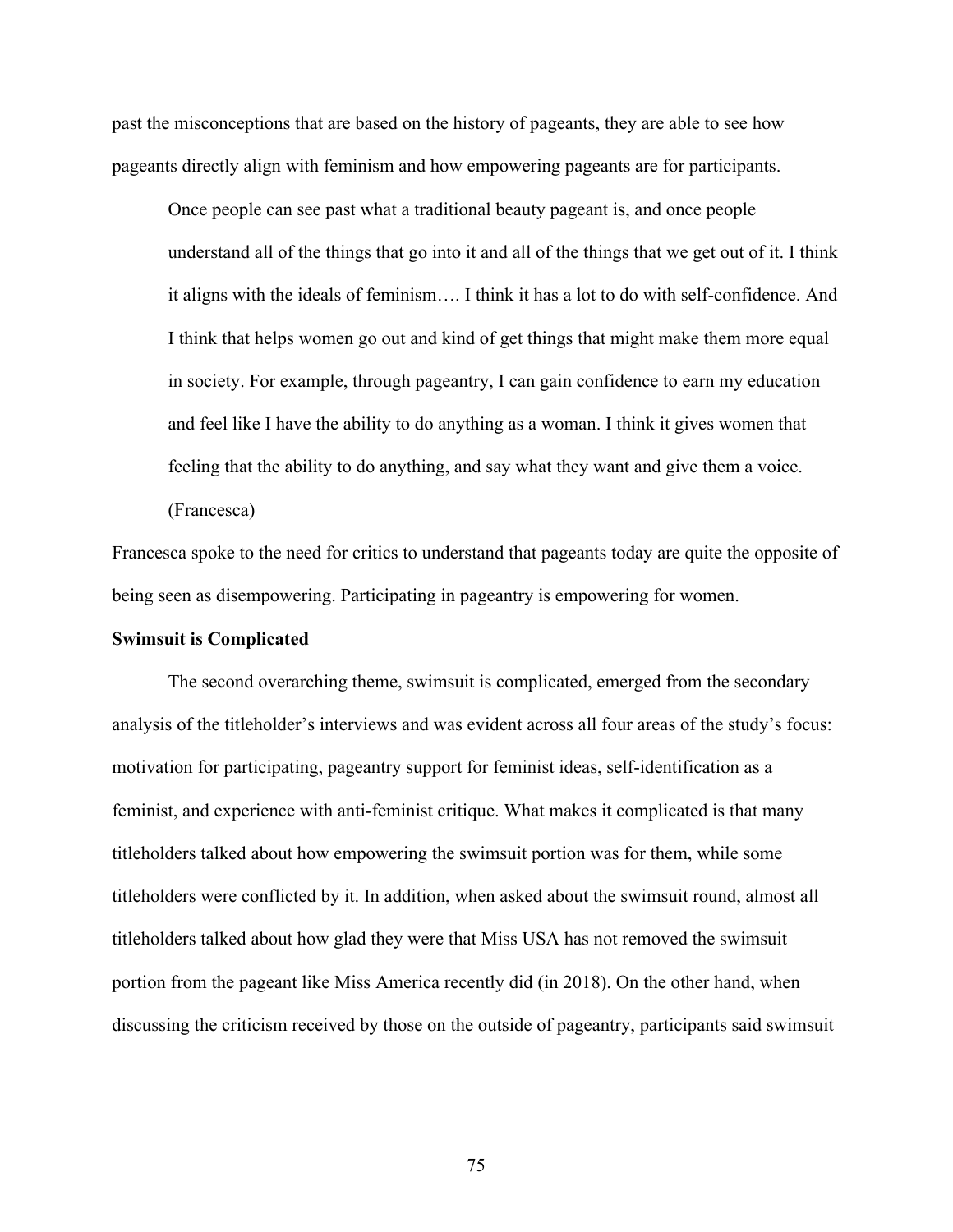competition was often identified as "The Problem" in terms of being anti-feminist because critics felt it objectifies women.

This sense of complication is first shown in the participants' motivation. Specifically, a sense of the internal conflict a few titleholders felt regarding the competition is evident when one titleholder shared how, while she loved the confidence it gave her and was able to push her out of her comfort zone, reflecting back she is unsure if she really wanted to participate in that round of competition.

Ever since I was a little girl, I was like, I wanted to be Miss USA.… That's my dream. But I can't because I can't do swimsuit competition… Even as a kid and a young teenager, I was like, I can't be on stage in a swimsuit, I'm just too modest. I can't do it. But then when I decided to compete, I think I was like, oh, it's normal… You know, is it normal? I don't know, but everybody else is doing it. I've watched girls do it for years. Like it has to be normal, it has to be okay. So, I think I just pushed myself out of my comfort zone and was like, I'll do it anyway. But outside of that, I think I just loved all the aspects of pageantry. Like I loved how it made me feel. I loved how confident I felt

over the years. I loved all the friends that I made and the opportunities that I had. (Ava)

Ava shares that pageantry as a whole was empowering and made her feel confident and gain opportunities and friendships. Despite the positive aspects Ava shares of her overall pageant experience, she shares the internal battle she faced when trying to normalize the swimsuit competition to fit her personal morals.

Different perspectives of the swimsuit portion by titleholders also appear through the responses to the pageant's support for feminist ideals and the coding category "Yes, at least on the surface, but there's still more work left to do." One titleholder talked about how after she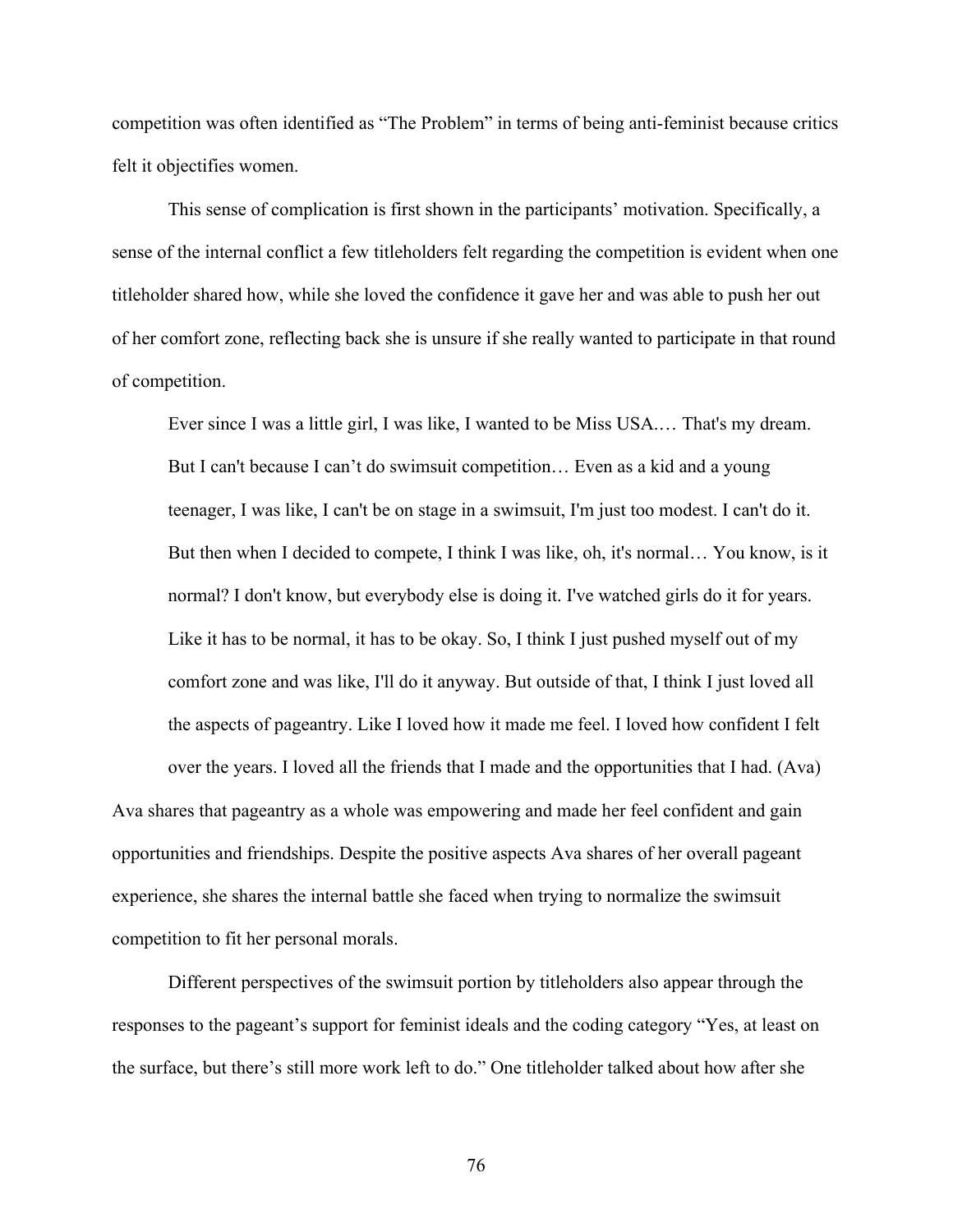won the state title and thought about preparing for the swimsuit portion of the national pageant and being on national television, she felt pressure that her body had to look a certain way or someone would criticize her.

I am far more comfortable with my body today than I was as a state titleholder… right now in my life I have no pressure to be any different than I am today. And during my reign, the pressure to be different than what I was the day that I won my state title is what made improving my body so hard because I wasn't doing it from a calm, strong place. I was doing it from a very competitive and narrow minded, scared place. It wasn't so much the improvement that I was making physically, it was where it was coming from that was so detrimental to my health… that's what's hard to admit and say out loud, the place that it was coming from. Even if no one said it, the fact that I knew I was going to be on national television and if I didn't say it, somebody else would say what my body looks like. Yes, that pressure drove me insane at night…. And if I could do it all over again, and somebody like said, "Yeah, you're going to be on national television in a swimsuit" I think I would have gone to therapy before I went to the gym because I needed to battle mental issues that were affecting the way I saw my body before I started working on it, quote unquote, working on it because there was nothing to work on only to improve on. So, I have a very complicated relationship with swimsuit because I think improving your body is always great. I think exercising is always great. I think being conscious of what you put in your body is always great. But the reasoning for why you're doing that during competition versus just every day the way you live your lifestyle. Yeah, I have a problem with those two motivations, competing with each other when it comes to pageants.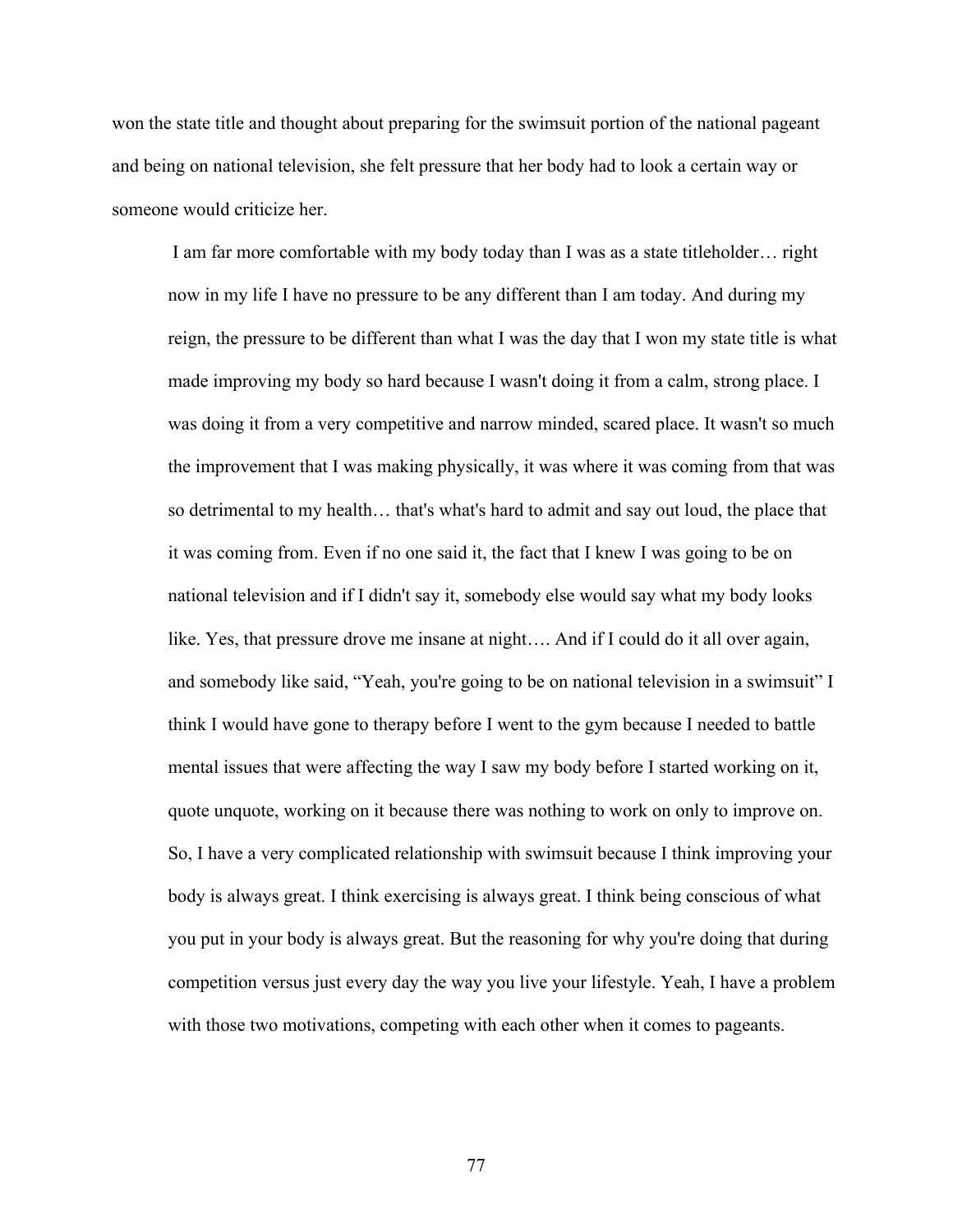Katelyn explained that she has a very complicated relationship with the swimsuit because she sees the value in improving your overall health, but the pressure to fit some idealized image was problematic.

To further demonstrate the complicated and conflicting thoughts the titleholders have regarding the swimsuit competition one titleholder shared how her preparation for the swimsuit portion actually healed her prior relationship with food and eating disordered habits, but she acknowledges that her situation may not be the norm.

With great power comes great responsibility. And I think the swimsuit competition is kind of an interesting version of that where it's really easy to take that opportunity to do something amazing for yourself the wrong way… I was never diagnosed with a particular eating disorder, but I developed, like very clearly disordered eating habits…. As I began to prepare for the Miss (..) USA competition, it was really kind of a responsibility that forced me to think back on what I was doing and how I was treating myself and this reality that if want to prepare for this competition, I can't keep doing what I'm doing because I'm simply not going to make it… And it forced me to really think about what I was doing to myself. And if I felt like, did I want people to know that that's how I prepared for the competition? If I won the title like would I feel comfortable with young girls and women asking me how did you get into XYZ shape and not being able to tell them honestly about what I was going through was really scary. (Camille)

Camille felt strongly that her participation in pageantry motivated her to fix her relationship with food. She shared how preparing for the swimsuit portion was empowering and therefore aligned with feminist ideals.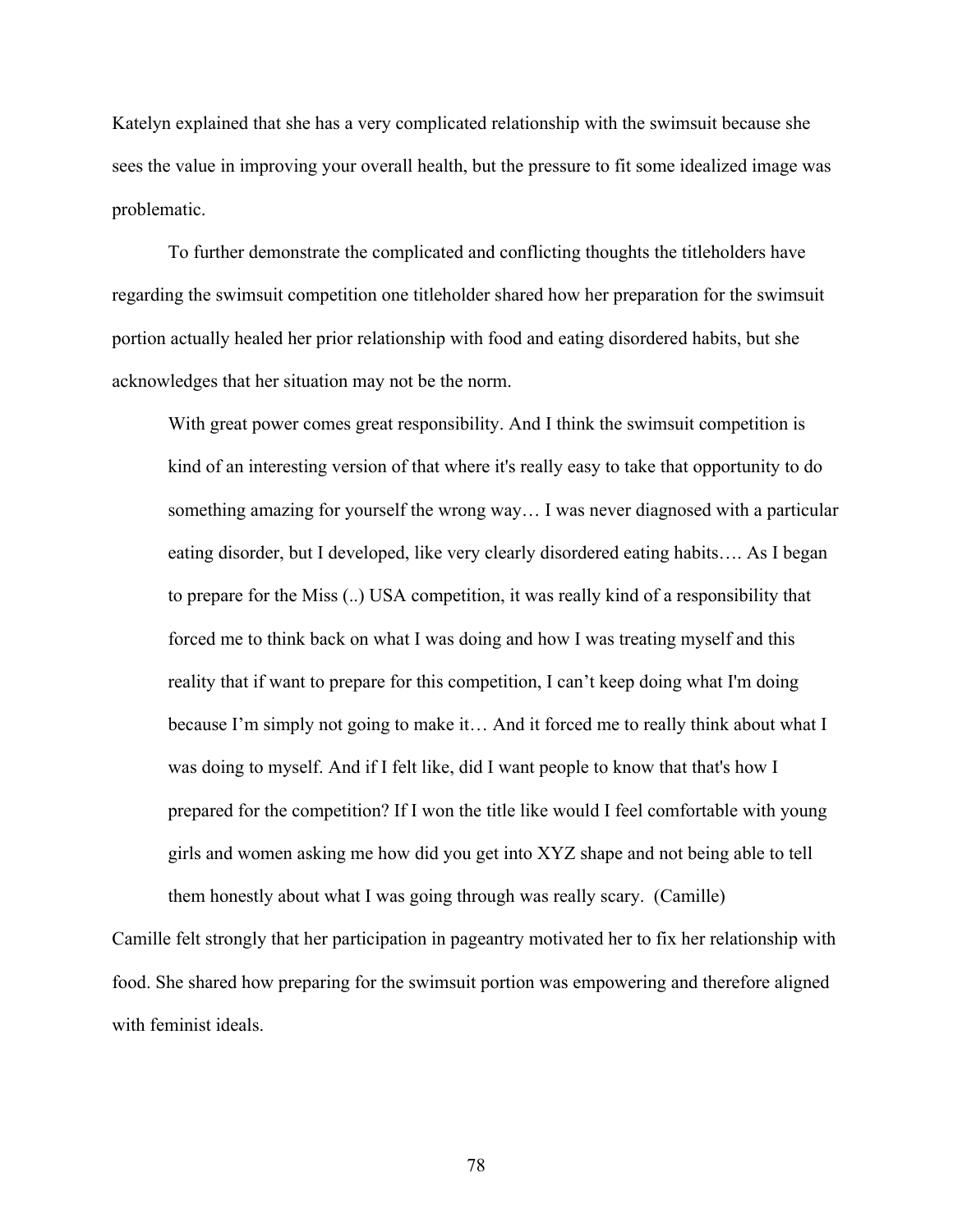In the area of self-identification as a feminist, an example of how swimsuit is complicated can be seen in "I'm a feminist and I call myself one!" in which some titleholders shared how they felt that the swimsuit portion allowed them to break stereotypes and limitations that are often placed on women. One titleholder shares how she fears boundaries and limitations being placed on her as a woman, and pageantry - specifically the swimsuit round - allows her to break those boundaries.

I just don't like boundaries in any way. I feel educated women can do both things. And as an educated woman, I get scared of getting put in this box, of "Okay, now I am an educated woman, I can't wear this, I can't do that anymore because now I'm educated." So I like, really, really like the idea of being able to be an educated woman and have my Masters and go for my PhD and be educated, then also wear high heels and a swimsuit, be girly and do both things. I don't like saying this is what one type of person does or should act. I don't think there should be a boundary. I think anyone should be able to do and act and be all the things that they want to be at the same time, they shouldn't have to choose. (Francesca)

Francesca identifies and calls herself a feminist and feels strongly that women should not be limited. She feels that women should be able to be educated and embrace their femininity.

Finally, this broad theme that swimsuit is complicated is shown in the titleholder's experience with anti-feminist critique. The most common criticism of pageantry by outsiders centered on the swimsuit round. This complication is shown in the coding category of "Criticism is based on a lack of knowledge and understanding." One titleholder shares how the swimsuit portion is misunderstood by critics who simply don't take the time to look at the benefits of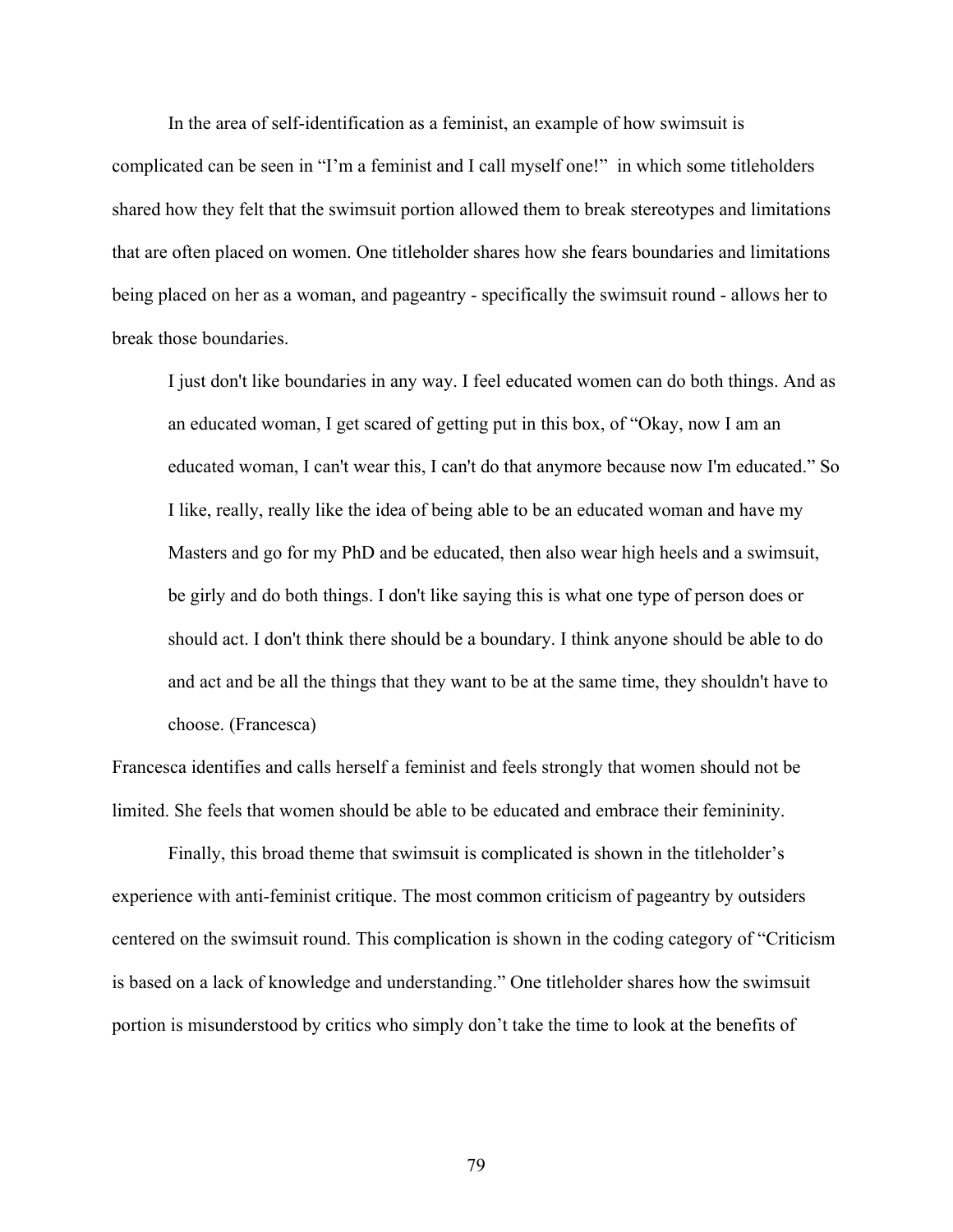pageantry as a whole and instead focus on the negative stereotypes that have often been portrayed in the mainstream media.

I would say that the swimsuit competition is definitely misunderstood by critics and individuals who don't take enough time to understand the benefits of pageantry as a whole and why each category is a category to begin with. Many people's understanding of the swimsuit portion is based on stereotypical images they've seen in the media and in movies. But it actually serves an important purpose - encouraging young women to think about their fitness and health goals and allowing women the opportunity to display their progress, and to enjoy themselves on center stage! (Ella)

Another titleholder echoed Ella's thoughts, sharing how easy it is for people who have never participated to make assumptions about the competition without understanding the participant's motivation.

I think it's easy to make assumptions about swimsuit and disregard the competitor's rationale and motivation. Often you just hear it's sexualizing women or making them an object when in reality many competitors have various reasons why they not only compete in swimsuit but enjoy it. Whether that's a lifestyle change, loving the stage or finding confidence in hard work and dedication these women make that conscious decision to accept the challenge. (Bailey)

### **Pageantry has Evolved (and needs to continue to do so)**

The third overarching theme found across the four areas of motivation for participating, pageantry support for feminist ideals, self-identification as a feminist, and experience with antifeminist critique involved how pageantry has evolved and needs to continue to do so. Pageants continued evolution was apparent in the participant's motivation. None of the titleholders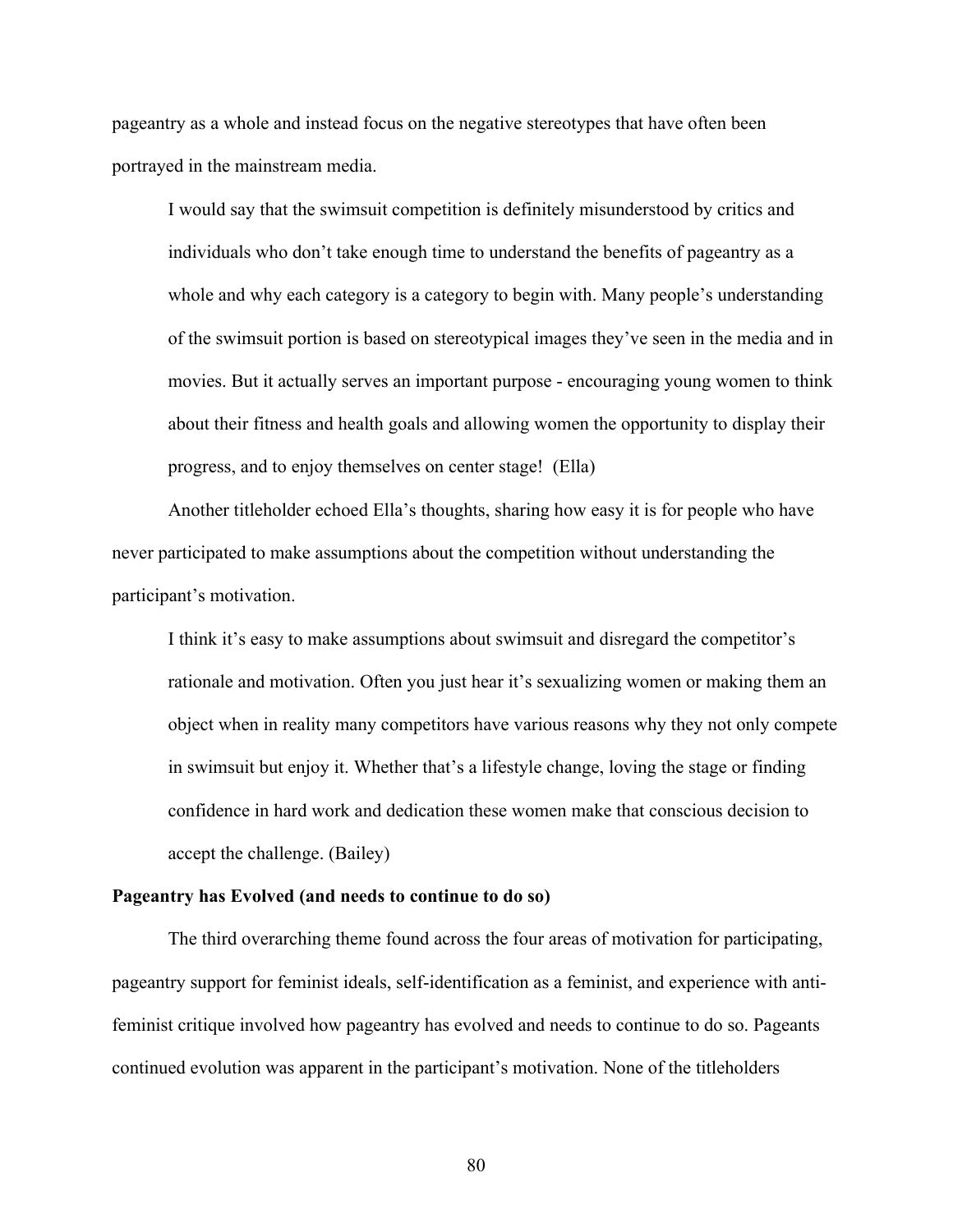indicated that their motivation for participation had any association with beauty or because they were told they were beautiful. Many critics assume that beauty and showcasing talent are primary motivators, but out of the seven coding categories associated with participant motivation, only one category was associated with the display of talent. The majority of reasons that titleholders shared for participating circled around the personal growth they have gained, or were motivated to gain. Titleholders spoke about their desire to make a positive impact, gain a sense of belonging, and improve self-confidence.

One titleholder reflects on how she has seen the motivations change for many of the contestants and evolve even just during her decade of competing. She also shares how the number of participants in her state pageant has declined in the last 5 years. She notes this change and believes that the decline is directly tied to the change that needs to continue to occur within the Miss USA organization, specifically ensuring the integrity of all the state directors.

I do believe the motivation for women competing in pageants has changed since I started competing 10 years ago. In my state, there has been quite a large decrease, the past 5 years I would say, in the number of women competing. I think this is due to the lack of integrity within the system and the amount of money presumably spent to compete in the first place. (Lyla)

While Lyla notes a lack of integrity in her state pageant, other titleholders shared how celebrated and supported they were by their state directors, sharing that they were advocates for them, and helped them make the most of their reign. This illustrates that there is still change that needs to occur within the local organizations to ensure it is an empowering experience for all who participate.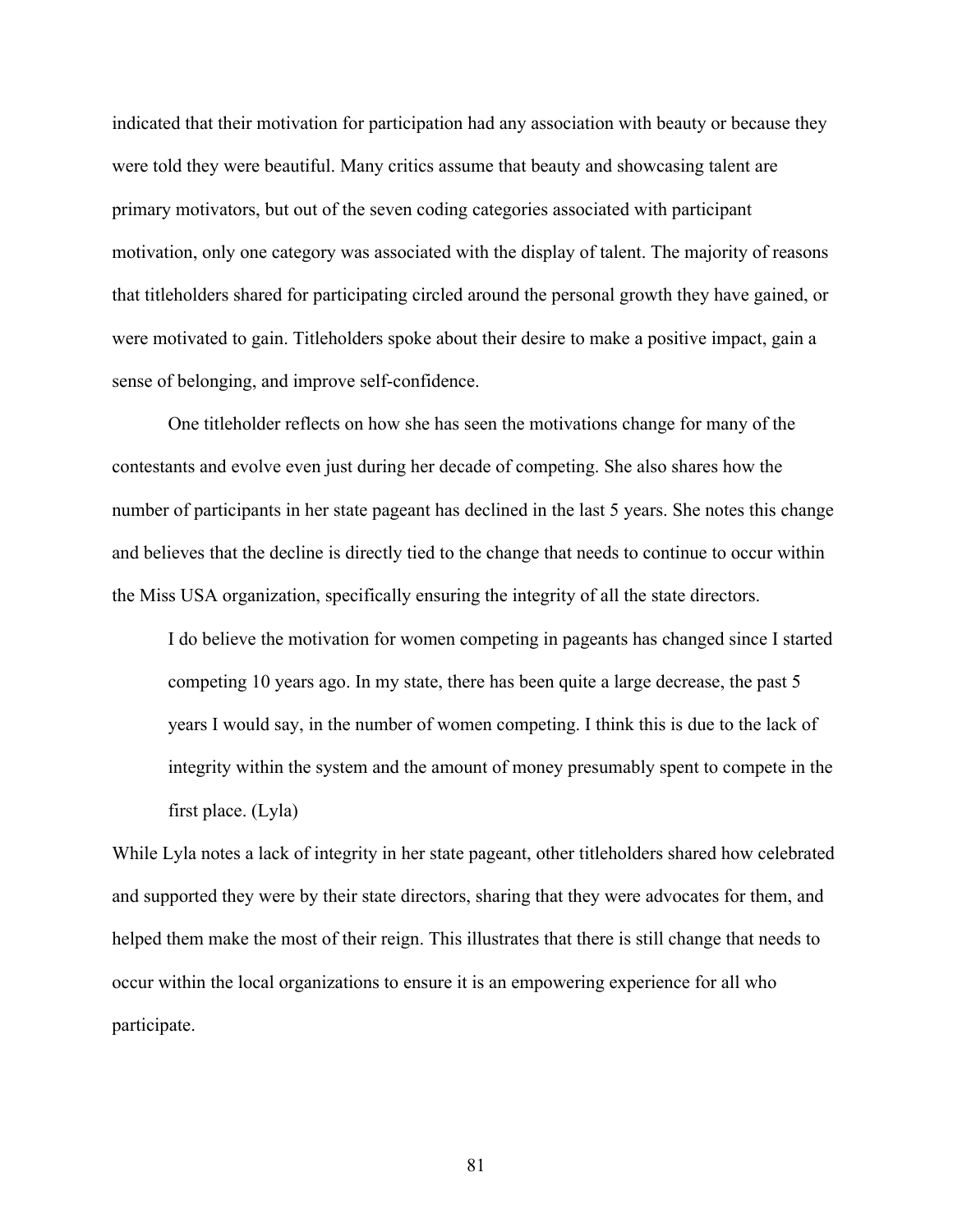One titleholder shares that the evolution pageants have experienced and will continue to experience should be welcomed and embraced, as long as the change continues to be positive. Ella shares how there are endless opportunities for change and evolution, some of which may change participants' motivation over time.

Pageantry is changing, and pageantry is evolving. So, we're going to keep seeing shifts in the next five to ten years. Who knows? Maybe we'll see more different types of competitions added. Maybe things will be taken out, put in. Maybe Miss USA will add in a talent portion. Who knows? I think that it's totally okay to change and we should all be open to change as long as it's a good and positive change. (Ella)

Finally, the sense of the evolution of pageantry is most heavily illustrated in the titleholder's response to their experiences with critics. This is seen in the coding category of "Criticism is based on the history of pageants, but that's not accurate today."

I think pageantry has certainly evolved. Not just in what it offers and the diversity of women competing in the major systems, but the competitions themselves have as well. There are so many systems now that cater to a variety of interests and personalities. We don't just have Miss USA and Miss America anymore. There are options that provide various opportunities and challenges within their competitions that really allow women to find a system that best suits their interests. (Bailey)

Bailey illustrates that the evolution of pageantry was needed, as well as the expansion and creation of other systems. Bailey describes that the evolution has made pageants more accessible and inclusive to different types of women, allowing women to choose a system that represents them and their morals, values, and passions. Bailey, like many of the other titleholders, appreciates that different systems exist with different elements of the pageant so that women are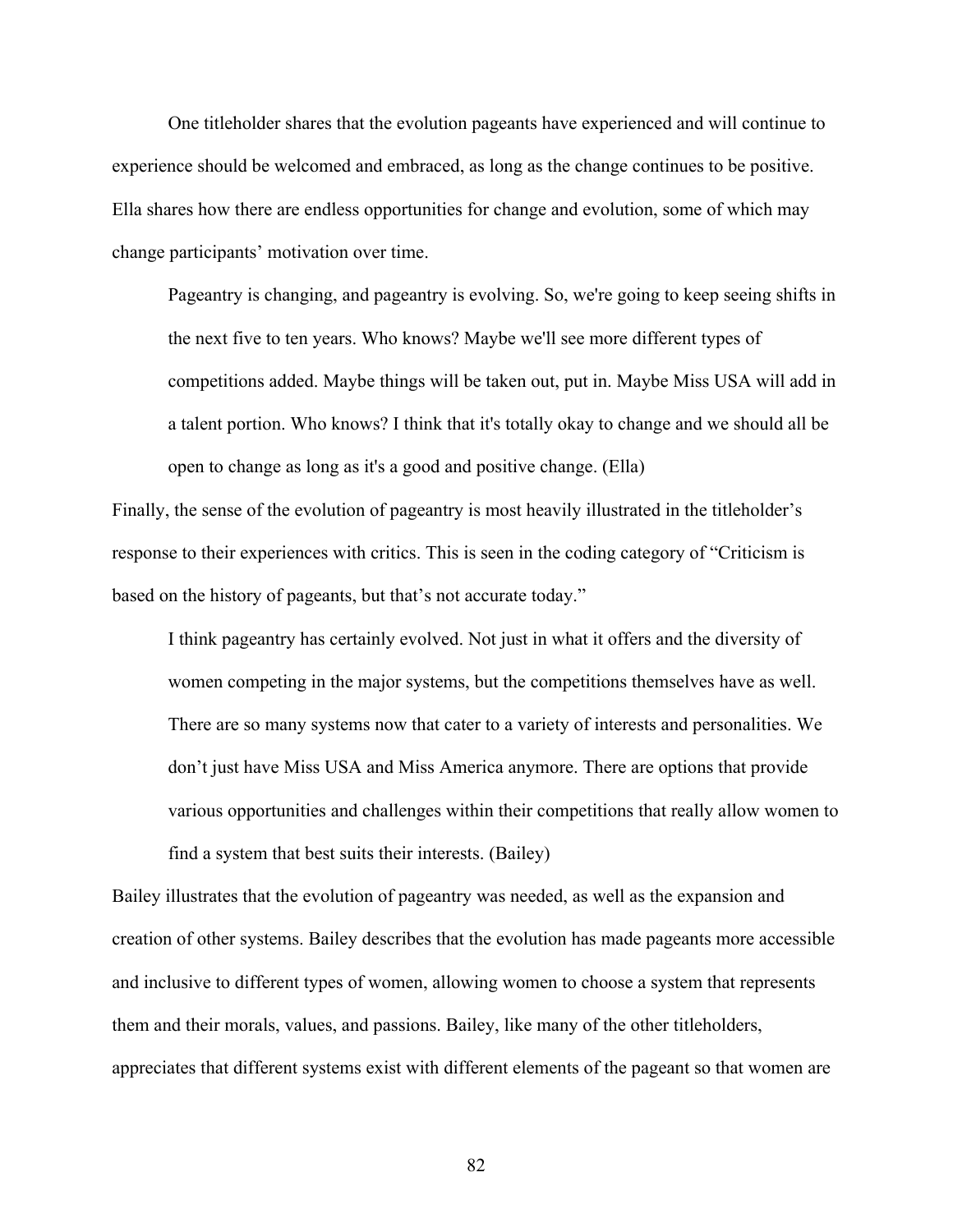able to explore and find a pageant that their participation in leaves them feeling empowered and uplifted.

## **Summary of the Coding Categories and Broad Themes**

Analysis of the in-depth interviews with the 12 titleholders resulted in 16 coding categories in the initial analysis and three broad themes in the secondary analysis. The coding categories were organized under the four research topics of focus for this study*: motivation for participating, pageantry support for feminist ideals, self-identification as feminist,* and *experience with anti-feminist critique.* In terms of *motivation for participating*, seven coding categories were identified due to the multiple reasons given by each titleholder to participate in pageants. Although all titleholders felt pageants support feminist ideals, a range of opinions on the degree of support resulted in three coding categories for *pageantry support for feminist ideals*. Three coding categories were identified for *self-identification as a feminist*; all of the women were supportive of feminist ideals and identified as a feminist to some degree, including some openly calling themselves a feminist. In terms of the last research area, *experience with anti-feminist critique*, all of the titleholders had experience with criticism of both pageantry and their participation, resulting in three coding categories being identified.

After 16 coding categories emerged from the initial analysis, a secondary analysis was conducted. Open coding was used to further examine the titleholder's interview transcripts to identify overarching themes across the four areas of motivation for participating, pageantry support for feminist ideals, self-identification as a feminist, and experience with anti-feminist critique. The three broad themes that emerged include *Pageants are Empowering; Swimsuit is Complicated*; and *Pageantry has Evolved (and needs to continue to do so).*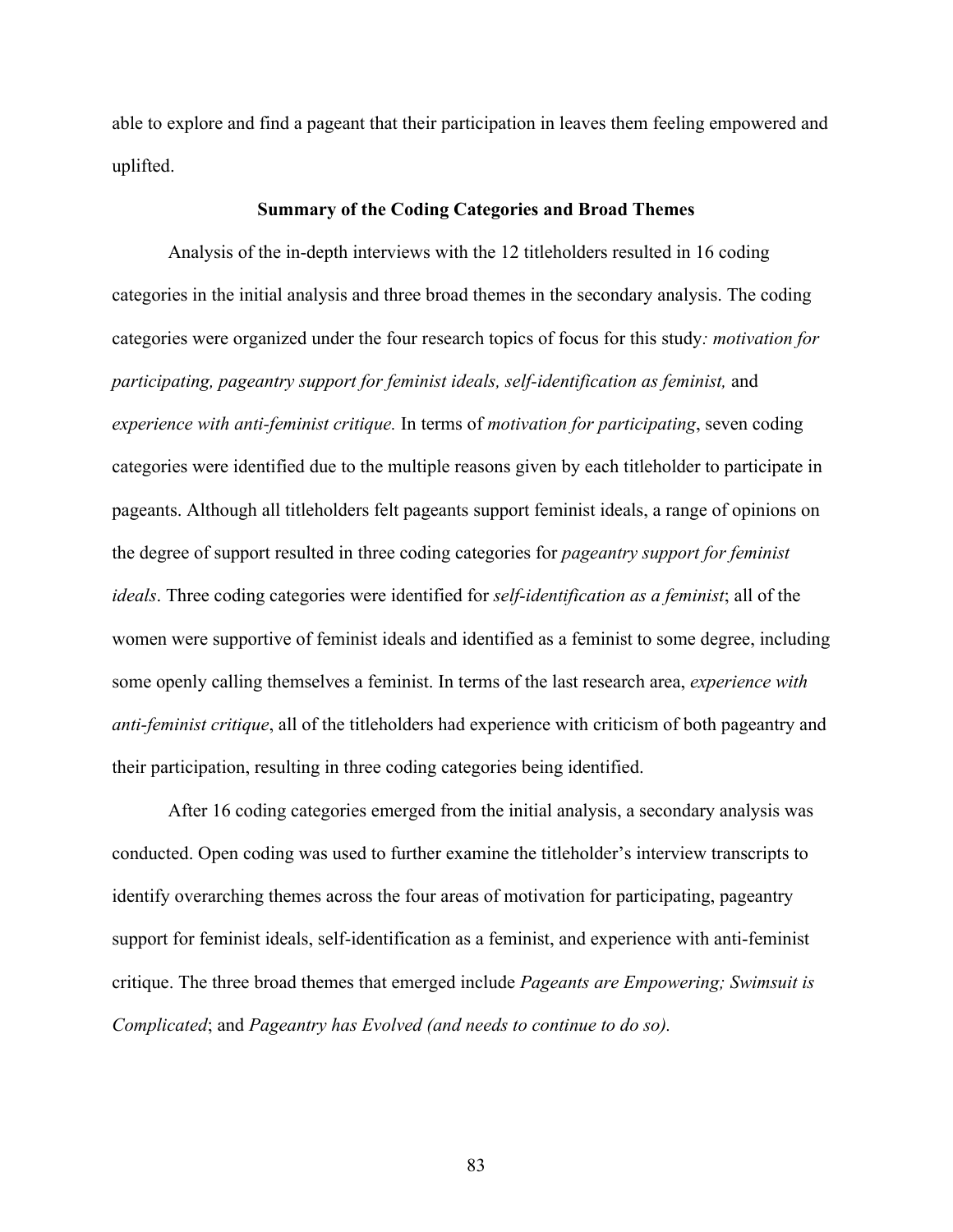The first broad theme, *Pageants are Empowering,* is how many of the titleholders describe their experience, including building their self-confidence and improving their communication skills. Many titleholders focused on how pageants strengthened their commitment to feminism, how pageants are an outlet in which women are empowered to break stereotypes and break out of the boxes society so often tries to put them into. This is often misunderstood by those on the outside, and titleholders felt critics misunderstood or had an outdated image of pageantry.

The second broad theme, *Swimsuit is Complicated*, is illustrated in many ways. The complication becomes evident when different titleholders share their varying different views on the competition. While the majority of the titleholders shared that they enjoyed the swimsuit portion of pageantry, some shared that it was not as positive an experience for them, but they can still see the value the competition has for others. The idea of health and fitness continuously arose when discussing the swimsuit competition. All contestants appreciated how health and fitness were emphasized through the swimsuit round and agreed that this needs to be a component of the pageant. A few contestants wondered if there were other ways to have that represented. The swimsuit portion was a common reason for anti-feminist critique of pageants.

Another reason that swimsuit is complicated was identified as a broad theme is how the titleholders responded to Miss America removing the swimsuit portion of the pageant. Most were not supportive of the removal; in fact, all of the contestants expressed that they were happy that Miss USA has chosen to keep the swimsuit portion and shared the sentiment of "to each their own."

The third and final broad theme to arise was *Pageantry has Evolved (and needs to continue to do so).* The contestants all see how far pageants have come since their inception, but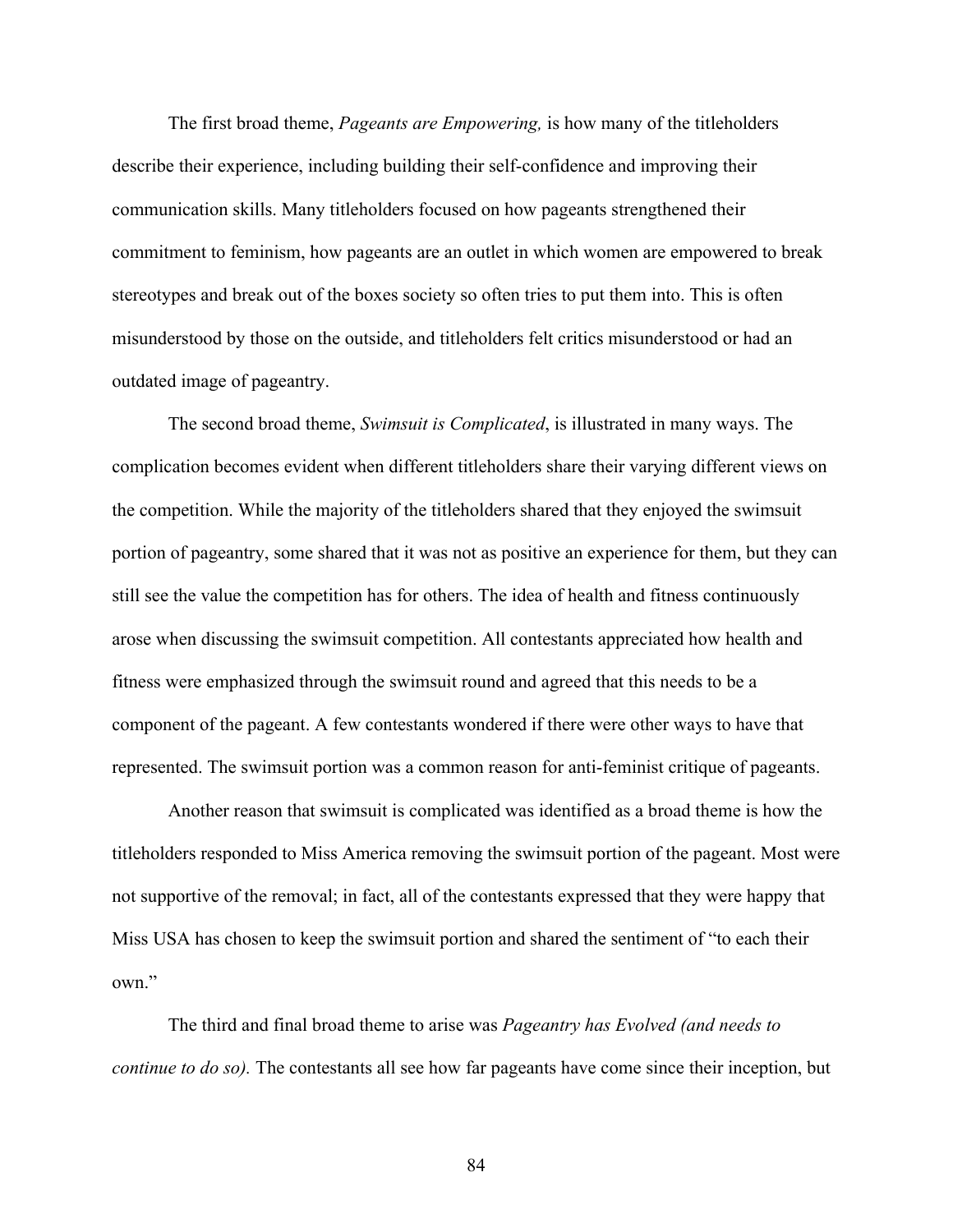many point out that progress still needs to happen. Titleholders' motivations were not centered around beauty or being seen as beautiful, but were about empowerment and desire to make a positive impact on others. Titleholders felt it promoted feminist ideals, and in some cases strengthened their self-identification as feminists, despite the anti-feminist criticism they received from women who have never competed in pageants. In terms of the need for pageantry to continue to evolve, titleholders offered a number of suggestions for how pageantry could better support feminist ideals, including the importance of inclusion and access by welcoming all women, making it more financially accessible, making sure those who are state directors are grounded in integrity and the mission of their respective systems. These findings will be discussed in terms of their contributions to the literature in Chapter 5: Discussion.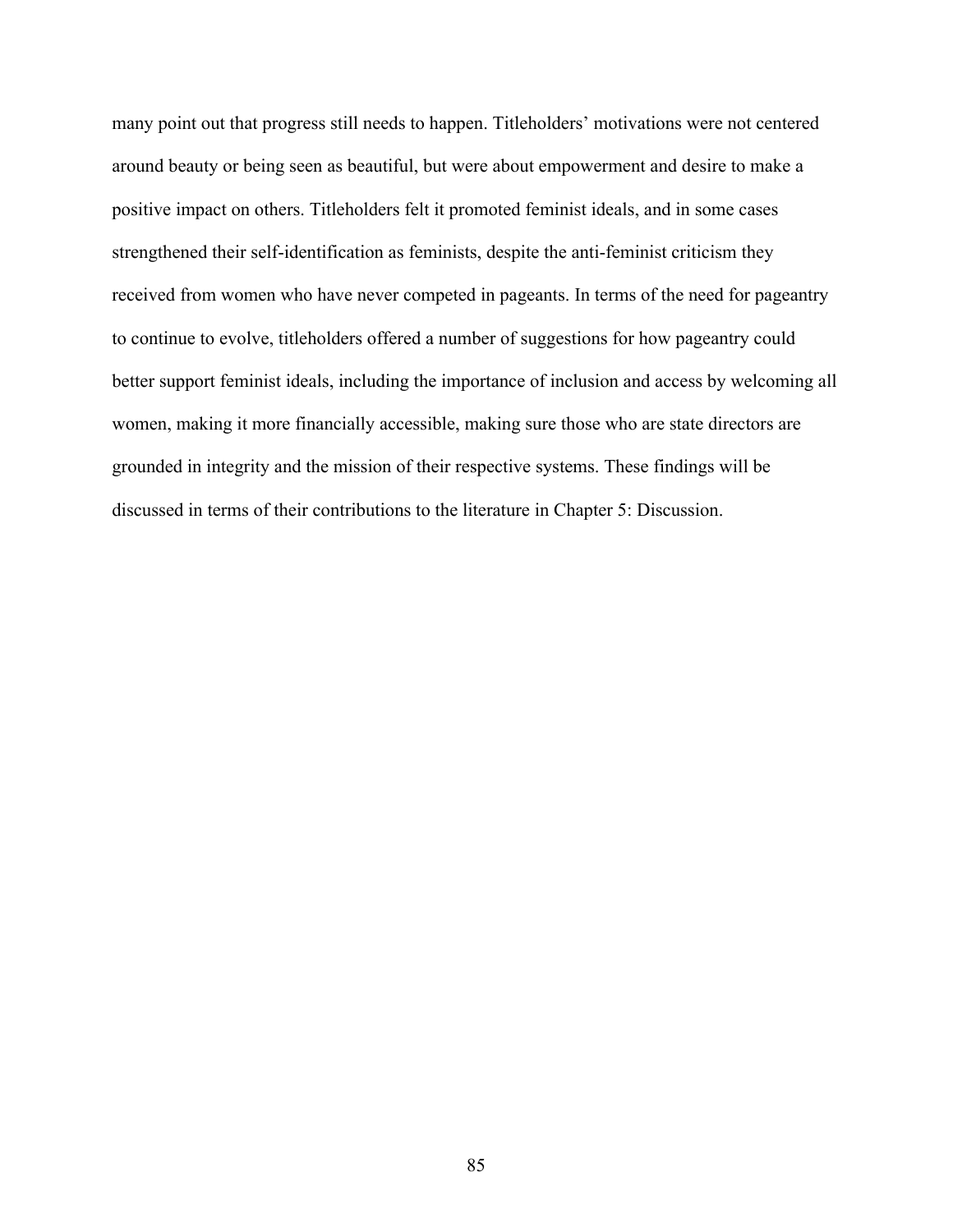## **CHAPTER 5**

# **DISCUSSION**

The purpose of this qualitative study was to explore the meaning beauty pageant participation has for women who compete. To date, there has been no research on how women who participate in beauty pageants feel about their participation as it relates to their thoughts on feminism. While there has been long-standing criticism by feminists about beauty pageants and the women who participate in them, there is no research asking the participants how they feel and define themselves.

This study looked at the overarching research question, *How do women who compete in beauty pageants view their participation in light of feminism?* There were four sub-research questions: *What motivates these women to participate in beauty pageants?; In what ways do these women believe pageantry to be supportive or unsupportive of feminist ideals?; Do these women see themselves as feminists?;* and *What has been their experience with those who might suggest what they are doing is not in alignment with feminist <i>ideals?* Such an understanding of titleholders' answers to the sub-research questions provides a more accurate view of the contestants and their sense of self.

The study sample consisted of 12 Miss USA 2020 state titleholders who responded to a recruitment letter sent out by state directors. They geographically represented the Northeast, Mid-Atlantic, Southeast, Southwest, Midwest, and Northwest. The participant interviews were analyzed and have cast light upon the collective insights, the common challenges, and the overall views of how pageantry relates to feminism in regard to the titleholder's lives. This study provides new information to the field of research on women who participate in pageants and is the first known study on pageant participants' views on feminism.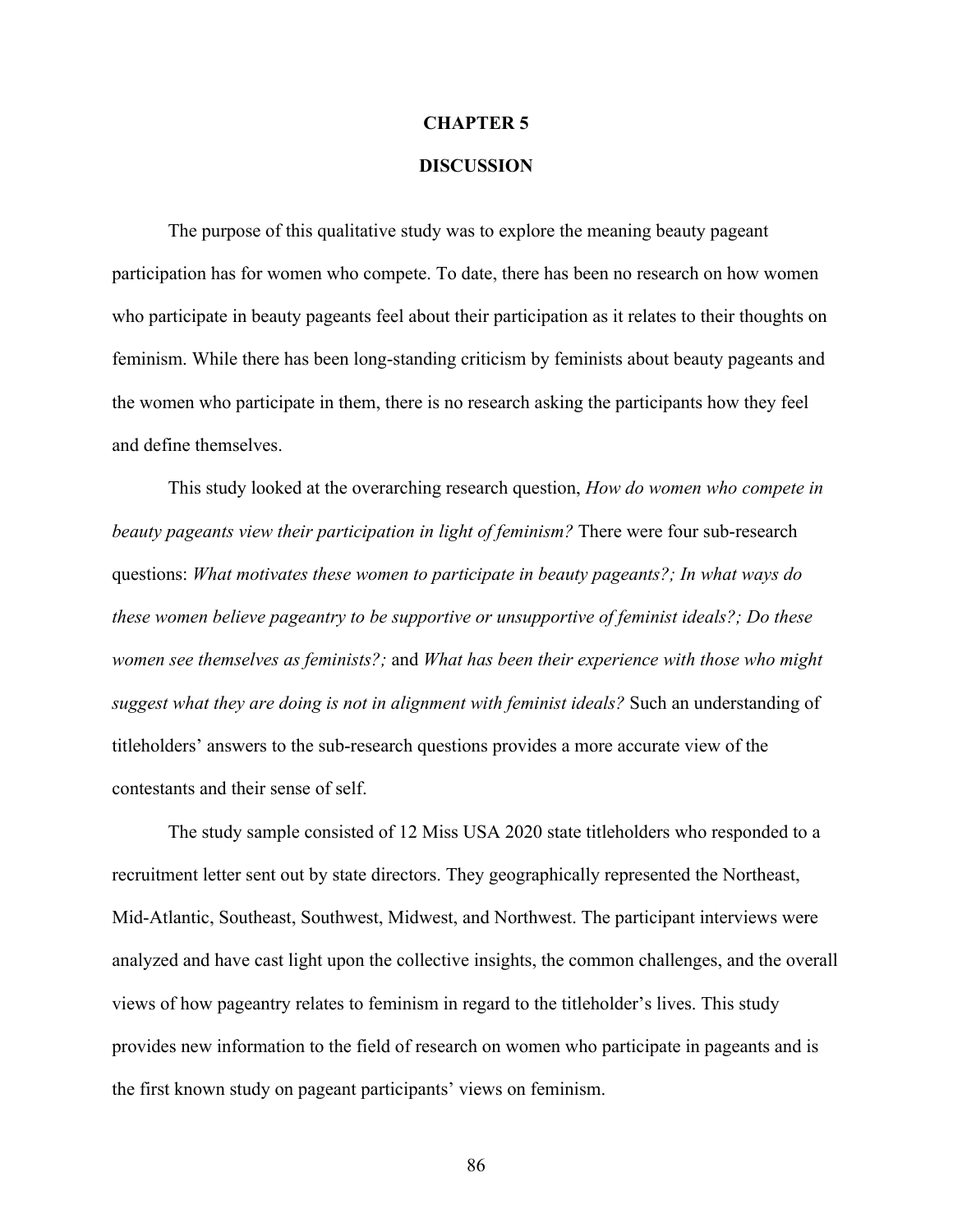### **Comparison of Findings to Previous Research**

As noted in the literature review in Chapter 2, there have been only a handful of studies focused on women who participate in pageantry; most have focused on body image or selfesteem. As in this study, many of the previous studies were conducted by authors who had a personal connection to the organization they researched. In fact, three of the six articles described in the literature review had authors who participated in the Miss America system (Maddox, 2001; Everhart, 2011; Bowers 2016). Another study was conducted by a previous childhood beauty pageant participant (Sang, 2016). It is important to note the connection and relationship between the researcher and the study participants as it shows the access that the researcher had and the familiarity with the inner workings of pageantry.

While none of these previous research studies were directly related to this study in terms of understanding their perspectives on feminism, there are pieces of previous research findings that are relevant or can be compared to the current study. For example, in the previous study by Sang (2016), she found that the women she interviewed said that their beauty pageant participation promoted bonding and helped strengthen relationships with family members, as well as bonding with other participants and the important friendships they made. Similarly, some of the women interviewed for this study also discussed how they increased time and strengthened relationships with their parents while preparing for their participation, and also developed valuable relationships with other pageant participants.

A previous study by Bowers (2016) found that all local participants interviewed had previously been exposed to stereotypes surrounding pageant participation. Similarly, all of the titleholders interviewed for this current study shared that they too had faced negative assumptions and stereotypes surrounding their participation. Bowers (2016) found that the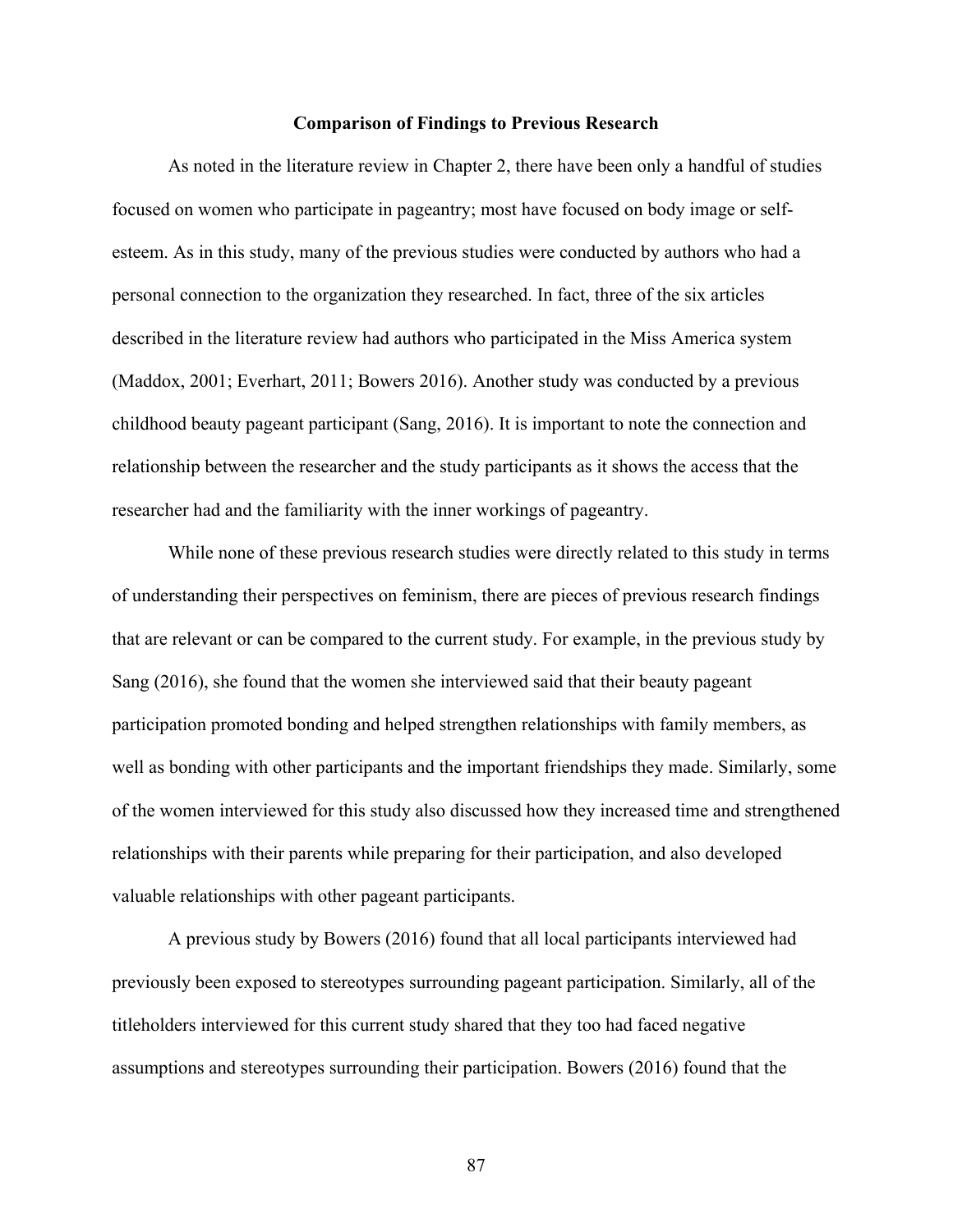societal stereotypes had no influence on the young women's decision to participate or selfesteem. Likewise, none of the participants in this study indicated that the criticism they were exposed to influenced their decision to participate or their self-esteem. Additionally, Bowers (2016) found that those who participated in the study expressed that their self-efficacy actually increased through both peer motivation and promotion of their platform. All of the titleholders interviewed for the current study indicated that through participating in pageants they gained confidence in themselves and their abilities.

A 2001 study (Maddock, 2001) of previous Miss America state titleholders from the 1985 competition reported their participation had both positive and negative effects on the titleholders. Some of the positive effects that titleholders shared included the experiences gained and opportunities to perform before large audiences. Titleholders from the 2020 Miss USA competition also reported both positive and negative thoughts when reflecting on their experience with pageants at the national level. Some titleholders in this study also shared that they were motivated by the experiences and opportunities.

Maddox (2001) also reported that the 1985 Miss America state titleholders had a shift in how they saw themselves after participating at the national level. Maddox (2001) shared that the titleholders placed a greater emphasis on their physical appearance as a result of their participation. On the other hand, none of the titleholders interviewed for this study expressed placing a greater emphasis on their physical appearance after competing. In fact, very few of the interviewed titleholders mentioned physical appearance at all. For the few that did reference physical appearance, it related to being better able to present themselves in professional settings, and the others mentioned that participating in pageants made them feel more confident about their physical appearance through participating in rounds such as swimsuit and evening gown.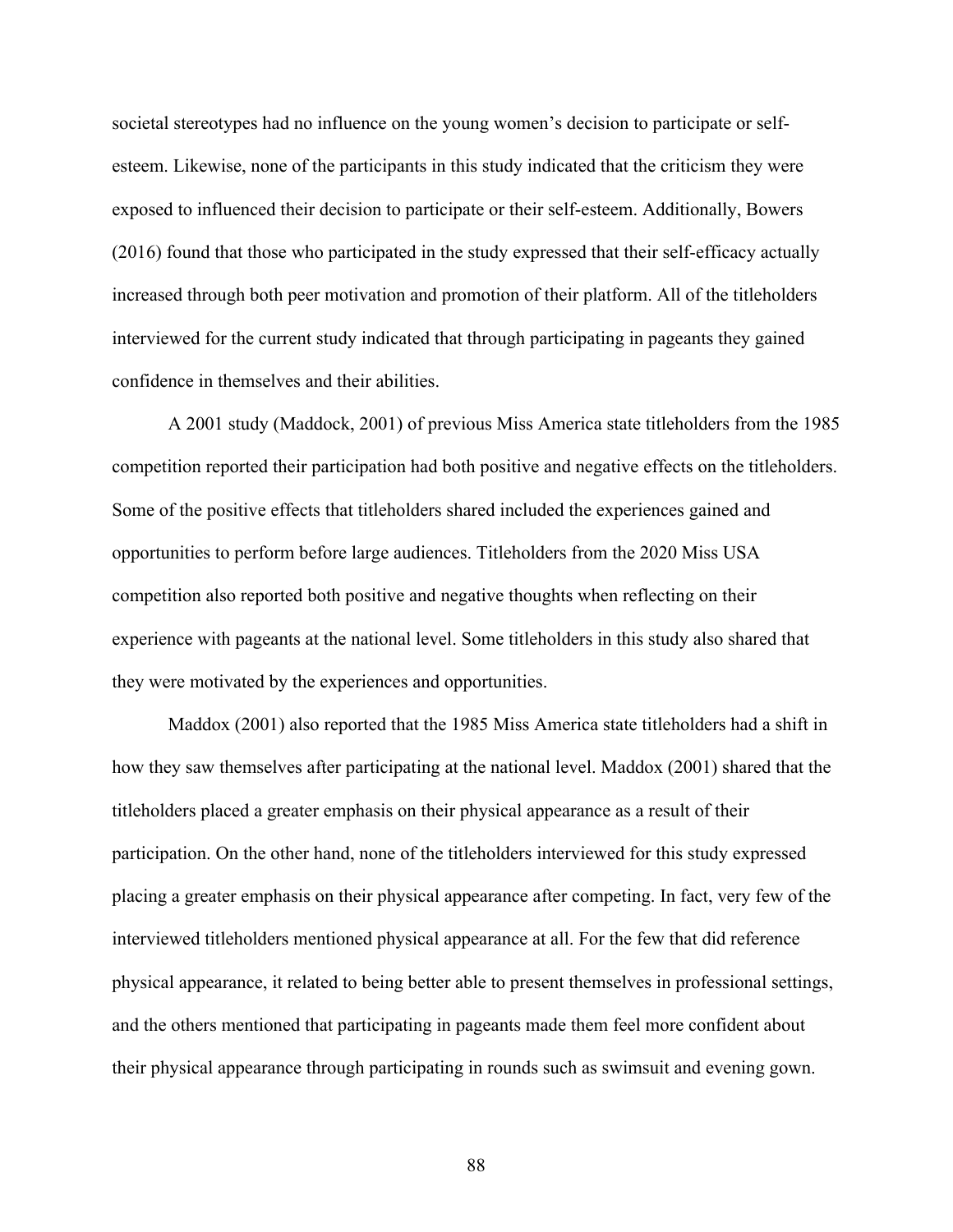#### **Contribution to the Literature on Pageantry and Feminism**

This study is important because it allows beauty pageant participants to have a voice and provides us an understanding of how beauty pageant participants view feminism in light of their participation. Since there is no known previous research on pageantry and feminism from the point of view of the participants, this study provides new information on a topic that has been overlooked despite the hundreds of commentaries and criticisms by those outside the pageant world. Much of the criticism accuses pageantry and its participants of hurting women and being anti-feminist. For example, Jessica Valenti, an American feminist writer, said that, "The contests are an antiquated reminder of exactly what we don't want for women, and they should have no place in our future" (Valenti, 2015). Even on the international scale, pageants are criticized. Former controller of *BBC One* shared that he no longer thought the pageant merited national airtime saying, "They are an anachronism in this day and age of equality and verging on offensive" (Hall, 2020). However, based on the findings from the in-depth interviews with the 2020 Miss USA state titleholders, their perspectives contradict such criticism of pageantry and the women who choose to participate.

The contribution of this study is found in the 16 coding categories that emerged from the analysis of the women's motivation to participate, their thoughts on pageantry's support for feminist ideals, their own self-identification as a feminist, and the discussion of their experience with feminist critique, as well as the three broad themes that emerged: *Pageants are Empowering, Swimsuit is Complicated*, and *Pageantry has Evolved (and needs to continue to do so)*. Together these findings highlight an important **irony**. Specifically, participants see themselves as feminists, and they see pageants as promoting (in some cases pushing) feminism, yet they are criticized by (mostly) other women outside the pageant world who insist they are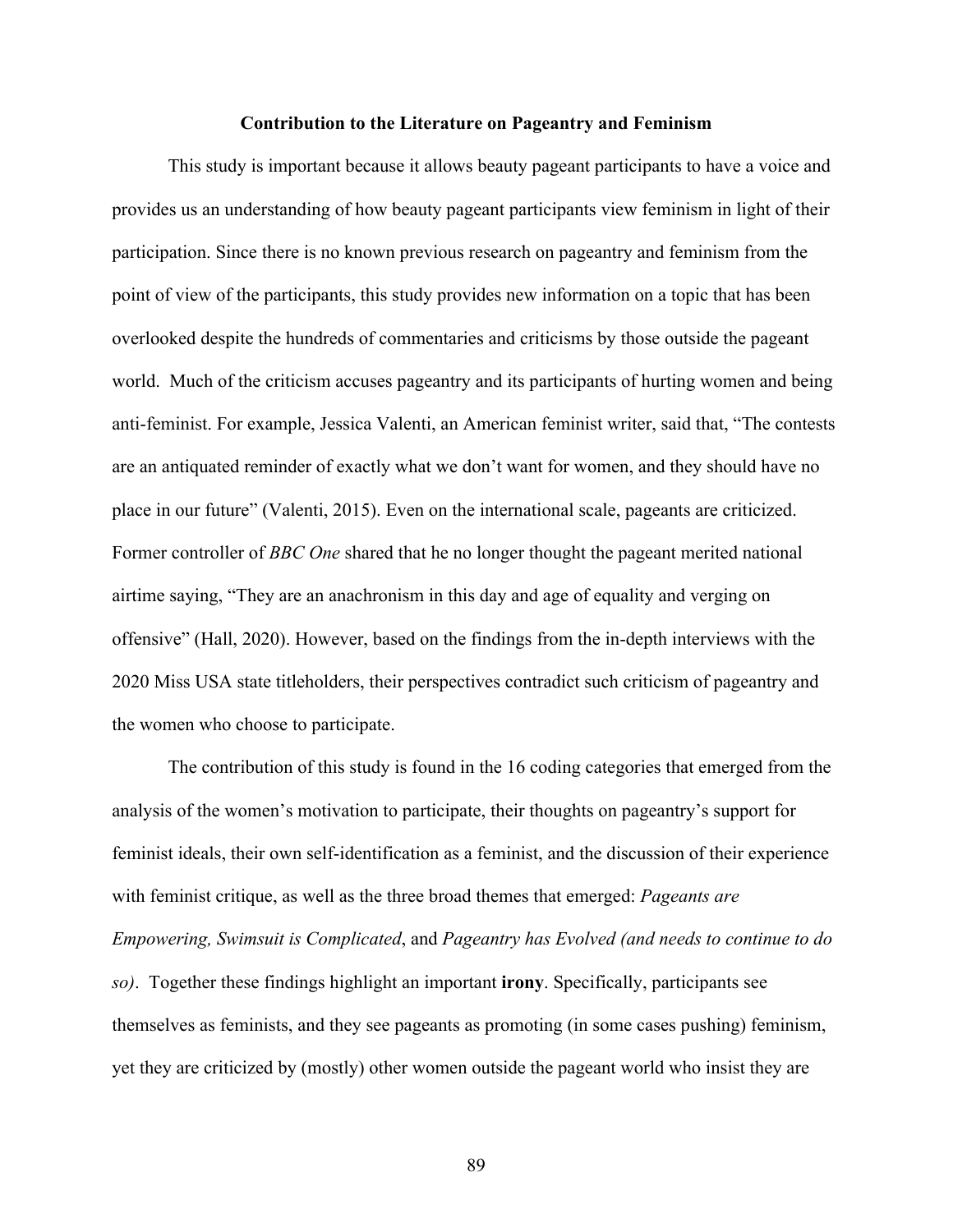hurting women. The criticism appears to be based on an outdated understanding, pure ignorance, or the hour these viewers watched a pageant on television.

Much of the negative comments from others outside pageantry (reported by the participants and in negative commentaries in the media) are based on what they see as a narrow definition of beauty, that they are not positive for girls and women, and concerns about the swimsuit competition. In terms of the criticism about beauty, it is important to note that the titleholders consistently emphasized how pageantry has evolved, and their motivation to be a participant had nothing to do with beauty. Never once in the interviews did the titleholders reference pageantry with the descriptive term "beauty."

Many of the titleholders interviewed in this study shared that pageants are the most feminist and empowering thing they have ever done and all of them wished that those on the outside would be open-minded enough to listen to the titleholder's stories and see pageants for what they are: an opportunity for the women who choose to participate to gain confidence, skills, and connections and empower themselves and those around them. Even the titleholders whose experiences within the Miss USA system were not always positive - whether that was based on their feelings towards their time at the national pageant or with their state directors - they still saw the empowerment and positive impact pageantry had on those who chose to participate.

The criticism about the swimsuit portion of pageantry is not shared by the majority of women interviewed for the study. There were different concerns raised by a few of the titleholders who were not as supportive of the swimsuit competition. Of the three rounds, interview was seen consistently identified as the most feminist portion of the pageant. Evening gown was also seen as overwhelmingly supportive by the titleholders and was viewed as incredibly empowering. Swimsuit was viewed from different lenses. For the majority of the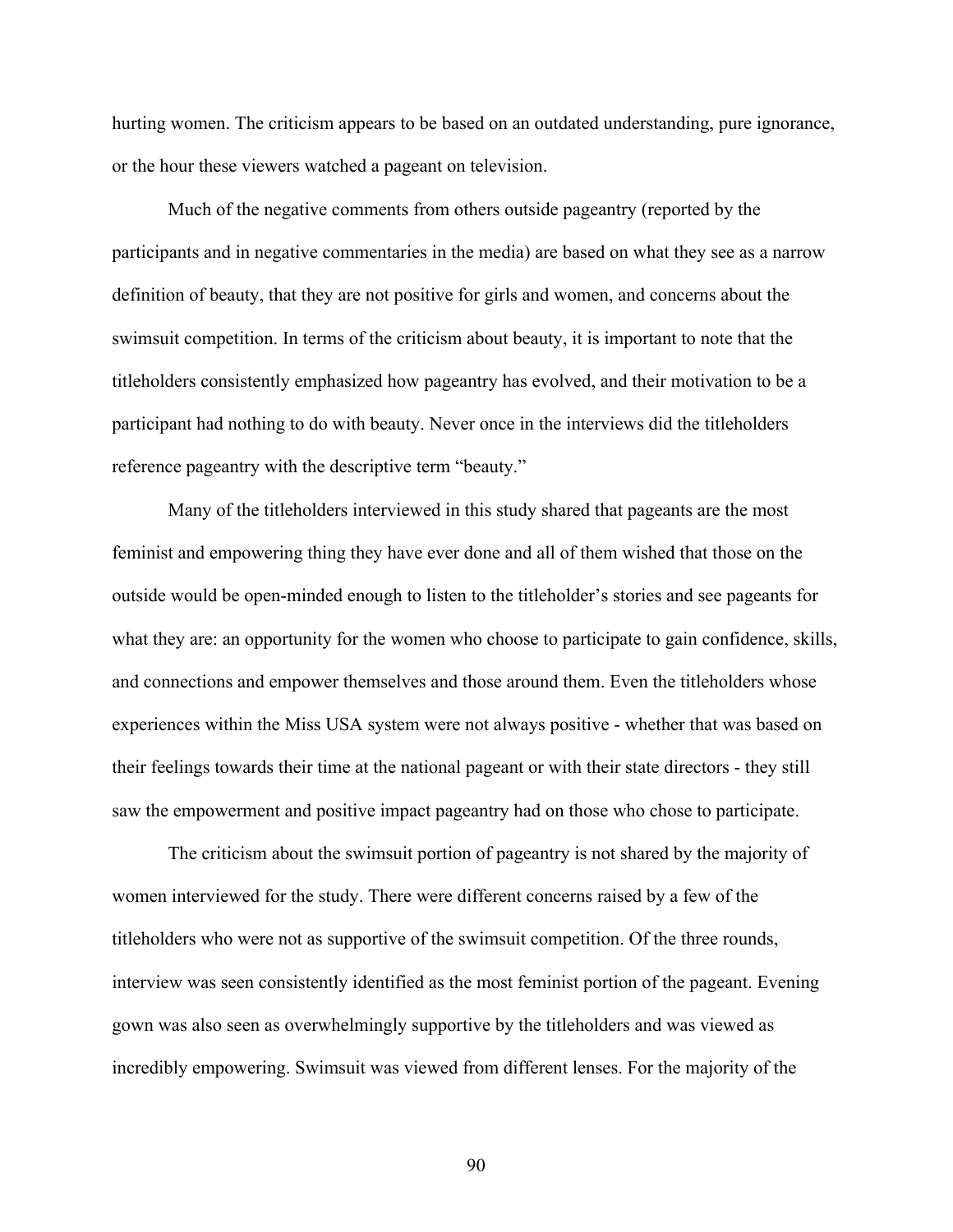titleholders, the swimsuit portion was empowering. Some could see how there might be problems and the change that may need to occur. A few of the contestants expressed that swimsuit was not empowering for them, and one shared her regret for participating as it went against her personal values of modesty. Swimsuit was often identified as "the problem" participants encountered by feminist critics.

Further, when responding to Miss America's decision to drop the swimsuit portion, this was where the strongest opinions and feelings about swimsuit came from the Miss USA titleholders. Despite some expressing conflicting opinions on the swimsuit portion, the titleholders defended the Miss USA system's decision to continue to include it and were happy that those who are interested in competing in a pageant, with or without a swimsuit portion, have options that fit their taste. When asked to reflect upon a quote from a Miss America sponsor who said, "An educated woman does not parade around in a swimsuit" the Miss USA titleholders shared disappointment, anger, and hurt. Some titleholders shared how female empowerment means supporting all women, and not discrediting women who choose to participate in the swimsuit portion. Many titleholders felt it went against feminist ideals to say an educated woman should not parade around in a swimsuit; saying this limits women and prevents them from exploring all avenues and passions they may find empowering. The irony is that they felt it was anti-feminist for Miss America to drop the swimsuit round versus keep it.

## **Limitations**

As previously stated in the Limitations of the Study Design in Chapter 2, there were several assumed limitations of this qualitative study based on a review of the literature. The limitations of the study design concerned the fact that the results of the study only included state titleholders of the 2020 Miss USA Competition and therefore, the findings may have limited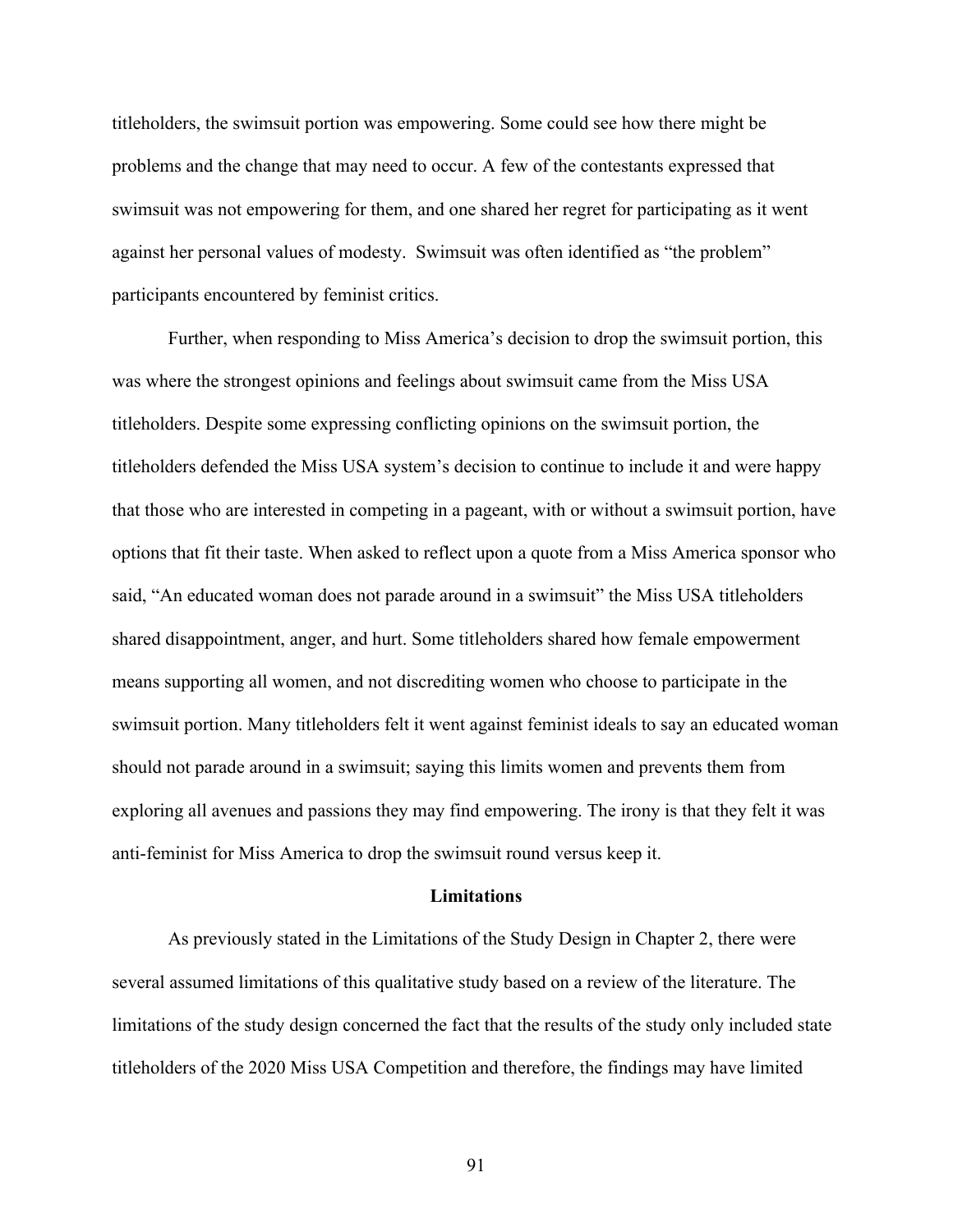applicability to other titleholders from previous years. Additionally, there was a possibility that only state titleholders who were comfortable enough with discussing issues of feminism would agree to participate in the study. Finally, state titleholders were the focus of this study. This omitted participation from other women who participated at the local and state level. Due to using a convenience sample, the study is limited in its generalizability.

There were several additional limitations to this study. First, the findings of this study may not be generalizable to pageant participants as a whole due to the fact that only those who won a state title in the Miss USA pageant system were interviewed. With thousands of girls and young women who compete each year, only a small fraction win state titles. The views of those who may have had placements that are viewed as less successful may vary from those who were victorious.

Another limitation to the study was that half of the participants were interviewed prior to the suicide of a former 2019 Miss USA, Cheslie Kryst, while the other half of the participants were interviewed closely after. As the former Miss USA titleholder, she personally guided the 2020 Miss USA state titleholders throughout their reign and had a profound impact on all of these women. This may have influenced their ability to reflect clearly on their experience, or it may have resulted in them discovering different thoughts and opinions that they may not have reflected upon such as pageantry's support for women and when asked about suggestions for how pageants could better support women and feminism.

## **Future Research on Pageantry and Feminism**

There is a need for more research on pageant participants' views on feminism. With no previous research to date on pageant participants' views on their participation in light of feminism, further research involving participants will help to fill this gap in the research. The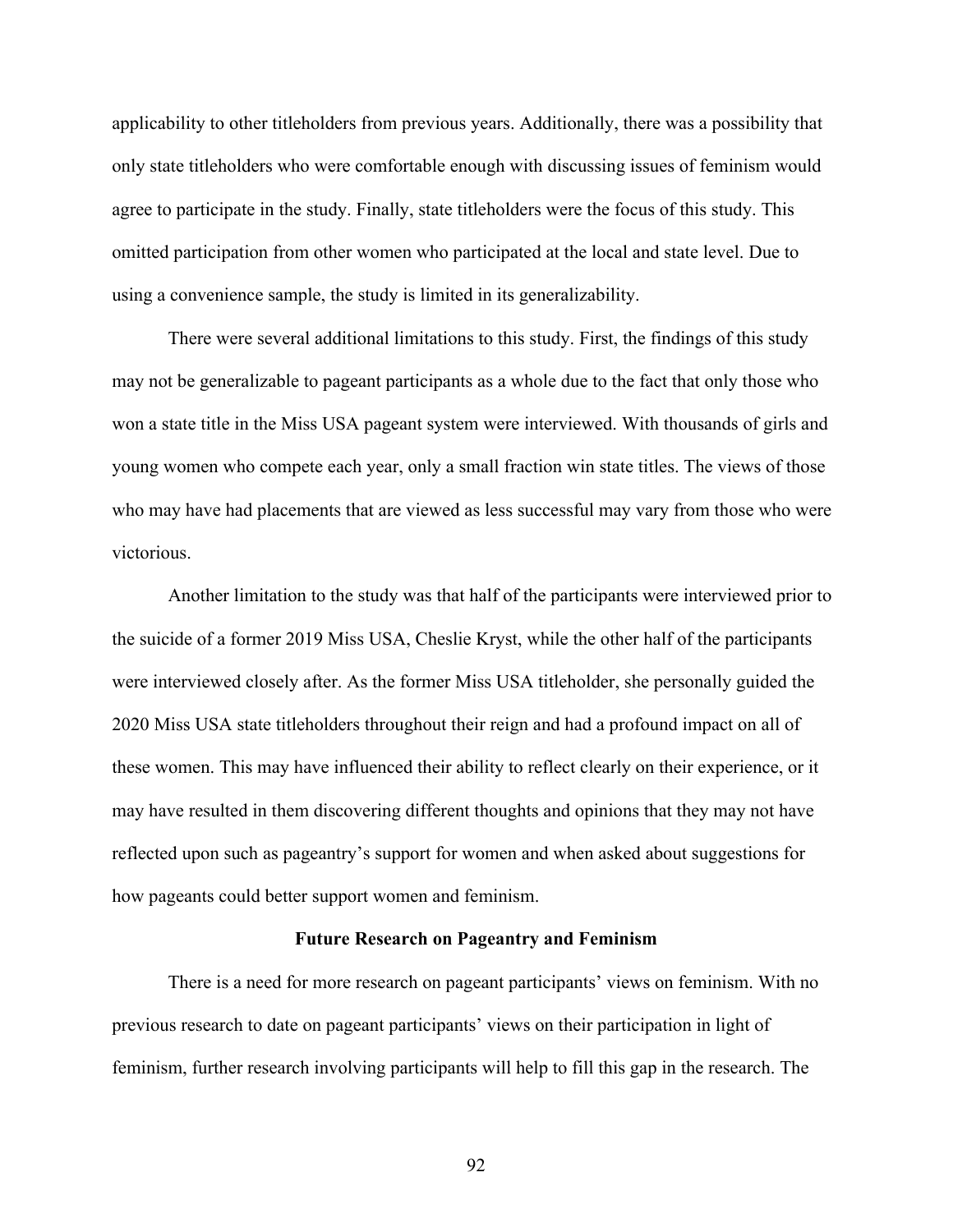participants for this qualitative study included 12 state titleholders from the 2020 Miss USA pageant. Future research could consider other participants. For example, future studies could move beyond titleholders (winners) and include interviews with those who were runners-up or anyone who competed on the state level. Other studies could compare feminist perspectives of Miss USA vs Miss America participants to see if there are differences in feminist perspectives on pageantry, since Miss America recently dropped the swimsuit competition.

Other studies could examine how the length of participation in pageantry influences their perspective. In this study, women's participation in pageantry ranged from 2 to 24 years. How might those who began participating more recently compare to those who have made this a lifetime activity when considering feminist perspectives?

Future research might also consider the timing. Studies could include interviews with women several years later after leaving pageantry. As a retrospective study, with some distance between actively participating and later being interviewed, there may be differing perspectives. The women in this study had recently participated as titleholders in 2020. A longitudinal study could follow women across time to understand if and how their perspectives on feminism change (to become more positive or negative). Other studies could interview a cross section of participants from different decades on their thoughts on feminism and pageantry.

Beyond qualitative studies, quantitative studies could involve surveys of large numbers of participants about their thoughts on feminism, pageantry's support for feminist ideals, and their self-identification as a feminist. This would allow for a wider understanding of perspectives.

Studies could also include those involved in the leadership of organizations (i.e., state directors) to understand their thoughts on feminism and the role of pageantry in promoting feminist ideas. Their perspectives could be further compared to the participants who they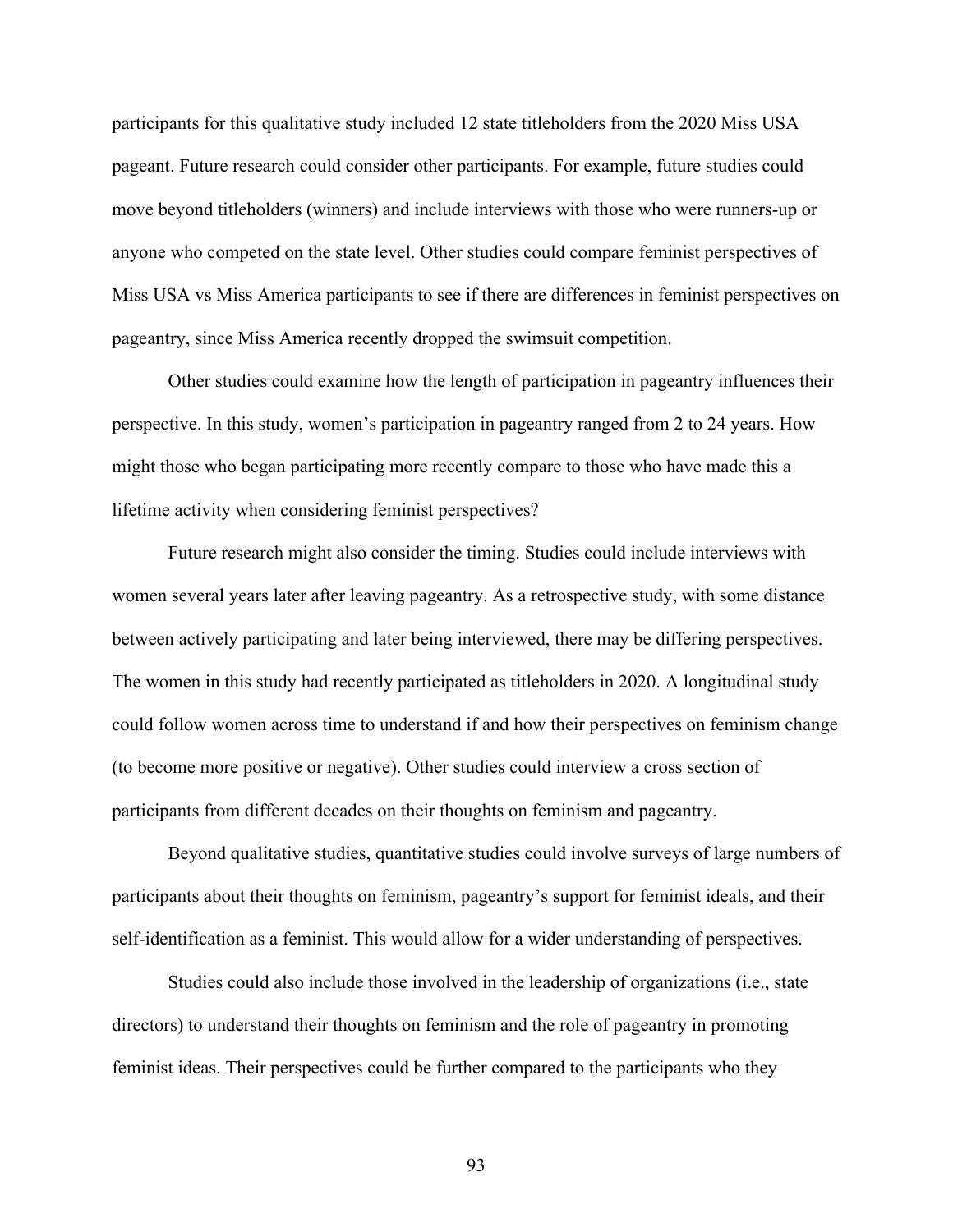oversee. Clearly, there is a need for more research in this area. Prior to this study, the only voice providing a perspective on pageantry and feminism was limited to those outside the system, offering negative critiques suggesting how anti-feminist pageantry is for women. This study allowed the women involved in pageantry to add their voices and perspectives. More studies like this one need to be done to add to our understanding.

## **Implications and Conclusions**

There are a number of implications based on the findings of this study and the three broad categories: *Pageants are Empowering, Swimsuit is Complicated*, and *Pageantry has Evolved*. The first, and perhaps the important implication, is that pageant organizations need to do a better job articulating to the public what is involved and how beneficial participation in pageantry can be for women. The general sentiment from the participants seemed to be summed up by one of the titleholders who said, "This is one of the most empowering feminist things I have done, why don't you all see that?" If the organizations did a better job educating the public, perhaps this would reduce the number of negative feminist commentaries that ridicule, mock and criticize the very women they should be supporting. Many titleholders felt it was anti-feminist for women to put down other women, pointing out that it went against feminist values of equality, fairness, empowerment of women, and seeing women as strong and capable.

A second implication of the study is to reconsider the reference to "beauty pageants" by dropping the "beauty" and instead simply referring to them as "pageants." Despite being asked interview questions that referred to beauty pageants, the women interviewed for this study did not discuss beauty as a part of their participation. Their response, when asked about their motivation for participating, did not include responses such as "because I know I am beautiful." Their responses were centered around a desire to give back, do something to help others, trying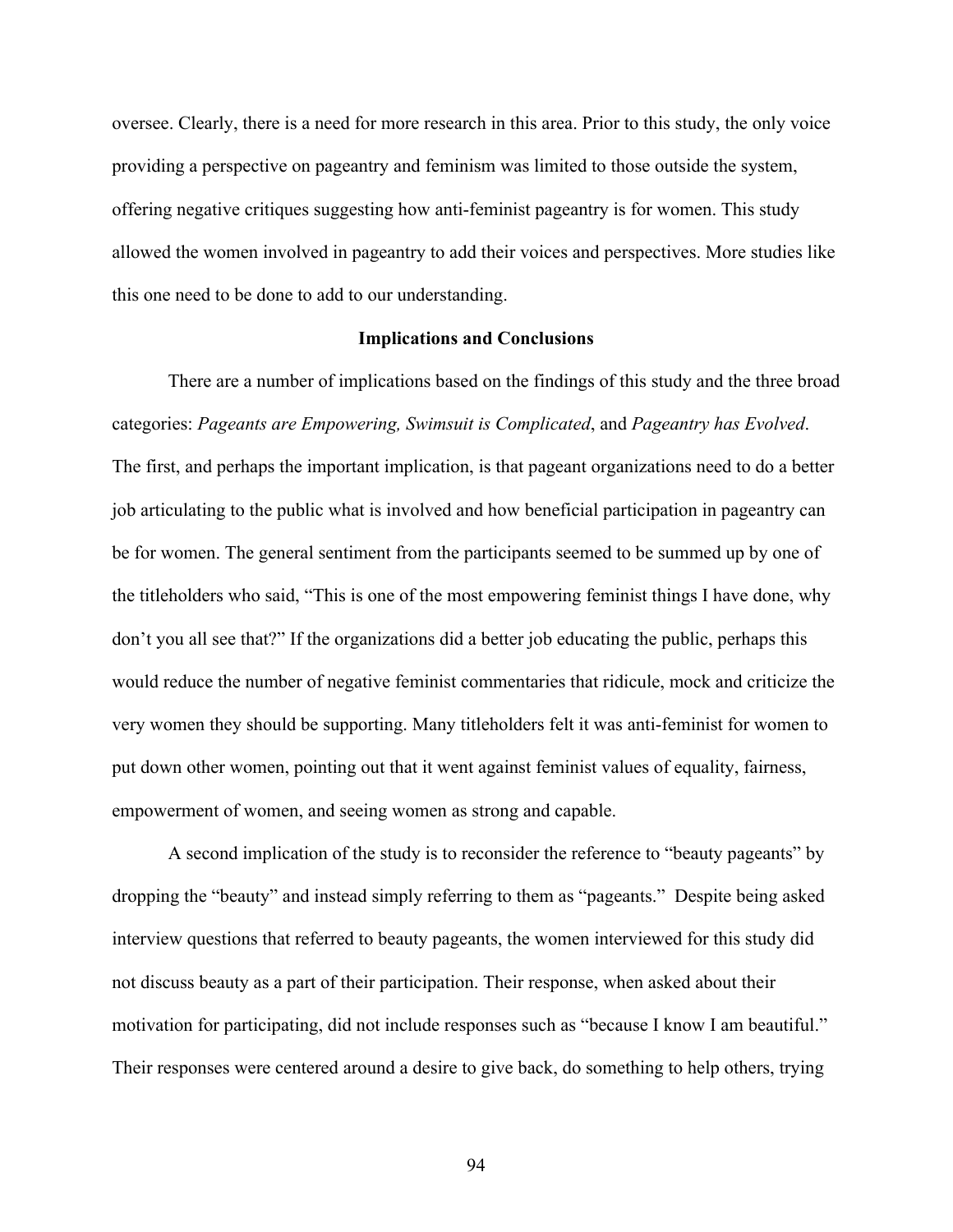something new, and as a place to showcase their talent as a singer or dancer. Limiting the experience or point of participating to physical beauty was not seen as relevant. In fact, many women talked about the greater diversity of participants. Related to this, they don't see pageantry as a "competition" in the traditional sense of "winners and losers." Many talked about pageantry being a self-challenge and how they were ultimately competing against themselves. In fact, many described the supportive environment among the women they met in pageantry.

The third implication is that as pageant systems continue to evolve, they need to continue to make it a priority to support the women who participate and to promote the great diversity in women. Titleholders acknowledged the need to continue to progress in a variety of ways to make pageants as empowering as possible for the girls and young women who choose to participate. When asked at the end of the interview for any final thoughts on what pageants could do to better support feminist ideals, many pointed to this need to support participants' mental health. For example, state directors who oversee the titleholders that these women are representing far more than themselves, they are representing the entire state. It is important for the state directors to acknowledge the pressure and provide the proper support and resources during and after the titleholder's reign.

In conclusion, this study sought to answer the overarching question, *How do women who compete in beauty pageants view their participation in light of feminism*? The analysis of the indepth interviews revealed a deeply held belief that pageantry is empowering. These women see themselves as supporting feminist ideals and that pageantry is a place for promoting women and all that they are capable of. The public needs to understand that despite the work that needs to be done, pageants serve as a positive and empowering place for the women who choose to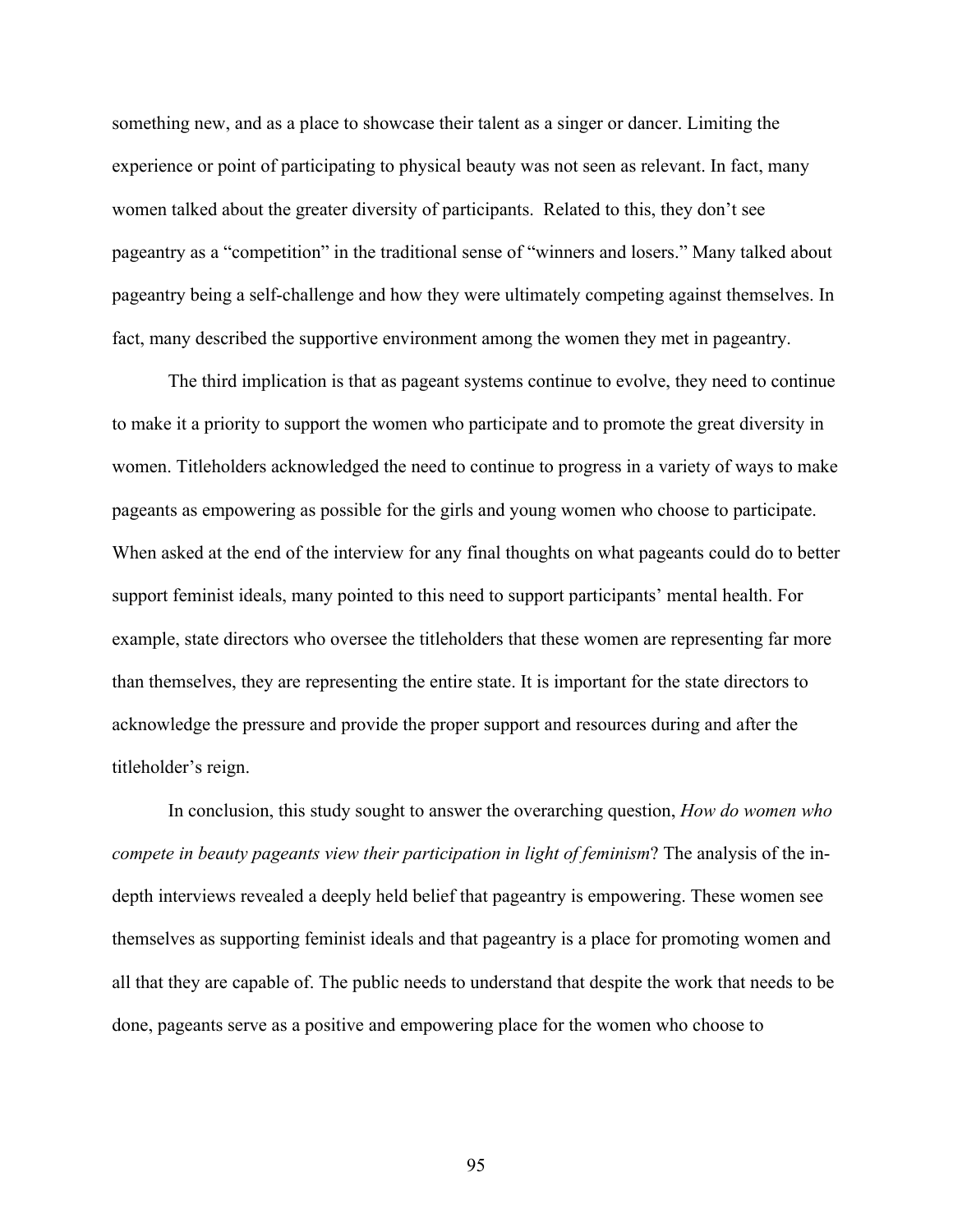participate. The pageant organizations need to face the reality that change must continue in order to keep supporting women and to better embrace the great diversity women bring to pageantry.

Feminist ideals include such things as equality, fairness, empowerment of women, and seeing women as strong and capable. This is what pageantry has done for the women who chose to be interviewed for this study. It has helped some women strengthen their convictions related to feminist ideals, and for other women, pageantry was their first real exposure to feminism and what it meant to be a feminist.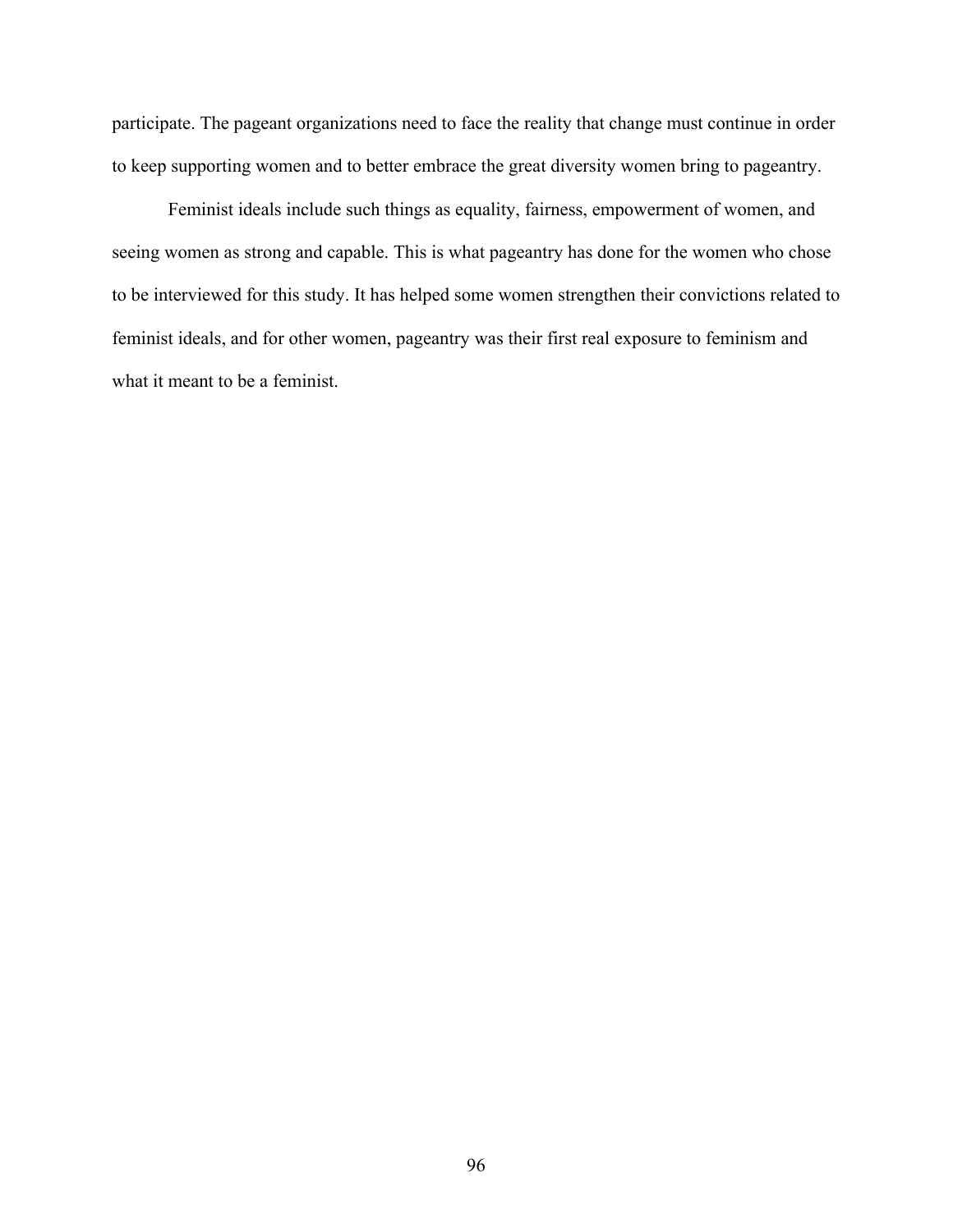#### **REFERENCES**

- Bearak, B. (1996, November 15). *India sees ugly side of pageant*. Los Angeles Times. https://www.latimes.com/archives/la-xpm-1996-11-15-mn-65005-story.html.
- Bowers, E. (2016). *Social Stereotyping and Self-Esteem of Miss America Pageant Contestants* (10182597) [Doctoral dissertation, Walden University]. ProQuest Dissertations and Thesis Global.
- Cambridge English Dictionary (2021). *Feminism*. FEMINISM | definition in the Cambridge English Dictionary. (n.d.). Retrieved October 1, 2021, from https://dictionary.cambridge.org/us/dictionary/english/feminism.

Cohen, C. B., Wilk, R., & Stoeltje, B. (1996). *Beauty queens on the global stage: Gender, contests, and power*. Routledge.

- Creswell, J. W. (2018). *Research design: Qualitative, quantitative, and mixed methods approaches* (5th ed.). Thousand Oaks, CA: Sage Publications.
- Creswell, J. W., & Poth, C. N. (2018). *Qualitative inquiry and research design: Choosing among five approaches*. Los Angeles, CA: SAGE Publications.
- DeNinno, N. (2021, January 3). *The high cost of beauty pageants.* International Business Times. https://www.ibtimes.com/high-cost-beauty-pageants-1595724.

Elder, L. Greene, S., & Lizotte, M. K. (2021). Feminist and Anti-Feminist Identification in the 21st Century United States*. Journal of Women, Politics & Policy, 42*, 243-259.

- Encyclopædia Britannica (2021).*Feminism*. Encyclopedia Britannica. Retrieved October 1, 2021, from https://www.britannica.com/topic/feminism.
- Everhart, A. (2011). *Entertaining a false reality: A social comparison examination of beauty pageant participation and the effect on body dissatisfaction, depression, and selfesteem* (1504890) [Master's thesis, West Virginia University]. ProQuest Dissertations and Thesis Global.
- Gay, R. (2018, January 1). *Fifty years ago, protesters took on the Miss America pageant and electrified the feminist movement.* Smithsonian Magazine. https://www.smithsonianmag.com/history/fifty-years-ago-protestors-took-on-missamerica-pageant-electrified-feminist-movement-180967504/.
- Geismar, N. (2016, August 8). Q&A: UnReal's Meagan Tandy On Feminism, Discrimination and Beauty Pageants. Ms. Magazine. https://msmagazine.com/2016/08/08/qa-unrealsmeagan-tandy-on-feminism-discrimination-and-beauty-pageants/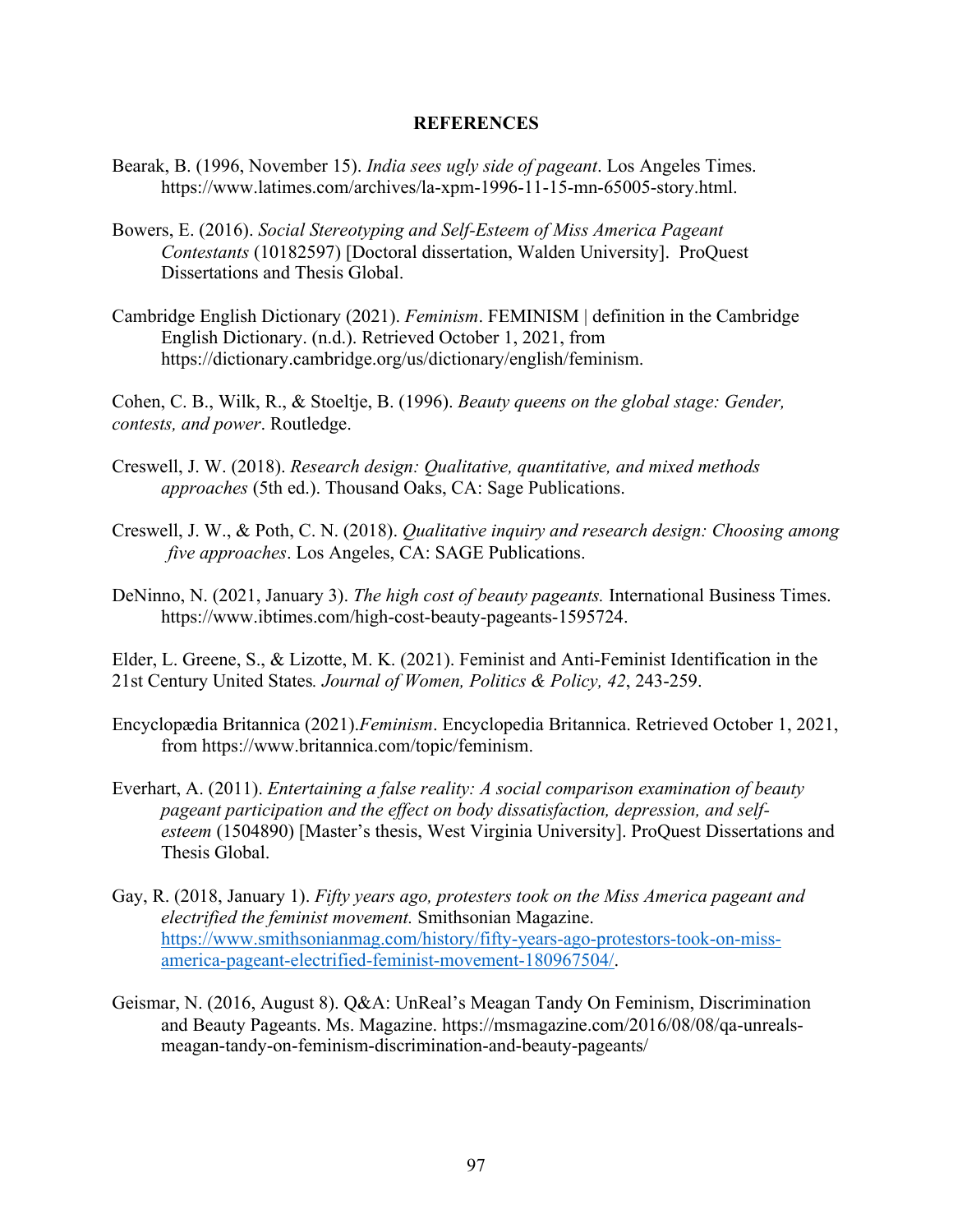- Goldenberg, S. (1996, November 23). *Protests highlight countdown to India's first Miss World contest*. The Irish Times. https://www.irishtimes.com/news/protests-highlight-countdownto-india-s-first-miss-world-contest-1.109128.
- Grout, H. (2013). Between Venus and Mercury: The 1920s beauty contest in France and America. *French Politics, Culture & Society*, *31*(1). https://doi.org/10.3167/fpcs.2013.310103
- Hall, H. (2020, November 27). *The feminists who flour bombed the 1970 Miss World pageant*. The Independent*.* https://www.independent.co.uk/life-style/women/miss-world-protest-1970-womens-liberation-feminists-b1759081.html.
- Hamlin, K. (2019, April 1). *The Miss America pageant taught us to ogle women's bodies. Can it now teach us to value their ideas?* The Washington Post. https://www.washingtonpost.com/news/made-by-history/wp/2018/06/07/the-missamerica-pageant-taught-us-to-ogle-womens-bodies-can-it-now-teach-us-to-value-theirideas/.
- Maddox, D. D. (2001). *The Miss America Pageant's Influence on The Self-Construction of Its 1985 Contestants* (EP 739555) [Master's thesis, University of Nebraska]. ProQuest Dissertations and Thesis Global.
- Mantai, J. (2019, May 15). *Argument in the office: Are beauty pageants feminist or flawed?* The Daily Nexus. https://dailynexus.com/2019-03-09/argument-in-the-office-are-beautypageants-feminist-or-flawed/.
- Maxwell, J. A. (2005). *Qualitative research design: An interactive approach* (2nd ed.). Thousand Oaks, CA: Sage.
- McMillan, J. H., & Schumacher, S. (2010). *Research in education: Evidence-based inquiry* (7th ed.). Boston, MA: Pearson.
- Merriam-Webster. (2021). *Dictionary by Merriam-Webster: America's most-trusted online dictionary*. Merriam-Webster. Retrieved October 10, 2021, from https://www.merriamwebster.com/.
- Miss America Organization (2021). Prepare Great Women For The World. Prepare the World For Great Women. Retrieved October 10, 2021, from https://www.missamerica.org/.
- Miss Universe Organization (2021). Who We Are. Retrieved October 10, 2021, from https://www.missuniverse.com/.
- Miss USA Organization (2021). Pageantry Reimagined. Retrieved October 10, 2021, from https://missusa.com/.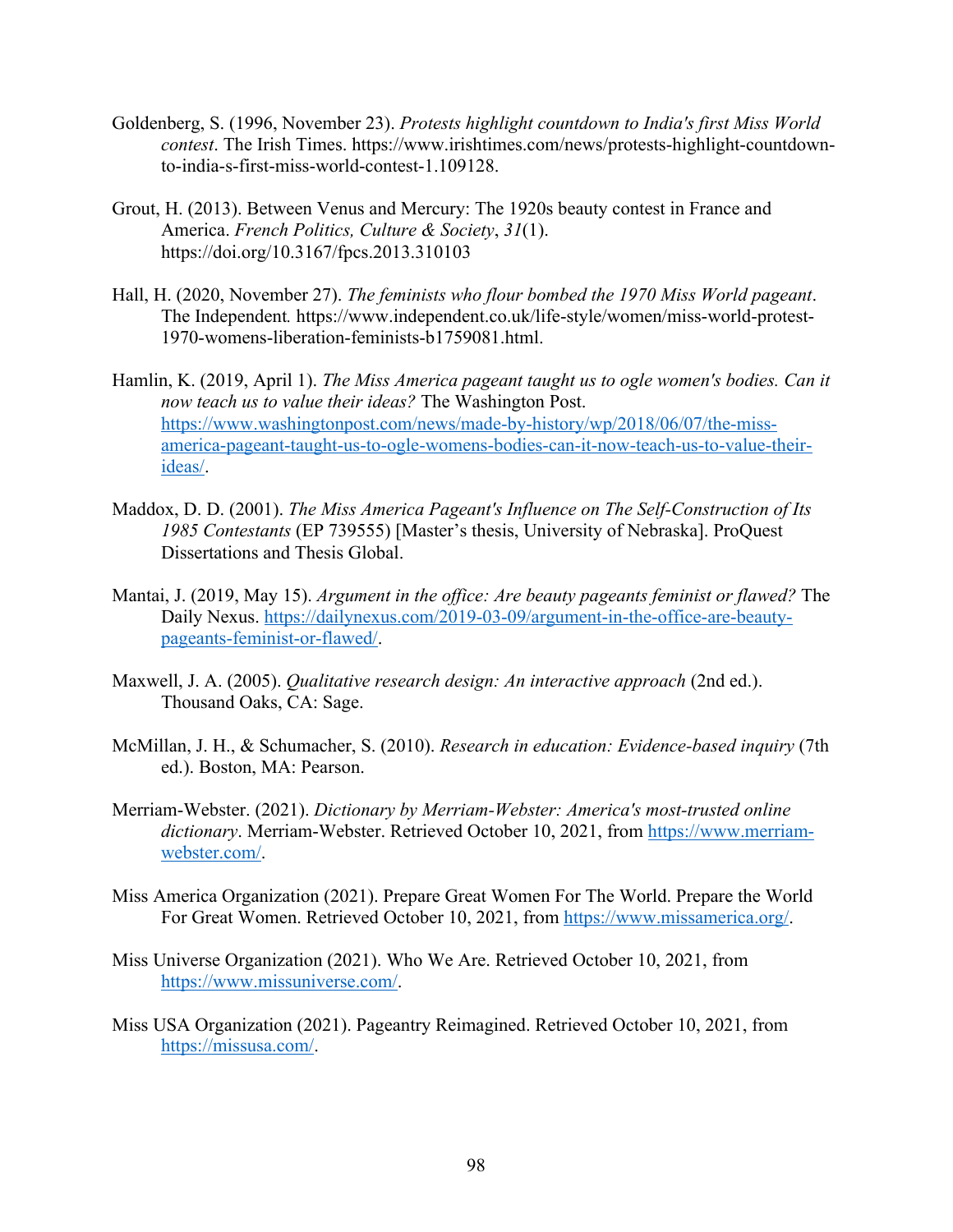- Pintura Channel (2017, May 20). Miss USA 2017 Top 3 Announcement + Q&A. (Video) YouTube. https://www.youtube.com/watch?v=xb3FYcITyuU.
- Reuters (1996, November 24). *Miss World crowned as Indians protest.* The New York Times. https://www.nytimes.com/1996/11/24/world/miss-world-crowned-as-indians-protest.html.
- Russo, N. F. (1998) Measuring feminist attitudes: Just what does it mean to be a feminist? *Psychology of Women Quarterly, 22*, 313-315.
- Sang, C. (2016). *An Exploration of Women's Meanings of Their Competing In Beauty Pageants and What Part Their Families Have Played* (3582115) [Doctoral dissertation, Texas Woman's University]. ProQuest Dissertations and Thesis Global.
- Statistic Brain. (2017, October 1). *Beauty Pageant Statistics*. Statistic Brain. Retrieved October 1, 2021, from https://www.statisticbrain.com/beauty-pageant-statistics/.
- Swirsky, J. M. & Angelone, D. J. (2014). Femi-nazis and bra burning crazies: A qualitative evaluation of contemporary beliefs about feminism. *Current Psychology, 33*, 229-245.
- The Library of Congress (2008). *It's not a beauty pageant! It's a scholarship program!* The Library of Congress - Wise Guide. https://www.loc.gov/wiseguide/aug08/beauty.html.
- Thompson, S. H., & Hammond, K. (2003). Beauty is as beauty does: Body image and selfesteem of pageant contestants. *Eating and Weight Disorders - Studies on Anorexia, Bulimia and Obesity*, *8*(3), 231–237. https://doi.org/10.1007/bf03325019
- Valenti, J, (2015, December 22). *Beauty pageants are embarrassing – even if you name the right winner.* The Guardian, https://www.theguardian.com/commentisfree/2015/dec/22/beautypageants-embarrassing-even-if-name-right-winner-miss-universe.
- Watson, E., & Martin, D. (2004). *"There She Is, Miss America": The Politics of Sex, Beauty, and Race in America's Most Famous Pageant.* New York, NY: Palgrave Macmilan.
- Wonderlich, A. L., Ackard, D. M., & Henderson, J. B. (2005). Childhood beauty pageant contestants: Associations with adult disordered eating and mental health. *Eating Disorders*, *13*(3), 291–301. https://doi.org/10.1080/10640260590932896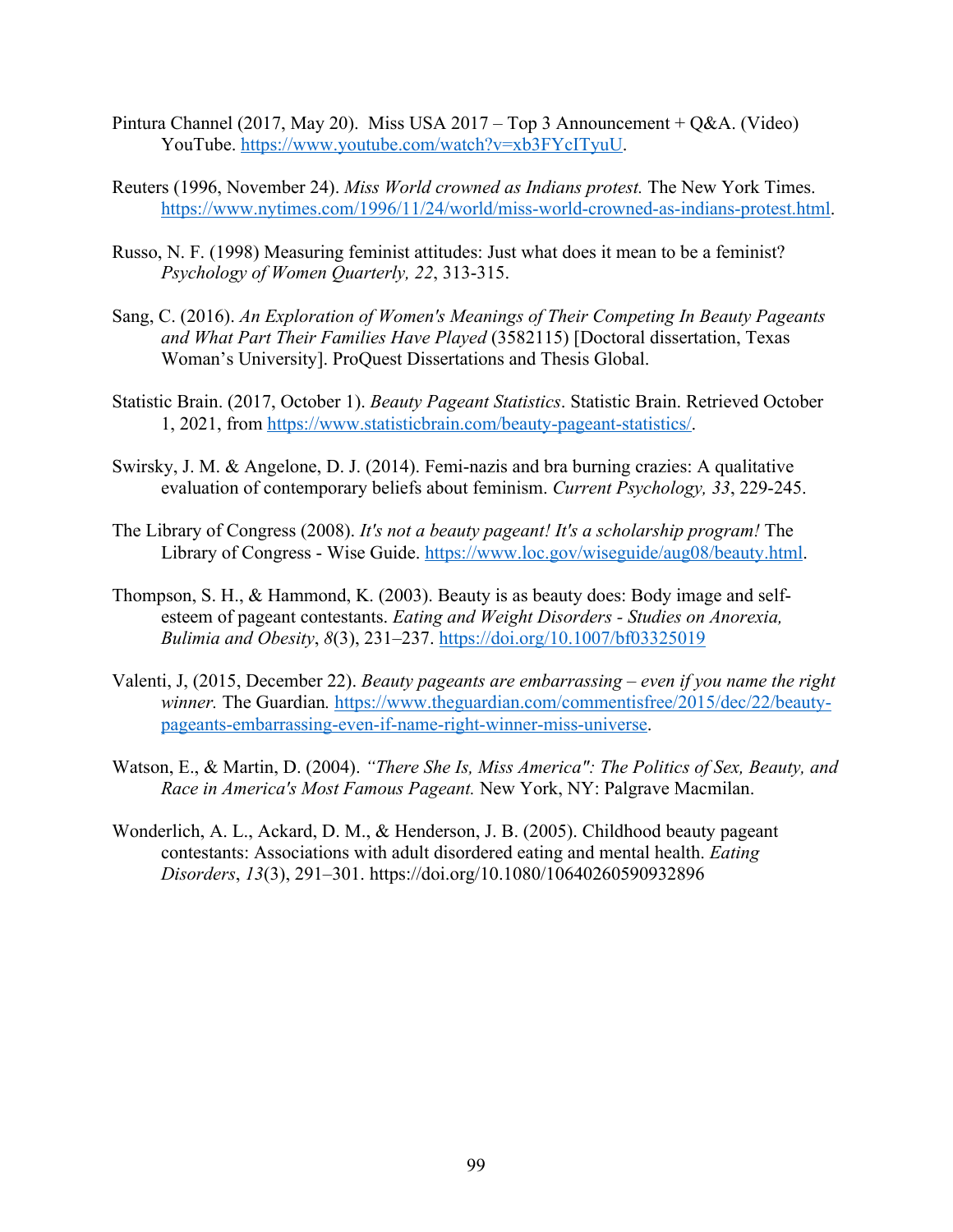#### **APPENDICES**

#### **Appendix A**

#### **Email to State Pageant Directors for Recruiting Participants**

Dear (name of State Director):

My name is Julia Van Steenberghe and I am Miss Maine USA 2020. I am also a graduate student in the Master of Science in Human Development program at the University of Maine. My thesis advisor is Dr. Sandra Caron, Professor of Family Relations and Human Sexuality at the University of Maine. I am writing to ask for your assistance in contacting participants for a study I am conducting. I wanted to go through the state directors to ensure no former titleholders would feel any pressure or obligation given my relationship to them. I would greatly appreciate if you could forward my Letter of Invitation (attached) and the Informed Consent (attached) to your 2020 state titleholder(s).

The title of my thesis is *Miss USA Meets Feminism: A Qualitative Study Exploring Contestants' Thoughts on Feminism.* My study will involve interviewing women who have competed at Miss USA to understand how they view feminism in light of their participation. A series of questions will explore what motivates them to compete in a beauty pageant, how they see their participation supporting feminist ideals, if they view themselves as feminists, and any experiences they have had with criticism.

If you have questions, I can be reached at 207-949-3370 or my email is julia.van@maine.edu. You can also contact my thesis advisor, Dr. Sandra Caron, at the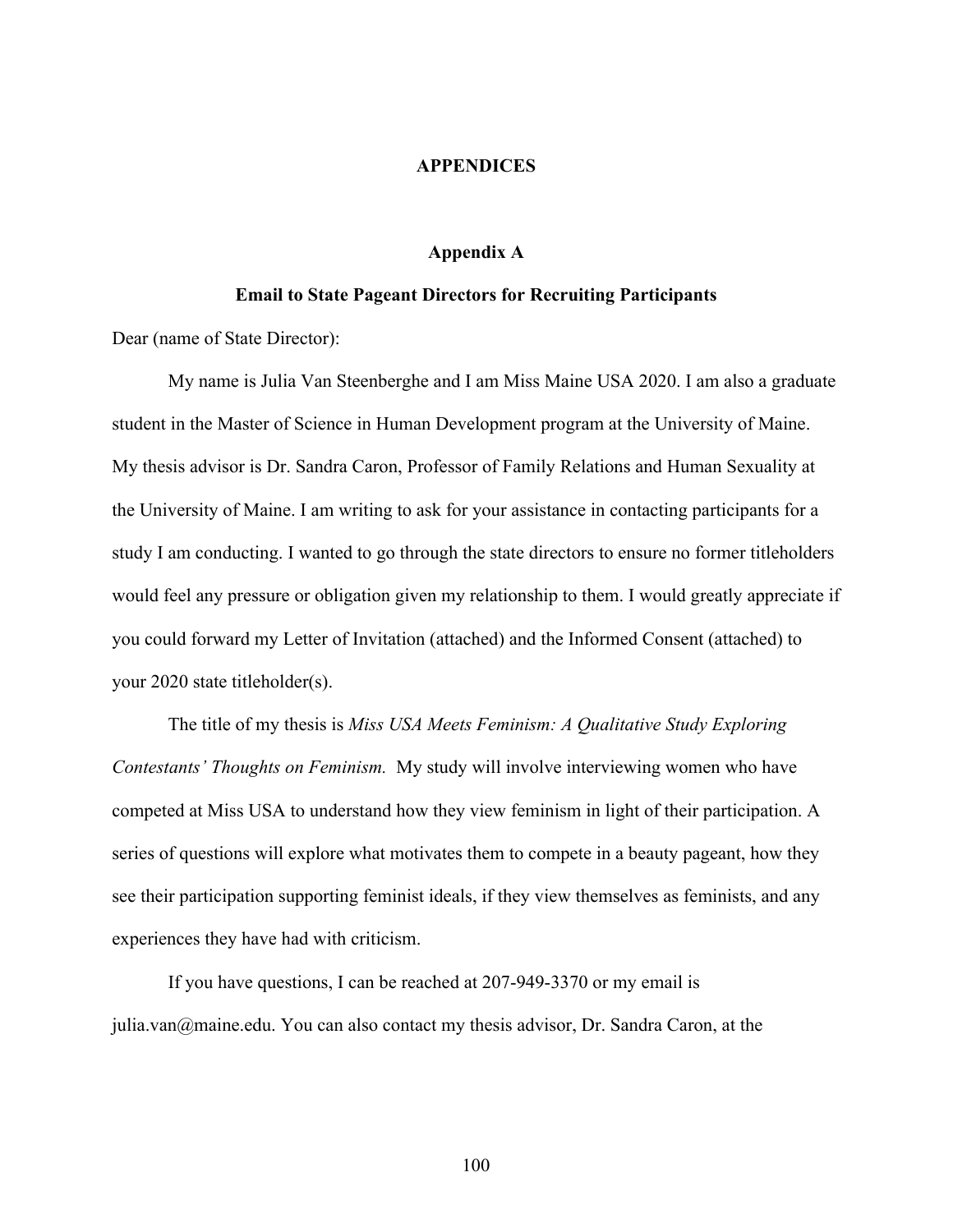University of Maine in the Human Development program. Dr. Caron's phone number is 207-

581-3138 and her email is scaron@maine.edu. Thank you for your assistance with my research.

Sincerely,

Julia Van Steenberghe, Miss Maine USA 2020

Graduate student, Master of Science in Human Development

University of Maine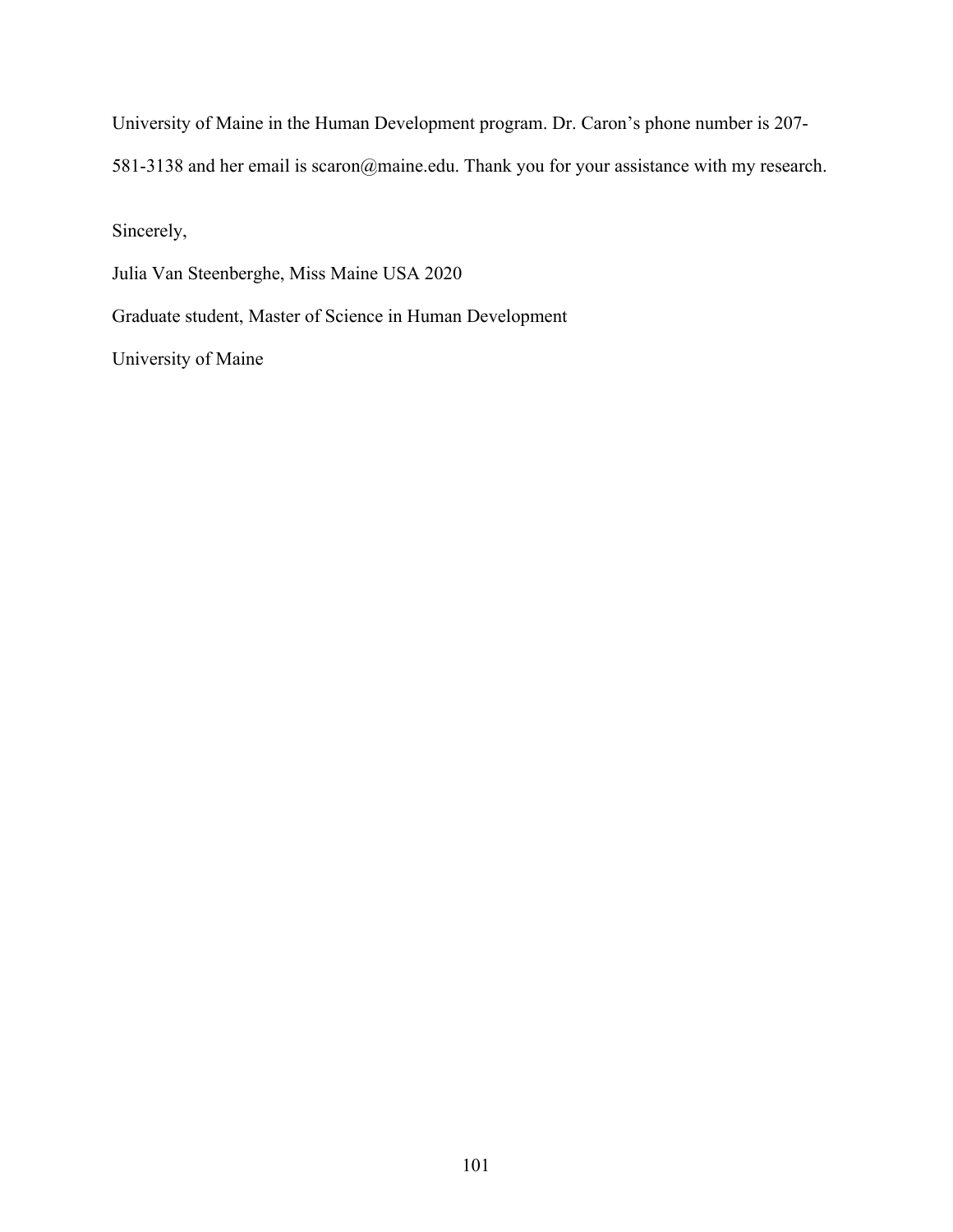#### **Appendix B**

#### **Letter of Invitation to Miss USA 2020 State Titleholders**

My name is Julia Van Steenberghe and I was Miss Maine USA 2020. I am currently a graduate student in Human Development program at the University of Maine. My thesis advisor is Dr. Sandra Caron, Professor of Family Relations and Human Sexuality at the University of Maine. I was fortunate to meet many of you both in person and virtually throughout our unconventional time as titleholders. I asked the state director who oversaw your reign as a titleholder, or who is now overseeing the state you were a titleholder for, to forward you this letter.

I am seeking volunteers for my research study entitled: *Miss USA Meets Feminism: A Qualitative Study Exploring Contestants' Thoughts on Feminism.* My study will involve interviewing women who competed at Miss USA 2020 to understand how you view feminism in light of your participation. A series of questions will explore what motivates you to compete in a beauty pageant, how you see your participation supporting feminist ideals (or not), if you view yourself as a feminist, and any experience with criticism.

You will be asked to take part in an interview that will be digitally recorded for audio. The interview may take up to 90 minutes and will be conducted virtually. Attached is an Informed Consent document that provides further details about this study, guidelines for confidentiality, and pertinent contact information.

If you are interested in participating in this study or if you have further questions, I can be reached at my personal cell phone: 207-949-3370 or my email julia.van@maine.edu. You can also contact my thesis advisor, Dr. Sandra Caron, at the University of Maine in the Human Development program. Dr. Caron's phone number is 207-581-3138 and her email is

102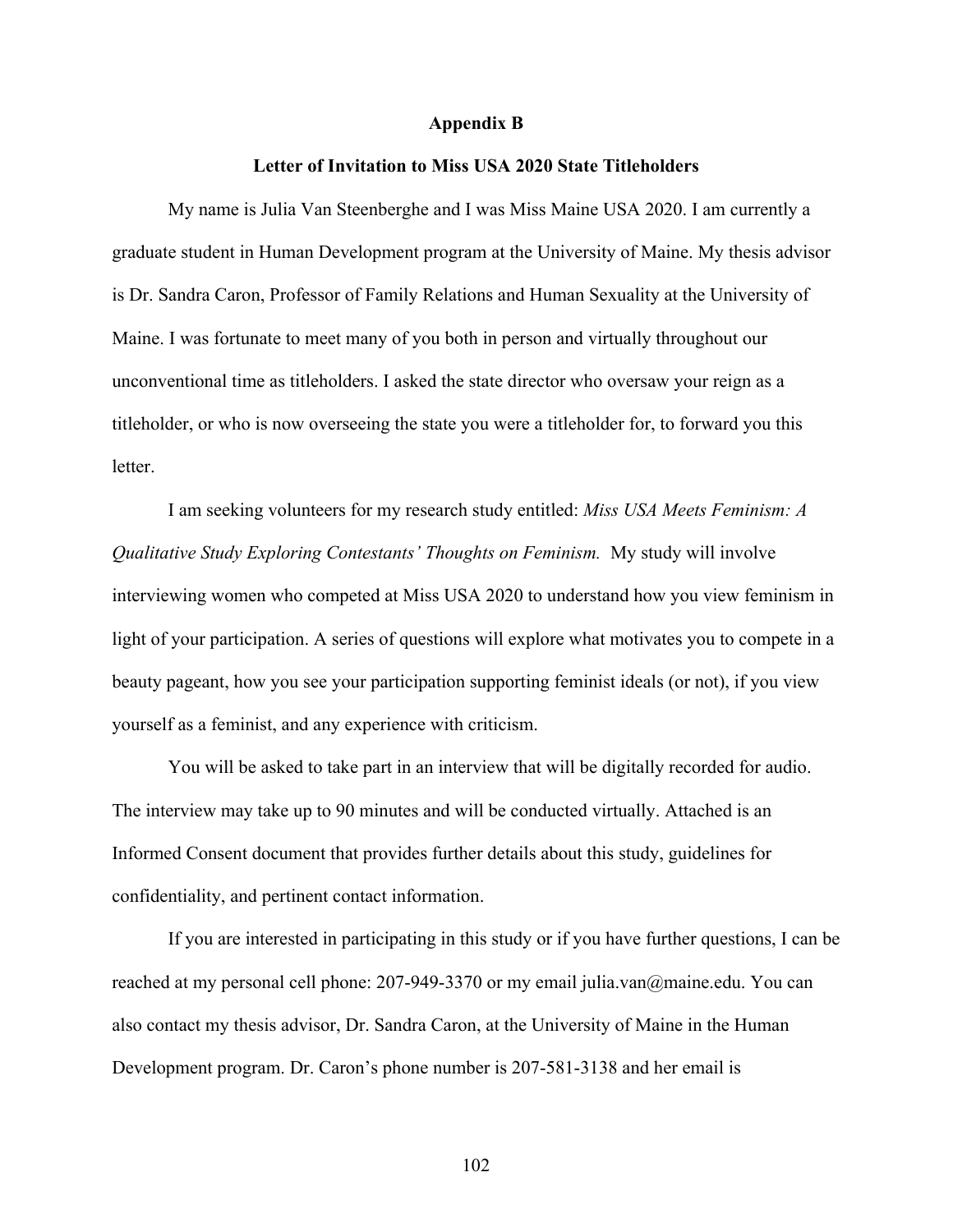scaron@maine.edu. Please note; Due to the time constraint to finish my thesis prior to graduating in May, if I receive an overwhelming response, I plan to select the first 12 women who contact me. Therefore, not all who contact me may be selected for an interview. Thank you for considering this invitation.

## Sincerely,

Julia Van Steenberghe, Miss Maine USA 2020 Masters Candidate in Human Development University of Maine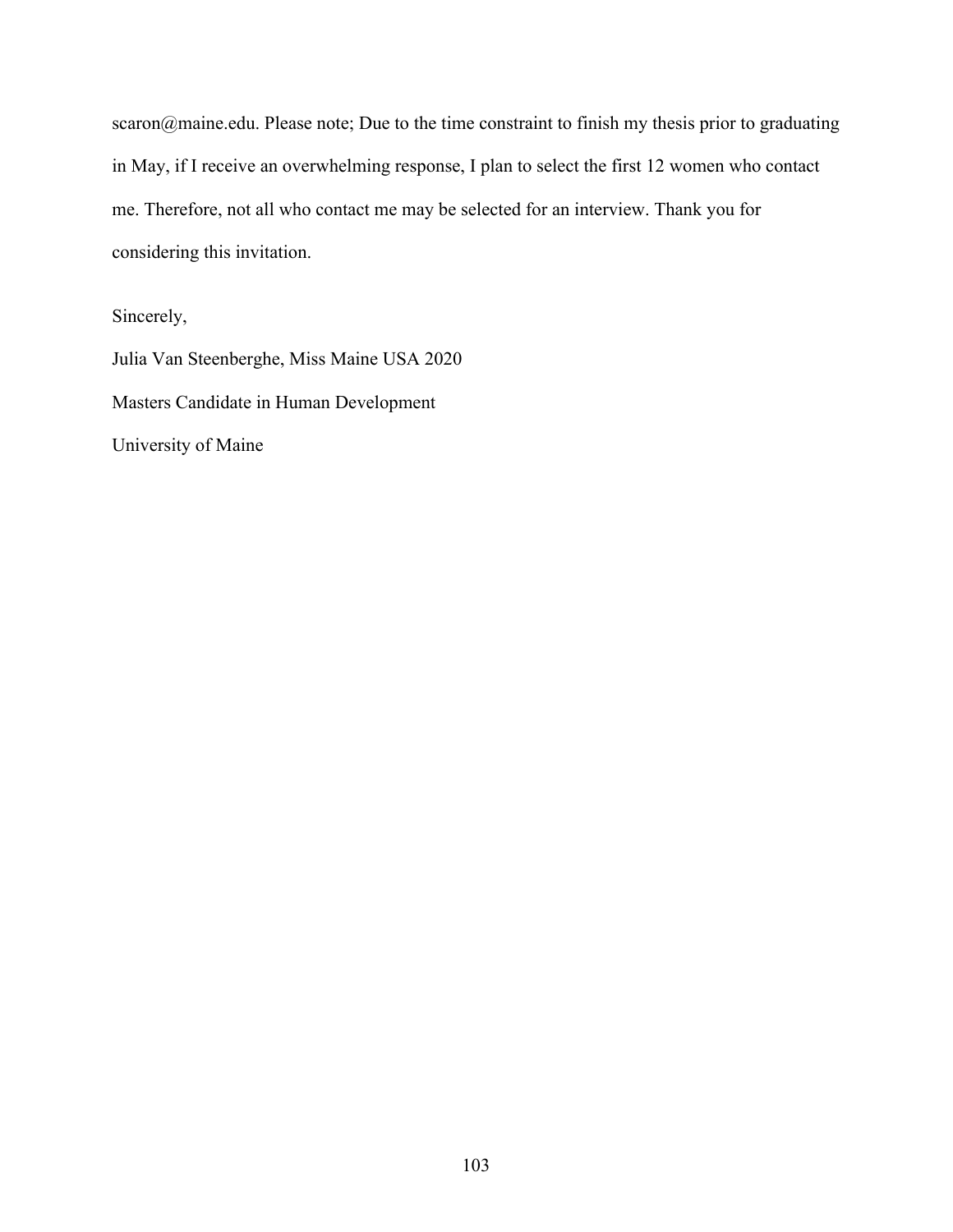#### **Appendix C**

#### **Informed Consent**

*Miss USA Meets Feminism: A Qualitative Study Exploring Contestants' Thoughts on Feminism*

Julia Van Steenberghe, Masters Candidate in Human Development

University of Maine, Orono, ME 04469

julia.van@maine.edu

#### 207-949-3370

You are invited to participate in a research project being conducted by Julia Van Steenberghe, a graduate student in the Master of Science in Human Development program at the University of Maine. My thesis advisor is Dr. Sandra Caron, Professor of Family Relations and Human Sexuality at the University of Maine. I am interested in interviewing former state titleholders who competed at Miss USA in 2020 to understand how they view feminism in light of their participation.

**What Will You Be Asked To Do?** If you decide to participate, an interview will be conducted via Zoom and it will be recorded with a handheld device with your permission. All tape recordings (recorded on a handheld device) will be destroyed once transcribed by Rev.com (which is a transcription service) and transcription is verified. You will be asked to take part in a single interview that will be audio-recorded and later transcribed without any identifying information. All tape recordings (recorded on a handheld device) will be destroyed once transcribed and transcription is verified. The interview will take approximately 90 minutes and will be conducted virtually. The purpose of my research is to explore how you, as a former titleholder view feminism in light of your participation. A series of questions will explore what motivates them to compete in a pageant, how you see your participation supporting feminist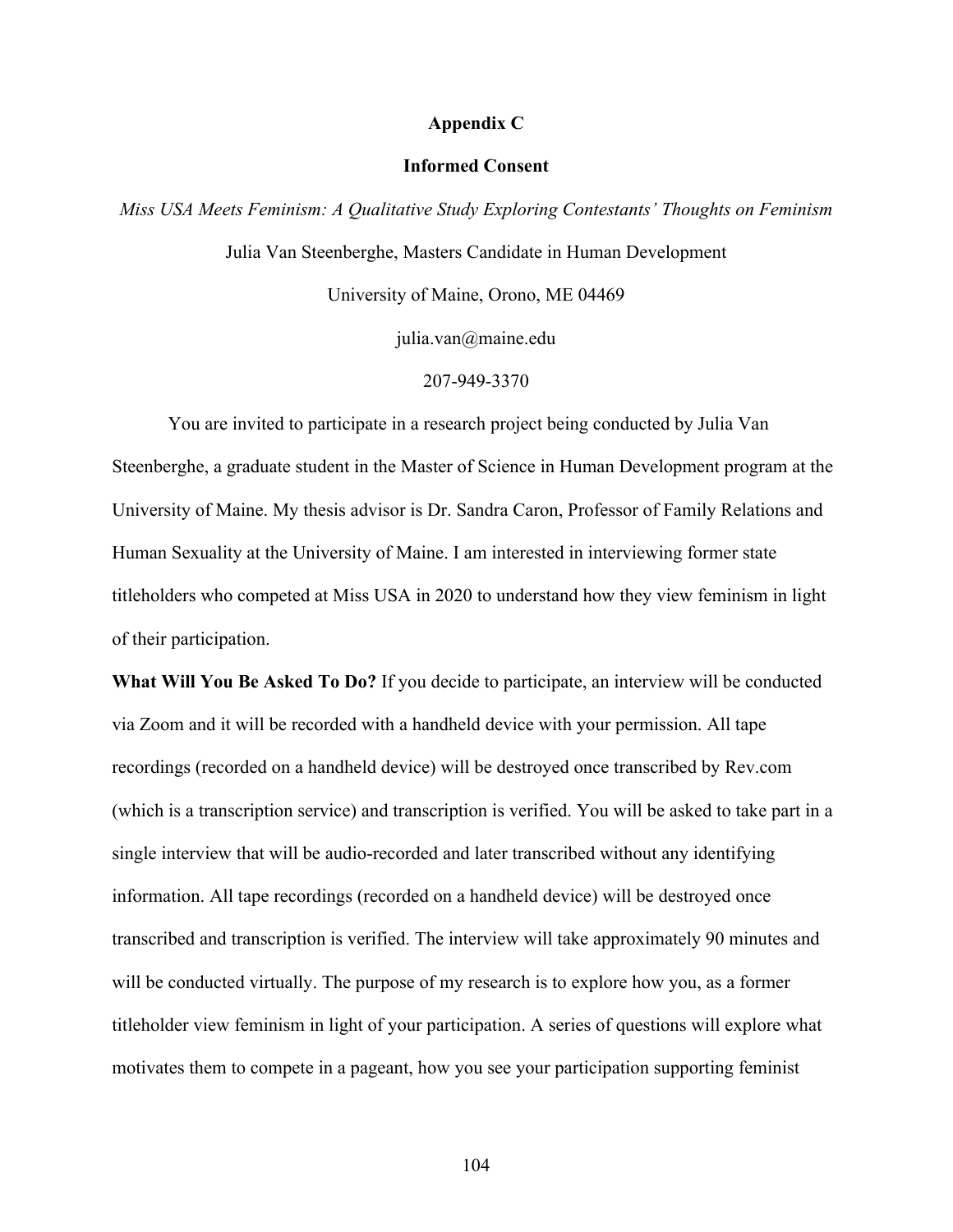ideals (or not), if you view yourself as a feminist, and any experience with criticism. Interviews will be conducted between now and the end of February 2022.

**Risks.** There are minimal risks to you from participating in this study. The only risks of participating are time and inconvenience.

**Benefits.** You may benefit from sharing your thoughts and experiences. This research will help us understand how women who participate in beauty pageants see their participation in light of feminism, if they consider themselves as supporting feminist ideals and any challenges they may face. To date, there is no research on this topic. The findings of this study will give these women a voice to be understood from their perspective.

**Confidentiality.** All information supplied in the context of this study will be used to contribute to this research. While excerpts from the interviews will be utilized in the final results and conclusions, you will be assigned a code name to protect your identity. Your real name and any identifying information will be kept confidential and not appear in any publications. All tape recordings (recorded on a handheld device) will be destroyed once transcribed and transcription is verified. The transcription service is Rev.com. By May 2022, all audio recordings will be transcribed and any remaining audio recordings will be destroyed at that time. All transcripts will be kept on my password protected computer indefinitely. My thesis committee will have access to coded data to ensure the analysis is true to your original words.

**Voluntary.** Participation is voluntary. If you choose to take part in this study, you may stop at any time. You may skip questions you do not wish to answer.

**Contact Information.** If you have further questions about this study, please contact me at: Julia Van Steenberghe

207-949-3370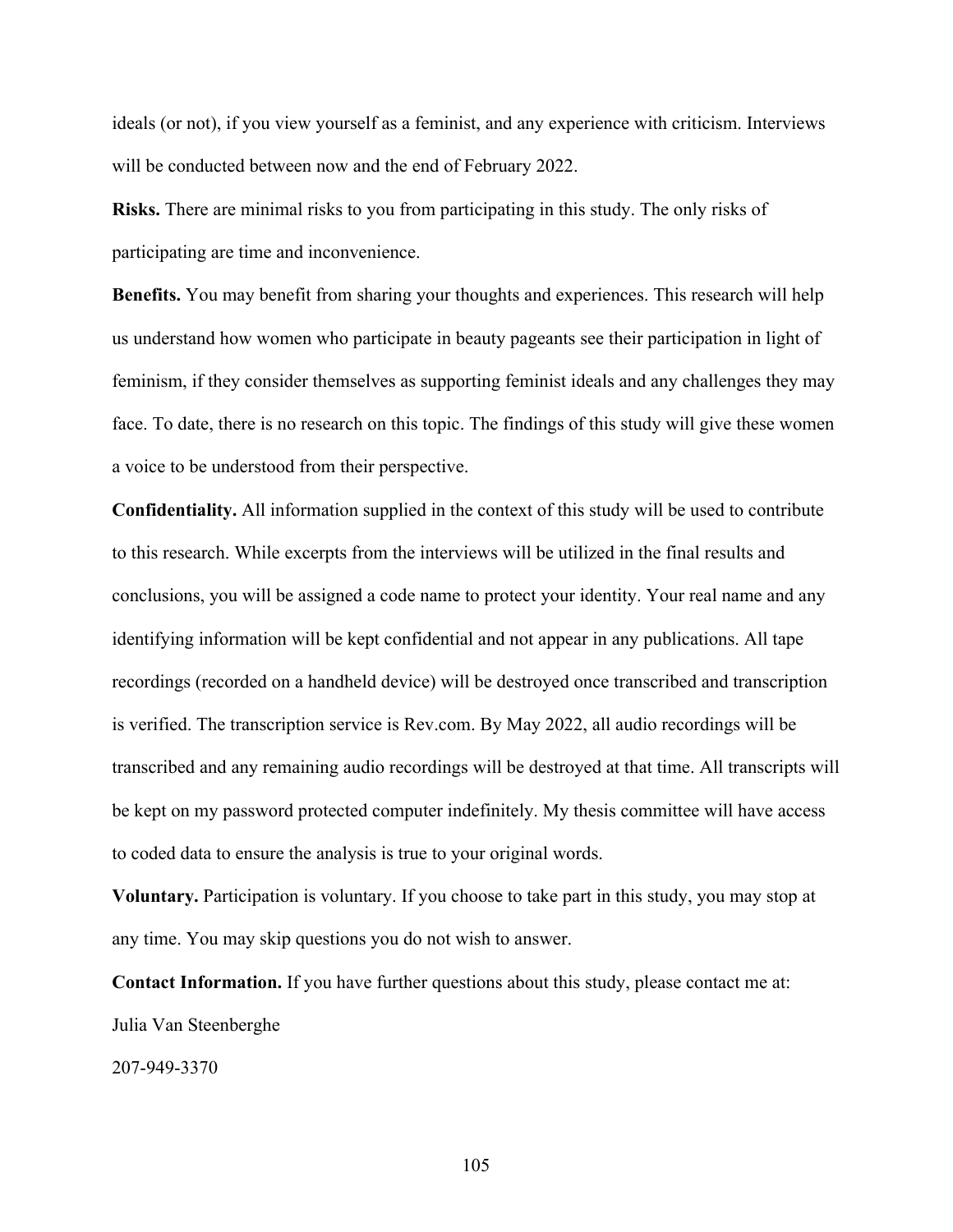## julia.van@maine.edu

You may also reach my thesis advisor at: Dr. Sandra Caron Professor - Family Relations & Human Sexuality 5749 Merrill Hall, Room 220 University of Maine Orono, ME 04469-5749 (207)581-3138 scaron@maine.edu

If you have any questions about your rights as a research participant, please contact the Office of Research Compliance, University of Maine, 207-581-2657 (or e-mail umric@maine.edu).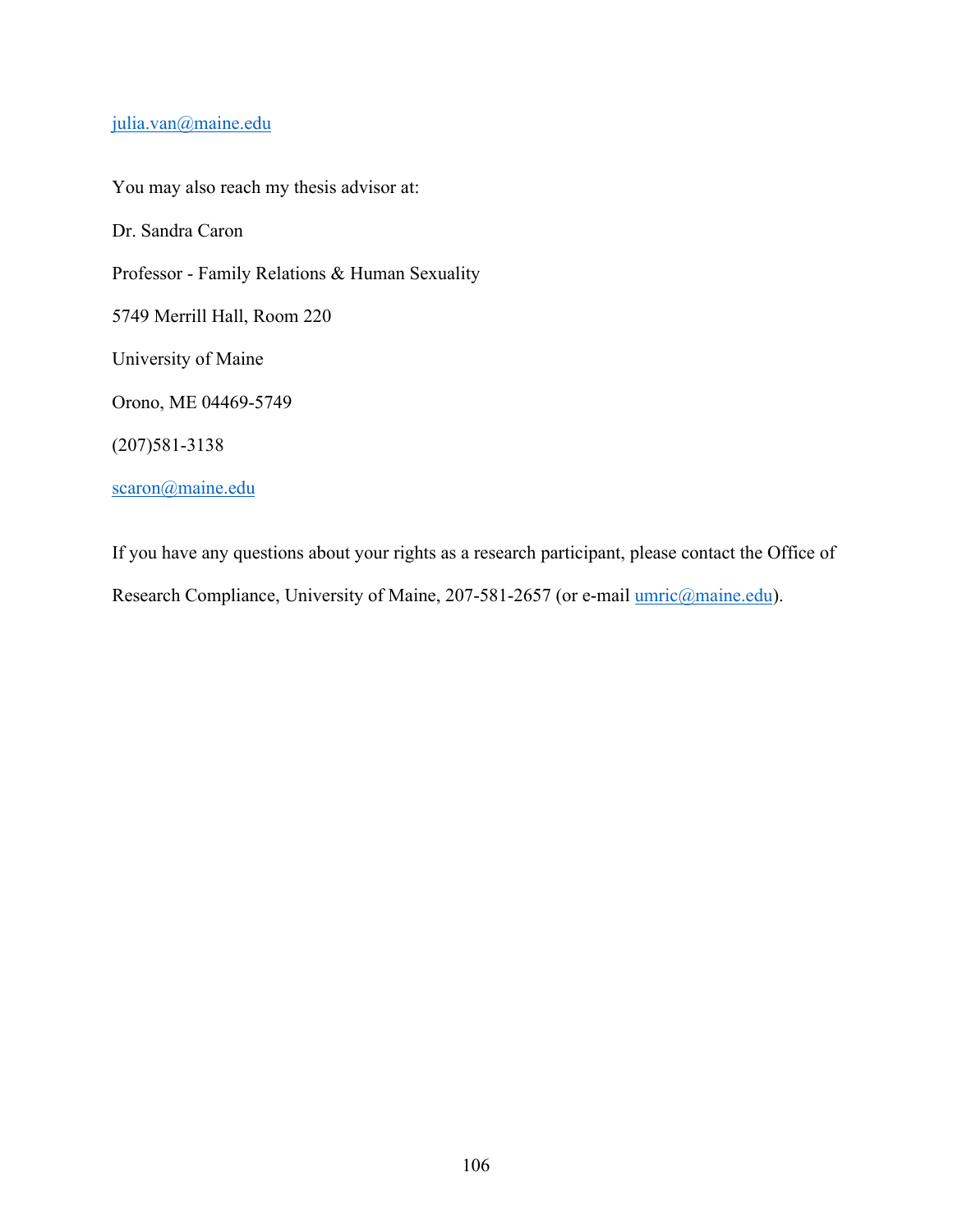## **Appendix D**

## **Interview Questions**

The overarching research question that guided the study: *How do women who compete in beauty* 

*pageants view feminism in light of their participation?*

## **Demographics**

- 1. Age:
- 2. Race/Ethnicity:
- 3. State (to be de-identified and described in study as region of country):
- 4. Number of years competing in pageantry:
- 5. Number of years competed in Miss USA state pageant:

The sub-research questions guiding the interview included:

## **Research Question 1: Motivation for Participating: What motivates these women to**

## **participate in beauty pageants?**

- 1. How did you get interested in competing in pageants?
- 2. What motivates you to participate? As a woman, you can do anything… so why this?

## **Research Question 2: Pageantry Support for Feminist Ideals: In what ways do these**

## **women believe pageantry to be supportive or unsupportive of feminist ideals?**

- Feminist ideals include such things as equality, fairness, empowerment of women, seeing women as strong and capable.
	- 3. Do you believe that pageantry promotes such feminist ideals? Why or why not?
- Miss USA rounds include swimsuit, interview, and evening gown.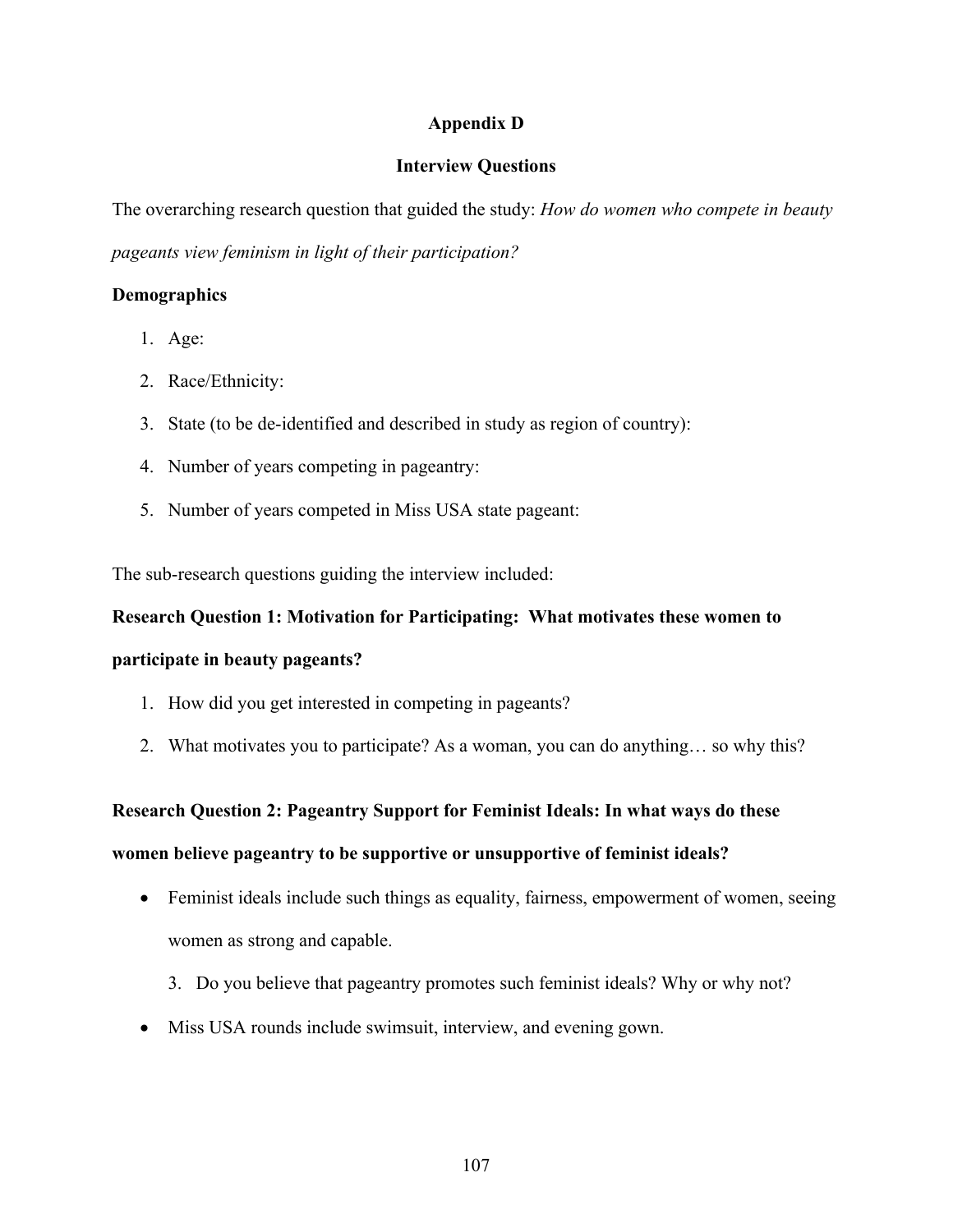- 4. How do you feel about the *interview portion* of the competition and its relationship to empowering women?
- 5. How do you feel about the *evening gown* competition and its relationship to empowering women?
- 6. How do you feel about the *swimsuit competition* and its relationship to empowering women?
- A Miss America sponsor stated *"Educated women do not parade around in swimsuits"*
	- 7. How do you feel about this sponsor's statement?
	- 8. How do you feel about Miss America removing the swimsuit portion of the competition?

## **Research Question 3: Self-Identification as a Feminist: Do these women see themselves as feminists? Why or why not?**

- In the 2017 Miss USA competition, the three finalists were asked *"What do you consider feminism to be, and do you consider yourself a feminist?"* 
	- 9. How would you respond to this question?
- Feminism has been defined similarly by different sources. Many point to equality and equal opportunity between men and women. Encyclopedia Britannica defines feminism as "the belief in social, economic, political equality amongst the sexes."
	- 10. Hearing this definition, would you consider yourself a feminist? Why or why not?
	- 11. Do you use the word "feminism" to describe yourself to others? Why or why not?
		- a. And if you don't use "feminist" to describe yourself publicly, do you use another term?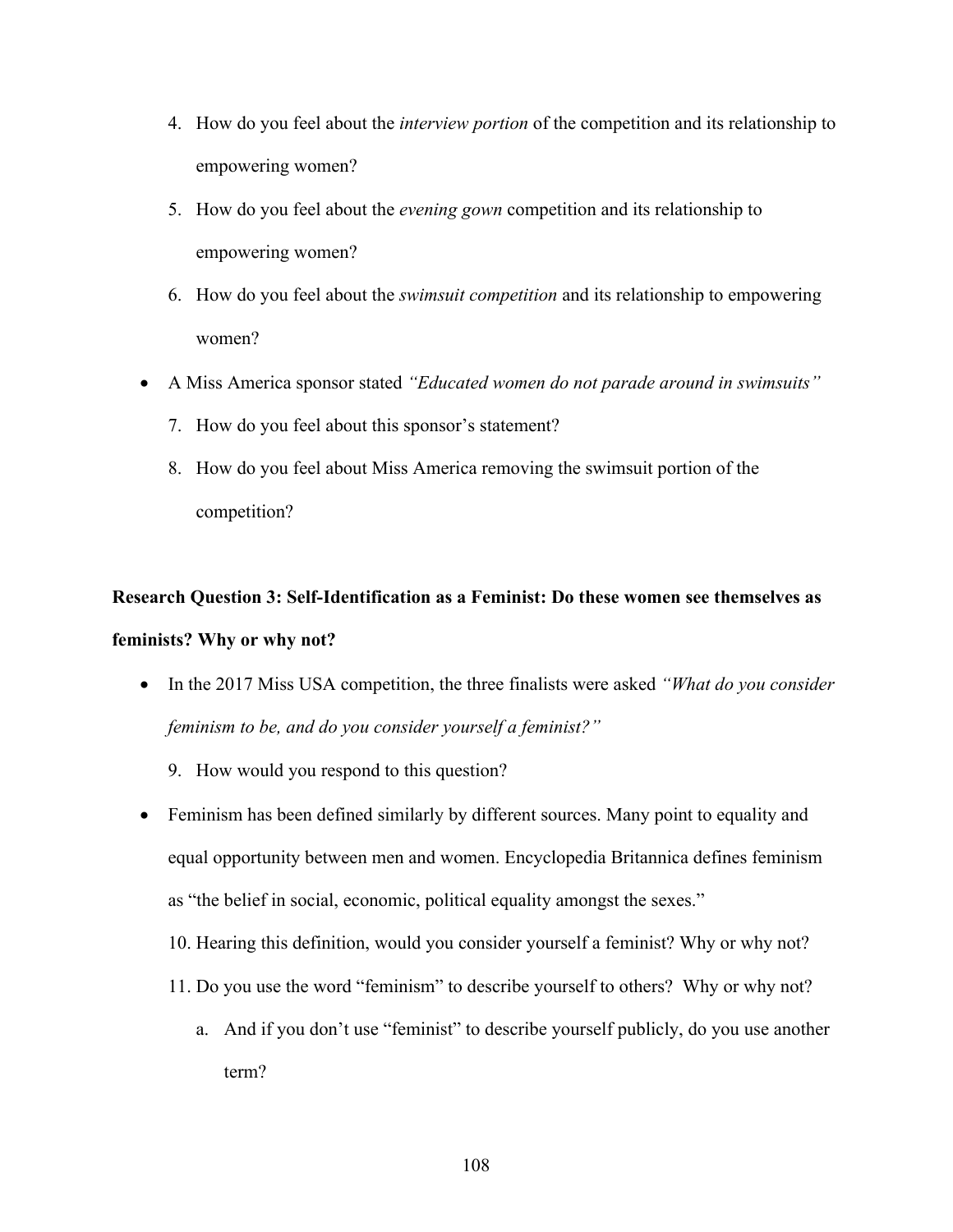- b. Or do you identify deep down as a feminist or with feminist values?
- Your personal identification with feminism and your participation in pageants:
	- 12a. For those women who see themselves as a feminist or supporting feminist ideals: How does seeing yourself as a feminist/someone who supports feminist ideals impact your experience in pageant life?
		- or
	- 12b. For those women who do not see themselves as a feminist or supporting feminist ideals: How does *not* seeing yourself as a feminist/not supporting feminist ideals impact your experience in pageant life?
	- 13. Do you feel like your participation in Miss USA is helping or hurting women's progress? Please explain.

# **Research Question 4: Experience with anti-feminist critique: What has been their experience with those who might suggest what they are doing (i.e., participating in a beauty pageant) is not in alignment with feminist ideals?**

- Critics have long questioned beauty pageants, often saying that they reinforce the idea that women should be valued primarily for their physical appearance. There has been a lot of criticism by feminist groups or women who identify themselves as feminists. For example: "They teach young people, especially young women, that they must conform to inconceivable standards of beauty." or "The contests are an antiquated reminder of exactly what we don't want for women, and they should have no place in our future." 14. What are your thoughts on this? Do you agree? Disagree?
	- 15. Has anyone ever told you that your participation is "anti-feminist" in that you are not advancing women or feminist ideals?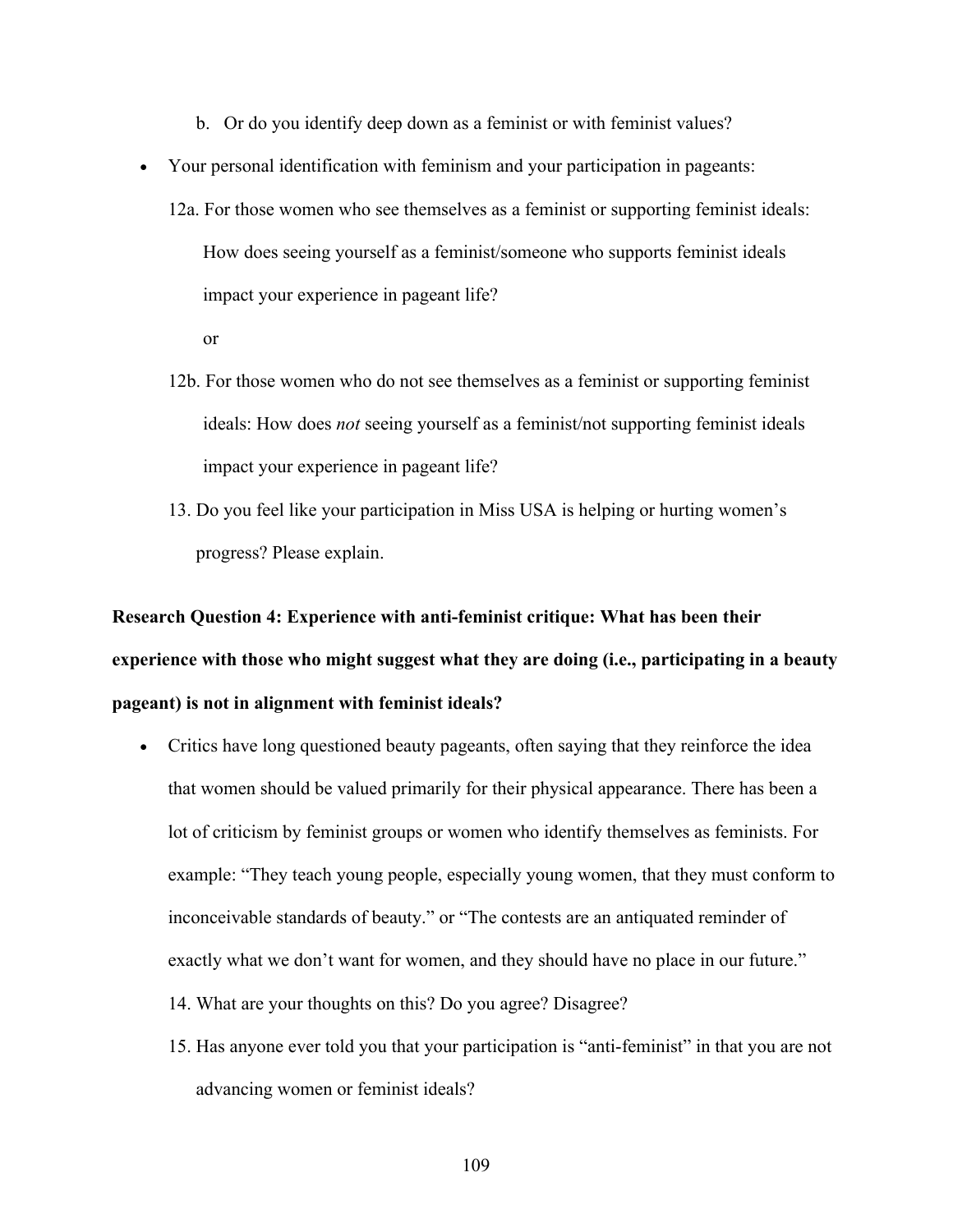## 16. How did you respond? Or How would you respond if that happened?

## **Is there anything else you'd like to add?**

- Please feel free to share any other thoughts related to pageants and feminism.
- What recommendations do you have for how pageants could better support feminist ideals?